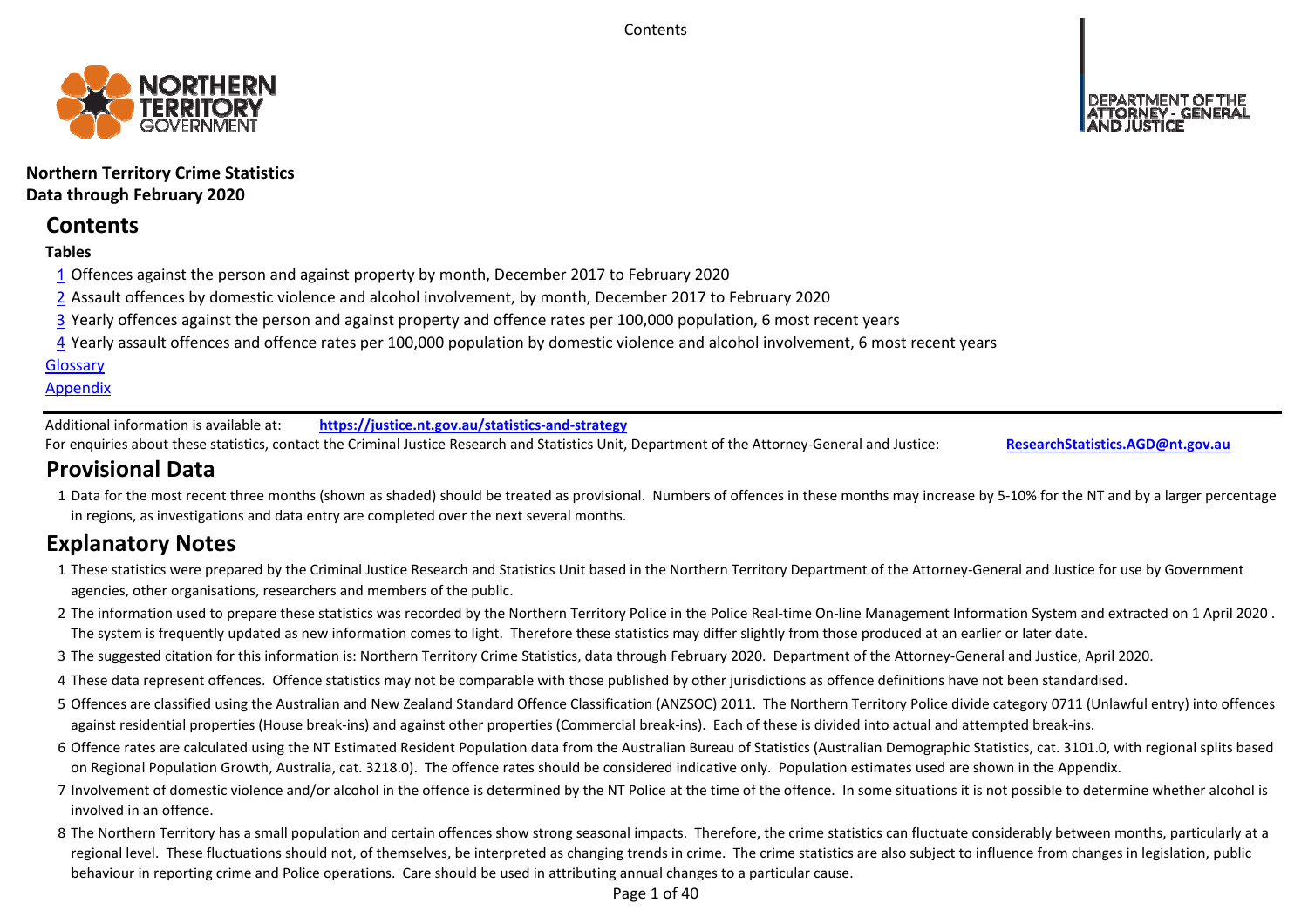

### **Northern Territory Crime Statistics**

**Data through February 2020**

| Number of offences                                        | <b>Dec-17</b>  | Jan-18         | Feb-18       | Mar-18         | Apr-18       | $May-18$       | <b>Jun-18</b>            | <b>Jul-18</b>            | Aug-18         | Sep-18       | Oct-18         | <b>Nov-18</b>  |
|-----------------------------------------------------------|----------------|----------------|--------------|----------------|--------------|----------------|--------------------------|--------------------------|----------------|--------------|----------------|----------------|
| 0111 Murder                                               | 0              | 0              | $\Omega$     | $\Omega$       | $\mathbf{1}$ | $\mathbf{1}$   | $\Omega$                 | $\Omega$                 | $\Omega$       | $\Omega$     | 1              |                |
| 0121 Attempted murder                                     | $\Omega$       | 0              | 0            | $\Omega$       |              | $\Omega$       | O                        | ŋ                        | $\Omega$       |              | 0              |                |
| 0131 Manslaughter                                         | 0              | 0              | $\mathbf{1}$ | 0              |              | $\Omega$       | $\mathbf{1}$             | O                        | $\Omega$       | $\Omega$     | 0              | 0              |
| 0132 Driving causing death                                | $\Omega$       | $\mathfrak{p}$ | $\Omega$     | 1              | $\Omega$     | $\Omega$       | 1                        | $\overline{\phantom{a}}$ | $\Omega$       | $\Omega$     | 1              | 0              |
| 01 Homicide and related offences                          | 0              | $\overline{2}$ | $\mathbf{1}$ | $\mathbf{1}$   | $\mathbf{1}$ | $\mathbf{1}$   | $\overline{2}$           | $\overline{2}$           | $\mathbf 0$    | $\Omega$     | $\overline{2}$ | $\overline{2}$ |
| 021 Assault                                               | 817            | 652            | 625          | 679            | 604          | 550            | 529                      | 559                      | 526            | 570          | 596            | 567            |
| 029 Acts intended to cause injury - other                 | 3              | $\overline{3}$ | 4            | $\overline{2}$ | $\Omega$     | $\mathbf{1}$   | $\overline{7}$           | $\overline{2}$           | 1              | 2            | $\overline{2}$ | 3              |
| 02 Acts intended to cause injury                          | 820            | 655            | 629          | 681            | 604          | 551            | 536                      | 561                      | 527            | 572          | 598            | 570            |
| 031 Sexual assault                                        | 38             | 24             | 45           | 41             | 25           | 23             | 32                       | 42                       | 30             | 26           | 35             | 36             |
| 032 Non-assaultive sexual offences                        | $\overline{2}$ | $\mathbf{1}$   | 8            | $\overline{7}$ | 3            | 8              | 5                        | 2                        | 5              | 3            | 4              | 6              |
| 03 Sexual assault and related offences                    | 40             | 25             | 53           | 48             | 28           | 31             | 37                       | 44                       | 35             | 29           | 39             | 42             |
| 049 Other dangerous or negligent acts endangering persons | 17             | 23             | 15           | 13             | 17           | 15             | 17                       | 11                       | 10             | 14           | 13             | 16             |
| 0511 Abduction and kidnapping                             | $\Omega$       | $\Omega$       | $\mathbf 0$  | $\Omega$       | $\Omega$     | $\Omega$       | $\Omega$                 | $\Omega$                 | $\Omega$       | $\Omega$     | $\Omega$       | $\Omega$       |
| 0521 Deprivation of liberty/false imprisonment            | 1              | $\mathbf{1}$   | 5            | $\Delta$       |              | $\mathbf{1}$   | ŋ                        |                          | $\overline{2}$ | $\mathbf{1}$ | $\overline{2}$ | 2              |
| 0531 Harassment and private nuisance                      | Δ              | $\overline{2}$ | 3            | $\Omega$       |              | $\mathfrak{p}$ | 3                        | Δ                        | $\overline{3}$ | 5            | $\overline{7}$ |                |
| 0532 Threatening behaviour                                | 21             | 23             | 34           | 34             | 23           | 23             | 22                       | 24                       | 33             | 35           | 29             | 30             |
| 05 Abduction, harassment and other offences               | 26             | 26             | 42           | 38             | 32           | 26             | 25                       | 29                       | 38             | 41           | 38             | 33             |
| 061 Robberv                                               | 12             | 18             | 6            | 8              | 11           | 12             | $\overline{\phantom{a}}$ | 6                        | 13             | 8            | 8              | 10             |
| 0621 Blackmail and extortion                              | 0              | 0              | 0            | 0              | 0            | 0              | 0                        | 0                        | 0              | 0            | 0              | $\mathbf 0$    |
| 06 Robbery, extortion and related offences                | 12             | 18             | 6            | 8              | 11           | 12             | $\overline{\phantom{a}}$ | 6                        | 13             | 8            | 8              | 10             |
| Total offences against the person                         | 915            | 749            | 746          | 789            | 693          | 636            | 624                      | 653                      | 623            | 664          | 698            | 673            |
| House break-ins, actual                                   | 177            | 265            | 155          | 156            | 177          | 185            | 111                      | 133                      | 200            | 211          | 184            | 190            |
| House break-ins, attempted                                | 18             | 27             | 20           | 25             | 25           | 26             | 17                       | 17                       | 23             | 15           | 18             | 18             |
| 0711 House break-ins                                      | 195            | 292            | 175          | 181            | 202          | 211            | 128                      | 150                      | 223            | 226          | 202            | 208            |
| Commercial break-ins, actual                              | 193            | 239            | 231          | 219            | 244          | 240            | 164                      | 190                      | 144            | 166          | 154            | 158            |
| Commercial break-ins, attempted                           | 25             | 18             | 38           | 26             | 27           | 22             | 17                       | 22                       | 13             | 22           | 18             | 26             |
| 0711 Commercial break-ins                                 | 218            | 257            | 269          | 245            | 271          | 262            | 181                      | 212                      | 157            | 188          | 172            | 184            |
| 0812 Illegal use of a motor vehicle                       | 91             | 106            | 88           | 77             | 87           | 75             | 62                       | 65                       | 81             | 66           | 83             | 68             |
| 0813 Theft of motor vehicle parts or contents             | 94             | 72             | 57           | 56             | 84           | 82             | 67                       | 101                      | 98             | 88           | 94             | 72             |
| 081 Motor vehicle theft and related offences              | 185            | 178            | 145          | 133            | 171          | 157            | 129                      | 166                      | 179            | 154          | 177            | 140            |
| 08* Theft and related offences (other than MV)            | 658            | 732            | 676          | 686            | 714          | 661            | 607                      | 651                      | 630            | 630          | 631            | 633            |
| 12 Property damage offences                               | 717            | 698            | 624          | 554            | 665          | 627            | 478                      | 650                      | 611            | 651          | 652            | 633            |
| <b>Total property offences</b>                            | 1.973          | 2.157          | 1.889        | 1.799          | 2.023        | 1.918          | 1,523                    | 1,829                    | 1.800          | 1.849        | 1.834          | 1,798          |

Data extracted from PROMIS on 01/04/2020

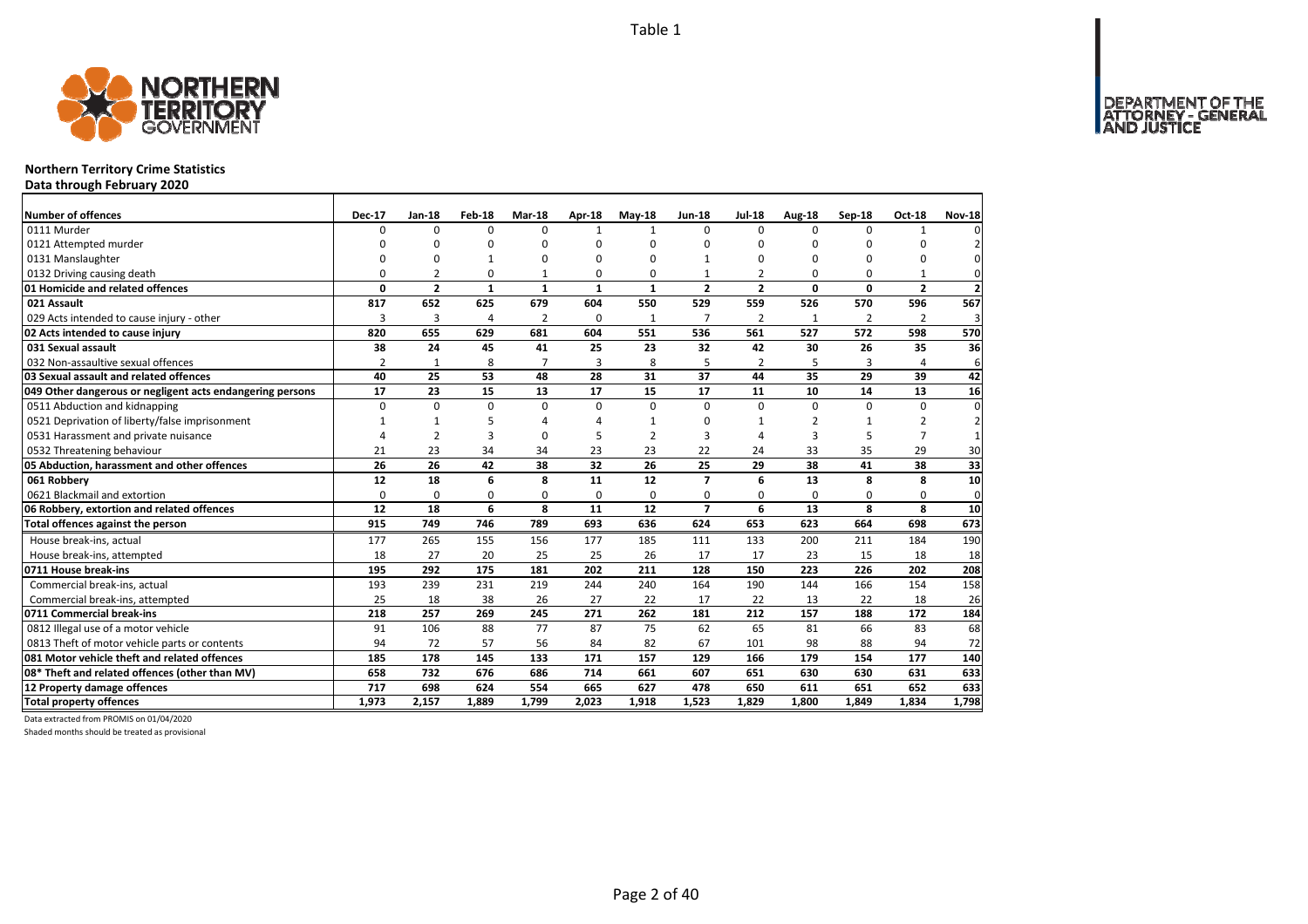

### **Northern Territory Crime Statistics**

**Data through February 2020**

| <b>Number of offences</b>                                 | <b>Dec-18</b>            | Jan-19       | Feb-19       | <b>Mar-19</b>  | Apr-19   | <b>Mav-19</b> | <b>Jun-19</b>           | <b>Jul-19</b>  | Aug-19        | Sep-19         | Oct-19       | <b>Nov-19</b> | <b>Dec-19</b>            | <b>Jan-20</b>  | Feb-20          |
|-----------------------------------------------------------|--------------------------|--------------|--------------|----------------|----------|---------------|-------------------------|----------------|---------------|----------------|--------------|---------------|--------------------------|----------------|-----------------|
| 0111 Murder                                               |                          | $\Omega$     | $\Omega$     | $\Omega$       | $\Omega$ | $\Omega$      | $\overline{2}$          | $\Omega$       | $\Omega$      | $\Omega$       | $\Omega$     | $\mathbf{1}$  | $\overline{\phantom{0}}$ | $\Omega$       |                 |
| 0121 Attempted murder                                     |                          |              |              | O              | ŋ        |               |                         | n              | n             | U              |              |               | $\Omega$                 |                |                 |
| 0131 Manslaughter                                         |                          |              |              | $\Omega$       | $\Omega$ |               |                         | n              | $\Omega$      | U              |              |               | $\Omega$                 |                |                 |
| 0132 Driving causing death                                |                          |              | $\Omega$     | $\Omega$       | 0        |               |                         | $\Omega$       | $\Omega$      | 0              |              |               | $\Omega$                 |                | $\Omega$        |
| 01 Homicide and related offences                          | $\overline{\phantom{a}}$ | O            | $\mathbf{1}$ | $\mathbf{0}$   | $\Omega$ | $\Omega$      | $\overline{\mathbf{z}}$ | $\Omega$       | $\Omega$      | $\Omega$       | $\mathbf{1}$ | $\mathbf{1}$  | $\overline{\phantom{a}}$ | $\overline{2}$ | $\Omega$        |
| 021 Assault                                               | 628                      | 521          | 490          | 579            | 503      | 501           | 433                     | 520            | 538           | 524            | 576          | 587           | 637                      | 576            | 601             |
| 029 Acts intended to cause injury - other                 | $\overline{2}$           | $\Omega$     | $\Omega$     | $\overline{2}$ | 0        | 1             | $\Omega$                | $\overline{2}$ | 0             | $\overline{2}$ | 3            | -1            | 3                        | $\overline{2}$ | $\overline{2}$  |
| 02 Acts intended to cause injury                          | 630                      | 521          | 490          | 581            | 503      | 502           | 433                     | 522            | 538           | 526            | 579          | 588           | 640                      | 578            | 603             |
| 031 Sexual assault                                        | 15                       | 34           | 29           | 34             | 27       | 22            | 33                      | 26             | 30            | 31             | 32           | 35            | 27                       | 37             | 17              |
| 032 Non-assaultive sexual offences                        | $\Omega$                 | 6            | 3            | $\overline{4}$ | 4        | 6             | 3                       | 6              | 14            | 5              | 8            | 3             | 6                        |                | 5               |
| 03 Sexual assault and related offences                    | 15                       | 40           | 32           | 38             | 31       | 28            | 36                      | 32             | 44            | 36             | 40           | 38            | 33                       | 41             | 22              |
| 049 Other dangerous or negligent acts endangering persons | q                        | 11           | 8            | 15             | 12       | 10            | 10                      | 12             | 10            | 9              | 13           | 6             | $\mathbf{q}$             | 5              | 9               |
| 0511 Abduction and kidnapping                             | $\Omega$                 | <sup>0</sup> | $\Omega$     | 0              | $\Omega$ | $\Omega$      | $\Omega$                | $\Omega$       | $\Omega$      | $\Omega$       | $\Omega$     | $\Omega$      | $\Omega$                 | $\Omega$       | $\Omega$        |
| 0521 Deprivation of liberty/false imprisonment            |                          |              | $\Omega$     | $\mathcal{P}$  | 3        |               |                         | 5              | 3             | $\overline{2}$ |              |               |                          |                |                 |
| 0531 Harassment and private nuisance                      |                          |              |              |                | 6        |               |                         | $\mathcal{P}$  | $\mathcal{P}$ | $\mathbf{1}$   |              |               | 6                        | 6              |                 |
| 0532 Threatening behaviour                                | 36                       | 23           | 19           | 23             | 27       | 26            | 24                      | 28             | 23            | 22             | 26           | 26            | 23                       | 22             | 31              |
| 05 Abduction, harassment and other offences               | 44                       | 29           | 23           | 29             | 36       | 33            | 29                      | 35             | 28            | 25             | 34           | 28            | 32                       | 29             | 44              |
| 061 Robberv                                               | 17                       | 12           | 8            | 15             | 19       | 11            | $\overline{7}$          | 12             | 10            | 13             | 14           | 21            | 14                       | 20             | $\overline{21}$ |
| 0621 Blackmail and extortion                              | $\Omega$                 | $\Omega$     | $\Omega$     | $\mathbf 0$    | 0        | $\Omega$      | $\Omega$                | $\Omega$       | $\Omega$      | 0              | $\Omega$     |               | $\overline{2}$           | $\mathbf{1}$   | $\mathbf 0$     |
| 06 Robbery, extortion and related offences                | 17                       | 12           | 8            | 15             | 19       | 11            | $\overline{7}$          | 12             | 10            | 13             | 14           | 22            | 16                       | 21             | 21              |
| Total offences against the person                         | 717                      | 613          | 562          | 678            | 601      | 584           | 517                     | 613            | 630           | 609            | 681          | 683           | 732                      | 676            | 699             |
| House break-ins, actual                                   | 188                      | 259          | 196          | 182            | 167      | 181           | 146                     | 138            | 133           | 139            | 241          | 206           | 233                      | 292            | 242             |
| House break-ins, attempted                                | 22                       | 40           | 11           | 20             | 17       | 19            | 17                      | 12             | 9             | 10             | 19           | 28            | 23                       | 53             | 37              |
| 0711 House break-ins                                      | 210                      | 299          | 207          | 202            | 184      | 200           | 163                     | 150            | 142           | 149            | 260          | 234           | 256                      | 345            | 279             |
| Commercial break-ins, actual                              | 212                      | 285          | 196          | 252            | 204      | 199           | 113                     | 123            | 120           | 110            | 145          | 162           | 139                      | 222            | 204             |
| Commercial break-ins, attempted                           | 23                       | 30           | 23           | 16             | 17       | 19            | 8                       | 10             | 11            | 16             | 11           | 23            | 16                       | 37             | 17              |
| 0711 Commercial break-ins                                 | 235                      | 315          | 219          | 268            | 221      | 218           | 121                     | 133            | 131           | 126            | 156          | 185           | 155                      | 259            | 221             |
| 0812 Illegal use of a motor vehicle                       | 66                       | 112          | 72           | 89             | 65       | 65            | 53                      | 36             | 54            | 59             | 77           | 81            | 65                       | 73             | 64              |
| 0813 Theft of motor vehicle parts or contents             | 58                       | 77           | 71           | 87             | 73       | 79            | 85                      | 60             | 85            | 67             | 101          | 82            | 59                       | 72             | 105             |
| 081 Motor vehicle theft and related offences              | 124                      | 189          | 143          | 176            | 138      | 144           | 138                     | 96             | 139           | 126            | 178          | 163           | 124                      | 145            | 169             |
| 08* Theft and related offences (other than MV)            | 667                      | 719          | 597          | 647            | 610      | 658           | 517                     | 546            | 646           | 600            | 701          | 687           | 633                      | 721            | 718             |
| 12 Property damage offences                               | 611                      | 730          | 488          | 638            | 561      | 651           | 529                     | 510            | 568           | 531            | 659          | 628           | 704                      | 730            | 756             |
| <b>Total property offences</b>                            | 1.847                    | 2.252        | 1.654        | 1,931          | 1,714    | 1,871         | 1.468                   | 1.435          | 1.626         | 1,532          | 1,954        | 1.897         | 1.872                    | 2,200          | 2,143           |

Data extracted from PROMIS on 01/04/2020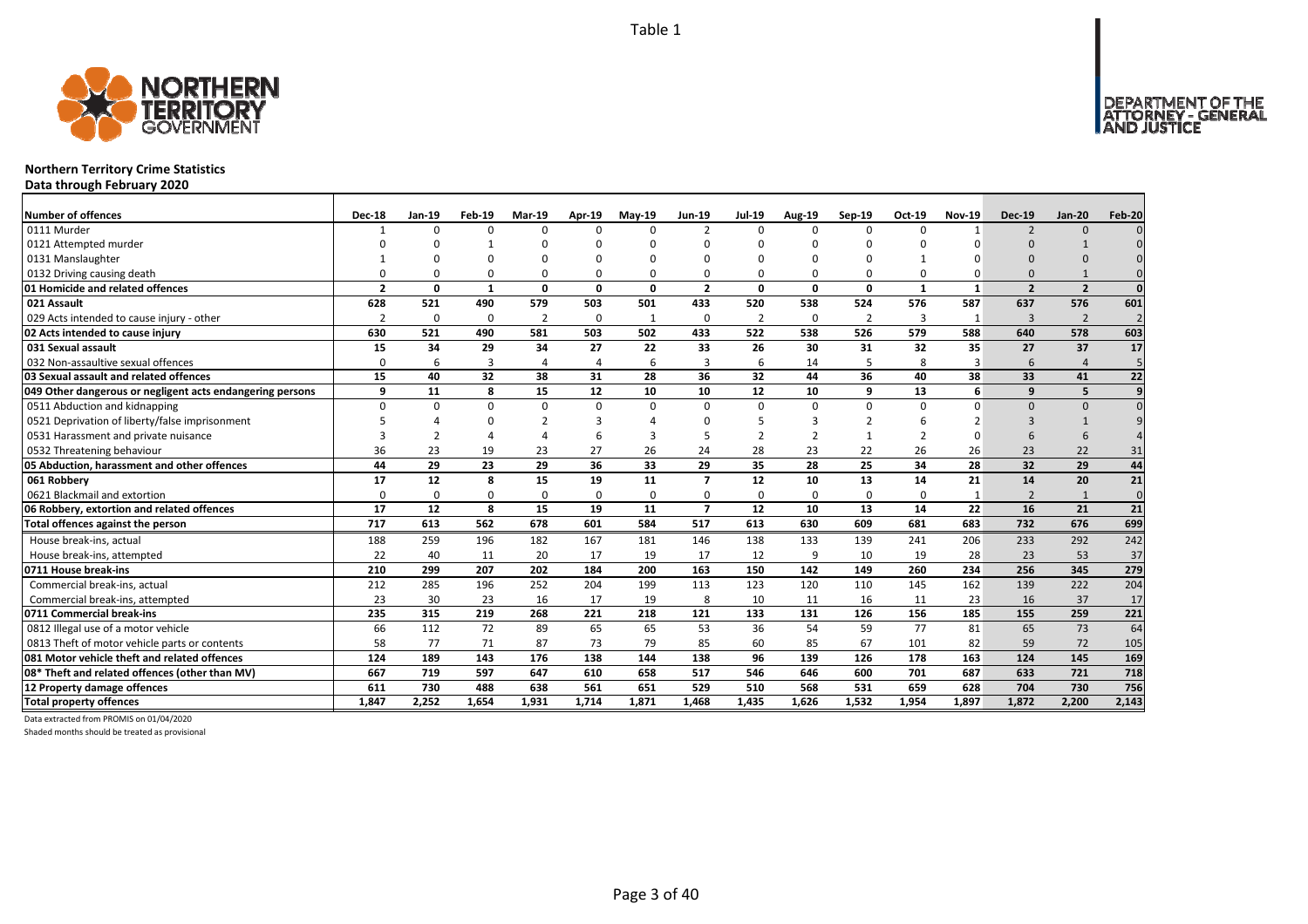DEPARTMENT OF THE<br>ATTORNEY - GENERAL



### **Darwin Crime Statistics**

**Data through February 2020**

| Number of offences                                        | <b>Dec-17</b>  | Jan-18       | Feb-18         | Mar-18         | Apr-18       | $May-18$ | <b>Jun-18</b>  | <b>Jul-18</b>           | Aug-18         | Sep-18         | <b>Oct-18</b>  | <b>Nov-18</b>           |
|-----------------------------------------------------------|----------------|--------------|----------------|----------------|--------------|----------|----------------|-------------------------|----------------|----------------|----------------|-------------------------|
| 0111 Murder                                               | U              | 0            | $\Omega$       | $\Omega$       | <sup>n</sup> | O        | $\Omega$       | $\Omega$                | $\Omega$       | $\Omega$       | $\Omega$       |                         |
| 0121 Attempted murder                                     | n              | n            | ŋ              | $\Omega$       |              | O        | n              | n                       | $\Omega$       |                | ŋ              |                         |
| 0131 Manslaughter                                         | O              | $\Omega$     | 0              | $\Omega$       |              | O        | O              | O                       | $\Omega$       |                | 0              |                         |
| 0132 Driving causing death                                | O              | $\Omega$     | $\Omega$       | $\Omega$       | O            | $\Omega$ | $\mathbf{1}$   | $\Omega$                | $\Omega$       |                | $\Omega$       |                         |
| 01 Homicide and related offences                          | 0              | 0            | $\mathbf 0$    | $\mathbf 0$    | 0            | 0        | $\mathbf{1}$   | 0                       | $\mathbf 0$    | $\Omega$       | $\mathbf{0}$   | $\mathbf{1}$            |
| 021 Assault                                               | 191            | 156          | 170            | 178            | 176          | 148      | 144            | 161                     | 131            | 138            | 157            | 142                     |
| 029 Acts intended to cause injury - other                 | $\mathbf{1}$   | $\mathbf{1}$ | 0              | $\mathbf{1}$   | $\Omega$     | $\Omega$ | 1              | 1                       | 1              | 1              | $\Omega$       | 0                       |
| 02 Acts intended to cause injury                          | 192            | 157          | 170            | 179            | 176          | 148      | 145            | 162                     | 132            | 139            | 157            | 142                     |
| 031 Sexual assault                                        | 9              | 8            | 15             | 11             | 8            | 11       | 13             | 16                      | 18             | 9              | 8              | 13                      |
| 032 Non-assaultive sexual offences                        | $\overline{2}$ | 0            | $\overline{2}$ | $\overline{3}$ | 2            | 5        | 2              | $\mathbf{1}$            | $\mathbf{1}$   | 2              | 4              | $\mathbf{1}$            |
| 03 Sexual assault and related offences                    | 11             | 8            | 17             | 14             | 10           | 16       | 15             | 17                      | 19             | 11             | 12             | 14                      |
| 049 Other dangerous or negligent acts endangering persons | 4              | 4            | 4              | 5              | 3            | 6        | 6              | 3                       | $\overline{2}$ | $\mathbf{2}$   | 4              | $\overline{\mathbf{3}}$ |
| 0511 Abduction and kidnapping                             | $\Omega$       | $\Omega$     | 0              | $\Omega$       | 0            | $\Omega$ | $\Omega$       | $\Omega$                | $\Omega$       | $\Omega$       | $\Omega$       | $\Omega$                |
| 0521 Deprivation of liberty/false imprisonment            | O              | U            | $\overline{2}$ | $\Omega$       |              | ŋ        | n              | ŋ                       | $\Omega$       | $\mathbf{1}$   | $\Omega$       | 0                       |
| 0531 Harassment and private nuisance                      | O              |              | $\mathbf{1}$   | $\Omega$       | n            |          |                | 3                       | $\Omega$       | $\mathbf{1}$   | $\mathbf{1}$   |                         |
| 0532 Threatening behaviour                                | 0              | 3            | $\overline{7}$ | 8              |              | 4        | 4              | 5                       | $\overline{7}$ | 12             | $\overline{7}$ | 10                      |
| 05 Abduction, harassment and other offences               | 0              | 4            | 10             | 8              | 8            | 5        | 5              | 8                       | $\overline{7}$ | 14             | 8              | 11                      |
| 061 Robberv                                               | $\overline{7}$ | 5            | 4              | 3              | 8            | 9        | 5              | 3                       | 5              | $\overline{2}$ | 5              | Δ                       |
| 0621 Blackmail and extortion                              | 0              | 0            | 0              | 0              | 0            | 0        | 0              | 0                       | 0              | 0              | 0              | 0                       |
| 06 Robbery, extortion and related offences                | $\overline{7}$ | 5            | 4              | 3              | 8            | 9        | 5              | $\overline{\mathbf{3}}$ | 5              | $\overline{2}$ | 5              | Δ                       |
| Total offences against the person                         | 214            | 178          | 205            | 209            | 205          | 184      | 177            | 193                     | 165            | 168            | 186            | 175                     |
| House break-ins, actual                                   | 51             | 71           | 42             | 57             | 80           | 57       | 31             | 36                      | 43             | 62             | 52             | 39                      |
| House break-ins, attempted                                | $\overline{2}$ | $\mathbf{1}$ | 5              | 12             | 6            | 8        | 5              | 1                       | 4              | 3              | 4              | $\mathbf{1}$            |
| 0711 House break-ins                                      | 53             | 72           | 47             | 69             | 86           | 65       | 36             | 37                      | 47             | 65             | 56             | 40                      |
| Commercial break-ins, actual                              | 52             | 49           | 50             | 52             | 63           | 66       | 39             | 34                      | 21             | 33             | 33             | 41                      |
| Commercial break-ins, attempted                           | 4              | $\mathbf{1}$ | 10             | 5              | 1            | 4        | $\overline{2}$ | 6                       | 0              | 3              | $\mathbf{1}$   | 0                       |
| 0711 Commercial break-ins                                 | 56             | 50           | 60             | 57             | 64           | 70       | 41             | 40                      | 21             | 36             | 34             | 41                      |
| 0812 Illegal use of a motor vehicle                       | 36             | 36           | 33             | 27             | 34           | 20       | 20             | 12                      | 30             | 26             | 29             |                         |
| 0813 Theft of motor vehicle parts or contents             | 37             | 26           | 28             | 23             | 31           | 25       | 22             | 24                      | 30             | 30             | 43             | 31                      |
| 081 Motor vehicle theft and related offences              | 73             | 62           | 61             | 50             | 65           | 45       | 42             | 36                      | 60             | 56             | 72             | 36                      |
| 08* Theft and related offences (other than MV)            | 249            | 271          | 259            | 277            | 294          | 312      | 234            | 235                     | 250            | 282            | 252            | 259                     |
| 12 Property damage offences                               | 232            | 185          | 169            | 162            | 207          | 205      | 124            | 163                     | 108            | 155            | 184            | 161                     |
| <b>Total property offences</b>                            | 663            | 640          | 596            | 615            | 716          | 697      | 477            | 511                     | 486            | 594            | 598            | 537                     |

Data extracted from PROMIS on 01/04/2020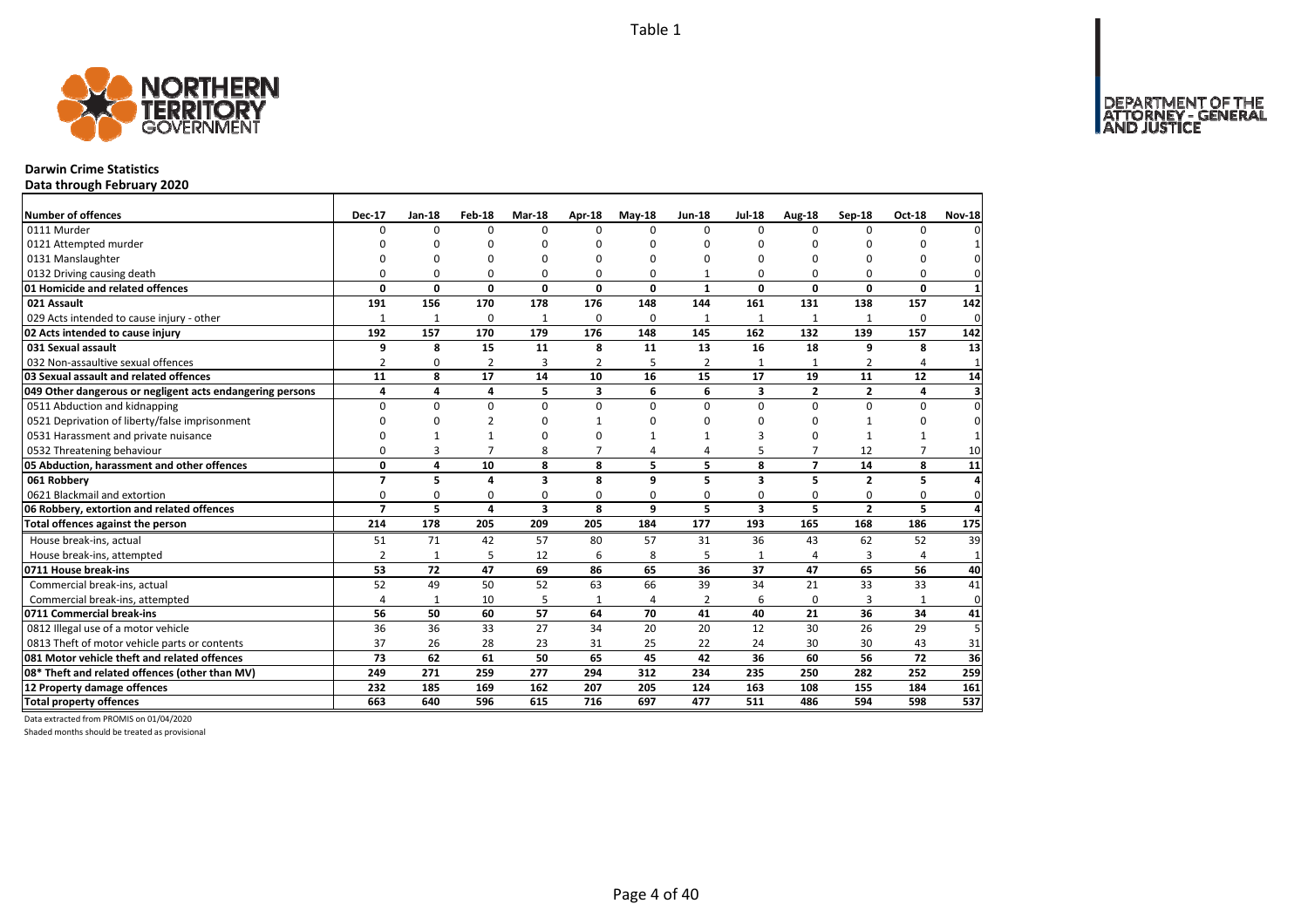

### **Darwin Crime Statistics**

**Data through February 2020**

| <b>Number of offences</b>                                 | <b>Dec-18</b>  | Jan-19         | Feb-19       | <b>Mar-19</b>  | Apr-19         | <b>Mav-19</b> | Jun-19       | <b>Jul-19</b>  | <b>Aug-19</b>           | Sep-19         | Oct-19         | <b>Nov-19</b> | <b>Dec-19</b>           | <b>Jan-20</b>  | Feb-20          |
|-----------------------------------------------------------|----------------|----------------|--------------|----------------|----------------|---------------|--------------|----------------|-------------------------|----------------|----------------|---------------|-------------------------|----------------|-----------------|
| 0111 Murder                                               |                | n              | $\Omega$     | $\Omega$       | $\Omega$       |               |              | $\Omega$       | $\Omega$                | $\Omega$       | $\Omega$       | $\Omega$      |                         | $\Omega$       |                 |
| 0121 Attempted murder                                     |                |                |              |                |                |               |              |                |                         |                |                |               |                         |                |                 |
| 0131 Manslaughter                                         |                |                |              |                |                |               |              | n              |                         |                |                |               |                         |                |                 |
| 0132 Driving causing death                                |                |                | $\Omega$     | $\Omega$       | 0              |               |              | $\Omega$       | $\Omega$                | 0              |                |               | $\Omega$                |                |                 |
| 01 Homicide and related offences                          | n              | 0              | 0            | $\mathbf{0}$   | $\mathbf{0}$   | 0             | $\mathbf{1}$ | 0              | $\mathbf{0}$            | 0              | 0              | $\mathbf{0}$  | $\mathbf{1}$            | $\Omega$       | $\Omega$        |
| 021 Assault                                               | 152            | 143            | 133          | 150            | 148            | 161           | 114          | 131            | 165                     | 124            | 150            | 135           | 168                     | 173            | 134             |
| 029 Acts intended to cause injury - other                 |                | $\Omega$       | $\Omega$     | $\mathbf 0$    | 0              | $\mathbf{1}$  | $\Omega$     | $\overline{2}$ | 0                       | $\mathbf{1}$   | $\Omega$       | $\Omega$      | $\Omega$                | $\mathbf{1}$   | $\Omega$        |
| 02 Acts intended to cause injury                          | 153            | 143            | 133          | 150            | 148            | 162           | 114          | 133            | 165                     | 125            | 150            | 135           | 168                     | 174            | 134             |
| 031 Sexual assault                                        |                | $\overline{7}$ | 16           | 8              | 12             | 10            | 14           | 14             | 16                      | 9              | 8              | 11            | 9                       | 12             |                 |
| 032 Non-assaultive sexual offences                        | O              |                | $\Omega$     | $\overline{3}$ | 3              |               |              |                | $\overline{4}$          | 4              |                | $\Omega$      | 3                       | $\mathbf{1}$   |                 |
| 03 Sexual assault and related offences                    | 6              | 8              | 16           | 11             | 15             | 11            | 15           | 15             | 20                      | 13             | 13             | 11            | 12                      | 13             |                 |
| 049 Other dangerous or negligent acts endangering persons | $\overline{2}$ | n              | $\mathbf{1}$ | $\overline{2}$ | 4              | $\mathbf{1}$  | 3            | $\mathbf{1}$   | 3                       | $\mathbf{1}$   |                | $\mathbf{1}$  | $\overline{\mathbf{3}}$ | $\Omega$       |                 |
| 0511 Abduction and kidnapping                             | $\Omega$       | U              | $\Omega$     | $\Omega$       | $\Omega$       | $\Omega$      | $\Omega$     | $\Omega$       | $\Omega$                | $\Omega$       | $\Omega$       | $\Omega$      | $\Omega$                | $\Omega$       |                 |
| 0521 Deprivation of liberty/false imprisonment            |                |                | $\Omega$     |                | 3              |               |              |                | n                       |                |                |               |                         |                |                 |
| 0531 Harassment and private nuisance                      |                |                | ຳ            |                | $\Omega$       |               |              | n              |                         | -1             |                |               |                         |                |                 |
| 0532 Threatening behaviour                                |                |                |              | 3              | 4              |               |              |                | 3                       | 5              |                |               | $\mathsf{\mathsf{R}}$   |                |                 |
| 05 Abduction, harassment and other offences               | 11             | 6              | 8            | 6              | $\overline{ }$ | 8             | q            | 8              | 5                       | 6              | 6              | 3             | 10                      | $\overline{7}$ |                 |
| 061 Robbery                                               |                | 6              | $\mathbf{A}$ | q              | 13             | 5             |              | 6              | $\Delta$                | 5              | $\overline{ }$ | 10            | $\overline{\mathbf{3}}$ | $\overline{7}$ | 12              |
| 0621 Blackmail and extortion                              |                |                | $\Omega$     | $\Omega$       | 0              |               |              | O              | $\Omega$                | 0              | $\Omega$       | $\Omega$      | $\Omega$                |                | $\Omega$        |
| 06 Robbery, extortion and related offences                | 6              | 6              | $\mathbf{A}$ | 9              | 13             | 5             | $\Delta$     | 6              | $\overline{\mathbf{A}}$ | 5              | $\overline{7}$ | 10            | $\overline{\mathbf{3}}$ | 8              | 12              |
| Total offences against the person                         | 178            | 163            | 162          | 178            | 187            | 187           | 146          | 163            | 197                     | 150            | 177            | 160           | 197                     | 202            | $\frac{162}{2}$ |
| House break-ins, actual                                   | 38             | 57             | 66           | 73             | 64             | 70            | 45           | 38             | 39                      | 48             | 90             | 66            | 71                      | 75             | 75              |
| House break-ins, attempted                                | $\overline{2}$ | 9              | 4            | 6              | 6              |               | 6            | $\mathbf{1}$   | $\overline{2}$          | 2              | 3              | 8             | $\overline{7}$          | 17             | 16              |
| 0711 House break-ins                                      | 40             | 66             | 70           | 79             | 70             | 75            | 51           | 39             | 41                      | 50             | 93             | 74            | 78                      | 92             | 91              |
| Commercial break-ins, actual                              | 51             | 60             | 36           | 54             | 31             | 44            | 28           | 31             | 27                      | 18             | 19             | 29            | 29                      | 35             | 28              |
| Commercial break-ins, attempted                           |                |                | $\Omega$     | $\overline{2}$ | 0              | $\Omega$      | 3            | 1              | 3                       | $\overline{2}$ |                |               |                         | $\overline{2}$ | $\overline{4}$  |
| 0711 Commercial break-ins                                 | 53             | 62             | 36           | 56             | 31             | 44            | 31           | 32             | 30                      | 20             | 20             | 30            | 30                      | 37             | 32              |
| 0812 Illegal use of a motor vehicle                       | 12             | 43             | 34           | 38             | 29             | 20            | 16           | 16             | 24                      | 24             | 32             | 26            | 15                      | 22             | 16              |
| 0813 Theft of motor vehicle parts or contents             | 22             | 48             | 44           | 38             | 27             | 40            | 43           | 27             | 40                      | 38             | 46             | 38            | 29                      | 23             | 64              |
| 081 Motor vehicle theft and related offences              | 34             | 91             | 78           | 76             | 56             | 60            | 59           | 43             | 64                      | 62             | 78             | 64            | 44                      | 45             | 80              |
| 08* Theft and related offences (other than MV)            | 267            | 300            | 271          | 286            | 243            | 276           | 220          | 223            | 258                     | 257            | 304            | 292           | 278                     | 251            | 276             |
| 12 Property damage offences                               | 143            | 223            | 153          | 188            | 153            | 175           | 143          | 173            | 163                     | 142            | 191            | 169           | 224                     | 181            | 192             |
| <b>Total property offences</b>                            | 537            | 742            | 608          | 685            | 553            | 630           | 504          | 510            | 556                     | 531            | 686            | 629           | 654                     | 606            | 671             |

Data extracted from PROMIS on 01/04/2020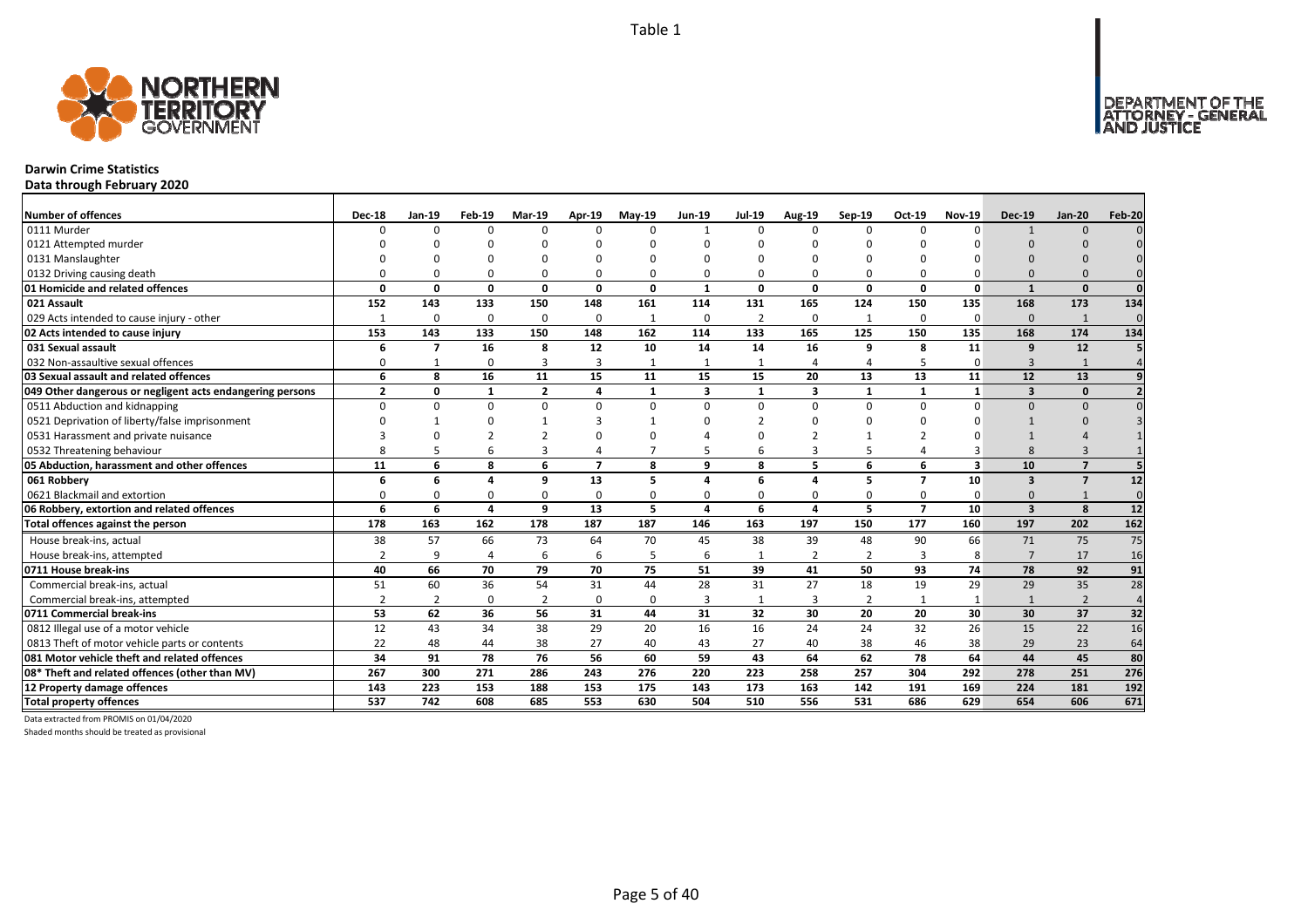

### **Palmerston Crime Statistics**

**Data through February 2020**

| Number of offences                                        | <b>Dec-17</b>  | $Jan-18$     | Feb-18         | Mar-18                  | Apr-18         | $May-18$     | <b>Jun-18</b>  | <b>Jul-18</b> | Aug-18                  | Sep-18         | Oct-18         | <b>Nov-18</b>           |
|-----------------------------------------------------------|----------------|--------------|----------------|-------------------------|----------------|--------------|----------------|---------------|-------------------------|----------------|----------------|-------------------------|
| 0111 Murder                                               | 0              | 0            | $\Omega$       | $\Omega$                | $\Omega$       | O            | $\Omega$       | $\Omega$      | $\Omega$                | $\Omega$       | $\mathbf{1}$   |                         |
| 0121 Attempted murder                                     | U              | n            | n              | $\cap$                  |                | ŋ            | n              | n             | ∩                       | n              | n              |                         |
| 0131 Manslaughter                                         | $\Omega$       | $\Omega$     | 0              | $\Omega$                | O              | 0            |                | $\Omega$      | $\Omega$                | $\Omega$       | O              |                         |
| 0132 Driving causing death                                | $\Omega$       | 0            | 0              | $\Omega$                | 0              | 0            | 0              | $\Omega$      | $\Omega$                | $\Omega$       | 0              | O                       |
| 01 Homicide and related offences                          | 0              | 0            | $\mathbf 0$    | $\mathbf 0$             | 0              | 0            | $\mathbf{1}$   | 0             | $\mathbf{0}$            | 0              | $\mathbf{1}$   | 0                       |
| 021 Assault                                               | 56             | 61           | 65             | 55                      | 51             | 46           | 43             | 28            | 38                      | 34             | 50             | 41                      |
| 029 Acts intended to cause injury - other                 | $\mathbf{1}$   | 0            | 3              | $\Omega$                | $\Omega$       | 0            | 3              | $\Omega$      | $\Omega$                | $\Omega$       | $\Omega$       | $\mathbf 0$             |
| 02 Acts intended to cause injury                          | 57             | 61           | 68             | 55                      | 51             | 46           | 46             | 28            | 38                      | 34             | 50             | 41                      |
| 031 Sexual assault                                        | $\overline{2}$ | $\mathbf{1}$ | 6              | $\overline{2}$          | 1              | 1            | $\overline{2}$ | $\mathbf{1}$  | $\overline{2}$          | 3              | 5              |                         |
| 032 Non-assaultive sexual offences                        | 0              | 0            | $\mathbf{1}$   | $\mathbf{1}$            | 0              | 0            | $\overline{2}$ | 0             |                         |                | 0              |                         |
| 03 Sexual assault and related offences                    | $\overline{2}$ | $\mathbf{1}$ | $\overline{7}$ | $\overline{\mathbf{3}}$ | 1              | $\mathbf{1}$ | 4              | $\mathbf{1}$  | $\overline{\mathbf{3}}$ | 4              | 5              |                         |
| 049 Other dangerous or negligent acts endangering persons | 3              | 0            | 1              | $\overline{2}$          | 0              | $\mathbf{2}$ | $\mathbf{1}$   | 0             | $\mathbf{1}$            | 2              | 1              |                         |
| 0511 Abduction and kidnapping                             | $\Omega$       | 0            | $\mathbf 0$    | $\Omega$                | $\Omega$       | $\Omega$     | $\Omega$       | $\Omega$      | $\Omega$                | $\Omega$       | 0              | $\Omega$                |
| 0521 Deprivation of liberty/false imprisonment            | $\Omega$       | 1            | $\Omega$       | $\Omega$                | ŋ              | 0            | n              | O             | 2                       | $\Omega$       | U              | O                       |
| 0531 Harassment and private nuisance                      | $\Omega$       | $\Omega$     | $\Omega$       | $\Omega$                | ŋ              | ŋ            | ŋ              | 1             | $\Omega$                | $\Omega$       | U              | O                       |
| 0532 Threatening behaviour                                | $\overline{2}$ | 5            | $\overline{4}$ | $\overline{2}$          | 2              | 5            | $\mathbf{1}$   | 4             | 5                       | 1              | 4              |                         |
| 05 Abduction, harassment and other offences               | $\overline{2}$ | 6            | $\overline{a}$ | $\overline{2}$          | $\overline{2}$ | 5            | $\mathbf{1}$   | 5             | $\overline{7}$          | $\mathbf{1}$   | 4              |                         |
| 061 Robbery                                               | 0              | 6            | $\mathbf{0}$   | $\mathbf{1}$            | $\Omega$       | 1            | $\Omega$       | $\mathbf{0}$  | $\mathbf{0}$            | $\overline{2}$ | $\mathbf{1}$   |                         |
| 0621 Blackmail and extortion                              | $\Omega$       | 0            | 0              | 0                       | 0              | 0            | $\Omega$       | 0             | $\Omega$                | 0              | 0              | $\Omega$                |
| 06 Robbery, extortion and related offences                | 0              | 6            | $\mathbf{0}$   | $\mathbf{1}$            | 0              | $\mathbf{1}$ | $\mathbf{0}$   | $\mathbf{0}$  | $\mathbf 0$             | $\overline{2}$ | $\mathbf{1}$   | $\overline{\mathbf{3}}$ |
| Total offences against the person                         | 64             | 74           | 80             | 63                      | 54             | 55           | 53             | 34            | 49                      | 43             | 62             | 55                      |
| House break-ins, actual                                   | 32             | 34           | 41             | 12                      | 15             | 32           | 32             | 25            | 37                      | 38             | 31             | 33                      |
| House break-ins, attempted                                | $\overline{7}$ | 4            | 8              | $\overline{2}$          | 6              | 6            | $\overline{2}$ | 5             | $\overline{4}$          |                | $\overline{2}$ | $\overline{1}$          |
| 0711 House break-ins                                      | 39             | 38           | 49             | 14                      | 21             | 38           | 34             | 30            | 41                      | 39             | 33             | 34                      |
| Commercial break-ins, actual                              | 21             | 23           | 27             | 20                      | 29             | 34           | 21             | 24            | 19                      | 8              | 5              | 11                      |
| Commercial break-ins, attempted                           | $\mathbf{1}$   | 0            | 5              | 5                       | 3              | 2            | 3              | 2             | $\overline{2}$          | 2              | 0              | 0                       |
| 0711 Commercial break-ins                                 | 22             | 23           | 32             | 25                      | 32             | 36           | 24             | 26            | 21                      | 10             | 5              | 11                      |
| 0812 Illegal use of a motor vehicle                       | 10             | 13           | 11             | $\overline{7}$          | 13             | 10           | 6              | 12            | 11                      | 8              | 9              | 12                      |
| 0813 Theft of motor vehicle parts or contents             | 18             | 14           | 12             | 6                       | 22             | 22           | 15             | 22            | 12                      | 10             | 13             | 5                       |
| 081 Motor vehicle theft and related offences              | 28             | 27           | 23             | 13                      | 35             | 32           | 21             | 34            | 23                      | 18             | 22             | 17                      |
| 08* Theft and related offences (other than MV)            | 96             | 102          | 129            | 98                      | 104            | 83           | 104            | 106           | 87                      | 68             | 87             | 90                      |
| 12 Property damage offences                               | 95             | 66           | 119            | 58                      | 93             | 122          | 84             | 127           | 94                      | 78             | 106            | 101                     |
| <b>Total property offences</b>                            | 280            | 256          | 352            | 208                     | 285            | 311          | 267            | 323           | 266                     | 213            | 253            | 253                     |

Data extracted from PROMIS on 01/04/2020

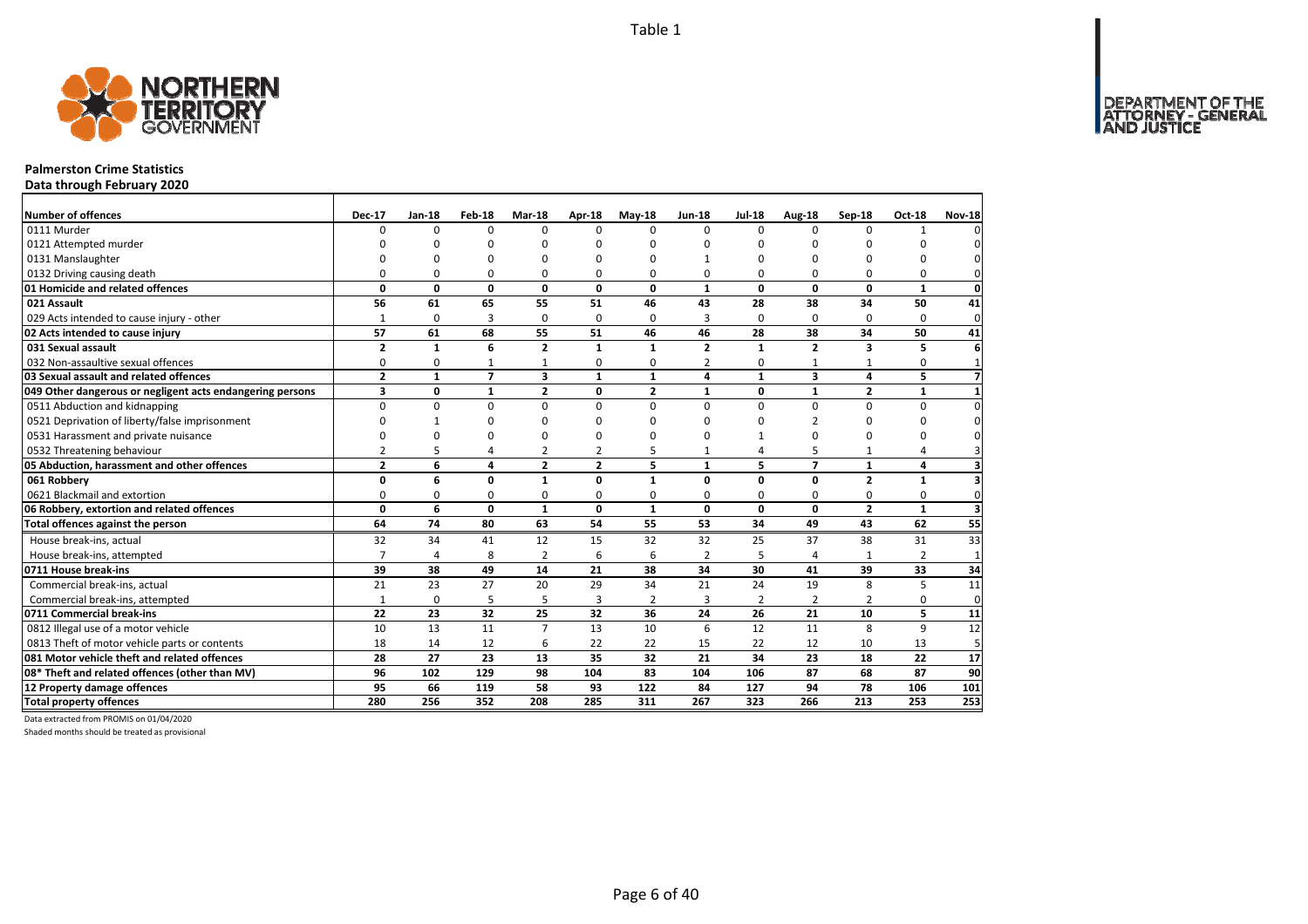

### **Palmerston Crime Statistics**

**Data through February 2020**

| <b>Number of offences</b>                                 | <b>Dec-18</b>  | $Jan-19$                 | Feb-19       | Mar-19         | Apr-19                  | $May-19$       | Jun-19         | <b>Jul-19</b>  | Aug-19                  | $Sep-19$        | Oct-19         | <b>Nov-19</b>  | <b>Dec-19</b>  | <b>Jan-20</b>  | Feb-20         |
|-----------------------------------------------------------|----------------|--------------------------|--------------|----------------|-------------------------|----------------|----------------|----------------|-------------------------|-----------------|----------------|----------------|----------------|----------------|----------------|
| 0111 Murder                                               | U              | $\Omega$                 | $\Omega$     | $\Omega$       | $\Omega$                | $\Omega$       | $\Omega$       | $\Omega$       | $\Omega$                | $\Omega$        | n              | n              |                | $\Omega$       |                |
| 0121 Attempted murder                                     |                |                          |              |                |                         |                |                |                |                         |                 |                |                |                |                |                |
| 0131 Manslaughter                                         |                |                          |              |                |                         |                |                |                |                         | $\Omega$        |                |                |                |                |                |
| 0132 Driving causing death                                |                | O                        | n            | ŋ              | $\Omega$                | ŋ              |                |                | $\Omega$                | $\Omega$        |                |                |                |                |                |
| 01 Homicide and related offences                          | 0              | 0                        | $\mathbf{1}$ | 0              | 0                       | 0              | 0              | $\Omega$       | $\mathbf 0$             | 0               | 0              | 0              | $\mathbf{1}$   | $\Omega$       |                |
| 021 Assault                                               | 42             | 50                       | 58           | 62             | 52                      | 36             | 32             | 47             | 55                      | 43              | 50             | 36             | 39             | 42             | 40             |
| 029 Acts intended to cause injury - other                 |                | $\Omega$                 | $\Omega$     | $\Omega$       | 0                       | $\Omega$       | $\Omega$       | $\Omega$       | $\mathbf 0$             | 0               |                | $\mathbf{1}$   | $\Omega$       | $\mathbf{1}$   | $\mathbf{0}$   |
| 02 Acts intended to cause injury                          | 43             | 50                       | 58           | 62             | 52                      | 36             | 32             | 47             | 55                      | 43              | 51             | 37             | 39             | 43             | 40             |
| 031 Sexual assault                                        | $\overline{2}$ | $\overline{\phantom{a}}$ |              | 5              | 4                       |                | 5              | $\Omega$       | $\overline{2}$          | 5               | 3              | 5              | $\mathbf{A}$   | $\overline{7}$ |                |
| 032 Non-assaultive sexual offences                        | $\Omega$       |                          |              | $\Omega$       | 0                       | $\Omega$       | O              | $\Omega$       | 3                       | 0               |                |                |                | $\Omega$       |                |
| 03 Sexual assault and related offences                    | $\overline{2}$ | 8                        | 5            | 5              | 4                       | 4              | 5              | $\Omega$       | 5                       | 5               | $\mathbf{3}$   | $\overline{7}$ | 5              | $\overline{7}$ |                |
| 049 Other dangerous or negligent acts endangering persons | O              | 3                        | $\mathbf{1}$ | $\overline{2}$ | 0                       | $\mathbf 1$    | 1              | -1             | 0                       | 1               | $\mathbf 1$    | 0              | $\Omega$       | $\mathbf{1}$   |                |
| 0511 Abduction and kidnapping                             | U              | O                        | $\Omega$     | $\Omega$       | 0                       | $\Omega$       | $\Omega$       | $\Omega$       | $\Omega$                | $\Omega$        | <sup>n</sup>   |                | $\Omega$       | $\Omega$       |                |
| 0521 Deprivation of liberty/false imprisonment            |                |                          |              |                |                         |                |                |                |                         | ŋ               |                |                |                |                |                |
| 0531 Harassment and private nuisance                      |                |                          |              |                |                         |                |                |                |                         | n               |                |                |                |                |                |
| 0532 Threatening behaviour                                |                |                          |              |                | 5                       | 3              | 6              |                | 3                       | 6               | $\Omega$       |                |                |                |                |
| 05 Abduction, harassment and other offences               | 3              | $\overline{\mathbf{3}}$  | $\mathbf{1}$ | 5              | 6                       | $\overline{a}$ | 6              | 8              | $\overline{\mathbf{3}}$ | 6               | $\overline{2}$ | 6              | $\overline{2}$ | $\overline{2}$ |                |
| 061 Robbery                                               |                | 3                        | $\mathbf{1}$ | 0              | 3                       | $\overline{2}$ | 0              | $\overline{2}$ | $\overline{2}$          | $\overline{2}$  | $\overline{2}$ | Δ              | 5              | 5              |                |
| 0621 Blackmail and extortion                              | ŋ              | $\Omega$                 | 0            | $\Omega$       | 0                       | $\Omega$       | <sup>0</sup>   | $\Omega$       | $\Omega$                | 0               | $\Omega$       |                | $\Omega$       | $\Omega$       |                |
| 06 Robbery, extortion and related offences                |                | 3                        | $\mathbf{1}$ | $\mathbf{0}$   | $\overline{\mathbf{3}}$ | $\overline{2}$ | $\mathbf{0}$   | $\overline{2}$ | $\overline{2}$          | $\mathbf{2}$    | $\overline{2}$ | 4              | 5              | 5              | $\overline{3}$ |
| Total offences against the person                         | 52             | 67                       | 67           | 74             | 65                      | 47             | 44             | 58             | 65                      | $\overline{57}$ | 59             | 54             | 52             | 58             | 53             |
| House break-ins, actual                                   | 26             | 30                       | 30           | 24             | 24                      | 14             | 12             | 23             | 20                      | 24              | 30             | 37             | 36             | 42             | 27             |
| House break-ins, attempted                                | 3              | з                        | 0            | 0              | 0                       | $\mathbf{1}$   | $\overline{2}$ | $\mathbf{1}$   | 1                       | $\mathbf{1}$    | 2              | 3              | $\overline{2}$ | $\overline{7}$ | $\overline{2}$ |
| 0711 House break-ins                                      | 29             | 33                       | 30           | 24             | 24                      | 15             | 14             | 24             | 21                      | 25              | 32             | 40             | 38             | 49             | 29             |
| Commercial break-ins, actual                              | 11             | 15                       | 6            | 25             | 27                      | 12             | $\overline{2}$ | q              | $\overline{a}$          | 3               | 10             |                | 11             | 13             | 15             |
| Commercial break-ins, attempted                           |                | 1                        | $\Omega$     | 1              | 2                       | 1              | 0              |                | $\Omega$                | 0               | 1              |                | $\Omega$       | $\overline{2}$ |                |
| 0711 Commercial break-ins                                 | 12             | 16                       | 6            | 26             | 29                      | 13             | $\overline{2}$ | 10             | $\overline{4}$          | 3               | 11             | 5              | 11             | 15             | 16             |
| 0812 Illegal use of a motor vehicle                       | 10             | 8                        | 6            | 19             | 13                      | 10             | 4              | 5              | 12                      | 8               | 8              | 14             | 9              | 8              | 11             |
| 0813 Theft of motor vehicle parts or contents             | 13             | 6                        | 5            | 10             | 8                       | 11             | 7              | 2              | 10                      | 10              | 17             | 14             | 10             | 19             | 5              |
| 081 Motor vehicle theft and related offences              | 23             | 14                       | 11           | 29             | 21                      | 21             | 11             | $\overline{7}$ | 22                      | 18              | 25             | 28             | 19             | 27             | 16             |
| 08* Theft and related offences (other than MV)            | 78             | 76                       | 54           | 76             | 68                      | 52             | 48             | 55             | 74                      | 64              | 86             | 93             | 61             | 120            | 86             |
| 12 Property damage offences                               | 75             | 85                       | 50           | 84             | 86                      | 80             | 70             | 67             | 67                      | 73              | 82             | 61             | 82             | 101            | 85             |
| <b>Total property offences</b>                            | 217            | 224                      | 151          | 239            | 228                     | 181            | 145            | 163            | 188                     | 183             | 236            | 227            | 211            | 312            | 232            |

Data extracted from PROMIS on 01/04/2020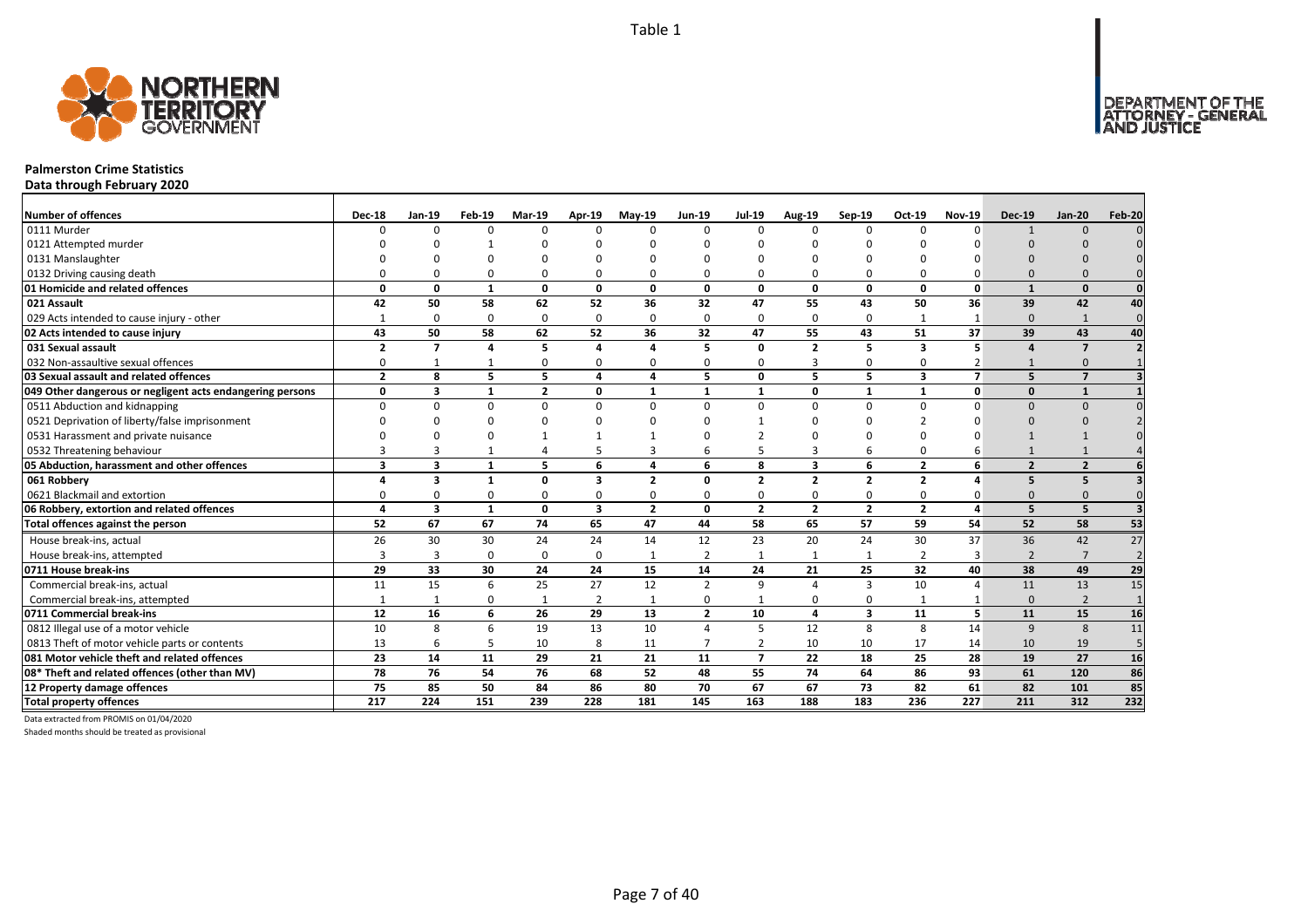

# **Alice Springs Crime Statistics**

**Data through February 2020**

| Number of offences                                        | <b>Dec-17</b>  | <b>Jan-18</b>  | Feb-18         | Mar-18                  | <b>Apr-18</b>           | $May-18$                | <b>Jun-18</b>            | <b>Jul-18</b>           | Aug-18                  | Sep-18                  | <b>Oct-18</b> | <b>Nov-18</b>  |
|-----------------------------------------------------------|----------------|----------------|----------------|-------------------------|-------------------------|-------------------------|--------------------------|-------------------------|-------------------------|-------------------------|---------------|----------------|
| 0111 Murder                                               | $\Omega$       | $\Omega$       | 0              | $\Omega$                | $\mathbf{1}$            | $\mathbf{1}$            | <sup>0</sup>             | $\Omega$                | $\Omega$                | $\Omega$                | $\Omega$      |                |
| 0121 Attempted murder                                     | n              | $\Omega$       | O              | $\Omega$                |                         | $\Omega$                | <sup>0</sup>             | ŋ                       | n                       |                         | ŋ             |                |
| 0131 Manslaughter                                         | $\Omega$       | 0              | 0              | $\Omega$                |                         | $\Omega$                | O                        | O                       | $\Omega$                |                         | 0             |                |
| 0132 Driving causing death                                | $\Omega$       | $\overline{2}$ | 0              | $\Omega$                |                         | 0                       | 0                        |                         | $\Omega$                |                         |               | $\Omega$       |
| 01 Homicide and related offences                          | 0              | $\overline{2}$ | 0              | $\mathbf{0}$            | $\mathbf{1}$            | 1                       | 0                        | $\mathbf{1}$            | $\mathbf 0$             | $\Omega$                | $\mathbf{1}$  | $\mathbf 0$    |
| 021 Assault                                               | 216            | 188            | 151            | 183                     | 145                     | 147                     | 138                      | 139                     | 115                     | 126                     | 108           | 120            |
| 029 Acts intended to cause injury - other                 | 0              | 1              | $\mathbf{1}$   | $\mathbf{1}$            | $\Omega$                | 0                       | 2                        | $\Omega$                | $\Omega$                | $\Omega$                | $\Omega$      | $\mathbf{1}$   |
| 02 Acts intended to cause injury                          | 216            | 189            | 152            | 184                     | 145                     | 147                     | 140                      | 139                     | 115                     | 126                     | 108           | 121            |
| 031 Sexual assault                                        | 8              | 5              | 4              | 11                      | $\overline{\mathbf{3}}$ | $\overline{2}$          | $\overline{\phantom{a}}$ | 13                      | $\Delta$                | 3                       | 6             | 6              |
| 032 Non-assaultive sexual offences                        | 0              | 0              | 4              | $\overline{2}$          | 1                       | 0                       | 0                        | $\Omega$                | 0                       | $\Omega$                | 0             | $\mathbf{1}$   |
| 03 Sexual assault and related offences                    | 8              | 5              | 8              | 13                      | 4                       | $\overline{2}$          | $\overline{ }$           | 13                      | $\overline{a}$          | 3                       | 6             | $\overline{7}$ |
| 049 Other dangerous or negligent acts endangering persons | $\overline{2}$ | $\overline{7}$ | $\overline{7}$ | 3                       | 6                       | $\overline{\mathbf{3}}$ | 3                        | 3                       | $\overline{\mathbf{3}}$ | 6                       | 0             | 4              |
| 0511 Abduction and kidnapping                             | $\Omega$       | $\Omega$       | $\mathbf 0$    | $\Omega$                | $\Omega$                | 0                       | 0                        | $\Omega$                | $\Omega$                | $\Omega$                | $\Omega$      | $\Omega$       |
| 0521 Deprivation of liberty/false imprisonment            | $\Omega$       | $\Omega$       | 0              | $\mathbf 1$             |                         |                         | <sup>0</sup>             |                         | 0                       | n                       | 0             | 0              |
| 0531 Harassment and private nuisance                      |                | $\Omega$       | $\Omega$       | $\Omega$                |                         | $\Omega$                | ŋ                        | O                       | $\mathbf{1}$            |                         | 0             | 0              |
| 0532 Threatening behaviour                                | $\overline{7}$ | $\overline{7}$ | 9              | 8                       | 3                       | 5                       | 8                        | $\overline{7}$          | 8                       | 6                       | 4             |                |
| 05 Abduction, harassment and other offences               | 8              | $\overline{7}$ | 9              | 9                       | 4                       | 6                       | 8                        | 8                       | 9                       | 6                       | 4             | $\overline{7}$ |
| 061 Robbery                                               | 4              | 6              | 0              | $\overline{\mathbf{3}}$ | $\overline{2}$          | $\overline{2}$          | $\overline{2}$           | 3                       | $\overline{\mathbf{3}}$ | 3                       | $\mathbf{1}$  | $\overline{2}$ |
| 0621 Blackmail and extortion                              | 0              | 0              | 0              | 0                       | 0                       | 0                       | 0                        | 0                       | 0                       | 0                       | 0             | 0              |
| 06 Robbery, extortion and related offences                | 4              | 6              | $\mathbf{0}$   | $\overline{\mathbf{3}}$ | $\overline{2}$          | $\overline{2}$          | $\overline{2}$           | $\overline{\mathbf{3}}$ | $\overline{\mathbf{3}}$ | $\overline{\mathbf{3}}$ | $\mathbf{1}$  | $\overline{2}$ |
| Total offences against the person                         | 238            | 216            | 176            | 212                     | 162                     | 161                     | 160                      | 167                     | 134                     | 144                     | 120           | 141            |
| House break-ins, actual                                   | 27             | 48             | 25             | 32                      | 25                      | 55                      | 15                       | 35                      | 65                      | 55                      | 43            | 81             |
| House break-ins, attempted                                | $\mathbf{1}$   | 8              | $\mathbf{1}$   | 5                       | 6                       | 5                       | 4                        | $\overline{a}$          | 11                      |                         | 3             | 11             |
| 0711 House break-ins                                      | 28             | 56             | 26             | 37                      | 31                      | 60                      | 19                       | 39                      | 76                      | 59                      | 46            | 92             |
| Commercial break-ins, actual                              | 34             | 32             | 8              | 22                      | 23                      | 41                      | 18                       | 54                      | 32                      | 37                      | 22            | 29             |
| Commercial break-ins, attempted                           | 3              | 4              | 1              | $\overline{4}$          | 3                       | 5                       | 4                        | 6                       | $\overline{4}$          | 6                       | $\mathbf 0$   | 13             |
| 0711 Commercial break-ins                                 | 37             | 36             | 9              | 26                      | 26                      | 46                      | 22                       | 60                      | 36                      | 43                      | 22            | 42             |
| 0812 Illegal use of a motor vehicle                       | 21             | 31             | 18             | 20                      | 13                      | 23                      | 14                       | 17                      | 18                      | 13                      | 21            | 34             |
| 0813 Theft of motor vehicle parts or contents             | 20             | 23             | 8              | 13                      | 20                      | 19                      | 10                       | 37                      | 39                      | 26                      | 25            | 23             |
| 081 Motor vehicle theft and related offences              | 41             | 54             | 26             | 33                      | 33                      | 42                      | 24                       | 54                      | 57                      | 39                      | 46            | 57             |
| 08* Theft and related offences (other than MV)            | 133            | 163            | 95             | 106                     | 134                     | 116                     | 95                       | 149                     | 152                     | 128                     | 120           | 155            |
| 12 Property damage offences                               | 169            | 199            | 97             | 117                     | 152                     | 137                     | 91                       | 187                     | 205                     | 188                     | 137           | 163            |
| <b>Total property offences</b>                            | 408            | 508            | 253            | 319                     | 376                     | 401                     | 251                      | 489                     | 526                     | 457                     | 371           | 509            |

Data extracted from PROMIS on 01/04/2020

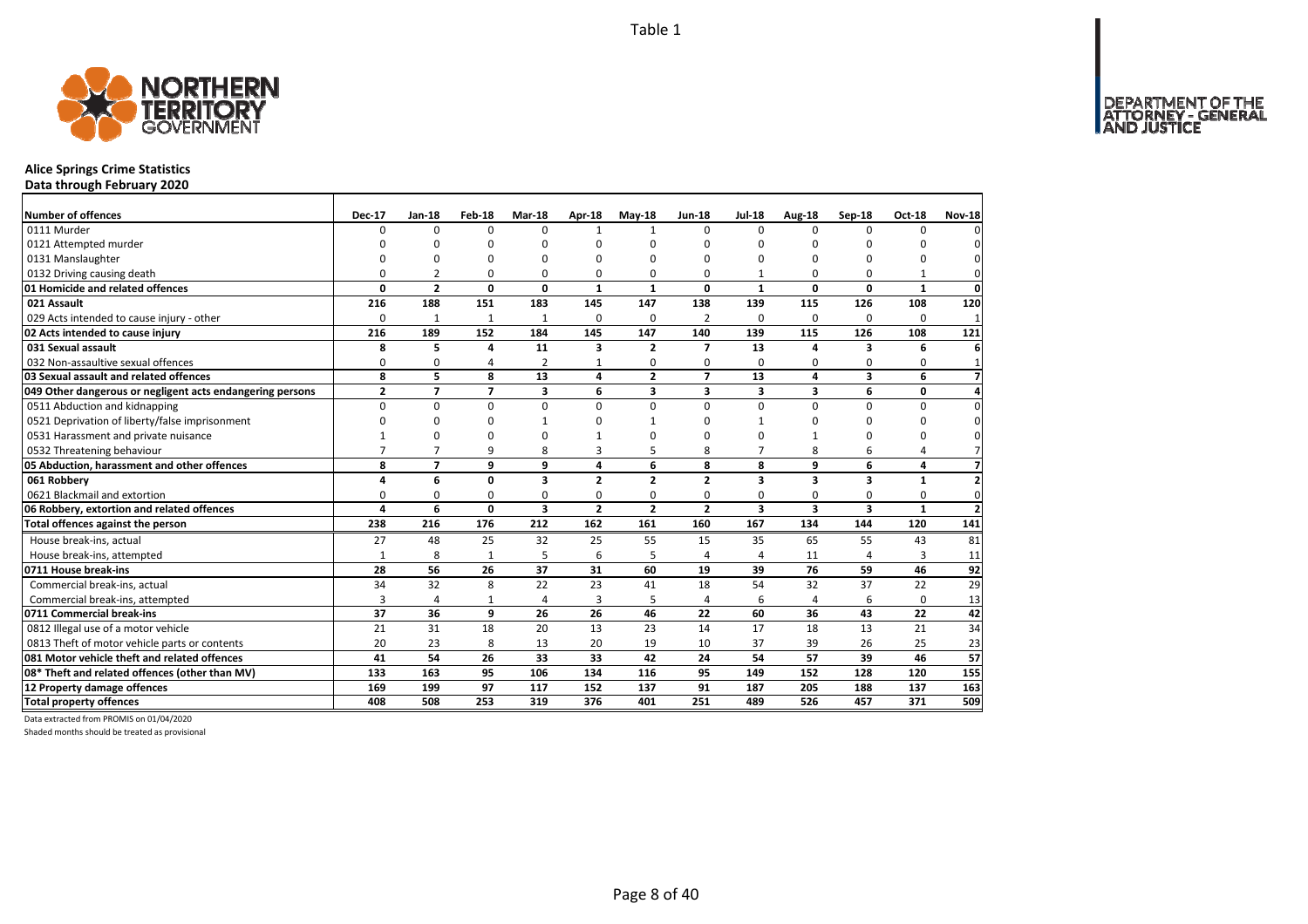

# **Alice Springs Crime Statistics**

**Data through February 2020**

| <b>Number of offences</b>                                 | <b>Dec-18</b> | Jan-19         | Feb-19                  | Mar-19         | Apr-19                  | <b>Mav-19</b>  | <b>Jun-19</b>  | <b>Jul-19</b>           | <b>Aug-19</b>           | Sep-19                  | Oct-19                  | <b>Nov-19</b> | <b>Dec-19</b>            | <b>Jan-20</b>  | Feb-20   |
|-----------------------------------------------------------|---------------|----------------|-------------------------|----------------|-------------------------|----------------|----------------|-------------------------|-------------------------|-------------------------|-------------------------|---------------|--------------------------|----------------|----------|
| 0111 Murder                                               | $\Omega$      | $\Omega$       | $\Omega$                | $\Omega$       | $\Omega$                | n              | $\Omega$       | $\Omega$                | $\Omega$                | $\Omega$                | $\Omega$                | $\Omega$      | $\Omega$                 | $\Omega$       |          |
| 0121 Attempted murder                                     |               |                |                         |                | ŋ                       |                |                | n                       |                         | U                       |                         |               |                          |                |          |
| 0131 Manslaughter                                         |               |                |                         |                | ŋ                       |                |                |                         |                         |                         |                         |               |                          |                |          |
| 0132 Driving causing death                                |               |                |                         | $\Omega$       | $\Omega$                |                |                | $\Omega$                | $\Omega$                | $\Omega$                |                         |               |                          |                |          |
| 01 Homicide and related offences                          | $\Omega$      | 0              | <sup>0</sup>            | $\mathbf 0$    | $\mathbf{0}$            | $\Omega$       | $\Omega$       | $\Omega$                | $\mathbf{0}$            | $\mathbf{0}$            | $\Omega$                | $\Omega$      | $\Omega$                 | $\Omega$       | $\Omega$ |
| 021 Assault                                               | 150           | 109            | 102                     | 127            | 100                     | 105            | 100            | 143                     | 105                     | 121                     | 147                     | 149           | 159                      | 135            | 158      |
| 029 Acts intended to cause injury - other                 | $\Omega$      | $\Omega$       | $\Omega$                | $\overline{2}$ | 0                       | $\Omega$       | $\Omega$       | $\Omega$                | $\Omega$                | 0                       | 1                       | $\Omega$      | $\overline{2}$           | $\Omega$       | $\Omega$ |
| 02 Acts intended to cause injury                          | 150           | 109            | 102                     | 129            | 100                     | 105            | 100            | 143                     | 105                     | 121                     | 148                     | 149           | 161                      | 135            | 158      |
| 031 Sexual assault                                        |               | $\overline{7}$ | $\overline{\mathbf{3}}$ | 4              | 5                       |                | 4              | $\overline{\mathbf{3}}$ | 5                       | 6                       | 6                       | 9             | $\overline{\mathbf{3}}$  | 11             |          |
| 032 Non-assaultive sexual offences                        | n             | $\Omega$       |                         |                | $\mathbf 0$             |                | ი              | $\Omega$                |                         | 1                       | $\overline{2}$          |               |                          |                | $\Omega$ |
| 03 Sexual assault and related offences                    | $\Delta$      | $\overline{7}$ | 4                       | 5              | 5                       | 8              | 4              | 3                       | 9                       | $\overline{7}$          | 8                       | q             | $\Delta$                 | 12             |          |
| 049 Other dangerous or negligent acts endangering persons |               | 1              | 5                       | $\mathbf{1}$   | 5                       | $\overline{2}$ | 5              | 5                       | $\overline{\mathbf{2}}$ | $\overline{2}$          | 4                       | 3             |                          | $\overline{2}$ |          |
| 0511 Abduction and kidnapping                             | $\Omega$      | $\Omega$       | n                       | $\Omega$       | $\Omega$                | $\Omega$       | U              | $\Omega$                | $\Omega$                | $\Omega$                | n                       |               | $\Omega$                 | $\Omega$       |          |
| 0521 Deprivation of liberty/false imprisonment            |               |                |                         |                | ŋ                       |                |                | $\Omega$                |                         | O                       |                         |               |                          |                |          |
| 0531 Harassment and private nuisance                      |               |                |                         |                | ŋ                       |                |                |                         |                         |                         |                         |               |                          |                |          |
| 0532 Threatening behaviour                                | 10            |                |                         | 6              | 4                       |                |                |                         |                         | 7                       |                         |               |                          |                |          |
| 05 Abduction, harassment and other offences               | 11            | 8              | $\overline{\mathbf{3}}$ | $\overline{7}$ | 4                       | 10             | 8              | 6                       | 6                       | $\overline{7}$          | $\overline{ }$          | 3             | $\overline{\phantom{a}}$ | 6              | 11       |
| 061 Robbery                                               |               | $\overline{2}$ |                         | $\overline{2}$ | 3                       |                | $\overline{2}$ | $\overline{\mathbf{z}}$ | 1                       | 3                       | 3                       |               |                          | 6              |          |
| 0621 Blackmail and extortion                              |               |                |                         | $\Omega$       | $\Omega$                |                |                | $\Omega$                | $\Omega$                | $\Omega$                |                         |               |                          |                |          |
| 06 Robbery, extortion and related offences                | 5             | $\overline{2}$ | $\mathbf{1}$            | $\overline{2}$ | $\overline{\mathbf{3}}$ | 4              | $\overline{2}$ | $\overline{2}$          | $\mathbf{1}$            | $\overline{\mathbf{3}}$ | $\overline{\mathbf{3}}$ |               | 6                        | 6              |          |
| Total offences against the person                         | 171           | 127            | 115                     | 144            | 117                     | 129            | 119            | 159                     | 123                     | 140                     | 170                     | 168           | 182                      | 161            | 179      |
| House break-ins, actual                                   | 58            | 53             | 39                      | 47             | 22                      | 27             | 35             | 26                      | 26                      | 18                      | 61                      | 35            | 44                       | 65             | 59       |
| House break-ins, attempted                                | 6             | $\overline{7}$ | 5                       | 8              | $\mathbf{1}$            |                | 5              | 5                       | 5                       | $\overline{2}$          |                         | В             | 8                        | 13             | 11       |
| 0711 House break-ins                                      | 64            | 60             | 44                      | 55             | 23                      | 34             | 40             | 31                      | 31                      | 20                      | 68                      | 38            | 52                       | 78             | 70       |
| Commercial break-ins, actual                              | 31            | 21             | 17                      | 19             | 19                      | 41             | 19             | 6                       | 10                      | 23                      | 34                      | 39            | 26                       | 39             | 27       |
| Commercial break-ins, attempted                           | 6             | 5              | 8                       | 5              | 3                       | $\overline{2}$ | $\Omega$       |                         | $\mathbf{1}$            | 4                       | 3                       | 8             | $\boldsymbol{\Delta}$    | 14             | 3        |
| 0711 Commercial break-ins                                 | 37            | 26             | 25                      | 24             | 22                      | 43             | 19             | 10                      | 11                      | 27                      | 37                      | 47            | 30                       | 53             | 30       |
| 0812 Illegal use of a motor vehicle                       | 23            | 15             | 14                      | 14             | 4                       | 13             | 13             | 6                       | $\overline{7}$          | 11                      | 23                      | 15            | 20                       | 25             | 15       |
| 0813 Theft of motor vehicle parts or contents             | 16            | 10             | 13                      | 19             | 26                      | 21             | 26             | 19                      | 24                      | 9                       | 21                      | 9             | 13                       | 21             | 20       |
| 081 Motor vehicle theft and related offences              | 39            | 25             | 27                      | 33             | 30                      | 34             | 39             | 25                      | 31                      | 20                      | 44                      | 24            | 33                       | 46             | 35       |
| 08* Theft and related offences (other than MV)            | 152           | 106            | 123                     | 107            | 140                     | 146            | 101            | 122                     | 145                     | 124                     | 166                     | 135           | 170                      | 154            | 152      |
| 12 Property damage offences                               | 166           | 112            | 91                      | 126            | 118                     | 181            | 167            | 116                     | 176                     | 124                     | 195                     | 155           | 177                      | 213            | 213      |
| <b>Total property offences</b>                            | 458           | 329            | 310                     | 345            | 333                     | 438            | 366            | 304                     | 394                     | 315                     | 510                     | 399           | 462                      | 544            | 500      |

Data extracted from PROMIS on 01/04/2020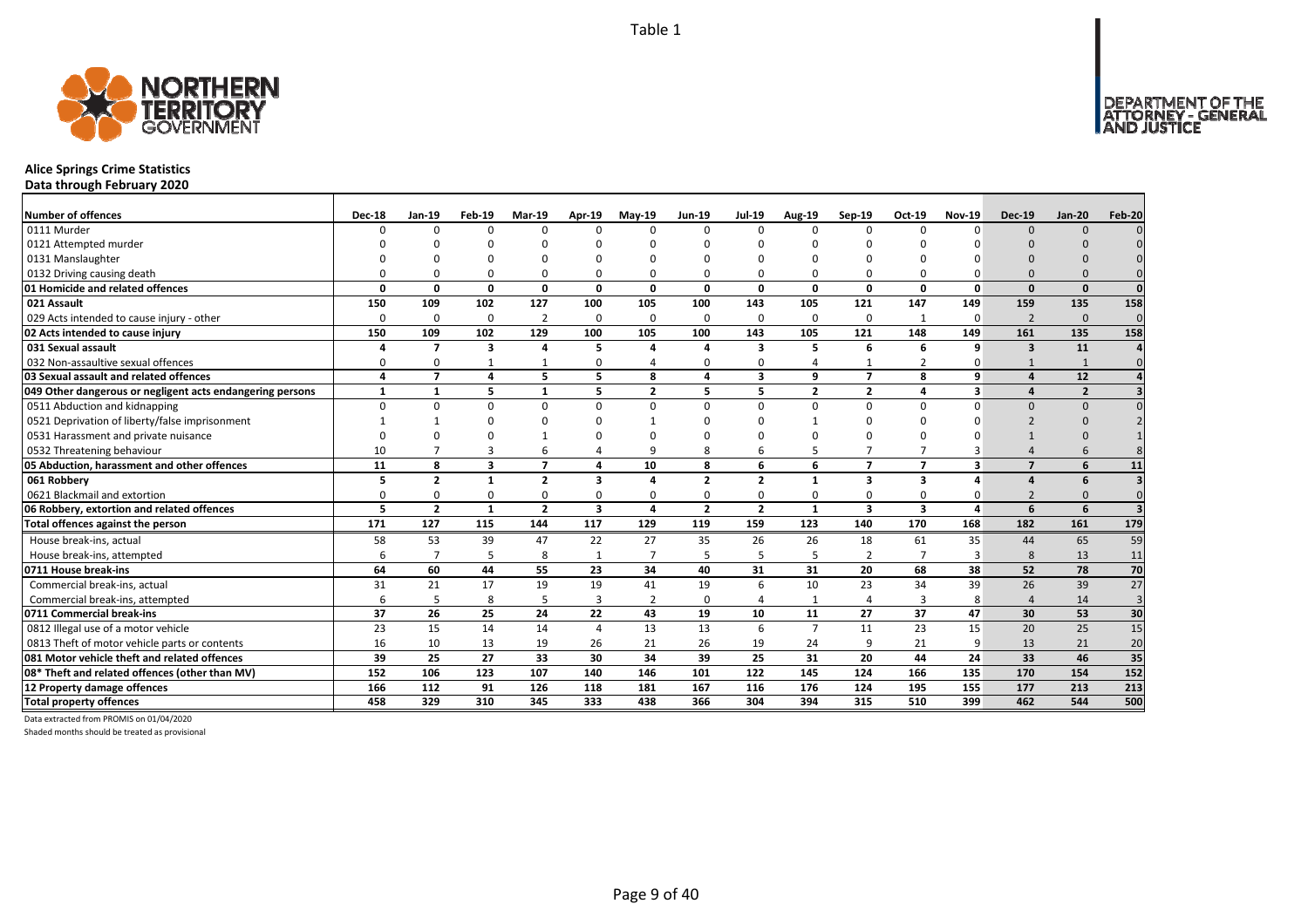

### **Katherine Crime Statistics**

**Data through February 2020**

| Number of offences                                        | <b>Dec-17</b>           | $Jan-18$       | Feb-18         | Mar-18         | <b>Apr-18</b>           | $May-18$       | <b>Jun-18</b>  | <b>Jul-18</b>  | Aug-18         | Sep-18         | <b>Oct-18</b>           | <b>Nov-18</b>  |
|-----------------------------------------------------------|-------------------------|----------------|----------------|----------------|-------------------------|----------------|----------------|----------------|----------------|----------------|-------------------------|----------------|
| 0111 Murder                                               | $\Omega$                | 0              | $\Omega$       | $\Omega$       | $\Omega$                | $\Omega$       | $\Omega$       | $\Omega$       | $\Omega$       | $\Omega$       | $\Omega$                |                |
| 0121 Attempted murder                                     |                         | n              | n              | n              |                         | ŋ              | ŋ              | n              | n              |                |                         |                |
| 0131 Manslaughter                                         |                         | O              | O              | $\Omega$       |                         | $\Omega$       | O              | O              | $\Omega$       |                | O                       |                |
| 0132 Driving causing death                                | $\Omega$                | 0              | 0              | $\Omega$       | $\Omega$                | $\Omega$       | 0              | O              | $\Omega$       |                | $\Omega$                |                |
| 01 Homicide and related offences                          | 0                       | 0              | $\mathbf 0$    | $\mathbf{0}$   | 0                       | 0              | 0              | 0              | $\mathbf 0$    | 0              | $\mathbf{0}$            | $\mathbf 0$    |
| 021 Assault                                               | 67                      | 41             | 49             | 55             | 44                      | 44             | 50             | 57             | 49             | 50             | 65                      | 47             |
| 029 Acts intended to cause injury - other                 | $\Omega$                | $\mathbf 0$    | 0              | $\Omega$       | $\Omega$                | $\Omega$       | $\Omega$       | $\Omega$       | $\Omega$       | $\Omega$       | 1                       | $\mathbf{0}$   |
| 02 Acts intended to cause injury                          | 67                      | 41             | 49             | 55             | 44                      | 44             | 50             | 57             | 49             | 50             | 66                      | 47             |
| 031 Sexual assault                                        | 6                       | $\overline{2}$ | $\overline{7}$ | 5              | $\overline{\mathbf{3}}$ | $\Omega$       | $\Omega$       | $\overline{2}$ | $\Omega$       | 3              | 4                       | З              |
| 032 Non-assaultive sexual offences                        | 0                       | $\mathbf{1}$   | 1              | 0              | $\Omega$                | 0              | 0              | 0              | $\Omega$       | $\Omega$       | 0                       |                |
| 03 Sexual assault and related offences                    | 6                       | 3              | 8              | 5              | $\overline{\mathbf{3}}$ | 0              | 0              | $\overline{2}$ | 0              | 3              | 4                       |                |
| 049 Other dangerous or negligent acts endangering persons | $\overline{2}$          | 3              | $\mathbf{1}$   | $\mathbf{1}$   | $\mathbf{1}$            | 0              | 0              | $\mathbf{0}$   | $\mathbf 0$    | 0              | 0                       | 0              |
| 0511 Abduction and kidnapping                             | $\Omega$                | 0              | $\Omega$       | $\Omega$       | $\Omega$                | $\Omega$       | $\Omega$       | $\Omega$       | $\Omega$       | $\Omega$       | $\Omega$                | ŋ              |
| 0521 Deprivation of liberty/false imprisonment            | $\Omega$                | <sup>0</sup>   | $\Omega$       | O              |                         | ŋ              | ŋ              | n              | $\Omega$       | C              | O                       |                |
| 0531 Harassment and private nuisance                      | U                       | O              | O              | $\Omega$       |                         | $\Omega$       | n              | ŋ              | $\Omega$       |                | O                       |                |
| 0532 Threatening behaviour                                | 3                       | 0              | $\overline{2}$ | $\mathbf 0$    | 3                       | $\overline{2}$ | $\mathbf{1}$   | 0              | $\overline{2}$ | $\overline{2}$ | $\overline{2}$          |                |
| 05 Abduction, harassment and other offences               | 3                       | 0              | $\overline{2}$ | $\mathbf 0$    | $\overline{\mathbf{3}}$ | $\overline{2}$ | $\mathbf{1}$   | $\mathbf{0}$   | $\overline{2}$ | $\mathbf{z}$   | $\overline{2}$          |                |
| 061 Robbery                                               | 0                       | 0              | $\mathbf{1}$   | $\mathbf{1}$   | $\Omega$                | $\Omega$       | $\Omega$       | 0              | $\mathbf 0$    | $\Omega$       | 0                       | 0              |
| 0621 Blackmail and extortion                              | 0                       | 0              | 0              | 0              | 0                       | 0              | 0              | 0              | 0              | 0              | 0                       | 0              |
| 06 Robbery, extortion and related offences                | $\mathbf{0}$            | $\mathbf{0}$   | $\mathbf{1}$   | $\mathbf{1}$   | $\Omega$                | $\mathbf{0}$   | 0              | $\mathbf 0$    | $\mathbf{0}$   | $\mathbf{0}$   | $\mathbf{0}$            | $\mathbf 0$    |
| Total offences against the person                         | 78                      | 47             | 61             | 62             | 51                      | 46             | 51             | 59             | 51             | 55             | 72                      | 52             |
| House break-ins, actual                                   | 14                      | 17             | 15             | 15             | 4                       | 6              | $\overline{7}$ | 5              | 14             | 13             | 12                      | 10             |
| House break-ins, attempted                                | $\Omega$                | 3              | $\overline{2}$ | $\mathbf 0$    | $\mathbf{1}$            | 2              | $\mathbf{1}$   |                | $\Omega$       |                | 1                       | $\mathbf{1}$   |
| 0711 House break-ins                                      | 14                      | 20             | 17             | 15             | 5                       | 8              | 8              | 6              | 14             | 14             | 13                      | 11             |
| Commercial break-ins, actual                              | $\overline{7}$          | 18             | 26             | 24             | 13                      | 27             | 11             | 5              | 26             | 40             | 33                      | 22             |
| Commercial break-ins, attempted                           | 0                       | $\mathbf{1}$   | 8              | $\overline{2}$ | $\mathbf{1}$            | 4              | $\overline{2}$ |                | 0              | 3              | $\overline{2}$          | $\overline{2}$ |
| 0711 Commercial break-ins                                 | $\overline{7}$          | 19             | 34             | 26             | 14                      | 31             | 13             | 6              | 26             | 43             | 35                      | 24             |
| 0812 Illegal use of a motor vehicle                       | $\mathbf{1}$            | $\mathbf{1}$   | $\overline{4}$ | $\mathbf 0$    | $\Omega$                | 5              | $\overline{2}$ | 3              | $\overline{3}$ | 5              | $\overline{2}$          | 3              |
| 0813 Theft of motor vehicle parts or contents             | $\overline{2}$          | $\overline{2}$ | $\overline{4}$ | 4              | 5                       | $\Omega$       | 8              | 4              | 3              | 0              | $\mathbf{1}$            | $\overline{7}$ |
| 081 Motor vehicle theft and related offences              | $\overline{\mathbf{3}}$ | 3              | 8              | $\overline{a}$ | 5                       | 5.             | 10             | $\overline{7}$ | 6              | 5              | $\overline{\mathbf{3}}$ | 10             |
| 08* Theft and related offences (other than MV)            | 33                      | 42             | 49             | 34             | 28                      | 34             | 37             | 28             | 41             | 45             | 45                      | 30             |
| 12 Property damage offences                               | 19                      | 29             | 42             | 36             | 20                      | 20             | 30             | 26             | 34             | 38             | 35                      | 31             |
| <b>Total property offences</b>                            | $\overline{76}$         | 113            | 150            | 115            | 72                      | 98             | 98             | 73             | 121            | 145            | 131                     | 106            |

Data extracted from PROMIS on 01/04/2020

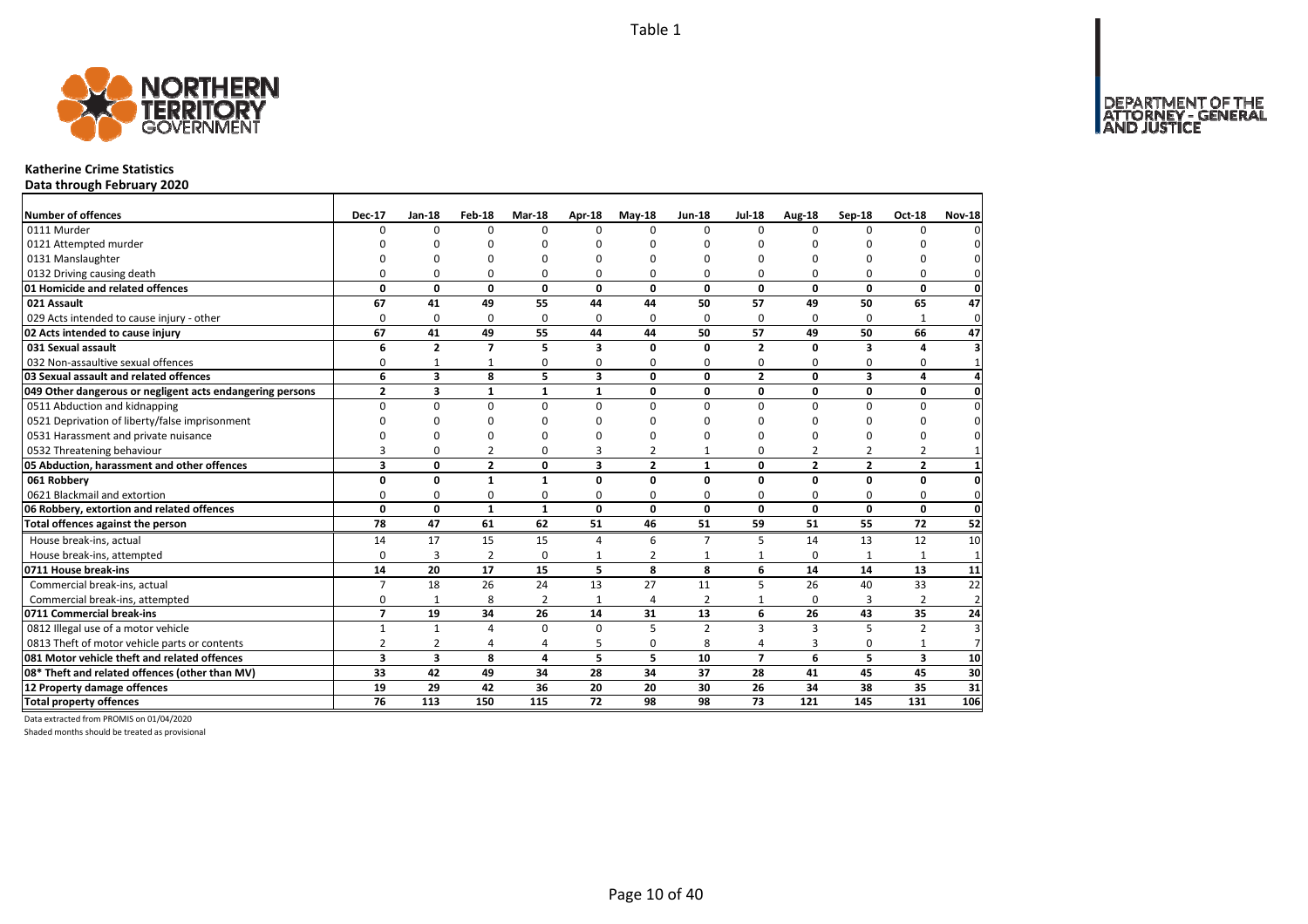

### **Katherine Crime Statistics**

**Data through February 2020**

| <b>Number of offences</b>                                 | <b>Dec-18</b>  | Jan-19                   | Feb-19         | <b>Mar-19</b>           | Apr-19         | $May-19$       | <b>Jun-19</b>  | <b>Jul-19</b>  | <b>Aug-19</b> | Sep-19          | Oct-19         | <b>Nov-19</b>            | <b>Dec-19</b>  | <b>Jan-20</b>           | Feb-20          |
|-----------------------------------------------------------|----------------|--------------------------|----------------|-------------------------|----------------|----------------|----------------|----------------|---------------|-----------------|----------------|--------------------------|----------------|-------------------------|-----------------|
| 0111 Murder                                               | n              | $\Omega$                 | $\Omega$       | $\Omega$                | $\Omega$       | n              | $\mathbf{1}$   | $\Omega$       | $\Omega$      | $\Omega$        | $\Omega$       | $\Omega$                 | $\Omega$       | $\Omega$                |                 |
| 0121 Attempted murder                                     |                |                          |                |                         | n              |                |                | n              |               |                 |                |                          |                |                         |                 |
| 0131 Manslaughter                                         |                |                          |                |                         |                |                |                |                |               |                 |                |                          |                |                         |                 |
| 0132 Driving causing death                                |                |                          | $\Omega$       | $\Omega$                | $\Omega$       |                |                | $\Omega$       | $\Omega$      | 0               |                |                          | $\Omega$       |                         |                 |
| 01 Homicide and related offences                          | O              | n                        | $\Omega$       | $\mathbf{0}$            | $\mathbf{0}$   | $\mathbf 0$    | $\mathbf{1}$   | $\Omega$       | $\mathbf{0}$  | $\mathbf{0}$    | $\Omega$       | $\mathbf{0}$             | $\Omega$       | $\Omega$                |                 |
| 021 Assault                                               | 50             | 44                       | 28             | 48                      | 37             | 35             | 39             | 35             | 32            | 32              | 39             | 53                       | 52             | 36                      | 55              |
| 029 Acts intended to cause injury - other                 | O              | 0                        | $\Omega$       | $\mathbf 0$             | 0              | $\Omega$       | 0              | $\Omega$       | $\Omega$      | 0               | $\Omega$       | $\Omega$                 | $\Omega$       | $\Omega$                | $\mathbf{0}$    |
| 02 Acts intended to cause injury                          | 50             | 44                       | 28             | 48                      | 37             | 35             | 39             | 35             | 32            | 32              | 39             | 53                       | 52             | 36                      | 55              |
| 031 Sexual assault                                        | n              | $\overline{\phantom{a}}$ | $\overline{2}$ | 6                       | 0              | $\Omega$       | 3              | $\overline{2}$ | $\Omega$      | 3               | $\overline{2}$ | $\overline{\phantom{a}}$ |                | $\mathbf{1}$            |                 |
| 032 Non-assaultive sexual offences                        | O              |                          | $\Omega$       | $\Omega$                | 0              | $\Omega$       | 2              | з              | $\Omega$      | 0               | $\Omega$       | O                        | $\Omega$       | $\Omega$                |                 |
| 03 Sexual assault and related offences                    | $\Omega$       | 3                        | $\overline{2}$ | 6                       | 0              | $\Omega$       | 5              | 5              | $\mathbf{0}$  | 3               | $\overline{2}$ | $\overline{2}$           | $\mathbf{A}$   | $\mathbf{1}$            |                 |
| 049 Other dangerous or negligent acts endangering persons | $\Omega$       | $\overline{\mathbf{z}}$  | $\Omega$       | $\overline{2}$          | 0              | $\Omega$       | O              | $\Omega$       | 0             | $\overline{2}$  | $\overline{2}$ | $\mathbf{1}$             | $\Omega$       | $\mathbf{1}$            |                 |
| 0511 Abduction and kidnapping                             | U              |                          | $\Omega$       | $\Omega$                | $\Omega$       | n              | U              | $\Omega$       | $\Omega$      | $\Omega$        | $\Omega$       | $\Omega$                 | $\Omega$       | $\Omega$                |                 |
| 0521 Deprivation of liberty/false imprisonment            |                |                          |                |                         | ŋ              |                |                |                |               |                 |                |                          |                |                         |                 |
| 0531 Harassment and private nuisance                      |                |                          |                | $\cap$                  | ŋ              |                |                | n              |               |                 |                |                          |                |                         |                 |
| 0532 Threatening behaviour                                |                |                          | $\Omega$       | $\overline{2}$          | $\mathbf{1}$   |                | O              |                | $\Omega$      | 0               |                |                          |                |                         |                 |
| 05 Abduction, harassment and other offences               | $\overline{2}$ |                          | $\Omega$       | $\overline{2}$          | $\mathbf{1}$   | $\mathbf{1}$   | $\mathbf{1}$   | $\mathbf{1}$   | $\mathbf{0}$  | $\mathbf{1}$    | $\mathbf{1}$   | $\mathbf{1}$             | $\overline{2}$ | $\mathbf{1}$            |                 |
| 061 Robbery                                               | $\overline{2}$ | 0                        | 1              | $\overline{\mathbf{3}}$ | $\Omega$       | $\Omega$       | $\mathbf{1}$   | $\mathbf{1}$   | $\Omega$      | $\mathbf{1}$    | $\Omega$       | $\Omega$                 | $\Omega$       | $\Omega$                |                 |
| 0621 Blackmail and extortion                              |                | n                        | $\Omega$       | $\Omega$                | 0              |                | 0              | $\Omega$       | $\Omega$      | 0               | $\Omega$       |                          | $\Omega$       | $\Omega$                |                 |
| 06 Robbery, extortion and related offences                | $\overline{2}$ | $\Omega$                 | $\mathbf{1}$   | $\overline{\mathbf{3}}$ | $\mathbf{0}$   | $\Omega$       | $\mathbf{1}$   | $\mathbf{1}$   | $\mathbf 0$   | $\mathbf{1}$    | $\Omega$       | $\mathbf{0}$             | $\Omega$       | $\Omega$                | $\Omega$        |
| Total offences against the person                         | 54             | 50                       | 31             | 61                      | 38             | 36             | 47             | 42             | 32            | 39              | 44             | 57                       | 58             | 39                      | 56              |
| House break-ins, actual                                   | 12             | 25                       | 6              | 6                       | 3              | $\overline{7}$ | 3              | $\Omega$       | 5             | $\overline{7}$  | 10             | 18                       | 14             | 17                      | $\overline{13}$ |
| House break-ins, attempted                                | $\overline{2}$ | 3                        | $\Omega$       | $\mathbf{1}$            | 1              | -1             |                | $\Omega$       | 0             | 2               | $\Omega$       | 2                        | $\mathbf{1}$   | $\overline{2}$          | $\overline{2}$  |
| 0711 House break-ins                                      | 14             | 28                       | 6              | $\overline{7}$          | 4              | 8              | 4              | 0              | 5             | 9               | 10             | 20                       | 15             | 19                      | 15              |
| Commercial break-ins, actual                              | 38             | 40                       | 27             | 35                      | 13             | 10             | $\overline{7}$ | 9              | 10            | 6               | $\overline{7}$ | 11                       | 8              | 19                      | 25              |
| Commercial break-ins, attempted                           |                | $\overline{2}$           | 0              | $\overline{3}$          | 3              | $\overline{a}$ | O              | $\overline{2}$ | $\Omega$      | $\overline{2}$  | $\Omega$       | $\overline{2}$           |                | $\overline{2}$          |                 |
| 0711 Commercial break-ins                                 | 41             | 42                       | 27             | 38                      | 16             | 14             | $\overline{7}$ | 11             | 10            | 8               | $\overline{7}$ | 13                       | 9              | 21                      | 27              |
| 0812 Illegal use of a motor vehicle                       | 5              | 13                       | 6              | $\overline{2}$          | $\overline{2}$ | 6              | $\Delta$       | 1              | 1             | $\mathbf{1}$    | $\overline{2}$ | 3                        | $\mathbf{3}$   | $\overline{3}$          |                 |
| 0813 Theft of motor vehicle parts or contents             | 3              | $\overline{4}$           | $\overline{2}$ | 6                       | 0              |                |                | $\Omega$       | $\Omega$      | 0               | $\overline{2}$ |                          |                |                         |                 |
| 081 Motor vehicle theft and related offences              | 8              | 17                       | 8              | 8                       | $\overline{2}$ | 6              | 6              | $\mathbf{1}$   | $\mathbf{1}$  | $\mathbf{1}$    | $\Delta$       | 6                        | 5              | $\overline{\mathbf{3}}$ |                 |
| 08* Theft and related offences (other than MV)            | 47             | 56                       | 27             | 37                      | 23             | 34             | 28             | 27             | 40            | 21              | 30             | 49                       | 26             | 49                      | 43              |
| 12 Property damage offences                               | 35             | 60                       | 28             | 47                      | 28             | 28             | 24             | 21             | 16            | 34              | 31             | 43                       | 33             | 42                      | 34              |
| <b>Total property offences</b>                            | 145            | 203                      | 96             | $\frac{137}{2}$         | 73             | 90             | 69             | 60             | 72            | $\overline{73}$ | 82             | 131                      | 88             | 134                     | $\frac{126}{2}$ |

Data extracted from PROMIS on 01/04/2020

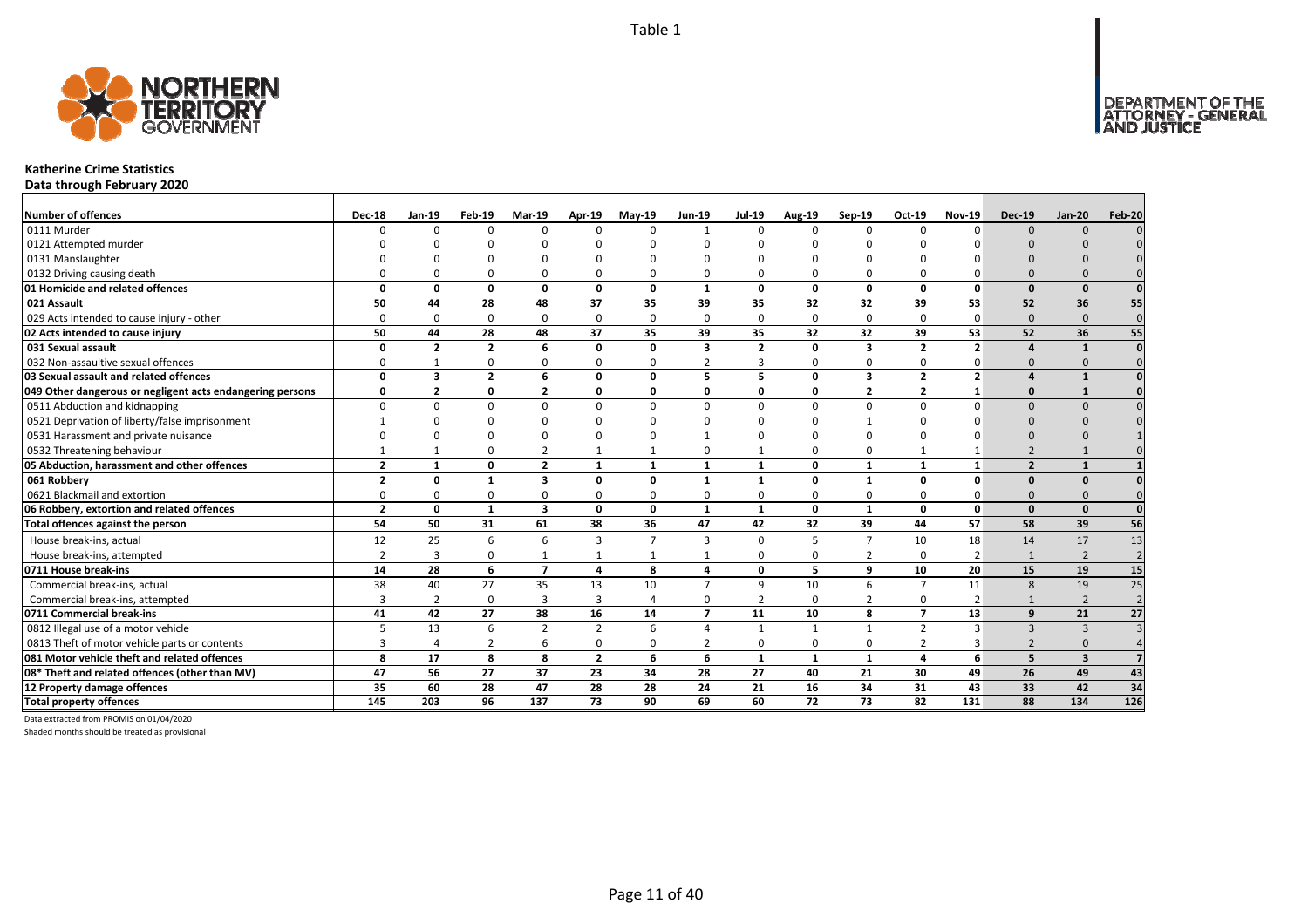DEPARTMENT OF THE<br>ATTORNEY - GENERAL



### **Tennant Creek Crime Statistics**

**Data through February 2020**

| Number of offences                                        | <b>Dec-17</b> | Jan-18         | Feb-18         | Mar-18       | <b>Apr-18</b>  | $May-18$                | <b>Jun-18</b>  | <b>Jul-18</b>           | Aug-18                  | Sep-18       | <b>Oct-18</b>   | <b>Nov-18</b>            |
|-----------------------------------------------------------|---------------|----------------|----------------|--------------|----------------|-------------------------|----------------|-------------------------|-------------------------|--------------|-----------------|--------------------------|
| 0111 Murder                                               | $\Omega$      | 0              | $\Omega$       | $\Omega$     | <sup>n</sup>   | O                       | $\Omega$       | $\Omega$                | $\Omega$                | $\Omega$     | <sup>n</sup>    |                          |
| 0121 Attempted murder                                     |               | n              | n              | O            |                | ŋ                       | C              | n                       | $\Omega$                |              |                 |                          |
| 0131 Manslaughter                                         |               | O              |                | $\Omega$     |                | 0                       | O              | O                       | $\Omega$                | $\Omega$     |                 |                          |
| 0132 Driving causing death                                | 0             | 0              | 0              | $\mathbf 0$  | 0              | 0                       | 0              | 0                       | $\Omega$                | $\Omega$     | 0               |                          |
| 01 Homicide and related offences                          | 0             | 0              | $\mathbf{1}$   | 0            | $\mathbf 0$    | 0                       | 0              | 0                       | $\mathbf{0}$            | 0            | 0               | 0                        |
| 021 Assault                                               | 26            | 25             | 48             | 24           | 23             | 19                      | 11             | 24                      | 26                      | 14           | 25              | 33                       |
| 029 Acts intended to cause injury - other                 | 1             | 1              | 0              | 0            | 0              | $\Omega$                | 1              | 0                       | $\Omega$                | $\Omega$     | 0               | $\mathbf{1}$             |
| 02 Acts intended to cause injury                          | 27            | 26             | 48             | 24           | 23             | 19                      | 12             | 24                      | 26                      | 14           | 25              | 34                       |
| 031 Sexual assault                                        | O             | 0              | $\mathbf{2}$   | $\mathbf{1}$ | 1              | $\overline{2}$          | 0              | 0                       | 1                       | $\Omega$     | 1               | $\overline{\phantom{a}}$ |
| 032 Non-assaultive sexual offences                        | 0             | 0              | 0              | $\Omega$     | 0              | 0                       | 0              | 0                       |                         | 0            | 0               | $\Omega$                 |
| 03 Sexual assault and related offences                    | 0             | $\mathbf{0}$   | $\overline{2}$ | $\mathbf{1}$ | $\mathbf{1}$   | $\overline{2}$          | $\mathbf{0}$   | $\mathbf{0}$            | $\overline{2}$          | 0            | $\mathbf{1}$    |                          |
| 049 Other dangerous or negligent acts endangering persons | 0             | 0              | $\mathbf 0$    | 0            | 0              | $\mathbf{1}$            | 0              | 0                       | $\mathbf{0}$            | 0            | $\mathbf{1}$    | 0                        |
| 0511 Abduction and kidnapping                             | $\Omega$      | 0              | 0              | $\mathbf 0$  | $\Omega$       | $\Omega$                | $\Omega$       | $\Omega$                | $\Omega$                | $\Omega$     | 0               | $\Omega$                 |
| 0521 Deprivation of liberty/false imprisonment            | O             | 0              | $\Omega$       | n            |                | O                       | n              | ŋ                       | $\Omega$                | ŋ            | U               |                          |
| 0531 Harassment and private nuisance                      | O             | ŋ              | U              | O            |                | ŋ                       | n              | ŋ                       | $\Omega$                |              | O               |                          |
| 0532 Threatening behaviour                                | $\Omega$      | $\mathbf{1}$   | 0              | $\Omega$     |                | 0                       | $\Omega$       | 0                       | $\Omega$                | 0            | 0               | $\Omega$                 |
| 05 Abduction, harassment and other offences               | 0             | $\mathbf{1}$   | 0              | $\mathbf{0}$ | $\mathbf{1}$   | $\Omega$                | 0              | 0                       | $\mathbf{0}$            | $\mathbf{1}$ | 0               | O                        |
| 061 Robbery                                               | 0             | 0              | 0              | 0            | 0              | 0                       | 0              | 0                       | $\mathbf{1}$            | 0            | 0               |                          |
| 0621 Blackmail and extortion                              | 0             | 0              | 0              | 0            | 0              | 0                       | $\Omega$       | 0                       | $\Omega$                | $\Omega$     | 0               | $\Omega$                 |
| 06 Robbery, extortion and related offences                | $\mathbf 0$   | 0              | $\mathbf{0}$   | 0            | 0              | 0                       | 0              | 0                       | $\mathbf{1}$            | 0            | $\mathbf{0}$    | $\mathbf{1}$             |
| Total offences against the person                         | 27            | 27             | 51             | 25           | 25             | 22                      | 12             | 24                      | 29                      | 15           | 27              | $\overline{37}$          |
| House break-ins, actual                                   | 13            | 19             | $\overline{7}$ | 5            | 15             | 11                      | $\mathbf{1}$   | 8                       | 14                      | 14           | 21              | 13                       |
| House break-ins, attempted                                | $\Omega$      | 0              | 0              | 1            | 0              | $\Omega$                | 0              | 0                       | $\mathbf{1}$            |              |                 | $\overline{2}$           |
| 0711 House break-ins                                      | 13            | 19             | $\overline{7}$ | 6            | 15             | 11                      | $\mathbf{1}$   | 8                       | 15                      | 15           | 22              | 15                       |
| Commercial break-ins, actual                              | 5             | 10             | 21             | 15           | 4              | $\overline{7}$          | Δ              | $\Delta$                | 6                       | 10           | $\overline{7}$  | $\overline{\phantom{a}}$ |
| Commercial break-ins, attempted                           | $\mathbf{1}$  | 0              | $\overline{2}$ | $\mathbf{1}$ |                | 0                       | 0              |                         | $\mathbf{1}$            | $\Omega$     | 4               |                          |
| 0711 Commercial break-ins                                 | 6             | 10             | 23             | 16           | 5              | $\overline{ }$          | 4              | 5                       | $\overline{\mathbf{z}}$ | 10           | 11              | 3                        |
| 0812 Illegal use of a motor vehicle                       | 3             | 3              | $\Omega$       | $\Omega$     | 3              | $\overline{\mathbf{3}}$ | $\overline{2}$ | $\overline{\mathbf{3}}$ | $\overline{2}$          | $\mathbf{1}$ | $\overline{2}$  | $\Omega$                 |
| 0813 Theft of motor vehicle parts or contents             | $\mathbf 0$   | $\overline{2}$ | $\overline{2}$ | $\mathbf 0$  | $\overline{2}$ | 0                       | 0              | 3                       | $\Delta$                | 8            | 0               | $\mathbf 0$              |
| 081 Motor vehicle theft and related offences              | 3             | 5              | $\overline{2}$ | $\mathbf{0}$ | 5              | $\overline{\mathbf{3}}$ | $\overline{2}$ | 6                       | 6                       | 9            | $\overline{2}$  | $\Omega$                 |
| 08* Theft and related offences (other than MV)            | 27            | 20             | 25             | 22           | 11             | 13                      | 11             | 14                      | 21                      | 22           | 19              | 19                       |
| 12 Property damage offences                               | 30            | 28             | 50             | 21           | 19             | 12                      | 10             | 14                      | 33                      | 28           | 20              | $\overline{23}$          |
| <b>Total property offences</b>                            | 79            | 82             | 107            | 65           | 55             | 46                      | 28             | 47                      | 82                      | 84           | $\overline{74}$ | 60                       |

Data extracted from PROMIS on 01/04/2020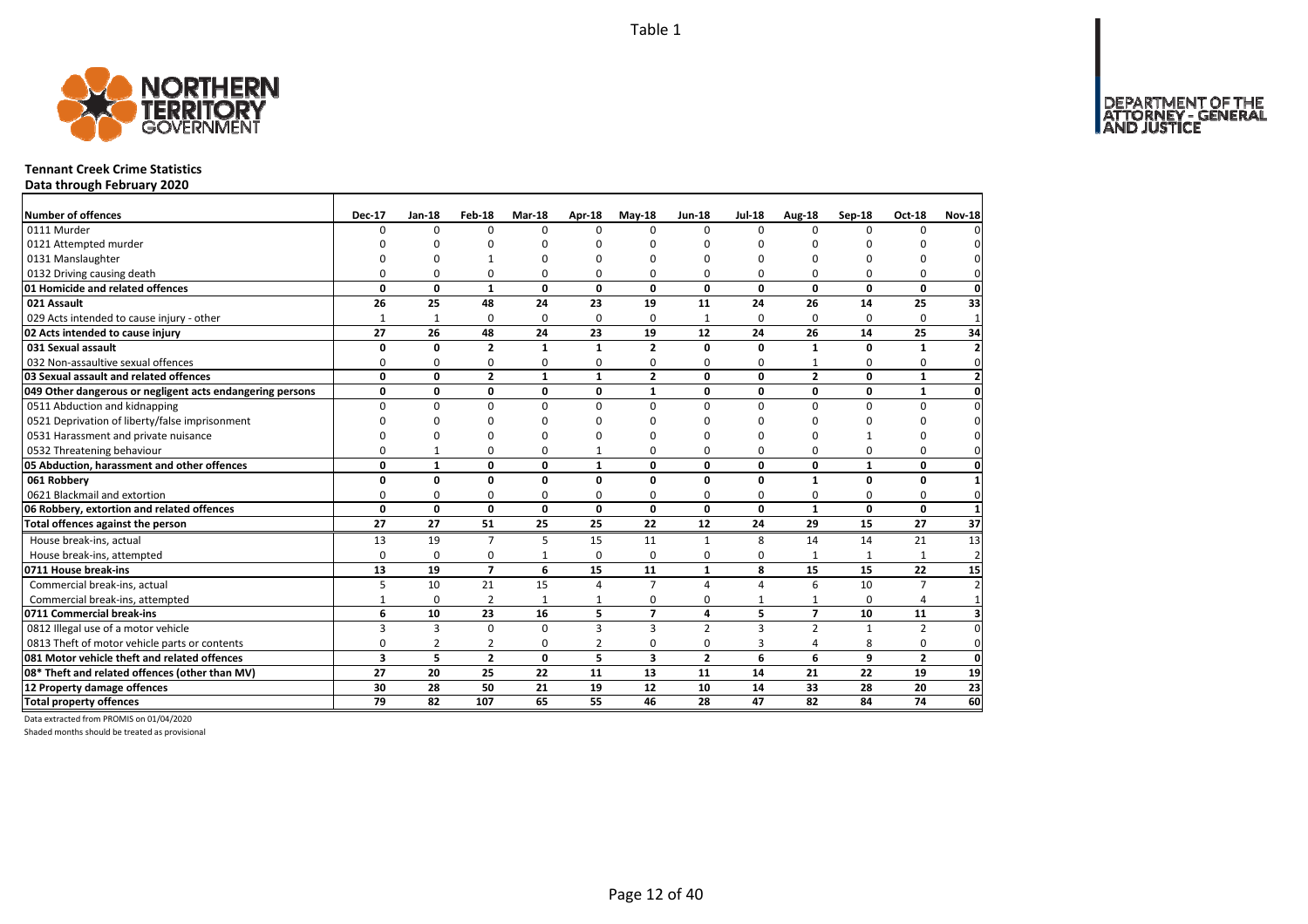DEPARTMENT OF THE<br>ATTORNEY - GENERAL



### **Tennant Creek Crime Statistics**

**Data through February 2020**

| <b>Number of offences</b>                                 | <b>Dec-18</b> | $Jan-19$       | Feb-19       | <b>Mar-19</b>  | Apr-19         | $May-19$       | <b>Jun-19</b>  | <b>Jul-19</b>  | <b>Aug-19</b>           | $Sep-19$        | Oct-19         | <b>Nov-19</b>   | <b>Dec-19</b> | <b>Jan-20</b>   | Feb-20          |
|-----------------------------------------------------------|---------------|----------------|--------------|----------------|----------------|----------------|----------------|----------------|-------------------------|-----------------|----------------|-----------------|---------------|-----------------|-----------------|
| 0111 Murder                                               | <sup>0</sup>  | $\Omega$       | $\Omega$     | $\Omega$       | $\Omega$       | $\Omega$       | $\Omega$       | $\Omega$       | $\Omega$                | $\Omega$        | $\Omega$       | $\Omega$        | $\Omega$      | $\Omega$        |                 |
| 0121 Attempted murder                                     |               |                |              |                |                |                |                |                |                         |                 |                |                 |               |                 |                 |
| 0131 Manslaughter                                         |               |                |              |                |                |                |                |                |                         |                 |                |                 |               |                 |                 |
| 0132 Driving causing death                                |               |                |              |                | 0              | O              |                |                |                         | $\Omega$        |                |                 |               |                 |                 |
| 01 Homicide and related offences                          | O             | 0              | $\Omega$     | $\Omega$       | $\mathbf{0}$   | 0              | $\Omega$       | $\Omega$       | $\mathbf{0}$            | $\mathbf{0}$    | 0              | $\Omega$        | $\Omega$      | $\Omega$        | $\Omega$        |
| 021 Assault                                               | 26            | 27             | 21           | 16             | 19             | 16             | 18             | 19             | 28                      | 37              | 26             | 27              | 22            | 17              | 27              |
| 029 Acts intended to cause injury - other                 | $\Omega$      | $\Omega$       | $\Omega$     | $\Omega$       | $\mathbf 0$    | $\Omega$       | $\Omega$       | $\Omega$       | $\Omega$                | 0               | $\Omega$       | 0               | $\Omega$      | $\Omega$        | $\mathbf{1}$    |
| 02 Acts intended to cause injury                          | 26            | 27             | 21           | 16             | 19             | 16             | 18             | 19             | 28                      | 37              | 26             | 27              | 22            | 17              | 28              |
| 031 Sexual assault                                        | O             | $\overline{2}$ | $\Omega$     | $\overline{2}$ | 0              | $\Omega$       | 0              | $\Omega$       | $\overline{\mathbf{3}}$ | 0               | $\overline{2}$ | 0               | $\Omega$      | $\Omega$        | $\mathbf{0}$    |
| 032 Non-assaultive sexual offences                        | $\Omega$      | n              | $\Omega$     | $\Omega$       | 0              | $\Omega$       | $\Omega$       | $\Omega$       | $\Omega$                | 0               | $\mathbf 0$    | ŋ               | $\Omega$      |                 | $\Omega$        |
| 03 Sexual assault and related offences                    | 0             | $\overline{2}$ | $\mathbf{0}$ | $\overline{2}$ | $\mathbf 0$    | 0              | 0              | $\Omega$       | 3                       | 0               | $\overline{2}$ | 0               | $\Omega$      | $\Omega$        | $\Omega$        |
| 049 Other dangerous or negligent acts endangering persons | 0             | $\Omega$       | $\Omega$     | $\mathbf{1}$   | 0              | $\overline{2}$ | 0              | $\Omega$       | 0                       | 0               | $\mathbf{1}$   | $\Omega$        | $\Omega$      | $\Omega$        |                 |
| 0511 Abduction and kidnapping                             | <sup>n</sup>  | $\Omega$       | $\Omega$     | $\Omega$       | 0              | 0              | $\Omega$       | n              | $\Omega$                | 0               | <sup>0</sup>   |                 |               |                 |                 |
| 0521 Deprivation of liberty/false imprisonment            |               |                |              |                |                | ŋ              |                |                |                         |                 |                |                 |               |                 |                 |
| 0531 Harassment and private nuisance                      |               |                |              |                |                |                |                |                |                         |                 |                |                 |               |                 |                 |
| 0532 Threatening behaviour                                |               |                |              |                | 0              | 0              |                |                |                         | $\Omega$        |                |                 |               |                 |                 |
| 05 Abduction, harassment and other offences               | $\mathbf{1}$  | $\Omega$       | $\mathbf{1}$ | $\mathbf{1}$   | 0              | 0              | $\mathbf{1}$   | $\mathbf{1}$   | $\mathbf{1}$            | 0               | 4              | $\Omega$        |               | $\Omega$        |                 |
| 061 Robbery                                               | n             | $\mathbf{1}$   | $\Omega$     | $\mathbf{1}$   | 0              | $\Omega$       | 0              | $\Omega$       | $\Omega$                | $\mathbf{1}$    | 1              | $\overline{2}$  |               |                 |                 |
| 0621 Blackmail and extortion                              |               | $\Omega$       | $\Omega$     | $\Omega$       | $\Omega$       | 0              | O              | $\Omega$       | O                       | $\Omega$        | O              |                 |               |                 |                 |
| 06 Robbery, extortion and related offences                | 0             | $\mathbf{1}$   | $\mathbf{0}$ | $\mathbf{1}$   | $\mathbf{0}$   | 0              | $\mathbf{0}$   | 0              | $\mathbf{0}$            | $\mathbf{1}$    | 1              | $\overline{2}$  | $\Omega$      | $\Omega$        |                 |
| Total offences against the person                         | 27            | 30             | 22           | 21             | 19             | 18             | 19             | 20             | 32                      | $\overline{38}$ | 34             | $\overline{29}$ | 22            | $\overline{17}$ | 31              |
| House break-ins, actual                                   | 5             | 12             | 13           | $\overline{a}$ | 8              | 10             | 13             | 15             | 19                      | 18              | 16             | 18              | 11            | 15              | 21              |
| House break-ins, attempted                                | $\Omega$      | $\overline{2}$ | $\Omega$     | $\mathbf{1}$   | 1              |                | $\overline{1}$ | 3              | $\mathbf{1}$            | $\mathbf 0$     |                | $\overline{2}$  |               |                 | $\Omega$        |
| 0711 House break-ins                                      | 5             | 14             | 13           | 5              | 9              | 11             | 14             | 18             | 20                      | 18              | 20             | 20              | 12            | 16              | 21              |
| Commercial break-ins, actual                              |               | 10             | q            | 15             | 24             | $\overline{7}$ | 6              | 8              | 12                      | 6               | 15             | 23              | 10            | -8              |                 |
| Commercial break-ins, attempted                           |               | 3              |              | 1              | 1              | 1              | O              | $\Omega$       | 0                       | $\overline{2}$  | $\Omega$       | 0               |               |                 |                 |
| 0711 Commercial break-ins                                 | 5.            | 13             | 10           | 16             | 25             | 8              | 6              | 8              | 12                      | 8               | 15             | 23              | 11            | q               | 10              |
| 0812 Illegal use of a motor vehicle                       | 3             | 5              | $\Omega$     | $\mathbf{3}$   | $\overline{2}$ | $\mathbf{1}$   | $\Omega$       | $\Omega$       | $\Omega$                | $\mathbf{1}$    | $\overline{2}$ | $\overline{3}$  | $\Omega$      | $\mathbf{3}$    |                 |
| 0813 Theft of motor vehicle parts or contents             |               | 3              | $\mathbf{1}$ | 3              | 2              | $\Omega$       | $\overline{2}$ | 2              | -1                      | 1               | 3              |                 |               |                 | $\Omega$        |
| 081 Motor vehicle theft and related offences              | Δ             | 8              | $\mathbf{1}$ | 6              | 4              | $\mathbf{1}$   | $\overline{2}$ | $\overline{2}$ | $\mathbf{1}$            | $\overline{2}$  | 5              | 4               | $\mathbf{1}$  | $\mathbf{3}$    |                 |
| 08* Theft and related offences (other than MV)            | 13            | 18             | 15           | 17             | 23             | 24             | 21             | 17             | 26                      | 24              | 30             | 31              | 18            | 23              | 51              |
| 12 Property damage offences                               | 27            | 26             | 24           | 38             | 43             | 26             | 17             | 34             | 28                      | 35              | 44             | 51              | 39            | 31              | 42              |
| <b>Total property offences</b>                            | 54            | 79             | 63           | 82             | 104            | 70             | 60             | 79             | 87                      | 87              | 114            | 129             | 81            | 82              | $\frac{127}{2}$ |

Data extracted from PROMIS on 01/04/2020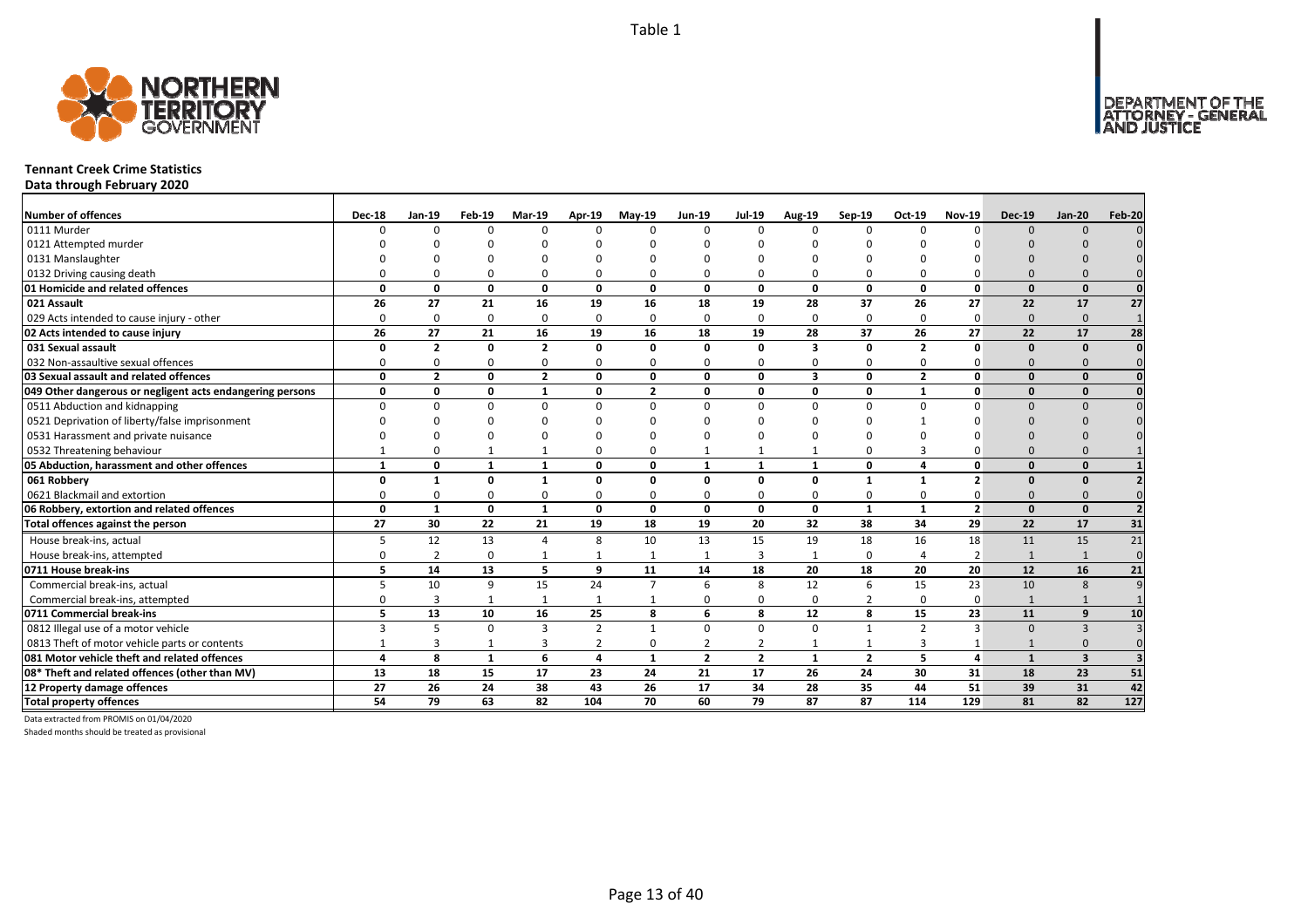DEPARTMENT OF THE<br>ATTORNEY - GENERAL



### **Nhulunbuy Crime Statistics**

**Data through February 2020**

| Number of offences                                        | <b>Dec-17</b>           | $Jan-18$       | Feb-18                  | Mar-18         | Apr-18                   | $May-18$       | <b>Jun-18</b>  | <b>Jul-18</b> | Aug-18                  | Sep-18         | <b>Oct-18</b>           | <b>Nov-18</b>           |
|-----------------------------------------------------------|-------------------------|----------------|-------------------------|----------------|--------------------------|----------------|----------------|---------------|-------------------------|----------------|-------------------------|-------------------------|
| 0111 Murder                                               | $\Omega$                | $\Omega$       | $\Omega$                | $\Omega$       | n                        | $\Omega$       | $\Omega$       | $\Omega$      | $\Omega$                | n              | O                       |                         |
| 0121 Attempted murder                                     |                         | ŋ              | U                       |                |                          | O              | n              | ŋ             | n                       |                |                         |                         |
| 0131 Manslaughter                                         |                         | O              | O                       | $\Omega$       |                          | O              | n              | ŋ             | O                       |                |                         |                         |
| 0132 Driving causing death                                | $\Omega$                | $\Omega$       | 0                       | $\Omega$       | n                        | O              | 0              | ŋ             | $\Omega$                | O              | ŋ                       |                         |
| 01 Homicide and related offences                          | 0                       | 0              | 0                       | 0              | 0                        | 0              | 0              | 0             | $\mathbf{0}$            | 0              | 0                       | 0                       |
| 021 Assault                                               | 11                      | 8              | $\overline{\mathbf{3}}$ | $\overline{7}$ | 12                       | 6              | 3              | 6             | 11                      | $\overline{ }$ | 10                      | $\overline{7}$          |
| 029 Acts intended to cause injury - other                 | $\Omega$                | 0              | 0                       | 0              | $\Omega$                 | 0              | 0              | 0             | 0                       | $\Omega$       | 0                       | $\Omega$                |
| 02 Acts intended to cause injury                          | 11                      | 8              | 3                       | $\overline{7}$ | 12                       | 6              | 3              | 6             | 11                      | $\overline{ }$ | 10                      | 7                       |
| 031 Sexual assault                                        | $\mathbf{1}$            | 0              | 3                       | $\mathbf{0}$   | $\mathbf{0}$             | 1              | $\overline{2}$ | 0             | $\mathbf 0$             | 0              | 0                       |                         |
| 032 Non-assaultive sexual offences                        | 0                       | 0              | 0                       | $\Omega$       | $\Omega$                 | 0              | 0              | 0             | $\Omega$                | $\Omega$       | 0                       |                         |
| 03 Sexual assault and related offences                    | $\mathbf{1}$            | 0              | 3                       | 0              | 0                        | 1              | $\mathbf{2}$   | 0             | $\mathbf 0$             | 0              | 0                       | $\overline{\mathbf{z}}$ |
| 049 Other dangerous or negligent acts endangering persons | $\mathbf 0$             | 0              | 0                       | $\mathbf{1}$   | 0                        | 0              | 0              | 0             | $\mathbf{0}$            | 0              | 0                       | $\mathbf{0}$            |
| 0511 Abduction and kidnapping                             | $\Omega$                | 0              | $\mathbf 0$             | 0              | $\Omega$                 | $\Omega$       | 0              | $\Omega$      | $\mathbf 0$             | $\Omega$       | 0                       | $\Omega$                |
| 0521 Deprivation of liberty/false imprisonment            | n                       | $\Omega$       |                         | $\Omega$       |                          | $\Omega$       | n              | O             | O                       |                | 0                       |                         |
| 0531 Harassment and private nuisance                      |                         | $\Omega$       | $\Omega$                | $\Omega$       |                          | ŋ              | n              | ŋ             | n                       |                | ŋ                       |                         |
| 0532 Threatening behaviour                                | $\Omega$                | 0              | 0                       | $\mathbf{1}$   | $\Omega$                 | 0              | 0              | O             |                         | $\Omega$       | 0                       | $\Omega$                |
| 05 Abduction, harassment and other offences               | $\mathbf{1}$            | 0              | $\mathbf{1}$            | $\mathbf{1}$   | $\Omega$                 | $\Omega$       | $\Omega$       | $\mathbf{0}$  | $\mathbf{1}$            | 0              | $\mathbf{0}$            | $\mathbf{0}$            |
| 061 Robbery                                               | 1                       | 0              | 0                       | 0              | $\Omega$                 | 0              | 0              | 0             | $\overline{\mathbf{3}}$ | 0              | 0                       | 0                       |
| 0621 Blackmail and extortion                              | 0                       | 0              | 0                       | 0              | $\Omega$                 | 0              | 0              | 0             | 0                       | 0              | $\Omega$                | $\mathbf{0}$            |
| 06 Robbery, extortion and related offences                | $\mathbf{1}$            | 0              | 0                       | 0              | 0                        | 0              | 0              | 0             | $\overline{\mathbf{3}}$ | 0              | 0                       | $\mathbf{0}$            |
| Total offences against the person                         | $\overline{14}$         | 8              | $\overline{7}$          | 9              | $\overline{12}$          | $\overline{ }$ | 5              | 6             | $\overline{15}$         | $\overline{ }$ | 10                      | $\overline{9}$          |
| House break-ins, actual                                   | $\mathbf{1}$            | 4              | $\mathbf{1}$            | $\mathbf{1}$   | $\mathbf{1}$             | 3              | $\overline{2}$ | 1             | $\mathbf{1}$            | $\mathbf{1}$   | $\mathbf{1}$            | 0                       |
| House break-ins, attempted                                | 0                       | $\mathbf{1}$   | $\mathbf{1}$            | $\mathbf 0$    | $\Omega$                 | 0              | 0              | 0             | $\mathbf 0$             | 0              | 0                       | $\Omega$                |
| 0711 House break-ins                                      | $\mathbf{1}$            | 5              | $\overline{2}$          | $\mathbf{1}$   | $\mathbf{1}$             | 3              | $\overline{2}$ | $\mathbf{1}$  | $\mathbf{1}$            | 1              | $\mathbf{1}$            | $\mathbf{0}$            |
| Commercial break-ins, actual                              | 3                       | 8              | $\overline{2}$          | 6              | $\overline{7}$           | $\overline{2}$ | 3              | 8             | $\mathbf{1}$            | $\mathbf{1}$   | $\Omega$                | $\Omega$                |
| Commercial break-ins, attempted                           | 0                       | 3              | 0                       | 0              | $\Omega$                 | 2              | 0              | $\Omega$      | 0                       | 0              | 0                       | $\Omega$                |
| 0711 Commercial break-ins                                 | $\overline{\mathbf{3}}$ | 11             | $\overline{2}$          | 6              | $\overline{7}$           | 4              | 3              | 8             | $\mathbf{1}$            | $\mathbf{1}$   | 0                       | $\mathbf{0}$            |
| 0812 Illegal use of a motor vehicle                       | 0                       | $\overline{2}$ | $\mathbf{1}$            | $\mathbf{1}$   | $\Omega$                 | $\Omega$       | $\overline{2}$ | 5             | $\Omega$                | $\mathbf{1}$   | $\Omega$                |                         |
| 0813 Theft of motor vehicle parts or contents             | $\mathbf{1}$            | 0              | 0                       | $\mathbf 0$    | $\Omega$                 | 1              | $\mathbf{1}$   | $\mathbf{1}$  | 0                       | $\Omega$       | 0                       |                         |
| 081 Motor vehicle theft and related offences              | $\mathbf{1}$            | $\overline{2}$ | $\mathbf{1}$            | $\mathbf{1}$   | 0                        | $\mathbf{1}$   | 3              | 6             | $\mathbf 0$             | $\mathbf{1}$   | $\mathbf{0}$            |                         |
| 08* Theft and related offences (other than MV)            | 11                      | $\overline{7}$ | 5                       | 6              | $\overline{\phantom{a}}$ | 13             | 12             | 13            | 9                       | 3              | 1                       | 0                       |
| 12 Property damage offences                               | $\overline{7}$          | 13             | 5                       | 5              | 6                        | 9              | $\overline{7}$ | 10            | 6                       | 9              | $\overline{\mathbf{4}}$ | 7                       |
| <b>Total property offences</b>                            | 23                      | 38             | 15                      | 19             | 21                       | 30             | 27             | 38            | 17                      | 15             | 6                       | 11                      |

Data extracted from PROMIS on 01/04/2020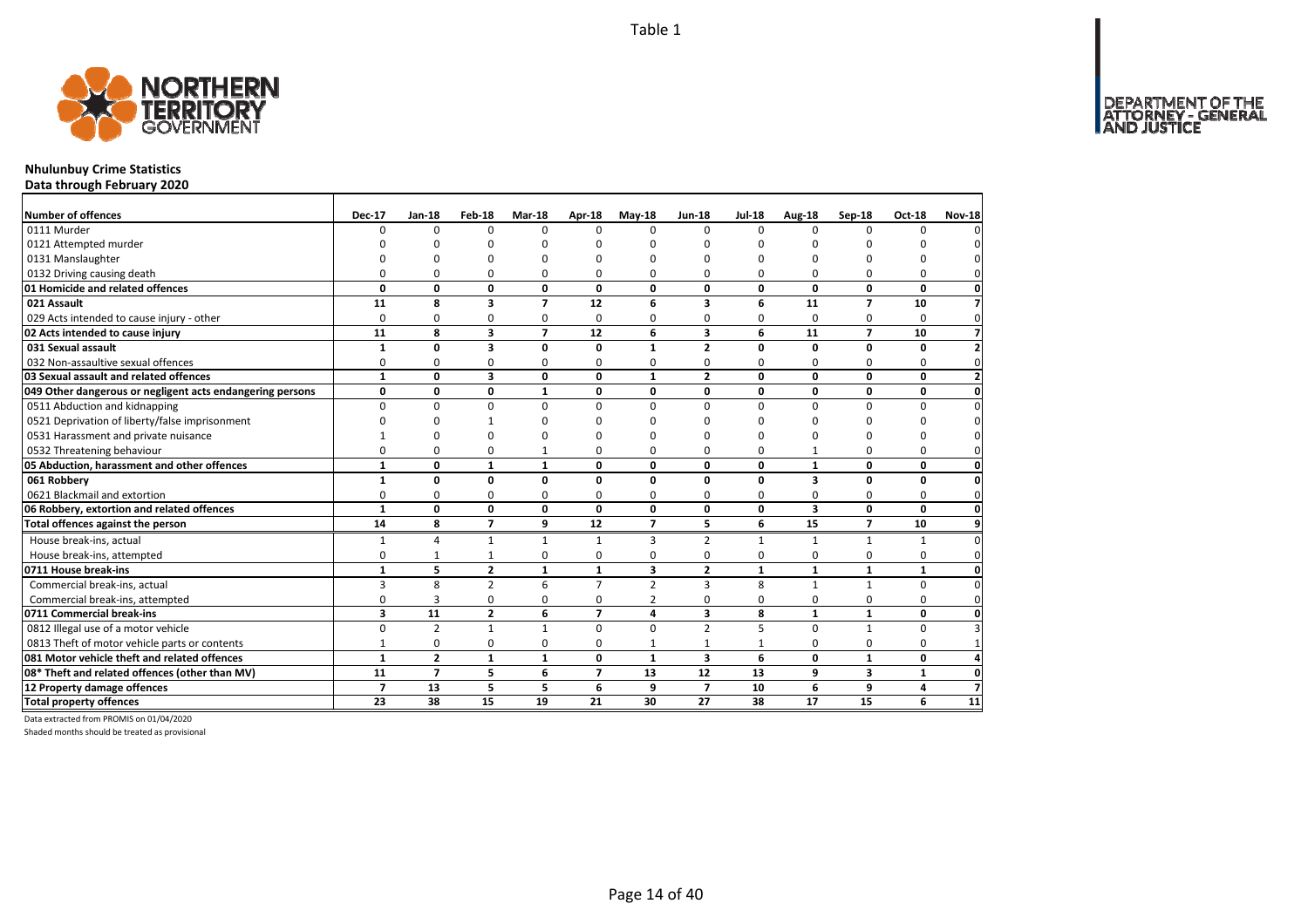

### **Nhulunbuy Crime Statistics**

**Data through February 2020**

| <b>Number of offences</b>                                 | <b>Dec-18</b> | $Jan-19$       | <b>Feb-19</b> | <b>Mar-19</b>  | Apr-19         | May-19         | Jun-19         | <b>Jul-19</b>  | Aug-19         | $Sep-19$       | Oct-19         | <b>Nov-19</b>  | <b>Dec-19</b>           | <b>Jan-20</b>  | <b>Feb-20</b> |
|-----------------------------------------------------------|---------------|----------------|---------------|----------------|----------------|----------------|----------------|----------------|----------------|----------------|----------------|----------------|-------------------------|----------------|---------------|
| 0111 Murder                                               | n             | $\Omega$       | $\Omega$      | $\Omega$       | $\Omega$       | U              | $\Omega$       | $\Omega$       | n              | $\Omega$       | $\Omega$       | $\Omega$       | $\Omega$                |                |               |
| 0121 Attempted murder                                     |               |                |               |                |                |                |                |                |                |                |                |                |                         |                |               |
| 0131 Manslaughter                                         |               |                |               |                |                |                |                |                |                |                |                |                |                         |                |               |
| 0132 Driving causing death                                |               |                |               |                | 0              |                |                |                |                | $\Omega$       |                |                |                         |                |               |
| 01 Homicide and related offences                          | O             | 0              | $\Omega$      | 0              | $\mathbf 0$    | 0              | 0              | $\Omega$       | 0              | 0              | 0              | 0              | $\Omega$                | $\Omega$       |               |
| 021 Assault                                               |               | 3              | 5             | 8              | 4              | 5              | Δ              | 5              | 4              | 5              | 8              | $\overline{ }$ |                         | $\overline{2}$ |               |
| 029 Acts intended to cause injury - other                 |               | $\Omega$       | $\Omega$      | <sup>0</sup>   | 0              | 0              | O              | $\Omega$       | 0              | 0              | $\mathbf 0$    | <sup>0</sup>   |                         |                |               |
| 02 Acts intended to cause injury                          | 4             | 3              | 5             | 8              | 4              | 5              | 4              | 5              | 4              | 5              | 8              | $\overline{ }$ |                         | $\overline{2}$ |               |
| 031 Sexual assault                                        |               | O              | $\Omega$      | -1             | 0              | $\mathbf{0}$   | $\mathbf{1}$   | $\Omega$       | $\mathbf{1}$   | 0              | O              | 0              |                         |                |               |
| 032 Non-assaultive sexual offences                        | O             | n              | $\Omega$      | <sup>0</sup>   | $\Omega$       | 0              | 0              | $\Omega$       | O              | $\Omega$       | $\Omega$       | O              |                         |                |               |
| 03 Sexual assault and related offences                    | 0             | 0              | $\Omega$      | $\mathbf{1}$   | $\mathbf{0}$   | 0              | $\mathbf{1}$   | $\Omega$       | $\mathbf{1}$   | $\mathbf{0}$   | 0              | 0              |                         | $\Omega$       |               |
| 049 Other dangerous or negligent acts endangering persons | 0             | 0              | $\mathbf{0}$  | 0              | 0              | 0              | 0              | 0              | 0              | 0              | 0              | 0              | $\Omega$                | $\Omega$       |               |
| 0511 Abduction and kidnapping                             | $\Omega$      | $\Omega$       | $\Omega$      | $\Omega$       | 0              | 0              | $\Omega$       | $\Omega$       | $\Omega$       | 0              | $\Omega$       | <sup>n</sup>   | $\Omega$                | $\Omega$       |               |
| 0521 Deprivation of liberty/false imprisonment            |               |                |               |                |                |                |                |                |                |                |                |                |                         |                |               |
| 0531 Harassment and private nuisance                      |               |                |               |                |                |                |                |                |                |                |                |                |                         |                |               |
| 0532 Threatening behaviour                                |               |                |               | $\Omega$       | $\Omega$       | 0              | O              |                | O              | $\Omega$       | $\Omega$       |                |                         |                |               |
| 05 Abduction, harassment and other offences               | $\mathbf{1}$  | 0              | $\Omega$      | 0              | $\mathbf 0$    | 0              | 0              | $\Omega$       | 0              | 0              | 0              | 0              | $\Omega$                | $\Omega$       | $\mathbf{0}$  |
| 061 Robbery                                               | 0             | 0              | $\mathbf{0}$  | $\mathbf{0}$   | $\mathbf{0}$   | 0              | 0              | 0              | $\mathbf{1}$   | 0              | $\mathbf{1}$   | 0              | $\Omega$                | $\mathbf{1}$   | $\mathbf{0}$  |
| 0621 Blackmail and extortion                              | O             | 0              | $\Omega$      | 0              | 0              | 0              | 0              | 0              | $\Omega$       | 0              | 0              | 0              | $\Omega$                |                |               |
| 06 Robbery, extortion and related offences                | 0             | 0              | $\mathbf{0}$  | 0              | $\mathbf 0$    | 0              | 0              | 0              | -1             | 0              | 1              | 0              | $\Omega$                |                |               |
| Total offences against the person                         | 5             | 3              | 5             | 9              | 4              | 5              | 5              | 5              | 6              | 5              | 9              | $\overline{ }$ | 5                       | 3              |               |
| House break-ins, actual                                   |               | $\mathbf{1}$   |               | 1              | $\Omega$       | 6              | $\overline{2}$ |                | $\overline{2}$ | $\mathbf{1}$   |                | $\mathbf{1}$   | $\mathbf{3}$            |                |               |
| House break-ins, attempted                                | O             |                | $\Omega$      | $\Omega$       | $\mathbf{1}$   | 0              | $\Omega$       | $\Omega$       | O              | 0              | $\Omega$       | O              |                         |                |               |
| 0711 House break-ins                                      | $\mathbf{1}$  | $\overline{2}$ | $\mathbf{1}$  | $\mathbf{1}$   | 1              | 6              | $\overline{2}$ | $\mathbf{1}$   | $\overline{2}$ | 1              | 4              | 1              | $\overline{\mathbf{z}}$ | $\Omega$       |               |
| Commercial break-ins, actual                              |               | 6              | 3             | $\mathbf{1}$   | $\overline{2}$ | 3              | $\overline{1}$ | $\Omega$       | $\mathbf{1}$   | $\mathbf 0$    | 1              | $\Omega$       |                         |                |               |
| Commercial break-ins, attempted                           | O             | $\Omega$       |               | 0              | 0              | 0              |                |                | $\Omega$       | 0              | $\Omega$       |                |                         |                |               |
| 0711 Commercial break-ins                                 | $\mathbf{1}$  | 6              | 4             | $\mathbf{1}$   | $\overline{2}$ | 3              | $\overline{2}$ | 0              | $\mathbf{1}$   | 0              | 1              | 0              | $\mathbf{1}$            | $\Omega$       |               |
| 0812 Illegal use of a motor vehicle                       |               | $\mathbf{3}$   | $\Omega$      | $\Omega$       | $\overline{2}$ | $\Omega$       | $\Omega$       |                | $\Omega$       | $\Omega$       | $\mathbf{1}$   | $\mathbf{1}$   | $\Omega$                |                |               |
| 0813 Theft of motor vehicle parts or contents             | 0             | 3              | $\Omega$      | 0              | 0              | 0              |                | $\Omega$       |                | $\overline{2}$ | $\mathbf 0$    | $\Omega$       | $\Omega$                |                |               |
| 081 Motor vehicle theft and related offences              | $\mathbf{1}$  | 6              | $\Omega$      | 0              | $\overline{2}$ | 0              | $\mathbf{1}$   | $\mathbf{1}$   | 1              | $\overline{2}$ | $\mathbf{1}$   | $\mathbf{1}$   | $\Omega$                | $\Omega$       |               |
| 08* Theft and related offences (other than MV)            | 5             | 11             | 10            | 6              | 10             | $\overline{ }$ | 3              | 6              | 4              | 3              | 5              | 3              | $\overline{7}$          |                |               |
| 12 Property damage offences                               | 4             | 17             | 5             | $\overline{7}$ | $\overline{7}$ | 9              | 4              | $\overline{2}$ | 3              | 4              | $\overline{ }$ | 3              | 6                       |                |               |
| <b>Total property offences</b>                            | 12            | 42             | 20            | 15             | 22             | 25             | 12             | 10             | 11             | 10             | 18             | 8              | 17                      | 9              | 19            |

Data extracted from PROMIS on 01/04/2020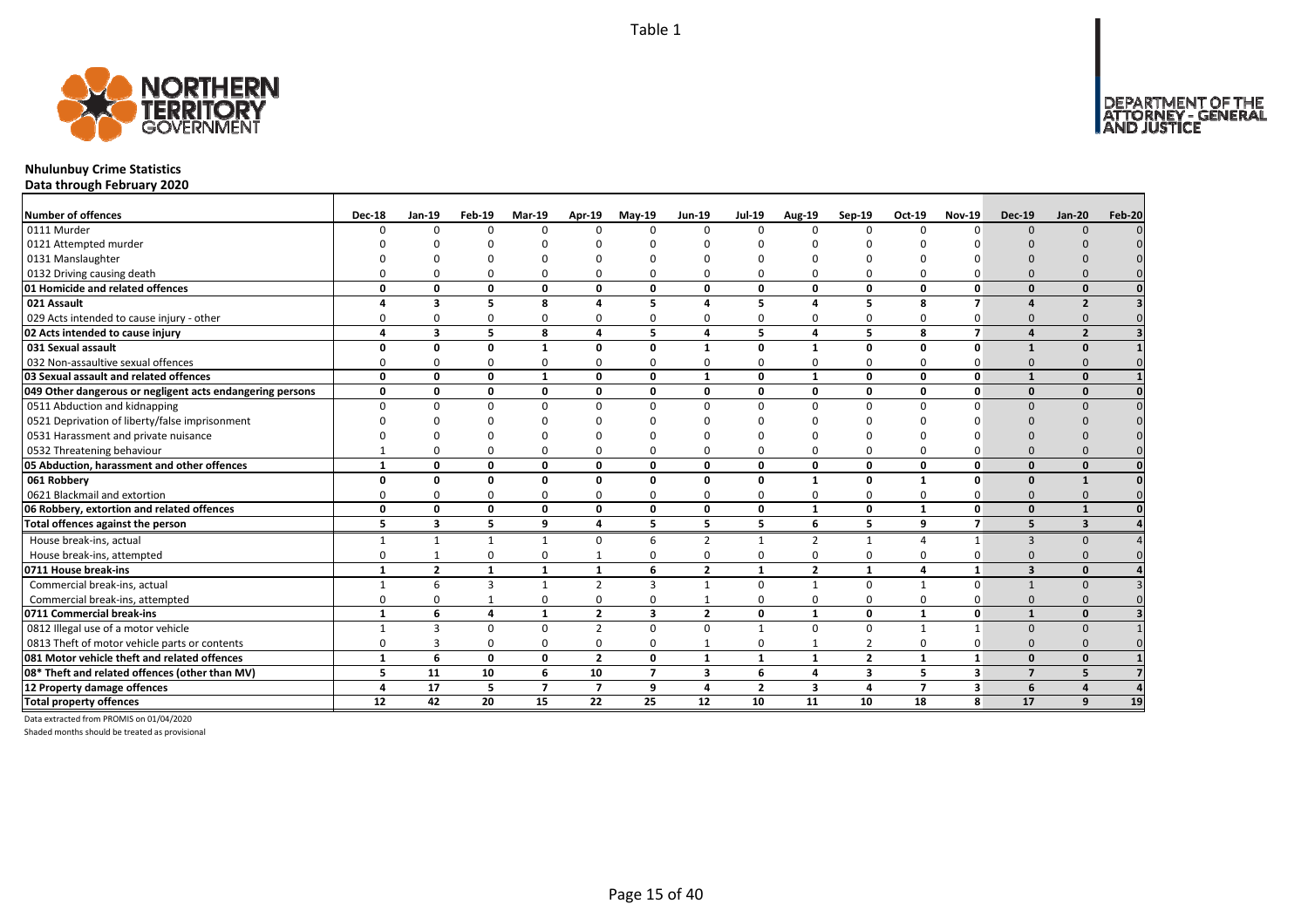DEPARTMENT OF THE<br>ATTORNEY - GENERAL



### **NT Balance Crime Statistics**

**Data through February 2020**

| <b>Number of offences</b>                                 | <b>Dec-17</b>   | Jan-18         | Feb-18                  | <b>Mar-18</b>   | Apr-18                   | $M$ ay-18      | <b>Jun-18</b>  | <b>Jul-18</b> | Aug-18         | Sep-18       | Oct-18          | <b>Nov-18</b>  |
|-----------------------------------------------------------|-----------------|----------------|-------------------------|-----------------|--------------------------|----------------|----------------|---------------|----------------|--------------|-----------------|----------------|
| 0111 Murder                                               | 0               | $\Omega$       | $\Omega$                | $\Omega$        | $\Omega$                 | $\Omega$       | $\Omega$       | $\Omega$      | $\Omega$       | $\Omega$     | 0               | $\Omega$       |
| 0121 Attempted murder                                     | ŋ               | ŋ              | O                       | $\Omega$        |                          | ŋ              | 0              | 0             | $\Omega$       |              |                 |                |
| 0131 Manslaughter                                         | $\Omega$        | 0              | 0                       | $\Omega$        |                          | O              | O              | 0             | $\Omega$       | $\Omega$     | $\Omega$        | $\Omega$       |
| 0132 Driving causing death                                | 0               | 0              | 0                       | $\mathbf{1}$    | O                        | 0              | 0              |               | 0              | $\Omega$     | 0               | 0              |
| 01 Homicide and related offences                          | 0               | 0              | $\mathbf 0$             | $\mathbf{1}$    | 0                        | 0              | 0              | $\mathbf{1}$  | $\mathbf 0$    | 0            | $\mathbf 0$     | $\mathbf{1}$   |
| 021 Assault                                               | 250             | 173            | 139                     | 177             | 153                      | 140            | 140            | 144           | 156            | 201          | 181             | 177            |
| 029 Acts intended to cause injury - other                 | $\Omega$        | 0              | 0                       | 0               | $\Omega$                 | $\mathbf{1}$   | $\Omega$       | $\mathbf{1}$  | $\Omega$       | 1            | $\mathbf{1}$    | 1              |
| 02 Acts intended to cause injury                          | 250             | 173            | 139                     | 177             | 153                      | 141            | 140            | 145           | 156            | 202          | 182             | 178            |
| 031 Sexual assault                                        | 12              | 8              | 8                       | 11              | q                        | 6              | 8              | 10            | 5              | 8            | 11              | $\overline{4}$ |
| 032 Non-assaultive sexual offences                        | $\Omega$        | 0              | 0                       | $\mathbf{1}$    | $\Omega$                 | 3              | 1              | 1             |                | $\Omega$     | 0               | $\overline{2}$ |
| 03 Sexual assault and related offences                    | $\overline{12}$ | 8              | 8                       | $\overline{12}$ | 9                        | 9              | 9              | 11            | $\overline{7}$ | 8            | $\overline{11}$ | $6 \mid$       |
| 049 Other dangerous or negligent acts endangering persons | 6               | 9              | $\overline{\mathbf{2}}$ | 1               | $\overline{\phantom{a}}$ | 3              | $\overline{ }$ | 5             | 4              | 4            | $\overline{ }$  | 8              |
| 0511 Abduction and kidnapping                             | $\mathbf 0$     | 0              | $\mathbf 0$             | $\mathbf 0$     | $\Omega$                 | $\Omega$       | $\Omega$       | 0             | $\Omega$       | $\Omega$     | 0               | $\mathbf 0$    |
| 0521 Deprivation of liberty/false imprisonment            | 1               | $\Omega$       | $\overline{2}$          | 3               |                          | $\Omega$       | O              | 0             | $\Omega$       | $\Omega$     | 2               | $\overline{2}$ |
| 0531 Harassment and private nuisance                      | $\overline{2}$  | $\mathbf{1}$   | $\overline{2}$          | $\Omega$        |                          |                | 2              | 0             | $\mathcal{P}$  | 3            | 6               | 0              |
| 0532 Threatening behaviour                                | 9               | $\overline{7}$ | 12                      | 15              |                          | $\overline{7}$ | 8              | 8             | 10             | 14           | 12              | 9              |
| 05 Abduction, harassment and other offences               | 12              | 8              | 16                      | 18              | 14                       | 8              | 10             | 8             | 12             | 17           | 20              | 11             |
| 061 Robbery                                               | 0               | $\mathbf{1}$   | $\mathbf{1}$            | 0               | $\mathbf{1}$             | 0              | 0              | 0             | $\mathbf{1}$   | $\mathbf{1}$ | 1               | $\mathbf{0}$   |
| 0621 Blackmail and extortion                              | 0               | 0              | 0                       | 0               | $\Omega$                 | 0              | $\Omega$       | 0             | 0              | 0            | 0               | $\mathbf{0}$   |
| 06 Robbery, extortion and related offences                | 0               | $\mathbf{1}$   | $\mathbf{1}$            | $\mathbf 0$     | $\mathbf{1}$             | 0              | 0              | 0             | $\mathbf{1}$   | $\mathbf{1}$ | $\mathbf{1}$    | $\mathbf{0}$   |
| Total offences against the person                         | 280             | 199            | 166                     | 209             | 184                      | 161            | 166            | 170           | 180            | 232          | 221             | 204            |
| House break-ins, actual                                   | 39              | 72             | 24                      | 34              | 37                       | 21             | 23             | 23            | 26             | 28           | 24              | 14             |
| House break-ins, attempted                                | 8               | 10             | 3                       | 5               | 6                        | 5              | 5              | 6             | 3              |              | $\overline{7}$  | $\overline{2}$ |
| 0711 House break-ins                                      | 47              | 82             | 27                      | 39              | 43                       | 26             | 28             | 29            | 29             | 33           | 31              | 16             |
| Commercial break-ins, actual                              | 71              | 99             | 97                      | 80              | 105                      | 63             | 68             | 61            | 39             | 37           | 54              | 53             |
| Commercial break-ins, attempted                           | 16              | 9              | 12                      | 9               | 18                       | 5              | 6              | 6             | 6              | 8            | 11              | 10             |
| 0711 Commercial break-ins                                 | 87              | 108            | 109                     | 89              | 123                      | 68             | 74             | 67            | 45             | 45           | 65              | 63             |
| 0812 Illegal use of a motor vehicle                       | 20              | 20             | 21                      | 22              | 24                       | 14             | 16             | 13            | 17             | 12           | 20              | 11             |
| 0813 Theft of motor vehicle parts or contents             | 16              | 5              | 3                       | 10              | $\overline{4}$           | 15             | 11             | 10            | 10             | 14           | 12              | 5 <sub>l</sub> |
| 081 Motor vehicle theft and related offences              | 36              | 25             | 24                      | 32              | 28                       | 29             | 27             | 23            | 27             | 26           | 32              | 16             |
| 08* Theft and related offences (other than MV)            | 109             | 127            | 114                     | 143             | 136                      | 90             | 114            | 106           | 70             | 82           | 107             | 80             |
| 12 Property damage offences                               | 165             | 178            | 142                     | 155             | 168                      | 122            | 132            | 123           | 131            | 155          | 166             | 147            |
| <b>Total property offences</b>                            | 444             | 520            | 416                     | 458             | 498                      | 335            | 375            | 348           | 302            | 341          | 401             | 322            |

Data extracted from PROMIS on 01/04/2020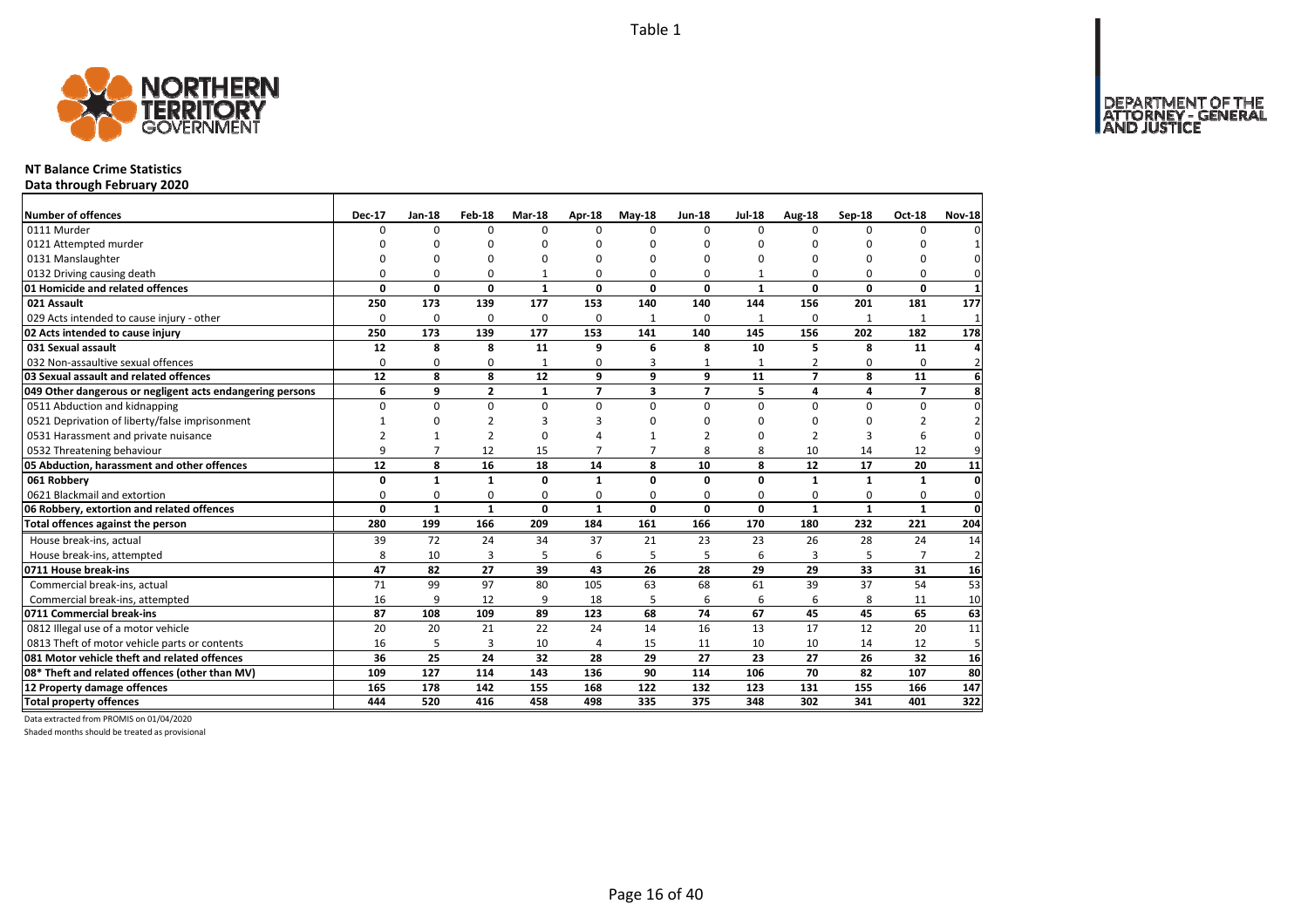

### **NT Balance Crime Statistics**

**Data through February 2020**

| <b>Number of offences</b>                                 | <b>Dec-18</b>  | Jan-19   | Feb-19       | <b>Mar-19</b>            | <b>Apr-19</b>  | $May-19$       | <b>Jun-19</b>  | <b>Jul-19</b>  | Aug-19                  | $Sep-19$       | Oct-19       | <b>Nov-19</b>  | <b>Dec-19</b>           | <b>Jan-20</b>  | Feb-20          |
|-----------------------------------------------------------|----------------|----------|--------------|--------------------------|----------------|----------------|----------------|----------------|-------------------------|----------------|--------------|----------------|-------------------------|----------------|-----------------|
| 0111 Murder                                               |                | $\Omega$ | $\Omega$     | $\Omega$                 | $\Omega$       | n              | n              | $\Omega$       | $\Omega$                | $\Omega$       |              |                | $\Omega$                | $\Omega$       |                 |
| 0121 Attempted murder                                     |                |          |              |                          |                |                |                |                |                         |                |              |                |                         |                |                 |
| 0131 Manslaughter                                         |                |          |              |                          | $\Omega$       |                |                |                |                         |                |              |                |                         |                |                 |
| 0132 Driving causing death                                |                |          |              | 0                        | $\Omega$       |                |                | $\Omega$       | $\Omega$                | 0              |              |                |                         |                |                 |
| 01 Homicide and related offences                          | $\overline{2}$ | 0        | 0            | $\mathbf{0}$             | 0              | $\mathbf{0}$   | 0              | 0              | $\mathbf{0}$            | $\mathbf 0$    | 1            | $\mathbf{1}$   | $\Omega$                | $\overline{2}$ | $\Omega$        |
| 021 Assault                                               | 204            | 145      | 143          | 168                      | 143            | 143            | 126            | 140            | 149                     | 162            | 156          | 180            | 193                     | 171            | 184             |
| 029 Acts intended to cause injury - other                 | $\Omega$       | $\Omega$ | $\Omega$     | 0                        | 0              | $\Omega$       | $\Omega$       | $\Omega$       | 0                       | $\mathbf{1}$   | $\mathbf{1}$ | $\Omega$       | $\mathbf{1}$            | $\mathbf{0}$   |                 |
| 02 Acts intended to cause injury                          | 204            | 145      | 143          | 168                      | 143            | 143            | 126            | 140            | 149                     | 163            | 157          | 180            | 194                     | 171            | 185             |
| 031 Sexual assault                                        | 3              | 9        | $\Delta$     | 8                        | 6              |                | 6              | $\overline{ }$ | $\overline{\mathbf{3}}$ | 8              | 11           | 8              | 6                       | 6              |                 |
| 032 Non-assaultive sexual offences                        | $\Omega$       | 3        |              | 0                        | $\mathbf{1}$   |                | ŋ              | $\overline{2}$ | 3                       | 0              |              |                |                         |                |                 |
| 03 Sexual assault and related offences                    | 3              | 12       | 5            | 8                        | $\overline{7}$ | 5              | 6              | 9              | 6                       | 8              | 12           | 9              | $\overline{\mathbf{z}}$ | 8              |                 |
| 049 Other dangerous or negligent acts endangering persons | 6              | 5        | 1            | $\overline{7}$           | 3              | 4              | $\mathbf{1}$   | 5.             | 5                       | 3              | 4            | $\mathbf{1}$   | $\overline{2}$          | $\mathbf{1}$   |                 |
| 0511 Abduction and kidnapping                             | $\Omega$       | 0        | $\Omega$     | $\Omega$                 | $\Omega$       | $\Omega$       | <sup>n</sup>   | $\Omega$       | $\Omega$                | $\Omega$       | U            | n              | $\Omega$                | $\Omega$       |                 |
| 0521 Deprivation of liberty/false imprisonment            |                |          |              |                          | ŋ              |                |                | $\mathcal{P}$  |                         | $\mathbf 1$    |              |                | $\Omega$                |                |                 |
| 0531 Harassment and private nuisance                      |                |          |              |                          |                |                |                | $\Omega$       | $\Omega$                | $\Omega$       |              |                |                         |                |                 |
| 0532 Threatening behaviour                                | 12             |          |              |                          | 13             | 6              |                | q              | 11                      | 4              | 11           | 13             | $\mathsf{R}$            | 11             | 17              |
| 05 Abduction, harassment and other offences               | 15             | 11       | 10           | 8                        | 18             | 10             | Δ              | 11             | 13                      | 5              | 14           | 15             | 11                      | 13             | 20              |
| 061 Robbery                                               | n              | 0        |              | $\Omega$                 | 0              | $\Omega$       | n              | -1             | $\overline{2}$          | $\mathbf{1}$   | $\Omega$     | 1              | $\overline{2}$          | $\mathbf{1}$   |                 |
| 0621 Blackmail and extortion                              |                |          |              | 0                        | $\mathbf 0$    |                |                | $\Omega$       | 0                       | 0              |              |                | $\Omega$                | $\Omega$       |                 |
| 06 Robbery, extortion and related offences                | $\Omega$       | 0        | $\mathbf{1}$ | $\mathbf 0$              | $\mathbf{0}$   | $\mathbf{0}$   | 0              | $\mathbf{1}$   | $\overline{\mathbf{2}}$ | $\mathbf{1}$   | $\Omega$     | $\overline{2}$ | $\overline{2}$          | $\mathbf{1}$   |                 |
| Total offences against the person                         | 230            | 173      | 160          | 191                      | 171            | 162            | 137            | 166            | 175                     | 180            | 188          | 208            | 216                     | 196            | 214             |
| House break-ins, actual                                   | 48             | 81       | 41           | 27                       | 46             | 47             | 36             | 35             | 22                      | 23             | 30           | 31             | 54                      | 78             | 43              |
| House break-ins, attempted                                | q              | 15       | 2            | $\Delta$                 | $\overline{7}$ |                | $\overline{2}$ | 2              | $\mathbf 0$             | 3              | 3            | 10             | Δ                       | 13             | 6               |
| 0711 House break-ins                                      | 57             | 96       | 43           | 31                       | 53             | 51             | 38             | 37             | 22                      | 26             | 33           | 41             | 58                      | 91             | 49              |
| Commercial break-ins, actual                              | 75             | 133      | 98           | 103                      | 88             | 82             | 50             | 60             | 56                      | 54             | 59           | 56             | 54                      | 108            | 97              |
| Commercial break-ins, attempted                           | 11             | 17       | 13           | $\overline{\mathcal{L}}$ | 8              | 11             | 4              | $\overline{2}$ | $\mathcal{L}$           | 6              | 6            | 11             | 9                       | 16             | 6               |
| 0711 Commercial break-ins                                 | 86             | 150      | 111          | 107                      | 96             | 93             | 54             | 62             | 63                      | 60             | 65           | 67             | 63                      | 124            | 103             |
| 0812 Illegal use of a motor vehicle                       | 12             | 25       | 12           | 13                       | 13             | 15             | 16             | $\overline{7}$ | 10                      | 14             | 9            | 19             | 18                      | 12             | 15              |
| 0813 Theft of motor vehicle parts or contents             | $\overline{3}$ | 3        | 6            | 11                       | 10             | $\overline{7}$ | $\overline{a}$ | 10             | 9                       | $\overline{7}$ | 12           | 17             | $\overline{a}$          | 9              | 12              |
| 081 Motor vehicle theft and related offences              | 15             | 28       | 18           | 24                       | 23             | 22             | 20             | 17             | 19                      | 21             | 21           | 36             | 22                      | 21             | $\overline{27}$ |
| 08* Theft and related offences (other than MV)            | 105            | 152      | 97           | 118                      | 103            | 119            | 96             | 96             | 99                      | 107            | 80           | 84             | 73                      | 119            | 103             |
| 12 Property damage offences                               | 161            | 207      | 137          | 148                      | 126            | 152            | 104            | 97             | 115                     | 119            | 109          | 146            | 143                     | 158            | 186             |
| <b>Total property offences</b>                            | 424            | 633      | 406          | 428                      | 401            | 437            | 312            | 309            | 318                     | 333            | 308          | 374            | 359                     | 513            | 468             |

Data extracted from PROMIS on 01/04/2020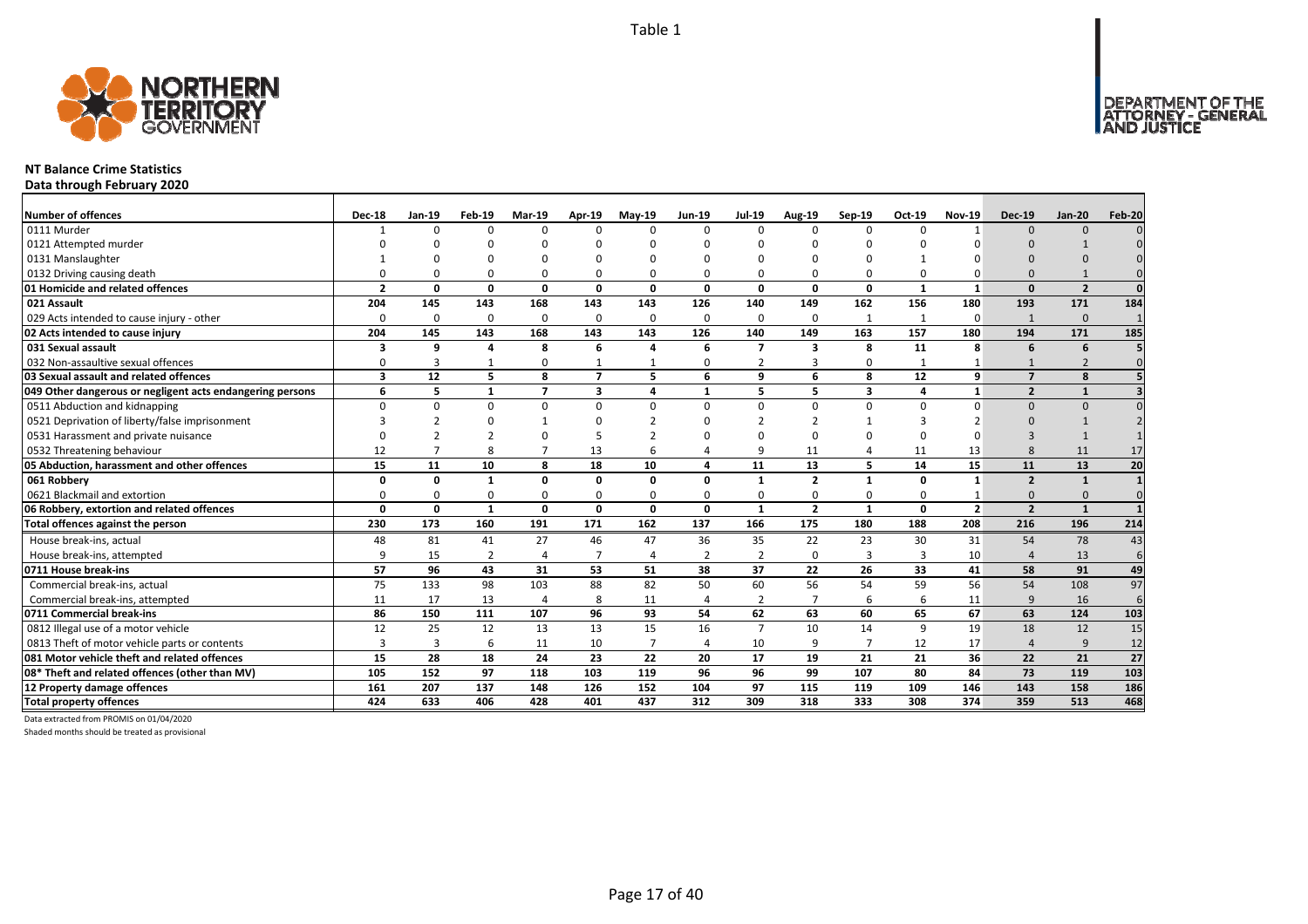

### **Northern Territory Assault Statistics Data through February 2020**

| <b>Domestic violence</b>               | Alcohol involvement                              | <b>Dec-17</b> | Jan-18 | Feb-18 | <b>Mar-18</b> | Apr-18 | <b>Mav-18</b> | <b>Jun-18</b> | <b>Jul-18</b> | Aug-18 | $Sep-18$ | Oct-18 | <b>Nov-18</b> | <b>Dec-18</b> |
|----------------------------------------|--------------------------------------------------|---------------|--------|--------|---------------|--------|---------------|---------------|---------------|--------|----------|--------|---------------|---------------|
| DV involved                            | Alcohol involved                                 | 313           | 203    | 227    | 250           | 203    | 195           | 202           | 208           | 191    | 225      | 197    | 196           | 230           |
|                                        | No alcohol involved                              | 120           | 120    | 91     | 85            | 87     | 84            | 75            | 69            | 88     | 87       | 104    | 96            | 109           |
|                                        | Not known                                        | 61            | 52     | 40     | 36            | 46     | 40            | 36            | 53            | 36     | 49       | 60     | 65            | 64            |
| <b>DV</b> involved Total               |                                                  | 494           | 375    | 358    | 371           | 336    | 319           | 313           | 330           | 315    | 361      | 361    | 357           | 403           |
| DV not involved                        | Alcohol involved                                 | 171           | 124    | 121    | 148           | 124    | 108           | 89            | 109           | 98     | 88       | 94     | 76            | 108           |
|                                        | No alcohol involved                              | 68            | 68     | 66     | 79            | 69     | 68            | 62            | 64            | 60     | 59       | 78     | 68            | 63            |
|                                        | Not known                                        | 84            | 85     | 80     | 81            | 75     | 55            | 65            | 56            | 53     | 62       | 63     | 66            | 54            |
| <b>DV</b> not involved Total           |                                                  | 323           | 277    | 267    | 308           | 268    | 231           | 216           | 229           | 211    | 209      | 235    | 210           | 225           |
| Total assaults                         |                                                  | 817           | 652    | 625    | 679           | 604    | 550           | 529           | 559           | 526    | 570      | 596    | 567           | 628           |
| Assaults with alcohol involved         |                                                  | 484           | 327    | 348    | 398           | 327    | 303           | 291           | 317           | 289    | 313      | 291    | 272           | 338           |
| Assaults with no alcohol involved      |                                                  | 188           | 188    | 157    | 164           | 156    | 152           | 137           | 133           | 148    | 146      | 182    | 164           | 172           |
|                                        | Assaults with alcohol involvement unknown        | 145           | 137    | 120    | 117           | 121    | 95            | 101           | 109           | 89     | 111      | 123    | 131           | 118           |
|                                        | 1% of assaults associated with domestic violence | 60.5%         | 57.5%  | 57.3%  | 54.6%         | 55.6%  | 58.0%         | 59.2%         | 59.0%         | 59.9%  | 63.3%    | 60.6%  | 63.0%         | 64.2%         |
| 1% of assaults associated with alcohol |                                                  | 59.2%         | 50.2%  | 55.7%  | 58.6%         | 54.1%  | 55.1%         | 55.0%         | 56.7%         | 54.9%  | 54.9%    | 48.8%  | 48.0%         | 53.8%         |

Data extracted from PROMIS on 01/04/2020

Shaded months should be treated as provisional

### **Darwin Assault Statistics Data through February 2020**

| Domestic violence                      | Alcohol involvement                                     | <b>Dec-17</b> | $Jan-18$ | Feb-18 | <b>Mar-18</b> | Apr-18 | $Mav-18$ | <b>Jun-18</b> | <b>Jul-18</b> | Aug-18 | Sep-18 | <b>Oct-18</b> | <b>Nov-18</b> | <b>Dec-18</b> |
|----------------------------------------|---------------------------------------------------------|---------------|----------|--------|---------------|--------|----------|---------------|---------------|--------|--------|---------------|---------------|---------------|
| DV involved                            | Alcohol involved                                        | 54            | 51       | 48     | 54            | 46     | 38       | 44            | 47            | 38     | 45     | 45            | 39            | 43            |
|                                        | No alcohol involved                                     | 14            | 11       | 12     | 12            | 11     | 11       | 11            | 11            | 15     | 14     | 16            | 11            | <b>16</b>     |
|                                        | Not known                                               | 8             | 22       | 10     | b             | 9      | 5        | 4             | 14            | q      |        | 12            | 14            | 12            |
| <b>DV</b> involved Total               |                                                         | 76            | 84       | 70     | 72            | 66     | 54       | 59            | 72            | 62     | 64     | 73            | 64            | 71            |
| DV not involved                        | Alcohol involved                                        | 56            | 34       | 45     | 45            | 61     | 46       | 38            | 48            | 37     | 31     | 34            | 34            | 51            |
|                                        | No alcohol involved                                     | 22            | 10       | 13     | 23            | 22     | 21       | 20            | 16            | 16     | 25     | 24            | 22            | 13            |
|                                        | Not known                                               | 37            | 28       | 42     | 38            | 27     | 27       | 27            | 25            | 16     | 18     | 26            | 22            | 17            |
| DV not involved Total                  |                                                         | 115           | 72       | 100    | 106           | 110    | 94       | 85            | 89            | 69     | 74     | 84            | 78            | 81            |
| Total assaults                         |                                                         | 191           | 156      | 170    | 178           | 176    | 148      | 144           | 161           | 131    | 138    | 157           | 142           | 152           |
| Assaults with alcohol involved         |                                                         | 110           | 85       | 93     | 99            | 107    | 84       | 82            | 95            | 75     | 76     | 79            | 73            | 94            |
| Assaults with no alcohol involved      |                                                         | 36            | 21       | 25     | 35            | 33     | 32       | 31            | 27            | 31     | 39     | 40            | 33            | 29            |
|                                        | Assaults with alcohol involvement unknown               | 45            | 50       | 52     | 44            | 36     | 32       | 31            | 39            | 25     | 23     | 38            | 36            | 29            |
|                                        | <b>1% of assaults associated with domestic violence</b> | 39.8%         | 53.8%    | 41.2%  | 40.4%         | 37.5%  | 36.5%    | 41.0%         | 44.7%         | 47.3%  | 46.4%  | 46.5%         | 45.1%         | 46.7%         |
| l% of assaults associated with alcohol |                                                         | 57.6%         | 54.5%    | 54.7%  | 55.6%         | 60.8%  | 56.8%    | 56.9%         | 59.0%         | 57.3%  | 55.1%  | 50.3%         | 51.4%         | 61.8%         |

Data extracted from PROMIS on 01/04/2020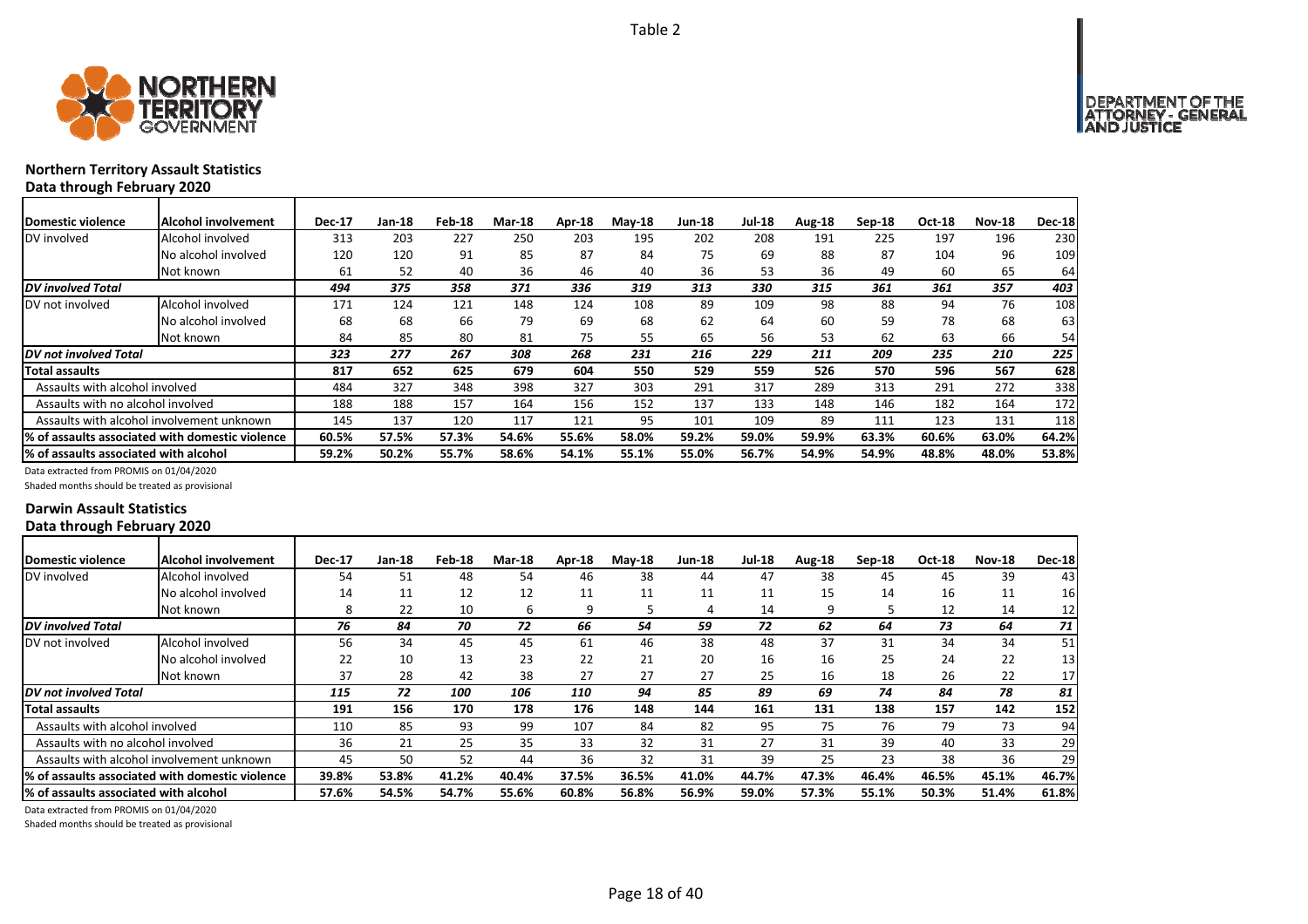



### **Northern Territory Assault Statistics Data through February 2020**

| Domestic violence                         | Alcohol involvement                             | <b>Jan-19</b> | Feb-19 | Mar-19 | Apr-19 | $May-19$ | <b>Jun-19</b> | Jul-19 | Aug-19 | $Sep-19$ | Oct-19 | <b>Nov-19</b> | <b>Dec-19</b> | $Jan-20$ | Feb-20 |
|-------------------------------------------|-------------------------------------------------|---------------|--------|--------|--------|----------|---------------|--------|--------|----------|--------|---------------|---------------|----------|--------|
| DV involved                               | Alcohol involved                                | 175           | 133    | 179    | 160    | 178      | 146           | 174    | 172    | 178      | 186    | 208           | 229           | 176      | 183    |
|                                           | No alcohol involved                             | 83            | 111    | 99     | 96     | 88       | 74            | 99     | 89     | 95       | 83     | 108           | 106           | 124      | 114    |
|                                           | Not known                                       | 45            | 40     | 51     | 45     | 40       | 38            | 44     | 50     | 43       | 60     | 51            | 62            | 56       | 66     |
| DV involved Total                         |                                                 | 303           | 284    | 329    | 301    | 306      | 258           | 317    | 311    | 316      | 329    | 367           | 397           | 356      | 363    |
| DV not involved                           | Alcohol involved                                | 85            | 80     | 97     | 89     | 75       | 59            | 76     | 78     | 67       | 102    | 95            | 98            | 82       | 86     |
|                                           | No alcohol involved                             | 72            | 58     | 92     | 63     | 67       | 71            | 55     | 79     | 71       | 82     | 68            | 61            | 64       | 73     |
|                                           | Not known                                       | 61            | 68     | 61     | 50     | 53       | 45            | 72     | 70     | 70       | 63     | 57            | 81            | 74       | 79     |
| DV not involved Total                     |                                                 | 218           | 206    | 250    | 202    | 195      | 175           | 203    | 227    | 208      | 247    | 220           | 240           | 220      | 238    |
| Total assaults                            |                                                 | 521           | 490    | 579    | 503    | 501      | 433           | 520    | 538    | 524      | 576    | 587           | 637           | 576      | 601    |
| Assaults with alcohol involved            |                                                 | 260           | 213    | 276    | 249    | 253      | 205           | 250    | 250    | 245      | 288    | 303           | 327           | 258      | 269    |
| Assaults with no alcohol involved         |                                                 | 155           | 169    | 191    | 159    | 155      | 145           | 154    | 168    | 166      | 165    | 176           | 167           | 188      | 187    |
| Assaults with alcohol involvement unknown |                                                 | 106           | 108    | 112    | 95     | 93       | 83            | 116    | 120    | 113      | 123    | 108           | 143           | 130      | 145    |
|                                           | % of assaults associated with domestic violence | 58.2%         | 58.0%  | 56.8%  | 59.8%  | 61.1%    | 59.6%         | 61.0%  | 57.8%  | 60.3%    | 57.1%  | 62.5%         | 62.3%         | 61.8%    | 60.4%  |
| % of assaults associated with alcohol     |                                                 | 49.9%         | 43.5%  | 47.7%  | 49.5%  | 50.5%    | 47.3%         | 48.1%  | 46.5%  | 46.8%    | 50.0%  | 51.6%         | 51.3%         | 44.8%    | 44.8%  |

Data extracted from PROMIS on 01/04/2020

Shaded months should be treated as provisional

### **Darwin Assault Statistics Data through February 2020**

| Domestic violence                     | Alcohol involvement                              | Jan-19 | Feb-19 | <b>Mar-19</b> | <b>Apr-19</b> | $Mav-19$ | <b>Jun-19</b> | <b>Jul-19</b> | <b>Aug-19</b> | Sep-19 | Oct-19 | $Nov-19$ | <b>Dec-19</b> | $Jan-20$ | Feb-20          |
|---------------------------------------|--------------------------------------------------|--------|--------|---------------|---------------|----------|---------------|---------------|---------------|--------|--------|----------|---------------|----------|-----------------|
| DV involved                           | Alcohol involved                                 | 43     | 30     | 46            | 37            | 50       | 32            | 51            | 56            | 39     | 43     | 46       | 59            | 58       | 36              |
|                                       | No alcohol involved                              | q      | 12     | 8             | 12            | 17       |               |               | 13            | 13     | 10     | 8        | 12            | 18       |                 |
|                                       | Not known                                        |        |        | 11            | 13            |          |               | 8             | 6             |        | 12     |          | 16            |          | 14 <sub>1</sub> |
| <b>DV</b> involved Total              |                                                  | 59     | 49     | 65            | 62            | 74       | 46            | 66            | 75            | 59     | 65     | 59       | 87            | 83       | 58              |
| DV not involved                       | Alcohol involved                                 | 34     | 36     | 43            | 41            | 40       | 31            | 28            | 40            | 22     | 40     | 37       | 45            | 41       | 34              |
|                                       | No alcohol involved                              | 20     | 18     | 15            | 24            | 18       | 17            | 9             | 20            | 18     | 22     | 17       | 9             | 21       | 12              |
|                                       | Not known                                        | 30     | 30     | 27            | 21            | 29       | 20            | 28            | 30            | 25     | 23     | 22       | 27            | 28       | 30              |
| <b>DV</b> not involved Total          |                                                  | 84     | 84     | 85            | 86            | 87       | 68            | 65            | 90            | 65     | 85     | 76       | 81            | 90       | 76              |
| <b>Total assaults</b>                 |                                                  | 143    | 133    | 150           | 148           | 161      | 114           | 131           | 165           | 124    | 150    | 135      | 168           | 173      | 134             |
| Assaults with alcohol involved        |                                                  | 77     | 66     | 89            | 78            | 90       | 63            | 79            | 96            | 61     | 83     | 83       | 104           | 99       | 70              |
| Assaults with no alcohol involved     |                                                  | 29     | 30     | 23            | 36            | 35       | 24            | 16            | 33            | 31     | 32     | 25       | 21            | 39       | 20              |
|                                       | Assaults with alcohol involvement unknown        | 37     | 37     | 38            | 34            | 36       | 27            | 36            | 36            | 32     | 35     | 27       | 43            | 35       | 44              |
|                                       | I% of assaults associated with domestic violence | 41.3%  | 36.8%  | 43.3%         | 41.9%         | 46.0%    | 40.4%         | 50.4%         | 45.5%         | 47.6%  | 43.3%  | 43.7%    | 51.8%         | 48.0%    | 43.3%           |
| % of assaults associated with alcohol |                                                  | 53.8%  | 49.6%  | 59.3%         | 52.7%         | 55.9%    | 55.3%         | 60.3%         | 58.2%         | 49.2%  | 55.3%  | 61.5%    | 61.9%         | 57.2%    | 52.2%           |

Data extracted from PROMIS on 01/04/2020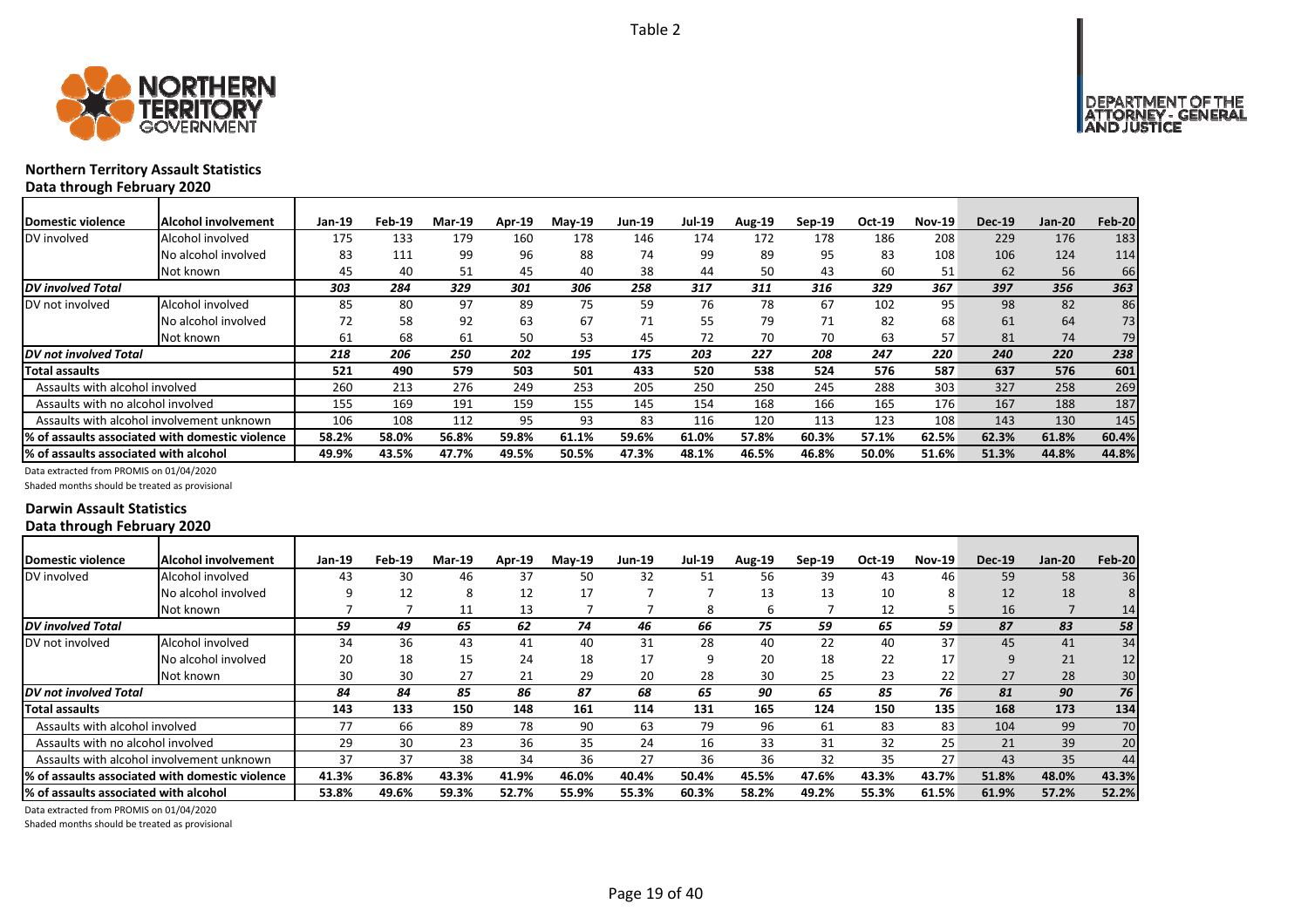

# **Palmerston Assault Statistics**

**Data through February 2020**

| Domestic violence                     | Alcohol involvement                              | <b>Dec-17</b> | Jan-18 | Feb-18 | <b>Mar-18</b> | Apr-18 | $M$ ay-18 | <b>Jun-18</b> | <b>Jul-18</b> | Aug-18 | Sep-18 | Oct-18 | <b>Nov-18</b> | <b>Dec-18</b> |
|---------------------------------------|--------------------------------------------------|---------------|--------|--------|---------------|--------|-----------|---------------|---------------|--------|--------|--------|---------------|---------------|
| DV involved                           | Alcohol involved                                 | 20            | 11     | 22     | 18            | 14     | 17        | 9             | 11            | 13     | 15     | 16     | 16            | 17            |
|                                       | No alcohol involved                              |               |        | 9      | 8             | 10     |           |               |               |        |        | ь      |               |               |
|                                       | Not known                                        | h             | 9      |        |               |        | 8         |               |               | 4      |        | 6      |               |               |
| <b>DV</b> involved Total              |                                                  | 33            | 27     | 36     | 28            | 31     | 32        | 19            | 18            | 21     | 23     | 28     | 21            | 22            |
| DV not involved                       | Alcohol involved                                 | 13            | 12     | 9      | 16            |        |           | 11            | 4             | h      |        |        | 10            |               |
|                                       | No alcohol involved                              |               | 11     | 13     |               |        |           |               |               | q      |        | 10     |               |               |
|                                       | Not known                                        | h             | 11     |        | 8             | b      | ς         | b             |               |        |        |        |               | 11            |
| <b>DV</b> not involved Total          |                                                  | 23            | 34     | 29     | 27            | 20     | 14        | 24            | 10            | 17     | 11     | 22     | 20            | 20            |
| <b>Total assaults</b>                 |                                                  | 56            | 61     | 65     | 55            | 51     | 46        | 43            | 28            | 38     | 34     | 50     | 41            | 42            |
| Assaults with alcohol involved        |                                                  | 33            | 23     | 31     | 34            | 21     | 24        | 20            | 15            | 19     | 18     | 23     | 26            | 20            |
| Assaults with no alcohol involved     |                                                  | 11            | 18     | 22     | 11            | 17     | 11        | 14            | 8             | 13     | 8      | 16     | 8             | 10            |
|                                       | Assaults with alcohol involvement unknown        | 12            | 20     | 12     | 10            | 13     | 11        | 9             |               | h      | 8      | 11     |               | 12            |
|                                       | 1% of assaults associated with domestic violence | 58.9%         | 44.3%  | 55.4%  | 50.9%         | 60.8%  | 69.6%     | 44.2%         | 64.3%         | 55.3%  | 67.6%  | 56.0%  | 51.2%         | 52.4%         |
| % of assaults associated with alcohol |                                                  | 58.9%         | 37.7%  | 47.7%  | 61.8%         | 41.2%  | 52.2%     | 46.5%         | 53.6%         | 50.0%  | 52.9%  | 46.0%  | 63.4%         | 47.6%         |

Data extracted from PROMIS on 01/04/2020

Shaded months should be treated as provisional

### **Alice Springs Assault Statistics Data through February 2020**

| Domestic violence                             | IAlcohol involvement                             | <b>Dec-17</b> | Jan-18 | Feb-18 | <b>Mar-18</b> | Apr-18 | $M$ ay-18 | <b>Jun-18</b> | <b>Jul-18</b> | Aug-18 | $Sep-18$ | <b>Oct-18</b> | <b>Nov-18</b> | <b>Dec-18</b> |
|-----------------------------------------------|--------------------------------------------------|---------------|--------|--------|---------------|--------|-----------|---------------|---------------|--------|----------|---------------|---------------|---------------|
| DV involved                                   | Alcohol involved                                 | 106           | 55     | 67     | 79            | 47     | 68        | 70            | 52            | 44     | 43       | 41            | 47            | 49            |
|                                               | No alcohol involved                              | 12            | 21     |        | q             | 9      | 10        |               |               |        |          | 12            | 9             | 11            |
|                                               | Not known                                        | 13            | 9      |        | 11            | 12     | 9         | 14            | 15            | b      | 14       | 6             | 15            | 20            |
| DV involved Total                             |                                                  | 131           | 85     | 79     | 99            | 68     | 87        | 91            | 74            | 54     | 62       | 59            | 71            | 80            |
| DV not involved                               | Alcohol involved                                 | 49            | 50     | 44     | 50            | 33     | 30        | 18            | 32            | 23     | 33       | 16            | 18            | 29            |
|                                               | No alcohol involved                              | 15            | 21     | 9      | 14            | 18     | 14        | 11            | 16            | 16     | 11       | 16            | 12            | 22            |
|                                               | Not known                                        | 21            | 32     | 19     | 20            | 26     | 16        | 18            | 17            | 22     | 20       | 17            | 19            | 19            |
| DV not involved Total                         |                                                  | 85            | 103    | 72     | 84            | 77     | 60        | 47            | 65            | 61     | 64       | 49            | 49            | 70 I          |
| <b>Total assaults</b>                         |                                                  | 216           | 188    | 151    | 183           | 145    | 147       | 138           | 139           | 115    | 126      | 108           | 120           | 150           |
| Assaults with alcohol involved                |                                                  | 155           | 105    | 111    | 129           | 80     | 98        | 88            | 84            | 67     | 76       | 57            | 65            | 78            |
| Assaults with no alcohol involved             |                                                  | 27            | 42     | 14     | 23            | 27     | 24        | 18            | 23            | 20     | 16       | 28            | 21            | 33            |
|                                               | Assaults with alcohol involvement unknown        | 34            | 41     | 26     | 31            | 38     | 25        | 32            | 32            | 28     | 34       | 23            | 34            | 39            |
|                                               | l% of assaults associated with domestic violence | 60.6%         | 45.2%  | 52.3%  | 54.1%         | 46.9%  | 59.2%     | 65.9%         | 53.2%         | 47.0%  | 49.2%    | 54.6%         | 59.2%         | 53.3%         |
| <b>1% of assaults associated with alcohol</b> |                                                  | 71.8%         | 55.9%  | 73.5%  | 70.5%         | 55.2%  | 66.7%     | 63.8%         | 60.4%         | 58.3%  | 60.3%    | 52.8%         | 54.2%         | 52.0%         |

Data extracted from PROMIS on 01/04/2020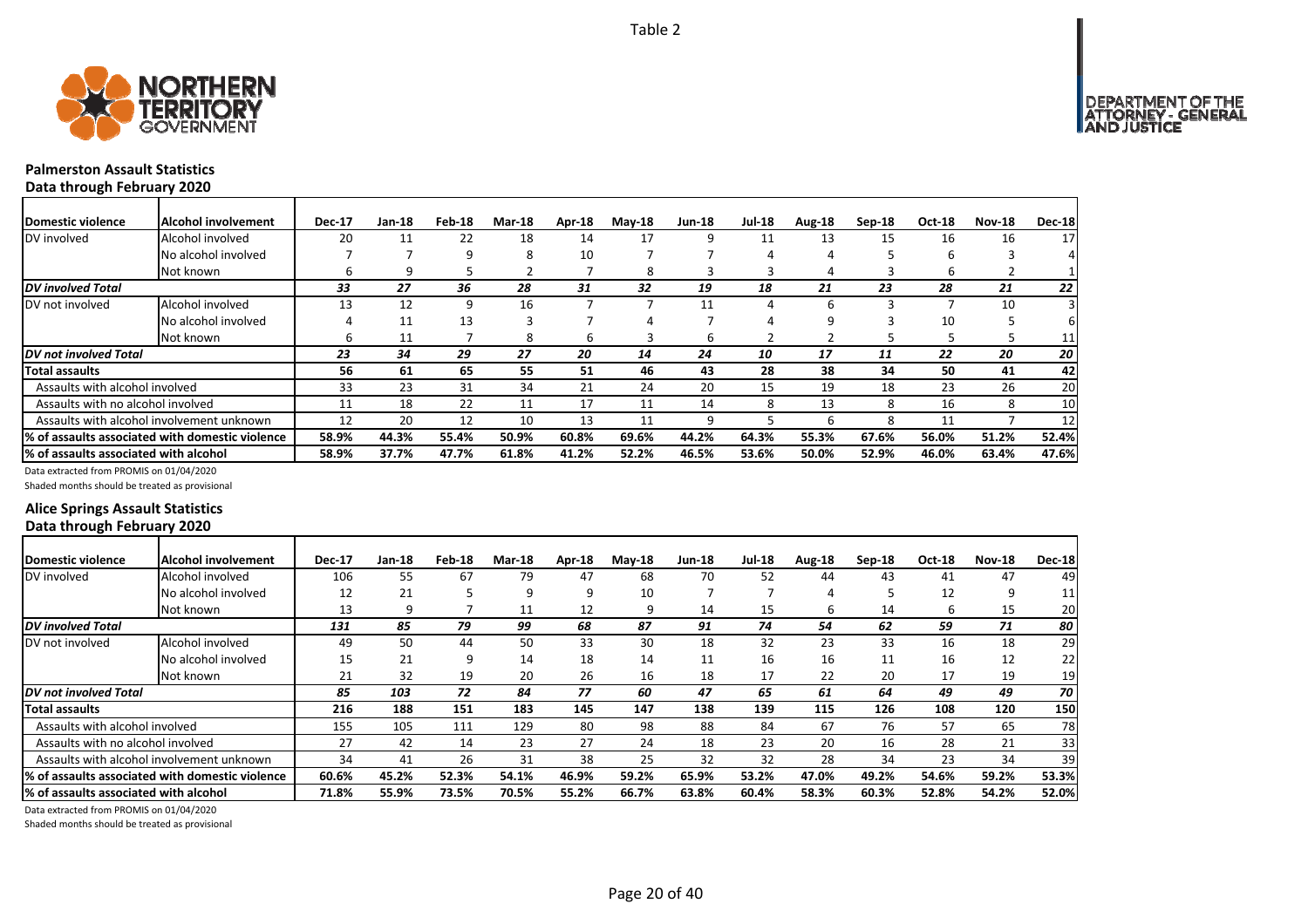



### **Palmerston Assault Statistics Data through February 2020**

| Domestic violence                     | lAlcohol involvement                            | Jan-19 | Feb-19 | <b>Mar-19</b> | <b>Apr-19</b> | $Mav-19$ | <b>Jun-19</b> | <b>Jul-19</b> | <b>Aug-19</b> | Sep-19 | Oct-19 | <b>Nov-19</b> | <b>Dec-19</b> | $Jan-20$     | Feb-20          |
|---------------------------------------|-------------------------------------------------|--------|--------|---------------|---------------|----------|---------------|---------------|---------------|--------|--------|---------------|---------------|--------------|-----------------|
| DV involved                           | Alcohol involved                                | 12     |        | 20            | 16            | 12       | 10            | 12            | 10            | 15     | 13     | 13            | 9             | 18           | 10              |
|                                       | No alcohol involved                             | 8      |        | 11            | 12            | ь        |               | q             | 12            |        |        |               | 8             | Δ            |                 |
|                                       | Not known                                       |        |        |               |               |          |               |               | ь             |        | b      |               |               |              | 41              |
| <b>DV</b> involved Total              |                                                 | 23     | 25     | 36            | 31            | 20       | 14            | 22            | 28            | 23     | 26     | 24            | 24            | 24           | 19 <sup>1</sup> |
| DV not involved                       | Alcohol involved                                | 12     | 12     | 9             |               |          |               | 8             | 10            |        | ĥ      |               |               | <sub>8</sub> |                 |
|                                       | No alcohol involved                             |        |        | 12            |               |          | 10            | 10            | 12            |        |        |               |               |              |                 |
|                                       | Not known                                       | h      | 14     |               |               |          |               |               |               | q      | 11     |               |               | $\Delta$     |                 |
| <b>IDV</b> not involved Total         |                                                 | 27     | 33     | 26            | 21            | 16       | 18            | 25            | 27            | 20     | 24     | 12            | 15            | 18           | 21              |
| Total assaults                        |                                                 | 50     | 58     | 62            | 52            | 36       | 32            | 47            | 55            | 43     | 50     | 36            | 39            | 42           | 40              |
| Assaults with alcohol involved        |                                                 | 24     | 21     | 29            | 21            | 17       | 13            | 20            | 20            | 18     | 19     | 20            | 14            | 26           | 16              |
| Assaults with no alcohol involved     |                                                 | 17     | 16     | 23            | 21            | 15       |               | 19            | 24            | 13     | 14     | 8             | 13            | 10           | 13              |
|                                       | Assaults with alcohol involvement unknown       |        | 21     | 10            | 10            | 4        | Я             | Я             | 11            | 12     | 17     | 8             | 12            | $\mathsf{h}$ | 11              |
|                                       | % of assaults associated with domestic violence | 46.0%  | 43.1%  | 58.1%         | 59.6%         | 55.6%    | 43.8%         | 46.8%         | 50.9%         | 53.5%  | 52.0%  | 66.7%         | 61.5%         | 57.1%        | 47.5%           |
| % of assaults associated with alcohol |                                                 | 48.0%  | 36.2%  | 46.8%         | 40.4%         | 47.2%    | 40.6%         | 42.6%         | 36.4%         | 41.9%  | 38.0%  | 55.6%         | 35.9%         | 61.9%        | 40.0%           |

Data extracted from PROMIS on 01/04/2020

Shaded months should be treated as provisional

### **Alice Springs Assault Statistics Data through February 2020**

| <b>IDomestic violence</b>             | Alcohol involvement                              | Jan-19 | Feb-19 | <b>Mar-19</b> | <b>Apr-19</b> | $Mav-19$ | <b>Jun-19</b> | Jul-19 | <b>Aug-19</b> | Sep-19 | Oct-19 | <b>Nov-19</b> | <b>Dec-19</b> | $Jan-20$ | <b>Feb-20</b>   |
|---------------------------------------|--------------------------------------------------|--------|--------|---------------|---------------|----------|---------------|--------|---------------|--------|--------|---------------|---------------|----------|-----------------|
| DV involved                           | Alcohol involved                                 | 37     | 37     | 44            | 38            | 42       | 41            | 53     | 35            | 52     | 50     | 63            | 50            | 45       | 59              |
|                                       | No alcohol involved                              | 10     | 13     | 11            | 10            |          | 10            | 19     | 10            | 8      | 14     | 11            | 18            | 15       | 17              |
|                                       | Not known                                        | 11     | 12     | 18            | 10            | 8        | 12            | 17     | 10            | 11     | 15     | 15            | 20            | 19       | 17 <sub>1</sub> |
| <b>DV</b> involved Total              |                                                  | 58     | 62     | 73            | 58            | 57       | 63            | 89     | 55            | 71     | 79     | 89            | 88            | 79       | 93              |
| DV not involved                       | Alcohol involved                                 | 15     | 15     | 21            | 23            | 17       | 11            | 20     |               | 23     | 29     | 27            | 21            | 16       | 27              |
|                                       | No alcohol involved                              | 23     | 12     | 17            | h             | 16       | 17            | 14     | 20            | 11     | 17     | 22            | 15            | 17       | 21              |
|                                       | Not known                                        | 13     | 13     | 16            | 13            | 15       | q             | 20     | 23            | 16     | 22     | 11            | 35            | 23       | 17              |
| <b>DV</b> not involved Total          |                                                  | 51     | 40     | 54            | 42            | 48       | 37            | 54     | 50            | 50     | 68     | 60            | 71            | 56       | 65              |
| <b>Total assaults</b>                 |                                                  | 109    | 102    | 127           | 100           | 105      | 100           | 143    | 105           | 121    | 147    | 149           | 159           | 135      | 158             |
| Assaults with alcohol involved        |                                                  | 52     | 52     | 65            | 61            | 59       | 52            | 73     | 42            | 75     | 79     | 90            | 71            | 61       | 86              |
| Assaults with no alcohol involved     |                                                  | 33     | 25     | 28            | 16            | 23       | 27            | 33     | 30            | 19     | 31     | 33            | 33            | 32       | 38              |
|                                       | Assaults with alcohol involvement unknown        | 24     | 25     | 34            | 23            | 23       | 21            | 37     | 33            | 27     | 37     | 26            | 55            | 42       | 34              |
|                                       | 1% of assaults associated with domestic violence | 53.2%  | 60.8%  | 57.5%         | 58.0%         | 54.3%    | 63.0%         | 62.2%  | 52.4%         | 58.7%  | 53.7%  | 59.7%         | 55.3%         | 58.5%    | 58.9%           |
| % of assaults associated with alcohol |                                                  | 47.7%  | 51.0%  | 51.2%         | 61.0%         | 56.2%    | 52.0%         | 51.0%  | 40.0%         | 62.0%  | 53.7%  | 60.4%         | 44.7%         | 45.2%    | 54.4%           |

Data extracted from PROMIS on 01/04/2020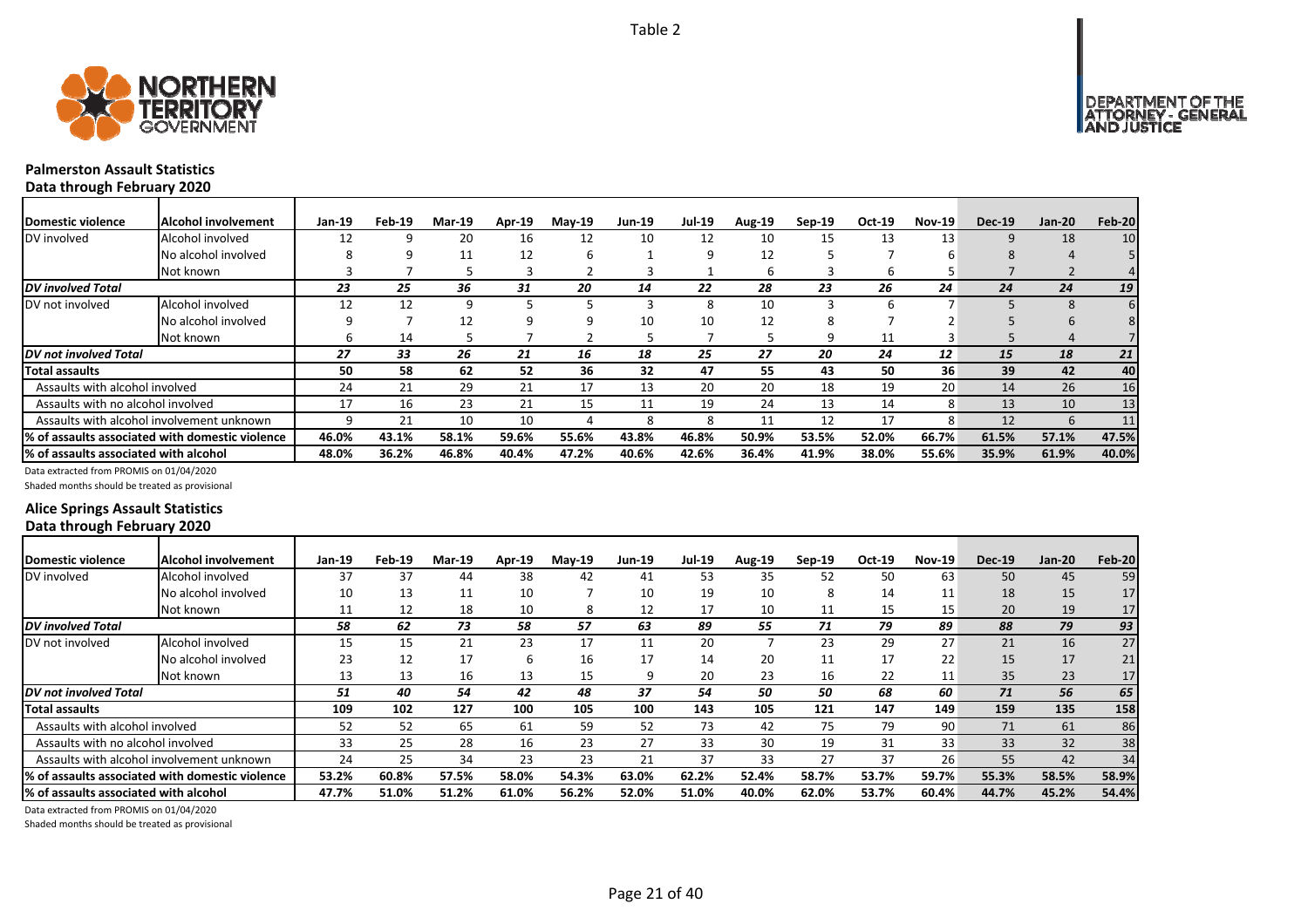

# **Katherine Assault Statistics**

**Data through February 2020** Domestic violence |Alcohol involvement | Dec-17 Jan-18 Feb-18 Mar-18 Apr-18 May-18 Jun-18 Jul-18 Aug-18 Sep-18 Oct-18 Nov-18 Dec-18 DV involved Alcohol involved 32 20 24 28 27 19 26 33 28 34 31 29 32 No alcohol involved 1 6 6 6 7 5 3 3 3 5 4 5 3 5 5 5 5 Not known 6 0 2 2 4 4 3 3 2 3 8 1 5 *DV involved Total 44 26 33 35 34 26 34 40 35 40 44 35 40* DV not involved Alcohol involved 18 6 5 14 3 9 11 9 7 4 10 6 4 No alcohol involved a set of the control of the control of the control of the control of the control of the control of the control of the control of the control of the control of the control of the control of the control o Not known 5 4 4 2 6 6 2 2 2 3 7 2 3 *DV not involved Total 23 15 16 20 10 18 16 17 14 10 21 12 10* Total assaults | 67 41 49 55 44 44 50 57 49 50 65 47 50 Assaults with alcohol involved and the S0 26 29 42 30 28 37 42 35 38 41 35 36 Assaults with no alcohol involved and the state of the state of the state of the state of the state of the state of the state of the state of the state of the state of the state of the state of the state of the state of th Assaults with alcohol involvement unknown | 11 4 6 4 10 10 5 5 4 6 15 3 8 % of assaults associated with domestic violence | 65.7% 63.4% 67.3% 63.6% 77.3% 59.1% 68.0% 70.2% 71.4% 80.0% 67.7% 74.5% 80.0% % of assaults associated with alcohol | 74.6% 63.4% 59.2% 76.4% 68.2% 63.6% 74.0% 73.7% 71.4% 76.0% 63.1% 74.5% 72.0% Data extracted from PROMIS on 01/04/2020

Shaded months should be treated as provisional

### **Tennant Creek Assault Statistics Data through February 2020**

| Domestic violence                     | Alcohol involvement                                          | <b>Dec-17</b> | Jan-18 | Feb-18 | <b>Mar-18</b> | Apr-18 | $M$ ay-18 | <b>Jun-18</b> | <b>Jul-18</b> | Aug-18 | $Sep-18$ | <b>Oct-18</b> | <b>Nov-18</b> | <b>Dec-18</b> |
|---------------------------------------|--------------------------------------------------------------|---------------|--------|--------|---------------|--------|-----------|---------------|---------------|--------|----------|---------------|---------------|---------------|
| DV involved                           | Alcohol involved                                             | 15            | 19     | 26     | 11            | 14     | h         | q             | 15            | 12     | h        |               | 15            | 15            |
|                                       | No alcohol involved                                          |               |        |        |               |        |           |               |               |        |          |               |               |               |
|                                       | Not known                                                    |               |        | 4      |               |        | 4         |               |               |        |          | h             |               |               |
| DV involved Total                     |                                                              | 19            | 22     | 32     | 13            | 19     | 13        | 10            | 20            | 18     | 10       | 13            | 21            | 19            |
| DV not involved                       | Alcohol involved                                             |               |        |        |               |        |           |               |               |        |          |               |               |               |
|                                       | No alcohol involved                                          |               |        | h      |               |        |           |               |               |        |          | я             |               |               |
|                                       | Not known                                                    |               |        |        |               |        |           |               |               |        |          | 0             |               |               |
| DV not involved Total                 |                                                              |               |        | 16     | 11            |        | 6         |               |               | 8      |          | 12            | 12            |               |
| <b>Total assaults</b>                 |                                                              | 26            | 25     | 48     | 24            | 23     | 19        | 11            | 24            | 26     | 14       | 25            | 33            | 26            |
| Assaults with alcohol involved        |                                                              | 20            | 22     | 33     | 16            | 17     | 9         | 9             | 18            | 15     | 8        | q             | 18            | 20            |
| Assaults with no alcohol involved     |                                                              |               |        |        |               |        |           |               |               |        |          | 10            | 6             |               |
|                                       | Assaults with alcohol involvement unknown                    |               |        |        |               |        |           |               |               |        |          |               |               |               |
|                                       | <sup>1</sup> % of assaults associated with domestic violence | 73.1%         | 88.0%  | 66.7%  | 54.2%         | 82.6%  | 68.4%     | 90.9%         | 83.3%         | 69.2%  | 71.4%    | 52.0%         | 63.6%         | 73.1%         |
| % of assaults associated with alcohol |                                                              | 76.9%         | 88.0%  | 68.8%  | 66.7%         | 73.9%  | 47.4%     | 81.8%         | 75.0%         | 57.7%  | 57.1%    | 36.0%         | 54.5%         | 76.9%         |
|                                       |                                                              |               |        |        |               |        |           |               |               |        |          |               |               |               |

Data extracted from PROMIS on 01/04/2020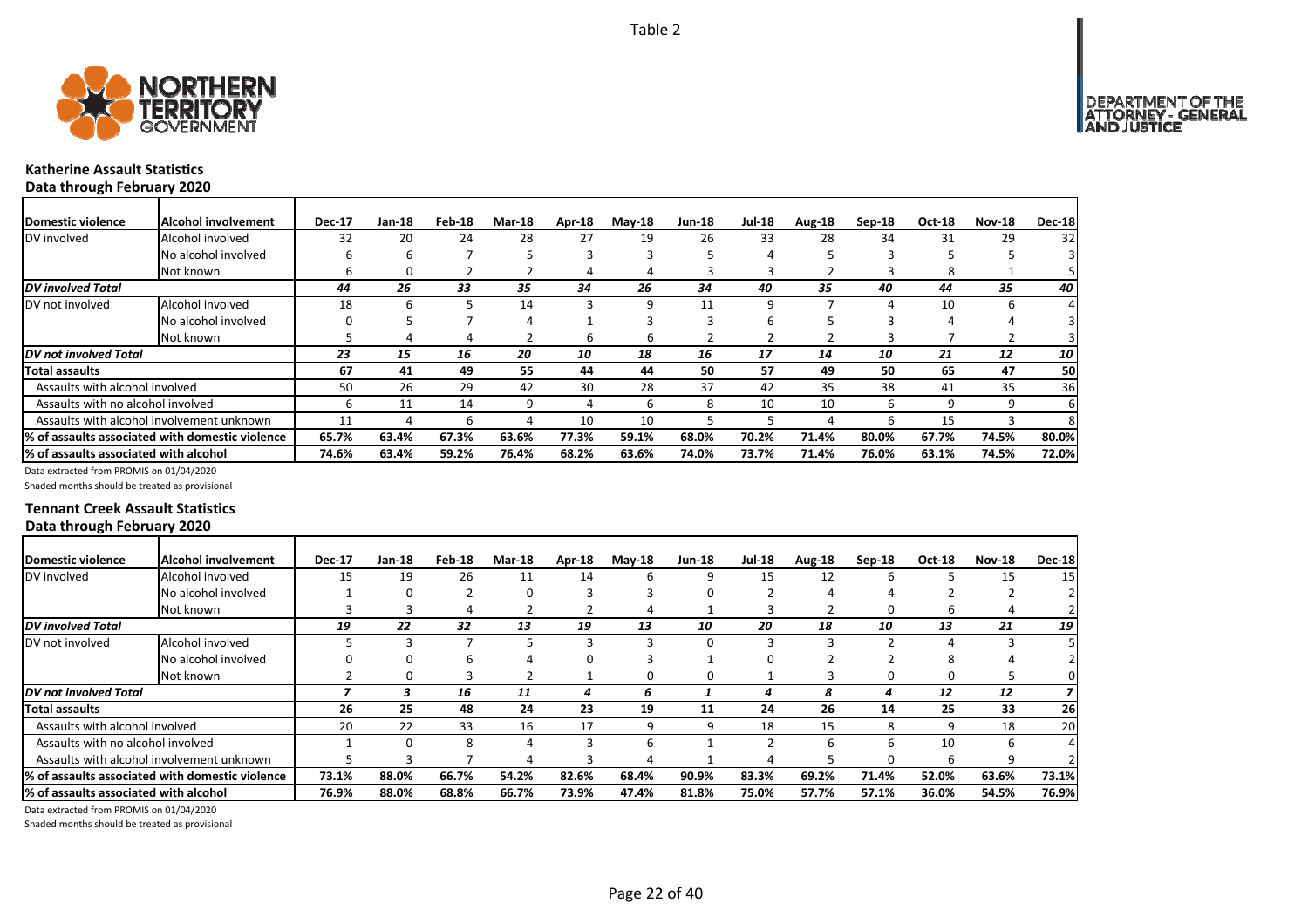



# **Katherine Assault Statistics**

**Data through February 2020**

| <b>IDomestic violence</b>             | Alcohol involvement                              | Jan-19 | Feb-19 | <b>Mar-19</b> | Apr-19 | <b>May-19</b> | <b>Jun-19</b> | <b>Jul-19</b> | <b>Aug-19</b> | Sep-19 | Oct-19 | <b>Nov-19</b> | <b>Dec-19</b> | $Jan-20$     | Feb-20 |
|---------------------------------------|--------------------------------------------------|--------|--------|---------------|--------|---------------|---------------|---------------|---------------|--------|--------|---------------|---------------|--------------|--------|
| DV involved                           | Alcohol involved                                 | 28     | 15     | 22            | 18     | 21            | 18            | 15            | 17            | 17     | 15     | 25            | 32            | 18           | 23     |
|                                       | No alcohol involved                              |        |        | h             |        |               |               |               |               |        |        |               |               |              |        |
|                                       | Not known                                        |        |        |               |        | b             |               |               |               | 0      |        |               |               |              |        |
| <b>DV</b> involved Total              |                                                  | 33     | 22     | 32            | 27     | 30            | 28            | 25            | 25            | 19     | 22     | 34            | 42            | 27           | 34     |
| DV not involved                       | Alcohol involved                                 |        |        | 9             |        |               |               |               |               |        | 10     | n             |               |              |        |
|                                       | No alcohol involved                              |        |        |               |        |               |               |               |               |        |        |               |               |              |        |
|                                       | Not known                                        |        | 0      |               |        |               |               | 0             |               |        |        | 8             |               | 4            |        |
| <b>DV</b> not involved Total          |                                                  | 11     | 6      | 16            | 10     |               | 11            | 10            |               | 13     | 17     | 19            | 10            | 9            | 21     |
| <b>Total assaults</b>                 |                                                  | 44     | 28     | 48            | 37     | 35            | 39            | 35            | 32            | 32     | 39     | 53            | 52            | 36           | 55     |
| Assaults with alcohol involved        |                                                  | 34     | 19     | 31            | 23     | 23            | 24            | 22            | 20            | 21     | 25     | 31            | 37            | 22           | 31     |
| Assaults with no alcohol involved     |                                                  |        |        | 12            | 10     |               | 10            | 12            |               | 10     | 11     | 11            | 9             | 6            | 13     |
|                                       | Assaults with alcohol involvement unknown        |        |        |               |        |               |               |               |               |        |        | 11            | h             | <sub>R</sub> | 11     |
|                                       | 1% of assaults associated with domestic violence | 75.0%  | 78.6%  | 66.7%         | 73.0%  | 85.7%         | 71.8%         | 71.4%         | 78.1%         | 59.4%  | 56.4%  | 64.2%         | 80.8%         | 75.0%        | 61.8%  |
| % of assaults associated with alcohol |                                                  | 77.3%  | 67.9%  | 64.6%         | 62.2%  | 65.7%         | 61.5%         | 62.9%         | 62.5%         | 65.6%  | 64.1%  | 58.5%         | 71.2%         | 61.1%        | 56.4%  |

Data extracted from PROMIS on 01/04/2020

Shaded months should be treated as provisional

### **Tennant Creek Assault Statistics Data through February 2020**

| Domestic violence                     | Alcohol involvement                              | Jan-19 | Feb-19 | <b>Mar-19</b> | Apr-19 | $Mav-19$ | <b>Jun-19</b> | <b>Jul-19</b> | <b>Aug-19</b> | Sep-19 | Oct-19 | <b>Nov-19</b> | <b>Dec-19</b> | $Jan-20$ | Feb-20 |
|---------------------------------------|--------------------------------------------------|--------|--------|---------------|--------|----------|---------------|---------------|---------------|--------|--------|---------------|---------------|----------|--------|
| DV involved                           | Alcohol involved                                 | 15     |        |               | 11     |          | 10            |               | 17            | 17     | 14     | 14            | 14            | 8        | 16     |
|                                       | No alcohol involved                              |        |        |               |        |          |               |               |               |        |        |               | 0             |          |        |
|                                       | Not known                                        |        |        |               |        |          |               |               |               |        |        |               | $\Omega$      |          |        |
| <b>DV</b> involved Total              |                                                  | 18     | 14     | 10            | 13     | 13       | 15            | 13            | 22            | 26     | 21     | 21            | 14            | 13       | 22     |
| DV not involved                       | Alcohol involved                                 |        |        |               |        |          |               |               |               |        |        |               | 6             |          |        |
|                                       | No alcohol involved                              |        |        |               |        |          |               |               |               |        |        |               |               |          |        |
|                                       | Not known                                        |        |        |               |        |          |               |               |               |        |        |               |               | $\Omega$ |        |
| DV not involved Total                 |                                                  | q      |        | h             | h      |          |               | h             | ь             | 11     |        | 6             |               |          |        |
| Total assaults                        |                                                  | 27     | 21     | 16            | 19     | 16       | 18            | 19            | 28            | 37     | 26     | 27            | 22            | 17       | 27     |
| Assaults with alcohol involved        |                                                  | 18     | 13     | 11            | 13     | 11       | 10            | 10            | 21            | 20     | 15     | 18            | 20            | 10       | 19     |
| Assaults with no alcohol involved     |                                                  |        |        |               |        |          |               |               |               | 12     |        | 6             | 0             | 6        | 6      |
|                                       | Assaults with alcohol involvement unknown        |        |        |               |        |          |               |               |               |        |        |               |               |          |        |
|                                       | 1% of assaults associated with domestic violence | 66.7%  | 66.7%  | 62.5%         | 68.4%  | 81.3%    | 83.3%         | 68.4%         | 78.6%         | 70.3%  | 80.8%  | 77.8%         | 63.6%         | 76.5%    | 81.5%  |
| % of assaults associated with alcohol |                                                  | 66.7%  | 61.9%  | 68.8%         | 68.4%  | 68.8%    | 55.6%         | 52.6%         | 75.0%         | 54.1%  | 57.7%  | 66.7%         | 90.9%         | 58.8%    | 70.4%  |

Data extracted from PROMIS on 01/04/2020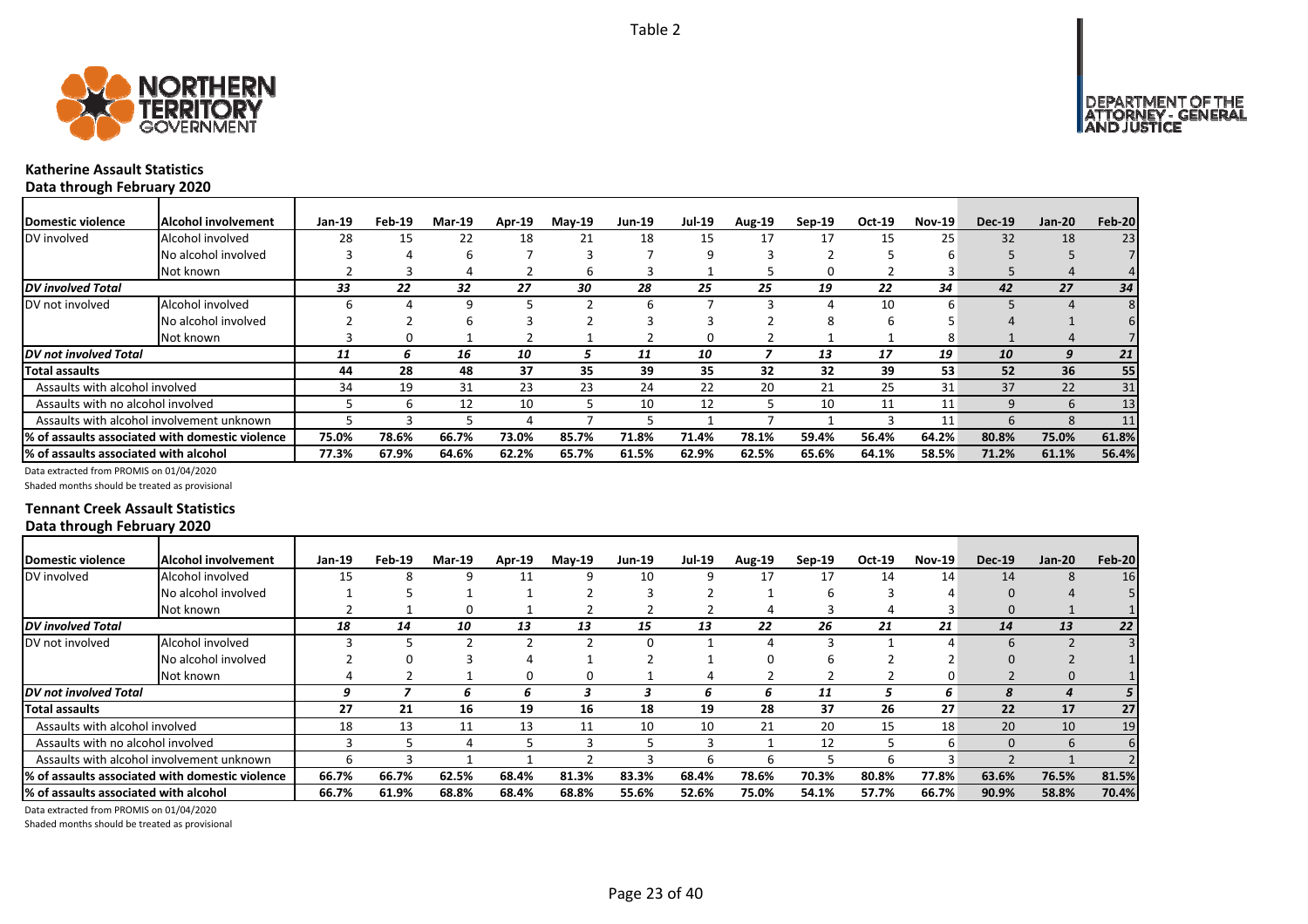

# **Nhulunbuy Assault Statistics**

**Data through February 2020**

| Domestic violence                     | <b>Alcohol involvement</b>                      | <b>Dec-17</b> | Jan-18 | Feb-18 | <b>Mar-18</b> | Apr-18 | $M$ ay-18 | <b>Jun-18</b> | <b>Jul-18</b> | Aug-18 | $Sep-18$ | Oct-18 | <b>Nov-18</b> | <b>Dec-18</b> |
|---------------------------------------|-------------------------------------------------|---------------|--------|--------|---------------|--------|-----------|---------------|---------------|--------|----------|--------|---------------|---------------|
| DV involved                           | Alcohol involved                                |               |        |        |               |        | 6         |               |               |        |          |        |               |               |
|                                       | No alcohol involved                             |               |        |        |               |        | O         |               |               |        |          |        |               | O.            |
|                                       | Not known                                       |               |        | 0      | 0             | 0      | 0         |               |               |        |          |        |               | 0             |
| <b>DV</b> involved Total              |                                                 |               |        |        |               |        | h         |               |               |        |          |        |               |               |
| DV not involved                       | Alcohol involved                                |               |        |        |               |        | 0         |               |               |        |          |        |               | 0             |
|                                       | No alcohol involved                             |               |        |        |               |        | 0         |               |               |        |          |        |               |               |
|                                       | Not known                                       |               |        |        | 0             |        | $\Omega$  |               |               |        |          |        |               | 0             |
| <b>DV</b> not involved Total          |                                                 | 6             |        |        |               | 8      | 0         |               |               |        | 6        | 6      | 0             | 0             |
| <b>Total assaults</b>                 |                                                 | 11            | 8      |        |               | 12     | 6         |               |               | 11     |          | 10     |               |               |
| Assaults with alcohol involved        |                                                 | 8             |        |        |               | 10     | 6         |               | h             | 8      | 4        | q      |               |               |
| Assaults with no alcohol involved     |                                                 |               |        |        | ი             |        | 0         |               |               |        |          |        |               | 0             |
|                                       | Assaults with alcohol involvement unknown       |               |        |        | ი             |        | 0         |               |               |        |          |        |               | n.            |
|                                       | % of assaults associated with domestic violence | 45.5%         | 50.0%  | 33.3%  | 57.1%         | 33.3%  | 100.0%    | 33.3%         | 50.0%         | 72.7%  | 14.3%    | 40.0%  | 100.0%        | 100.0%        |
| % of assaults associated with alcohol |                                                 | 72.7%         | 62.5%  | 66.7%  | 100.0%        | 83.3%  | 100.0%    | 33.3%         | 100.0%        | 72.7%  | 57.1%    | 90.0%  | 85.7%         | 100.0%        |

Data extracted from PROMIS on 01/04/2020

Shaded months should be treated as provisional

### **NT Balance Assault Statistics Data through February 2020**

| Domestic violence                                            | Alcohol involvement | <b>Dec-17</b> | Jan-18 | Feb-18 | <b>Mar-18</b> | Apr-18 | $Mav-18$ | <b>Jun-18</b> | <b>Jul-18</b> | Aug-18 | Sep-18 | <b>Oct-18</b> | <b>Nov-18</b> | <b>Dec-18</b>   |
|--------------------------------------------------------------|---------------------|---------------|--------|--------|---------------|--------|----------|---------------|---------------|--------|--------|---------------|---------------|-----------------|
| DV involved                                                  | Alcohol involved    | 82            | 44     | 39     | 56            | 52     | 41       | 44            | 47            | 50     | 81     | 56            | 44            | 70              |
|                                                              | No alcohol involved | 79            | 74     | 56     | 51            | 50     | 50       | 44            | 41            | 56     | 56     | 62            | 66            | 73              |
|                                                              | Not known           | 25            | 9      | 12     | 13            | 12     | 10       | 11            | 15            | 11     | 24     | 22            | 28            | 24              |
| <b>DV</b> involved Total                                     |                     | 186           | 127    | 107    | 120           | 114    | 101      | 99            | 103           | 117    | 161    | 140           | 138           | 167             |
| DV not involved                                              | Alcohol involved    | 26            | 17     | 10     | 15            | 10     | 13       | 10            | 10            | 20     | 12     | 17            |               | 16 <sup>1</sup> |
|                                                              | No alcohol involved | 27            | 20     | 18     | 31            | 21     | 23       | 20            | 22            | 11     | 14     | 16            | 21            | 17 <sup>1</sup> |
|                                                              | Not known           | 11            | 9      | 4      | 11            | 8      | з        | 11            |               | 8      | 14     | 8             | 13            |                 |
| DV not involved Total                                        |                     | 64            | 46     | 32     | 57            | 39     | 39       | 41            | 41            | 39     | 40     | 41            | 39            | 37              |
| <b>Total assaults</b>                                        |                     | 250           | 173    | 139    | 177           | 153    | 140      | 140           | 144           | 156    | 201    | 181           | 177           | 204             |
| Assaults with alcohol involved                               |                     | 108           | 61     | 49     | 71            | 62     | 54       | 54            | 57            | 70     | 93     | 73            | 49            | 86              |
| Assaults with no alcohol involved                            |                     | 106           | 94     | 74     | 82            | 71     | 73       | 64            | 63            | 67     | 70     | 78            | 87            | 90              |
| Assaults with alcohol involvement unknown                    |                     | 36            | 18     | 16     | 24            | 20     | 13       | 22            | 24            | 19     | 38     | 30            | 41            | 28              |
| <sup>1</sup> % of assaults associated with domestic violence |                     | 74.4%         | 73.4%  | 77.0%  | 67.8%         | 74.5%  | 72.1%    | 70.7%         | 71.5%         | 75.0%  | 80.1%  | 77.3%         | 78.0%         | 81.9%           |
| % of assaults associated with alcohol                        |                     | 43.2%         | 35.3%  | 35.3%  | 40.1%         | 40.5%  | 38.6%    | 38.6%         | 39.6%         | 44.9%  | 46.3%  | 40.3%         | 27.7%         | 42.2%           |

Data extracted from PROMIS on 01/04/2020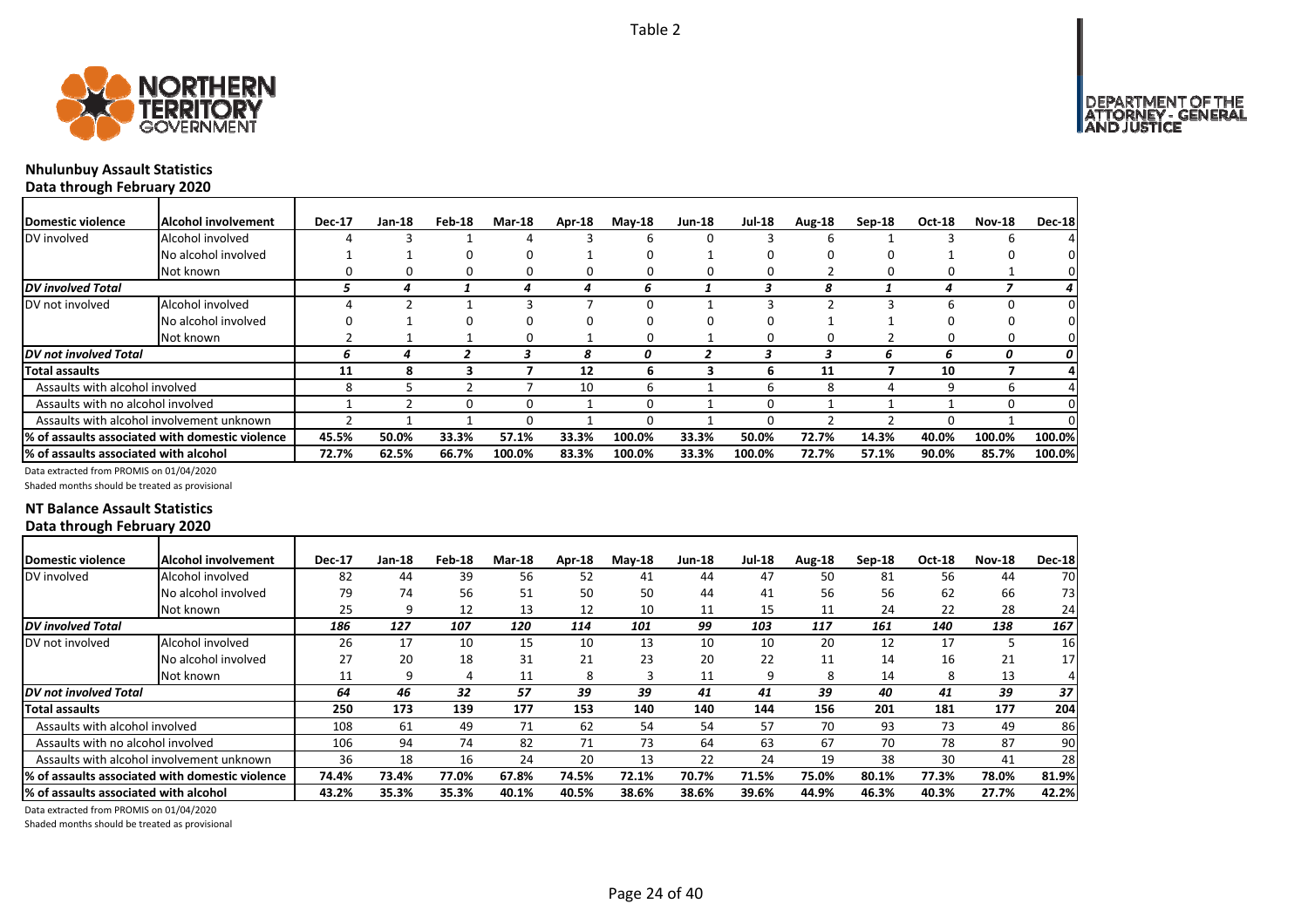



### **Nhulunbuy Assault Statistics Data through February 2020**

| Domestic violence                     | <b>IAIcohol involvement</b>                     | Jan-19 | Feb-19 | <b>Mar-19</b> | Apr-19 | <b>May-19</b> | <b>Jun-19</b> | <b>Jul-19</b> | Aug-19 | Sep-19 | Oct-19 | <b>Nov-19</b> | <b>Dec-19</b>    | $Jan-20$ | Feb-20 |
|---------------------------------------|-------------------------------------------------|--------|--------|---------------|--------|---------------|---------------|---------------|--------|--------|--------|---------------|------------------|----------|--------|
| DV involved                           | Alcohol involved                                |        |        |               |        |               |               | 0             |        |        |        |               |                  |          |        |
|                                       | No alcohol involved                             |        |        | 0             |        |               |               | 0             |        |        |        |               |                  |          |        |
|                                       | Not known                                       |        |        |               |        |               |               |               |        |        |        |               |                  |          |        |
| DV involved Total                     |                                                 |        |        |               |        |               |               |               |        |        |        | 6             |                  |          |        |
| DV not involved                       | Alcohol involved                                |        |        |               |        |               |               |               |        |        |        |               |                  |          |        |
|                                       | No alcohol involved                             |        |        |               |        |               |               | 0             |        |        |        |               |                  |          |        |
|                                       | Not known                                       |        |        |               |        |               |               | 0             |        | 0      |        |               |                  |          |        |
| DV not involved Total                 |                                                 |        | 0      |               |        |               |               |               |        |        |        |               | $\boldsymbol{0}$ |          |        |
| Total assaults                        |                                                 |        |        |               |        |               |               |               |        |        | 8      |               |                  |          |        |
| Assaults with alcohol involved        |                                                 |        |        |               |        |               |               |               |        |        |        |               |                  |          |        |
| Assaults with no alcohol involved     |                                                 |        |        |               |        |               |               | 0             |        |        |        | n             |                  |          |        |
|                                       | Assaults with alcohol involvement unknown       |        |        |               |        |               |               |               |        | n      |        |               |                  |          |        |
|                                       | % of assaults associated with domestic violence | 33.3%  | 100.0% | 37.5%         | 50.0%  | 40.0%         | 25.0%         | 20.0%         | 25.0%  | 60.0%  | 37.5%  | 85.7%         | 100.0%           | 0.0%     | 100.0% |
| % of assaults associated with alcohol |                                                 | 66.7%  | 40.0%  | 50.0%         | 75.0%  | 100.0%        | 50.0%         | 80.0%         | 75.0%  | 60.0%  | 87.5%  | 100.0%        | 100.0%           | 50.0%    | 66.7%  |

Data extracted from PROMIS on 01/04/2020

Shaded months should be treated as provisional

### **NT Balance Assault Statistics Data through February 2020**

| <b>Domestic violence</b>              | Alcohol involvement                                          | Jan-19 | Feb-19 | <b>Mar-19</b> | <b>Apr-19</b> | $Mav-19$ | <b>Jun-19</b> | <b>Jul-19</b> | <b>Aug-19</b> | $Sep-19$ | Oct-19 | <b>Nov-19</b> | <b>Dec-19</b> | $Jan-20$ | <b>Feb-20</b> |
|---------------------------------------|--------------------------------------------------------------|--------|--------|---------------|---------------|----------|---------------|---------------|---------------|----------|--------|---------------|---------------|----------|---------------|
| DV involved                           | Alcohol involved                                             | 39     | 32     | 35            | 39            | 42       | 34            | 34            | 36            | 36       | 48     | 41            | 61            | 29       | 37            |
|                                       | No alcohol involved                                          | 52     | 65     | 62            | 53            | 53       | 46            | 53            | 50            | 60       | 44     | 73            | 63            | 78       | 71            |
|                                       | Not known                                                    | 20     | 10     | 13            | 16            | 15       | 11            | 14            | 19            | 19       | 21     | 20            | 14            | 23       | 26            |
| <b>DV</b> involved Total              |                                                              | 111    | 107    | 110           | 108           | 110      | 91            | 101           | 105           | 115      | 113    | 134           | 138           | 130      | 134           |
| DV not involved                       | Alcohol involved                                             | 14     | 8      | 12            | 11            |          |               | 8             | 12            | 11       | 12     | 13            | 16            | 10       | 8             |
|                                       | No alcohol involved                                          | 15     | 19     | 36            | 17            | 21       | 21            | 18            | 24            | 19       | 28     | 20            | 28            | 17       | 25            |
|                                       | Not known                                                    |        | q      | 10            |               |          |               | 13            | 8             | 17       |        | 13            | 11            | 14       | 17            |
| DV not involved Total                 |                                                              | 34     | 36     | 58            | 35            | 33       | 35            | 39            | 44            | 47       | 43     | 46            | 55            | 41       | 50            |
| <b>Total assaults</b>                 |                                                              | 145    | 143    | 168           | 143           | 143      | 126           | 140           | 149           | 162      | 156    | 180           | 193           | 171      | 184           |
| Assaults with alcohol involved        |                                                              | 53     | 40     | 47            | 50            | 48       | 41            | 42            | 48            | 47       | 60     | 54            | 77            | 39       | 45            |
| Assaults with no alcohol involved     |                                                              | 67     | 84     | 98            | 70            | 74       | 67            | 71            | 74            | 79       | 72     | 93            | 91            | 95       | 96            |
|                                       | Assaults with alcohol involvement unknown                    | 25     | 19     | 23            | 23            | 21       | 18            | 27            | 27            | 36       | 24     | 33            | 25            | 37       | 43            |
|                                       | <sup>1</sup> % of assaults associated with domestic violence | 76.6%  | 74.8%  | 65.5%         | 75.5%         | 76.9%    | 72.2%         | 72.1%         | 70.5%         | 71.0%    | 72.4%  | 74.4%         | 71.5%         | 76.0%    | 72.8%         |
| % of assaults associated with alcohol |                                                              | 36.6%  | 28.0%  | 28.0%         | 35.0%         | 33.6%    | 32.5%         | 30.0%         | 32.2%         | 29.0%    | 38.5%  | 30.0%         | 39.9%         | 22.8%    | 24.5%         |
|                                       |                                                              |        |        |               |               |          |               |               |               |          |        |               |               |          |               |

Data extracted from PROMIS on 01/04/2020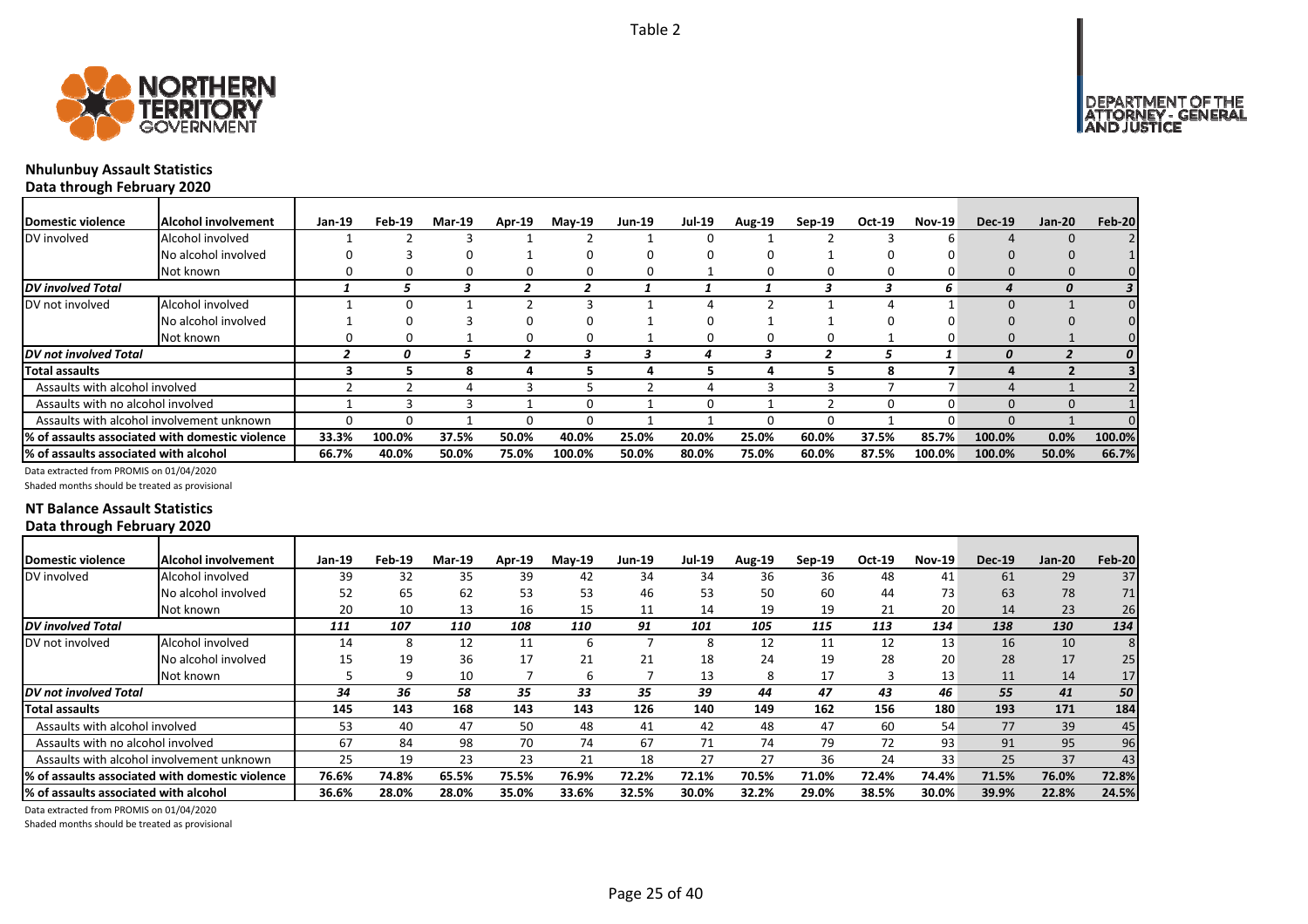

# **Northern Territory Yearly Crime Statistics**

# Data for the 12 months ending in February, 2015 to 2020<br>
Data for the 12 months ending in February, 2015 to 2020

| <b>Number of offences</b>                                 | 2015        | 2016           | 2017           | 2018         | 2019           | 2020     | 2015    | 2016    | 2017    | 2018    | 2019    | 2020    |
|-----------------------------------------------------------|-------------|----------------|----------------|--------------|----------------|----------|---------|---------|---------|---------|---------|---------|
| 0111 Murder                                               | 7           | $\overline{7}$ | 5              | 3            | 4              |          | 2.9     | 2.9     | 2.0     | 1.2     | 1.6     | 2.0     |
| 0121 Attempted murder                                     |             |                |                |              | 3              |          | 1.6     | 1.2     | 0.8     | 0.4     | 1.2     | 0.4     |
| 0131 Manslaughter                                         |             |                |                | 3            | $\overline{2}$ |          | 2.1     | 1.6     | 0.4     | 1.2     | 0.8     | 0.4     |
| 0132 Driving causing death                                |             | 6              | $\mathfrak{p}$ | 3            |                |          | 1.2     | 2.5     | 0.8     | 1.2     | 2.0     | 0.4     |
| 01 Homicide and related offences                          | 19          | 20             | 10             | 10           | 14             |          | 7.8     | 8.2     | 4.1     | 4.0     | 5.7     | 3.3     |
| 021 Assault                                               | 7,084       | 6,892          | 6,650          | 7,493        | 6,819          | 6,575    | 2,912.8 | 2,818.0 | 2,697.5 | 3,026.7 | 2,761.3 | 2,677.5 |
| 029 Acts intended to cause injury - other                 | 26          | 17             | 29             | 29           | 22             | 18       | 10.7    | 7.0     | 11.8    | 11.7    | 8.9     | 7.3     |
| 02 Acts intended to cause injury                          | 7,110       | 6,909          | 6,679          | 7,522        | 6,841          | 6,593    | 2,923.5 | 2,825.0 | 2,709.3 | 3,038.4 | 2,770.2 | 2,684.9 |
| 031 Sexual assault                                        | 399         | 394            | 406            | 419          | 368            | 351      | 164.1   | 161.1   | 164.7   | 169.2   | 149.0   | 142.9   |
| 032 Non-assaultive sexual offences                        | 58          | 56             | 50             | 59           | 52             | 68       | 23.8    | 22.9    | 20.3    | 23.8    | 21.1    | 27.7    |
| 03 Sexual assault and related offences                    | 457         | 450            | 456            | 478          | 420            | 419      | 187.9   | 184.0   | 185.0   | 193.1   | 170.1   | 170.6   |
| 049 Other dangerous or negligent acts endangering persons | 100         | 115            | 172            | 173          | 154            | 120      | 41.1    | 47.0    | 69.8    | 69.9    | 62.4    | 48.9    |
| 0511 Abduction and kidnapping                             | $\mathbf 0$ | $\mathbf 0$    | $\mathbf{1}$   | $\mathbf 0$  | $\mathbf 0$    | $\Omega$ | 0.0     | 0.0     | 0.4     | 0.0     | 0.0     | 0.0     |
| 0521 Deprivation of liberty/false imprisonment            | 42          | 35             | 38             | 30           | 26             | 40       | 17.3    | 14.3    | 15.4    | 12.1    | 10.5    | 16.3    |
| 0531 Harassment and private nuisance                      | 62          | 135            | 83             | 56           | 39             | 41       | 25.5    | 55.2    | 33.7    | 22.6    | 15.8    | 16.7    |
| 0532 Threatening behaviour                                | 343         | 350            | 299            | 308          | 331            | 301      | 141.0   | 143.1   | 121.3   | 124.4   | 134.0   | 122.6   |
| 05 Abduction, harassment and other offences               | 447         | 520            | 421            | 394          | 396            | 382      | 183.8   | 212.6   | 170.8   | 159.2   | 160.4   | 155.6   |
| 061 Robbery                                               | 101         | 111            | 99             | 106          | 120            | 177      | 41.5    | 45.4    | 40.2    | 42.8    | 48.6    | 72.1    |
| 0621 Blackmail and extortion                              | 6           | $\mathbf{1}$   | $\mathbf{1}$   | $\mathbf{1}$ | $\mathbf 0$    |          | 2.5     | 0.4     | 0.4     | 0.4     | 0.0     | 1.6     |
| 06 Robbery, extortion and related offences                | 107         | 112            | 100            | 107          | 120            | 181      | 44.0    | 45.8    | 40.6    | 43.2    | 48.6    | 73.7    |
| Total offences against the person                         | 8,240       | 8,126          | 7,838          | 8,684        | 7,945          | 7,703    | 3,388.1 | 3,322.6 | 3,179.4 | 3,507.8 | 3,217.3 | 3,136.9 |
| House break-ins, actual                                   | 1,727       | 1,555          | 1,803          | 1,754        | 2,190          | 2,300    | 710.1   | 635.8   | 731.4   | 708.5   | 886.8   | 936.6   |
| House break-ins, attempted                                | 111         | 127            | 254            | 233          | 257            | 264      | 45.6    | 51.9    | 103.0   | 94.1    | 104.1   | 107.5   |
| 0711 House break-ins                                      | 1,838       | 1,682          | 2,057          | 1,987        | 2,447          | 2,564    | 755.8   | 687.7   | 834.4   | 802.6   | 990.9   | 1,044.1 |
| Commercial break-ins, actual                              | 1,566       | 1,455          | 2,007          | 1,980        | 2,372          | 1,993    | 643.9   | 594.9   | 814.1   | 799.8   | 960.5   | 811.6   |
| Commercial break-ins, attempted                           | 156         | 132            | 213            | 251          | 269            | 201      | 64.1    | 54.0    | 86.4    | 101.4   | 108.9   | 81.9    |
| 0711 Commercial break-ins                                 | 1,722       | 1,587          | 2,220          | 2,231        | 2,641          | 2,194    | 708.1   | 648.9   | 900.5   | 901.2   | 1,069.4 | 893.5   |
| 0812 Illegal use of a motor vehicle                       | 1,206       | 979            | 997            | 859          | 914            | 781      | 495.9   | 400.3   | 404.4   | 347.0   | 370.1   | 318.0   |
| 0813 Theft of motor vehicle parts or contents             | 1,247       | 1,170          | 1,106          | 864          | 948            | 955      | 512.7   | 478.4   | 448.6   | 349.0   | 383.9   | 388.9   |
| 081 Motor vehicle theft and related offences              | 2,453       | 2,149          | 2,103          | 1,723        | 1,862          | 1,736    | 1,008.6 | 878.7   | 853.1   | 696.0   | 754.0   | 706.9   |
| 08* Theft and related offences (other than MV)            | 7,408       | 7,246          | 7,720          | 7,514        | 7,826          | 7,684    | 3,046.0 | 2,962.8 | 3,131.6 | 3,035.2 | 3,169.1 | 3,129.1 |
| 12 Property damage offences                               | 6,615       | 6,512          | 7,351          | 7,570        | 7,350          | 7,465    | 2,720.0 | 2,662.6 | 2,981.9 | 3,057.8 | 2,976.3 | 3,040.0 |
| <b>Total property offences</b>                            | 20,036      | 19,176         | 21,451         | 21,025       | 22,126         | 21,643   | 8,238.5 | 7,840.7 | 8,701.5 | 8,492.7 | 8,959.7 | 8,813.7 |

DEPARTMENT OF THE<br>ATTORNEY - GENERAL<br>AND JUSTICE

| 2015    | 2016    | 2017    | 2018    | 2019    | 2020    |
|---------|---------|---------|---------|---------|---------|
| 2.9     | 2.9     | 2.0     | 1.2     | 1.6     | 2.0     |
| 1.6     | 1.2     | 0.8     | 0.4     | 1.2     | 0.4     |
| 2.1     | 1.6     | 0.4     | 1.2     | 0.8     | 0.4     |
| 1.2     | 2.5     | 0.8     | 1.2     | 2.0     | 0.4     |
| 7.8     | 8.2     | 4.1     | 4.0     | 5.7     | 3.3     |
| 2,912.8 | 2,818.0 | 2,697.5 | 3,026.7 | 2,761.3 | 2,677.5 |
| 10.7    | 7.0     | 11.8    | 11.7    | 8.9     | 7.3     |
| 2,923.5 | 2,825.0 | 2,709.3 | 3,038.4 | 2,770.2 | 2,684.9 |
| 164.1   | 161.1   | 164.7   | 169.2   | 149.0   | 142.9   |
| 23.8    | 22.9    | 20.3    | 23.8    | 21.1    | 27.7    |
| 187.9   | 184.0   | 185.0   | 193.1   | 170.1   | 170.6   |
| 41.1    | 47.0    | 69.8    | 69.9    | 62.4    | 48.9    |
| 0.0     | 0.0     | 0.4     | 0.0     | 0.0     | 0.0     |
| 17.3    | 14.3    | 15.4    | 12.1    | 10.5    | 16.3    |
| 25.5    | 55.2    | 33.7    | 22.6    | 15.8    | 16.7    |
| 141.0   | 143.1   | 121.3   | 124.4   | 134.0   | 122.6   |
| 183.8   | 212.6   | 170.8   | 159.2   | 160.4   | 155.6   |
| 41.5    | 45.4    | 40.2    | 42.8    | 48.6    | 72.1    |
|         |         |         |         |         |         |
| 2.5     | 0.4     | 0.4     | 0.4     | 0.0     | 1.6     |
| 44.0    | 45.8    | 40.6    | 43.2    | 48.6    | 73.7    |
| 3,388.1 | 3,322.6 | 3,179.4 | 3,507.8 | 3,217.3 | 3,136.9 |
| 710.1   | 635.8   | 731.4   | 708.5   | 886.8   | 936.6   |
| 45.6    | 51.9    | 103.0   | 94.1    | 104.1   | 107.5   |
| 755.8   | 687.7   | 834.4   | 802.6   | 990.9   | 1,044.1 |
| 643.9   | 594.9   | 814.1   | 799.8   | 960.5   | 811.6   |
| 64.1    | 54.0    | 86.4    | 101.4   | 108.9   | 81.9    |
| 708.1   | 648.9   | 900.5   | 901.2   | 1,069.4 | 893.5   |
| 495.9   | 400.3   | 404.4   | 347.0   | 370.1   | 318.0   |
| 512.7   | 478.4   | 448.6   | 349.0   | 383.9   | 388.9   |
| 1,008.6 | 878.7   | 853.1   | 696.0   | 754.0   | 706.9   |
| 3,046.0 | 2,962.8 | 3,131.6 | 3,035.2 | 3,169.1 | 3,129.1 |
| 2,720.0 | 2,662.6 | 2,981.9 | 3,057.8 | 2,976.3 | 3,040.0 |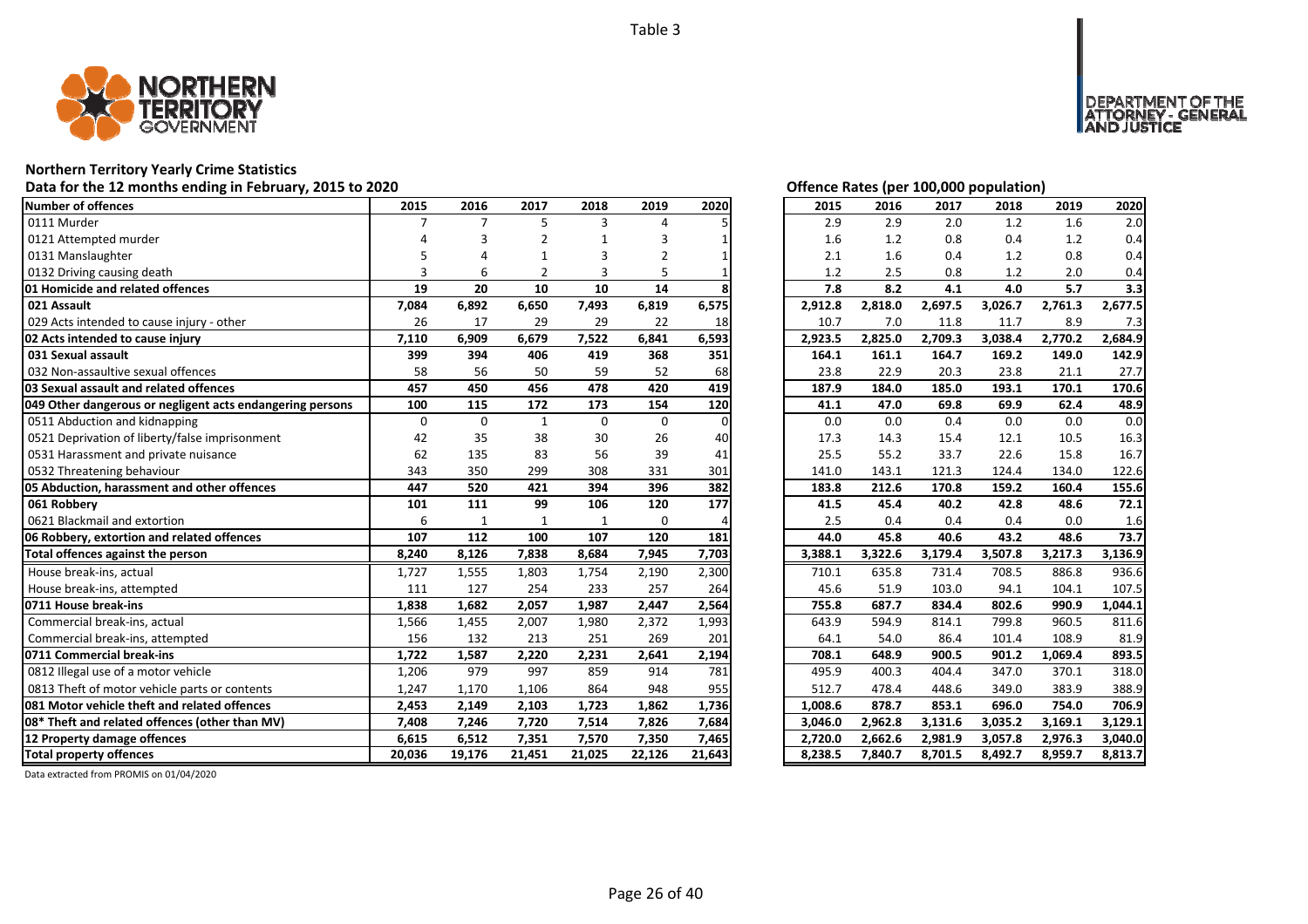

### **Darwin Yearly Crime Statistics**

# Data for the 12 months ending in February, 2015 to 2020<br>
Data for the 12 months ending in February, 2015 to 2020

| <b>Number of offences</b>                                 | 2015           | 2016           | 2017           | 2018         | 2019           | 2020  | 2015    | 2016    | 2017    | 2018    | 2019    | 2020    |
|-----------------------------------------------------------|----------------|----------------|----------------|--------------|----------------|-------|---------|---------|---------|---------|---------|---------|
| 0111 Murder                                               | $\overline{2}$ | $\overline{2}$ | $\mathbf{1}$   | $\Omega$     | 0              |       | 2.4     | 2.3     | 1.2     | 0.0     | 0.0     | 2.4     |
| 0121 Attempted murder                                     | 3              | $\mathfrak{p}$ | $\Omega$       |              |                |       | 3.5     | 2.3     | 0.0     | 1.2     | 1.2     | 0.0     |
| 0131 Manslaughter                                         |                |                | $\Omega$       | $\Omega$     | $\Omega$       |       | 4.7     | 1.2     | 0.0     | 0.0     | 0.0     | 0.0     |
| 0132 Driving causing death                                | $\Omega$       |                | 1              | 0            |                |       | 0.0     | 2.3     | 1.2     | 0.0     | 1.2     | 0.0     |
| 01 Homicide and related offences                          | 9              | $\overline{7}$ | $\overline{2}$ | $\mathbf{1}$ | $\overline{2}$ |       | 10.6    | 8.2     | 2.3     | 1.2     | 2.3     | 2.4     |
| 021 Assault                                               | 1,973          | 1,781          | 1,709          | 1,898        | 1,803          | 1,753 | 2,333.4 | 2,086.3 | 1,975.4 | 2,185.1 | 2,112.4 | 2,094.3 |
| 029 Acts intended to cause injury - other                 | 12             | $\overline{a}$ | 11             | 12           | 6              |       | 14.2    | 4.7     | 12.7    | 13.8    | 7.0     | 6.0     |
| 02 Acts intended to cause injury                          | 1,985          | 1,785          | 1,720          | 1,910        | 1,809          | 1,758 | 2,347.6 | 2,091.0 | 1,988.1 | 2,198.9 | 2,119.4 | 2,100.3 |
| 031 Sexual assault                                        | 135            | 132            | 130            | 137          | 136            | 128   | 159.7   | 154.6   | 150.3   | 157.7   | 159.3   | 152.9   |
| 032 Non-assaultive sexual offences                        | 28             | 22             | 19             | 24           | 22             | 30    | 33.1    | 25.8    | 22.0    | 27.6    | 25.8    | 35.8    |
| 03 Sexual assault and related offences                    | 163            | 154            | 149            | 161          | 158            | 158   | 192.8   | 180.4   | 172.2   | 185.4   | 185.1   | 188.8   |
| 049 Other dangerous or negligent acts endangering persons | 25             | 39             | 34             | 38           | 37             | 22    | 29.6    | 45.7    | 39.3    | 43.7    | 43.3    | 26.3    |
| 0511 Abduction and kidnapping                             | $\Omega$       | $\Omega$       | $\Omega$       | $\Omega$     | $\Omega$       | 0     | 0.0     | 0.0     | 0.0     | 0.0     | 0.0     | 0.0     |
| 0521 Deprivation of liberty/false imprisonment            | 11             | 14             | 9              | 9            | 3              | 11    | 13.0    | 16.4    | 10.4    | 10.4    | 3.5     | 13.1    |
| 0531 Harassment and private nuisance                      | 15             | 83             | 31             | 10           | 13             | 17    | 17.7    | 97.2    | 35.8    | 11.5    | 15.2    | 20.3    |
| 0532 Threatening behaviour                                | 108            | 115            | 87             | 61           | 83             | 52    | 127.7   | 134.7   | 100.6   | 70.2    | 97.2    | 62.1    |
| 05 Abduction, harassment and other offences               | 134            | 212            | 127            | 80           | 99             | 80    | 158.5   | 248.3   | 146.8   | 92.1    | 116.0   | 95.6    |
| 061 Robbery                                               | 61             | 50             | 48             | 57           | 60             | 85    | 72.1    | 58.6    | 55.5    | 65.6    | 70.3    | 101.5   |
| 0621 Blackmail and extortion                              | $\overline{2}$ | $\mathbf{1}$   | $\mathbf{1}$   |              | 0              |       | 2.4     | 1.2     | 1.2     | 1.2     | 0.0     | 1.2     |
| 06 Robbery, extortion and related offences                | 63             | 51             | 49             | 58           | 60             | 86    | 74.5    | 59.7    | 56.6    | 66.8    | 70.3    | 102.7   |
| Total offences against the person                         | 2,379          | 2,248          | 2,081          | 2,248        | 2,165          | 2,106 | 2,813.5 | 2,633.4 | 2,405.4 | 2,588.1 | 2,536.5 | 2,516.0 |
| House break-ins, actual                                   | 733            | 560            | 665            | 522          | 618            | 754   | 866.9   | 656.0   | 768.7   | 601.0   | 724.0   | 900.8   |
| House break-ins, attempted                                | 33             | 16             | 100            | 64           | 59             | 79    | 39.0    | 18.7    | 115.6   | 73.7    | 69.1    | 94.4    |
| 0711 House break-ins                                      | 766            | 576            | 765            | 586          | 677            | 833   | 905.9   | 674.7   | 884.2   | 674.6   | 793.2   | 995.2   |
| Commercial break-ins, actual                              | 365            | 341            | 665            | 529          | 529            | 373   | 431.7   | 399.5   | 768.7   | 609.0   | 619.8   | 445.6   |
| Commercial break-ins, attempted                           | 24             | 23             | 68             | 61           | 26             | 20    | 28.4    | 26.9    | 78.6    | 70.2    | 30.5    | 23.9    |
| 0711 Commercial break-ins                                 | 389            | 364            | 733            | 590          | 555            | 393   | 460.1   | 426.4   | 847.3   | 679.3   | 650.2   | 469.5   |
| 0812 Illegal use of a motor vehicle                       | 509            | 380            | 396            | 346          | 292            | 278   | 602.0   | 445.1   | 457.7   | 398.3   | 342.1   | 332.1   |
| 0813 Theft of motor vehicle parts or contents             | 695            | 552            | 489            | 331          | 373            | 453   | 821.9   | 646.6   | 565.2   | 381.1   | 437.0   | 541.2   |
| 081 Motor vehicle theft and related offences              | 1,204          | 932            | 885            | 677          | 665            | 731   | 1,423.9 | 1,091.8 | 1,022.9 | 779.4   | 779.1   | 873.3   |
| 08* Theft and related offences (other than MV)            | 3,322          | 3,161          | 3,152          | 2,949        | 3,233          | 3,164 | 3,928.8 | 3,702.9 | 3,643.3 | 3,395.1 | 3,787.8 | 3,780.0 |
| 12 Property damage offences                               | 2,502          | 2,364          | 2,601          | 2,405        | 1,988          | 2,094 | 2,959.0 | 2,769.3 | 3.006.4 | 2,768.8 | 2,329.1 | 2,501.7 |
| <b>Total property offences</b>                            | 8,183          | 7,397          | 8,136          | 7,207        | 7,118          | 7,215 | 9,677.6 | 8,665.0 | 9,404.1 | 8,297.3 | 8,339.4 | 8,619.8 |

DEPARTMENT OF THE<br>ATTORNEY - GENERAL ÜSTICE

| 2015    | 2016    | 2017    | 2018    | 2019    | 2020    |
|---------|---------|---------|---------|---------|---------|
| 2.4     | 2.3     | 1.2     | 0.0     | 0.0     | 2.4     |
| 3.5     | 2.3     | $0.0\,$ | 1.2     | 1.2     | 0.0     |
| 4.7     | 1.2     | 0.0     | 0.0     | 0.0     | 0.0     |
| 0.0     | 2.3     | 1.2     | 0.0     | 1.2     | 0.0     |
| 10.6    | 8.2     | 2.3     | 1.2     | 2.3     | 2.4     |
| 2,333.4 | 2,086.3 | 1,975.4 | 2,185.1 | 2,112.4 | 2,094.3 |
| 14.2    | 4.7     | 12.7    | 13.8    | 7.0     | 6.0     |
| 2,347.6 | 2,091.0 | 1,988.1 | 2,198.9 | 2,119.4 | 2,100.3 |
| 159.7   | 154.6   | 150.3   | 157.7   | 159.3   | 152.9   |
| 33.1    | 25.8    | 22.0    | 27.6    | 25.8    | 35.8    |
| 192.8   | 180.4   | 172.2   | 185.4   | 185.1   | 188.8   |
| 29.6    | 45.7    | 39.3    | 43.7    | 43.3    | 26.3    |
| 0.0     | 0.0     | 0.0     | 0.0     | 0.0     | 0.0     |
| 13.0    | 16.4    | 10.4    | 10.4    | 3.5     | 13.1    |
| 17.7    | 97.2    | 35.8    | 11.5    | 15.2    | 20.3    |
| 127.7   | 134.7   | 100.6   | 70.2    | 97.2    | 62.1    |
| 158.5   | 248.3   | 146.8   | 92.1    | 116.0   | 95.6    |
| 72.1    | 58.6    | 55.5    | 65.6    | 70.3    | 101.5   |
| 2.4     | 1.2     | 1.2     | 1.2     | 0.0     | 1.2     |
| 74.5    | 59.7    | 56.6    | 66.8    | 70.3    | 102.7   |
| 2,813.5 | 2,633.4 | 2,405.4 | 2,588.1 | 2,536.5 | 2,516.0 |
| 866.9   | 656.0   | 768.7   | 601.0   | 724.0   | 900.8   |
| 39.0    | 18.7    | 115.6   | 73.7    | 69.1    | 94.4    |
| 905.9   | 674.7   | 884.2   | 674.6   | 793.2   | 995.2   |
| 431.7   | 399.5   | 768.7   | 609.0   | 619.8   | 445.6   |
| 28.4    | 26.9    | 78.6    | 70.2    | 30.5    | 23.9    |
| 460.1   | 426.4   | 847.3   | 679.3   | 650.2   | 469.5   |
| 602.0   | 445.1   | 457.7   | 398.3   | 342.1   | 332.1   |
| 821.9   | 646.6   | 565.2   | 381.1   | 437.0   | 541.2   |
| 1,423.9 | 1,091.8 | 1,022.9 | 779.4   | 779.1   | 873.3   |
| 3,928.8 | 3,702.9 | 3,643.3 | 3,395.1 | 3,787.8 | 3,780.0 |
| 2,959.0 | 2,769.3 | 3,006.4 | 2,768.8 | 2,329.1 | 2,501.7 |
| 9,677.6 | 8,665.0 | 9,404.1 | 8,297.3 | 8,339.4 | 8,619.8 |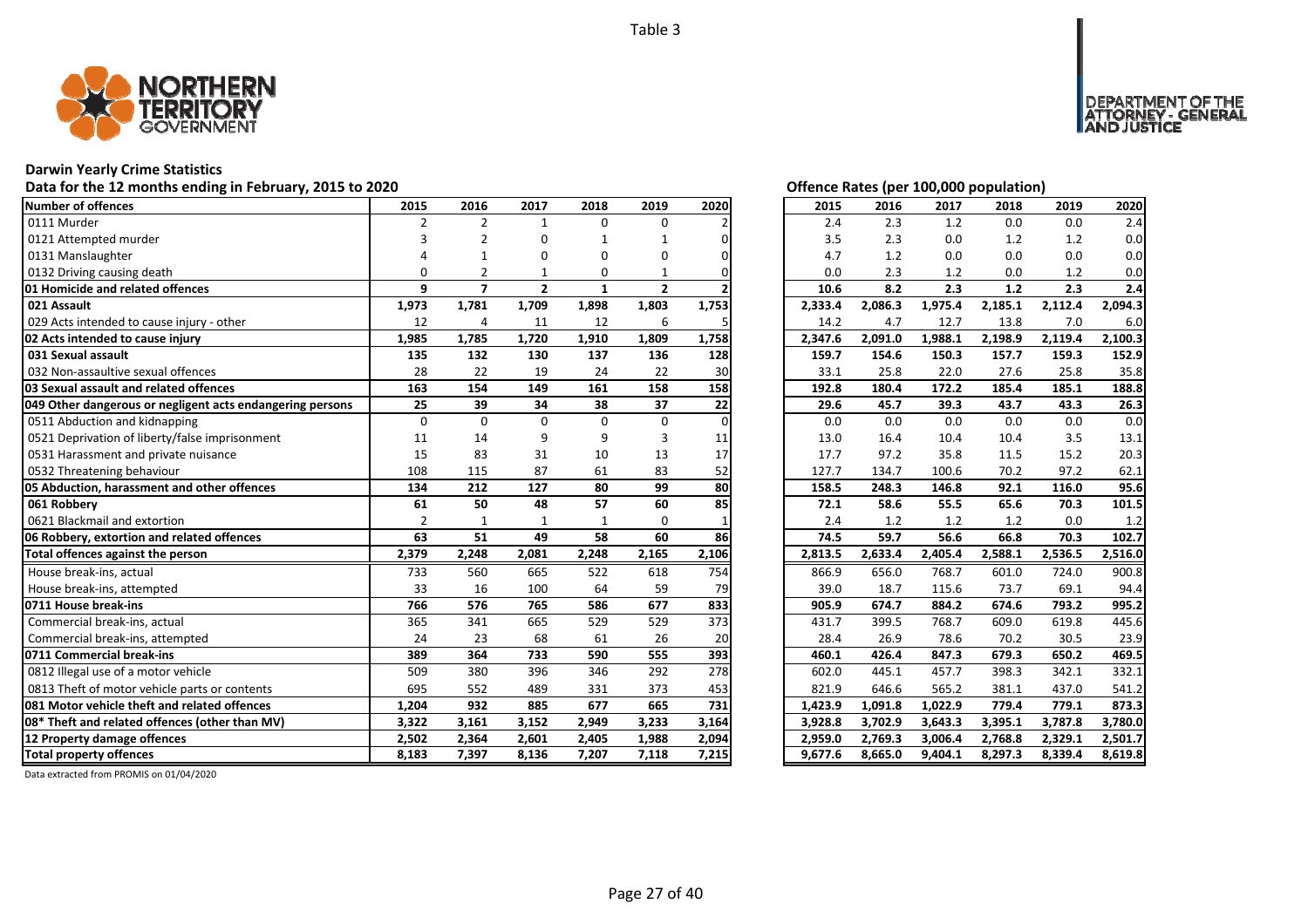

### **Palmerston Yearly Crime Statistics**

# Data for the 12 months ending in February, 2015 to 2020<br>
Data for the 12 months ending in February, 2015 to 2020

| <b>Number of offences</b>                                 | 2015           | 2016           | 2017         | 2018         | 2019           | 2020  | 2015    | 2016    | 2017    | 2018    | 2019    | 2020    |
|-----------------------------------------------------------|----------------|----------------|--------------|--------------|----------------|-------|---------|---------|---------|---------|---------|---------|
| 0111 Murder                                               | $\Omega$       | $\Omega$       | $\Omega$     | $\Omega$     | $\mathbf{1}$   |       | 0.0     | 0.0     | 0.0     | 0.0     | 2.6     | 2.6     |
| 0121 Attempted murder                                     | n              | ŋ              | O            | $\Omega$     |                |       | 0.0     | 0.0     | 0.0     | 0.0     | 2.6     | 0.0     |
| 0131 Manslaughter                                         |                | ŋ              | O            | ŋ            |                |       | 2.9     | 0.0     | 0.0     | 0.0     | 2.6     | 0.0     |
| 0132 Driving causing death                                |                |                | $\Omega$     | $\Omega$     | 0              |       | 2.9     | 5.7     | 0.0     | 0.0     | 0.0     | 0.0     |
| 01 Homicide and related offences                          | $\overline{2}$ | $\overline{2}$ | $\mathbf{0}$ | $\mathbf{0}$ | 3              |       | 5.9     | 5.7     | 0.0     | 0.0     | 7.9     | 2.6     |
| 021 Assault                                               | 494            | 430            | 510          | 633          | 536            | 534   | 1,454.7 | 1,224.9 | 1,416.5 | 1,715.9 | 1,418.6 | 1,398.0 |
| 029 Acts intended to cause injury - other                 | 4              | 1              | 10           | 6            | $\overline{4}$ |       | 11.8    | 2.8     | 27.8    | 16.3    | 10.6    | 7.9     |
| 02 Acts intended to cause injury                          | 498            | 431            | 520          | 639          | 540            | 537   | 1,466.5 | 1,227.7 | 1,444.3 | 1,732.1 | 1,429.2 | 1,405.8 |
| 031 Sexual assault                                        | 37             | 35             | 31           | 33           | 36             | 46    | 109.0   | 99.7    | 86.1    | 89.5    | 95.3    | 120.4   |
| 032 Non-assaultive sexual offences                        | 8              | 5              | 6            |              | 8              |       | 23.6    | 14.2    | 16.7    | 19.0    | 21.2    | 18.3    |
| 03 Sexual assault and related offences                    | 45             | 40             | 37           | 40           | 44             | 53    | 132.5   | 113.9   | 102.8   | 108.4   | 116.5   | 138.8   |
| 049 Other dangerous or negligent acts endangering persons | $\overline{7}$ | 9              | 21           | 13           | 14             | 9     | 20.6    | 25.6    | 58.3    | 35.2    | 37.1    | 23.6    |
| 0511 Abduction and kidnapping                             | $\Omega$       | $\Omega$       | $\Omega$     | $\Omega$     | $\Omega$       |       | 0.0     | 0.0     | 0.0     | 0.0     | 0.0     | 0.0     |
| 0521 Deprivation of liberty/false imprisonment            |                |                |              |              | $\overline{2}$ |       | 14.7    | 5.7     | 11.1    | 13.6    | 5.3     | 13.1    |
| 0531 Harassment and private nuisance                      | 3              |                | 8            |              |                |       | 8.8     | 14.2    | 22.2    | 10.8    | 2.6     | 18.3    |
| 0532 Threatening behaviour                                | 38             | 30             | 32           | 33           | 34             | 44    | 111.9   | 85.5    | 88.9    | 89.5    | 90.0    | 115.2   |
| 05 Abduction, harassment and other offences               | 46             | 37             | 44           | 42           | 37             | 56    | 135.5   | 105.4   | 122.2   | 113.8   | 97.9    | 146.6   |
| 061 Robbery                                               | 12             | 13             | 18           | 13           | 16             | 30    | 35.3    | 37.0    | 50.0    | 35.2    | 42.3    | 78.5    |
| 0621 Blackmail and extortion                              | $\mathbf{1}$   | $\mathbf 0$    | $\Omega$     | 0            | 0              |       | 2.9     | 0.0     | 0.0     | 0.0     | 0.0     | 0.0     |
| 06 Robbery, extortion and related offences                | 13             | 13             | 18           | 13           | 16             | 30    | 38.3    | 37.0    | 50.0    | 35.2    | 42.3    | 78.5    |
| Total offences against the person                         | 611            | 532            | 640          | 747          | 654            | 686   | 1,799.2 | 1,515.5 | 1,777.6 | 2,024.9 | 1,730.9 | 1,795.9 |
| House break-ins, actual                                   | 263            | 224            | 290          | 358          | 341            | 313   | 774.5   | 638.1   | 805.5   | 970.4   | 902.5   | 819.4   |
| House break-ins, attempted                                | 11             | 27             | 58           | 54           | 35             | 22    | 32.4    | 76.9    | 161.1   | 146.4   | 92.6    | 57.6    |
| 0711 House break-ins                                      | 274            | 251            | 348          | 412          | 376            | 335   | 806.9   | 715.0   | 966.6   | 1,116.8 | 995.1   | 877.0   |
| Commercial break-ins, actual                              | 156            | 132            | 145          | 201          | 203            | 135   | 459.4   | 376.0   | 402.7   | 544.8   | 537.3   | 353.4   |
| Commercial break-ins, attempted                           | 9              | 8              | 20           | 18           | 21             | 10    | 26.5    | 22.8    | 55.6    | 48.8    | 55.6    | 26.2    |
| 0711 Commercial break-ins                                 | 165            | 140            | 165          | 219          | 224            | 145   | 485.9   | 398.8   | 458.3   | 593.6   | 592.8   | 379.6   |
| 0812 Illegal use of a motor vehicle                       | 270            | 190            | 193          | 122          | 112            | 121   | 795.1   | 541.2   | 536.1   | 330.7   | 296.4   | 316.8   |
| 0813 Theft of motor vehicle parts or contents             | 246            | 253            | 196          | 208          | 151            | 123   | 724.4   | 720.7   | 544.4   | 563.8   | 399.6   | 322.0   |
| 081 Motor vehicle theft and related offences              | 516            | 443            | 389          | 330          | 263            | 244   | 1,519.5 | 1,261.9 | 1,080.5 | 894.5   | 696.1   | 638.8   |
| 08* Theft and related offences (other than MV)            | 1,058          | 968            | 1,157        | 1,135        | 1,035          | 883   | 3,115.5 | 2,757.4 | 3,213.6 | 3,076.6 | 2,739.3 | 2,311.6 |
| 12 Property damage offences                               | 795            | 732            | 889          | 1,095        | 1,073          | 938   | 2,341.1 | 2,085.2 | 2,469.2 | 2,968.2 | 2,839.8 | 2,455.6 |
| <b>Total property offences</b>                            | 2,808          | 2,534          | 2,948        | 3,191        | 2,971          | 2,545 | 8,268.8 | 7,218.3 | 8,188.2 | 8,649.8 | 7,863.1 | 6,662.7 |

NT OF THE<br>' - GENERAL

JSTICE

**DEPAR** 

| 2015    | 2016    | 2017    | 2018    | 2019    | 2020    |
|---------|---------|---------|---------|---------|---------|
| 0.0     | 0.0     | 0.0     | 0.0     | 2.6     | 2.6     |
| 0.0     | 0.0     | 0.0     | 0.0     | 2.6     | 0.0     |
| 2.9     | 0.0     | 0.0     | 0.0     | 2.6     | 0.0     |
| 2.9     | 5.7     | 0.0     | 0.0     | 0.0     | 0.0     |
| 5.9     | 5.7     | 0.0     | 0.0     | 7.9     | 2.6     |
| 1,454.7 | 1,224.9 | 1,416.5 | 1,715.9 | 1,418.6 | 1,398.0 |
| 11.8    | 2.8     | 27.8    | 16.3    | 10.6    | 7.9     |
| 1,466.5 | 1,227.7 | 1,444.3 | 1,732.1 | 1,429.2 | 1,405.8 |
| 109.0   | 99.7    | 86.1    | 89.5    | 95.3    | 120.4   |
| 23.6    | 14.2    | 16.7    | 19.0    | 21.2    | 18.3    |
| 132.5   | 113.9   | 102.8   | 108.4   | 116.5   | 138.8   |
| 20.6    | 25.6    | 58.3    | 35.2    | 37.1    | 23.6    |
| 0.0     | 0.0     | 0.0     | 0.0     | 0.0     | 0.0     |
| 14.7    | 5.7     | 11.1    | 13.6    | 5.3     | 13.1    |
| 8.8     | 14.2    | 22.2    | 10.8    | 2.6     | 18.3    |
| 111.9   | 85.5    | 88.9    | 89.5    | 90.0    | 115.2   |
| 135.5   | 105.4   | 122.2   | 113.8   | 97.9    | 146.6   |
| 35.3    | 37.0    | 50.0    | 35.2    | 42.3    | 78.5    |
| 2.9     | 0.0     | 0.0     | 0.0     | 0.0     | 0.0     |
| 38.3    | 37.0    | 50.0    | 35.2    | 42.3    | 78.5    |
| 1,799.2 | 1,515.5 | 1,777.6 | 2,024.9 | 1,730.9 | 1,795.9 |
| 774.5   | 638.1   | 805.5   | 970.4   | 902.5   | 819.4   |
| 32.4    | 76.9    | 161.1   | 146.4   | 92.6    | 57.6    |
| 806.9   | 715.0   | 966.6   | 1,116.8 | 995.1   | 877.0   |
| 459.4   | 376.0   | 402.7   | 544.8   | 537.3   | 353.4   |
| 26.5    | 22.8    | 55.6    | 48.8    | 55.6    | 26.2    |
| 485.9   | 398.8   | 458.3   | 593.6   | 592.8   | 379.6   |
| 795.1   | 541.2   | 536.1   | 330.7   | 296.4   | 316.8   |
| 724.4   | 720.7   | 544.4   | 563.8   | 399.6   | 322.0   |
| 1,519.5 | 1,261.9 | 1,080.5 | 894.5   | 696.1   | 638.8   |
| 3,115.5 | 2,757.4 | 3,213.6 | 3,076.6 | 2,739.3 | 2,311.6 |
| 2,341.1 | 2,085.2 | 2,469.2 | 2,968.2 | 2,839.8 | 2,455.6 |
| 8,268.8 | 7,218.3 | 8,188.2 | 8,649.8 | 7,863.1 | 6,662.7 |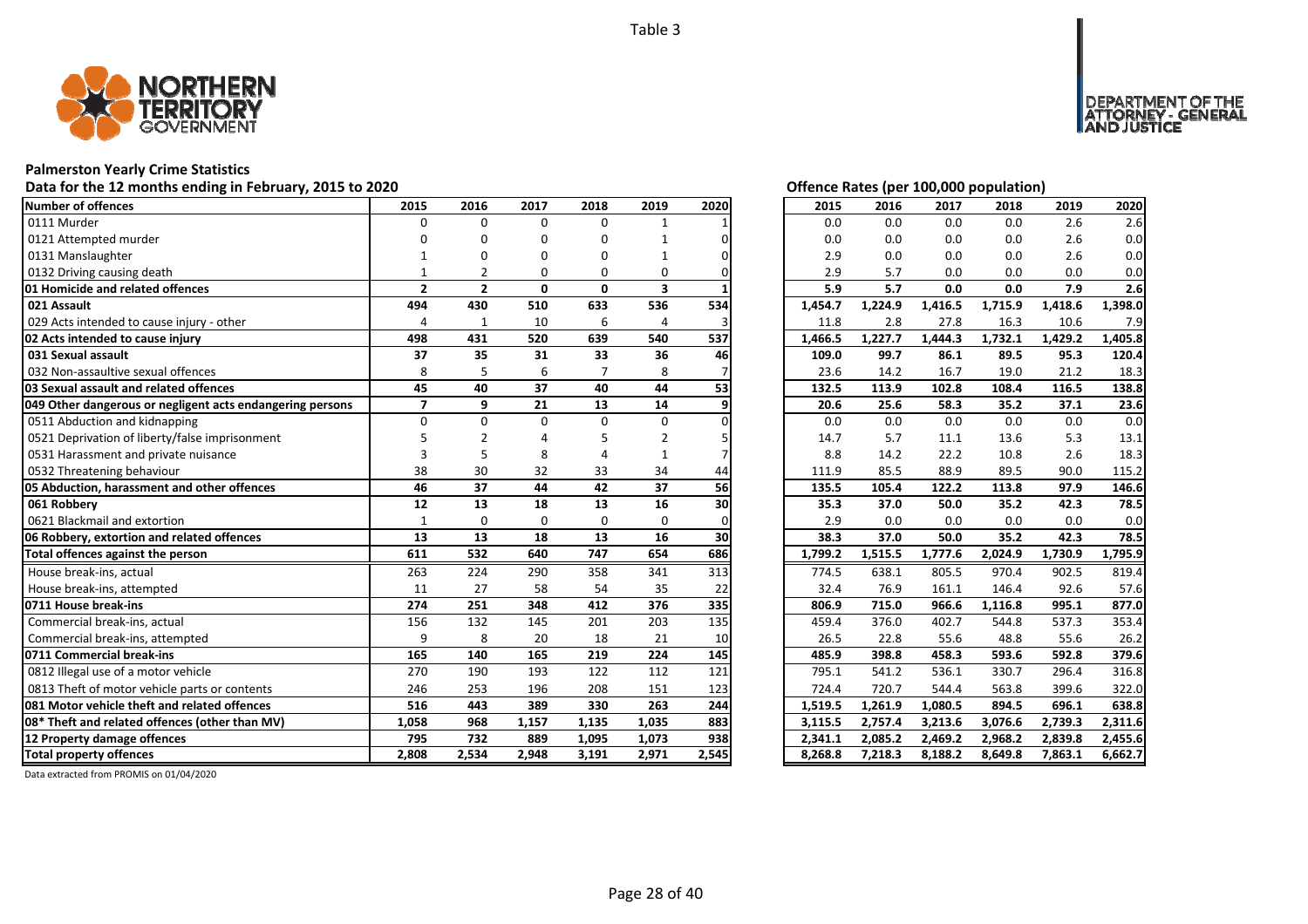

# **Alice Springs Yearly Crime Statistics**

# Data for the 12 months ending in February, 2015 to 2020<br>
Data for the 12 months ending in February, 2015 to 2020

| <b>Number of offences</b>                                 | 2015           | 2016                    | 2017           | 2018                    | 2019           | 2020  | 2015                 | 2016     | 2017     | 2018     | 2019     | 2020     |
|-----------------------------------------------------------|----------------|-------------------------|----------------|-------------------------|----------------|-------|----------------------|----------|----------|----------|----------|----------|
| 0111 Murder                                               | $\mathbf{1}$   | $\Omega$                | $\Omega$       | $\Omega$                | $\overline{2}$ |       | 3.6                  | 0.0      | 0.0      | 0.0      | 7.6      | 0.0      |
| 0121 Attempted murder                                     | n              | n                       |                | n                       | O              |       | 0.0                  | 0.0      | 3.8      | 0.0      | 0.0      | 0.0      |
| 0131 Manslaughter                                         |                |                         |                |                         | O              |       | 0.0                  | 7.5      | 0.0      | 0.0      | 0.0      | 0.0      |
| 0132 Driving causing death                                |                |                         | 0              | 3                       | 2              |       | 3.6                  | 3.7      | 0.0      | 11.3     | 7.6      | 0.0      |
| 01 Homicide and related offences                          | $\overline{2}$ | $\overline{\mathbf{3}}$ | $\mathbf{1}$   | $\overline{\mathbf{3}}$ | 4              |       | 7.3                  | 11.2     | 3.8      | 11.3     | 15.1     | 0.0      |
| 021 Assault                                               | 1,453          | 1,761                   | 1,520          | 1,886                   | 1,582          | 1,549 | 5,279.6              | 6,563.5  | 5,712.4  | 7,101.2  | 5,972.1  | 5,878.3  |
| 029 Acts intended to cause injury - other                 | 3              | 4                       | $\overline{3}$ | 3                       | 4              |       | 10.9                 | 14.9     | 11.3     | 11.3     | 15.1     | 19.0     |
| 02 Acts intended to cause injury                          | 1,456          | 1,765                   | 1,523          | 1,889                   | 1,586          | 1,554 | 5,290.5              | 6,578.5  | 5,723.6  | 7,112.5  | 5,987.2  | 5,897.3  |
| 031 Sexual assault                                        | 56             | 81                      | 78             | 76                      | 69             | 64    | 203.5                | 301.9    | 293.1    | 286.2    | 260.5    | 242.9    |
| 032 Non-assaultive sexual offences                        |                | 11                      | 8              | 12                      | 5              | 14    | 25.4                 | 41.0     | 30.1     | 45.2     | 18.9     | 53.1     |
| 03 Sexual assault and related offences                    | 63             | 92                      | 86             | 88                      | 74             | 78    | 228.9                | 342.9    | 323.2    | 331.3    | 279.4    | 296.0    |
| 049 Other dangerous or negligent acts endangering persons | 27             | 33                      | 35             | 55                      | 38             | 38    | 98.1                 | 123.0    | 131.5    | 207.1    | 143.5    | 144.2    |
| 0511 Abduction and kidnapping                             | $\Omega$       | $\Omega$                | $\mathbf{1}$   | $\Omega$                | $\Omega$       |       | 0.0                  | 0.0      | 3.8      | 0.0      | 0.0      | 0.0      |
| 0521 Deprivation of liberty/false imprisonment            |                |                         | 6              |                         | 5              |       | 3.6                  | 26.1     | 22.5     | 7.5      | 18.9     | 22.8     |
| 0531 Harassment and private nuisance                      | 6              |                         | 3              | 10                      | $\overline{2}$ |       | 21.8                 | 26.1     | 11.3     | 37.7     | 7.6      | 11.4     |
| 0532 Threatening behaviour                                | 61             | 61                      | 63             | 83                      | 76             | 73    | 221.6                | 227.4    | 236.8    | 312.5    | 286.9    | 277.0    |
| 05 Abduction, harassment and other offences               | 68             | $\overline{75}$         | 73             | 95                      | 83             | 82    | 247.1                | 279.5    | 274.3    | 357.7    | 313.3    | 311.2    |
| 061 Robbery                                               | 12             | 32                      | 17             | 25                      | 29             | 37    | 43.6                 | 119.3    | 63.9     | 94.1     | 109.5    | 140.4    |
| 0621 Blackmail and extortion                              |                | $\Omega$                | $\Omega$       | $\Omega$                | $\Omega$       |       | 3.6                  | 0.0      | 0.0      | 0.0      | 0.0      | 7.6      |
| 06 Robbery, extortion and related offences                | 13             | 32                      | 17             | 25                      | 29             | 39    | 47.2                 | 119.3    | 63.9     | 94.1     | 109.5    | 148.0    |
| Total offences against the person                         | 1,629          | 2,000                   | 1,735          | 2,155                   | 1,814          | 1,791 | 5,919.1              | 7,454.3  | 6,520.4  | 8,114.0  | 6,847.9  | 6,796.7  |
| House break-ins, actual                                   | 369            | 374                     | 335            | 266                     | 556            | 465   | $1,340.\overline{8}$ | 1,394.0  | 1,259.0  | 1,001.5  | 2,098.9  | 1.764.6  |
| House break-ins, attempted                                | 25             | 38                      | 34             | 26                      | 71             | 75    | 90.8                 | 141.6    | 127.8    | 97.9     | 268.0    | 284.6    |
| 0711 House break-ins                                      | 394            | 412                     | 369            | 292                     | 627            | 540   | 1,431.6              | 1,535.6  | 1,386.7  | 1,099.4  | 2,366.9  | 2,049.3  |
| Commercial break-ins, actual                              | 282            | 271                     | 371            | 282                     | 347            | 302   | 1,024.7              | 1,010.1  | 1,394.3  | 1,061.8  | 1,309.9  | 1,146.1  |
| Commercial break-ins, attempted                           | 38             | 31                      | 36             | 32                      | 64             | 51    | 138.1                | 115.5    | 135.3    | 120.5    | 241.6    | 193.5    |
| 0711 Commercial break-ins                                 | 320            | 302                     | 407            | 314                     | 411            | 353   | 1,162.7              | 1,125.6  | 1,529.6  | 1,182.3  | 1,551.5  | 1,339.6  |
| 0812 Illegal use of a motor vehicle                       | 150            | 146                     | 130            | 151                     | 225            | 166   | 545.0                | 544.2    | 488.6    | 568.5    | 849.4    | 630.0    |
| 0813 Theft of motor vehicle parts or contents             | 129            | 206                     | 272            | 190                     | 251            | 228   | 468.7                | 767.8    | 1,022.2  | 715.4    | 947.5    | 865.2    |
| 081 Motor vehicle theft and related offences              | 279            | 352                     | 402            | 341                     | 476            | 394   | 1,013.8              | 1,312.0  | 1,510.8  | 1,283.9  | 1,796.9  | 1,495.2  |
| 08* Theft and related offences (other than MV)            | 1,309          | 1,419                   | 1,584          | 1,478                   | 1,536          | 1,662 | 4,756.4              | 5,288.9  | 5,952.9  | 5,565.0  | 5,798.4  | 6,307.2  |
| 12 Property damage offences                               | 1,462          | 1,617                   | 1,884          | 1,708                   | 1,746          | 1,961 | 5,312.3              | 6,026.8  | 7,080.3  | 6,431.0  | 6,591.2  | 7,441.8  |
| <b>Total property offences</b>                            | 3,764          | 4,102                   | 4,646          | 4,133                   | 4,796          | 4,910 | 13.676.8             | 15,288.9 | 17,460.3 | 15,561.6 | 18,104.9 | 18,633.1 |

DEPARTMENT OF THE<br>ATTORNEY - GENERAL<br>AND JUSTICE

| 2015     | 2016     | 2017     | 2018     | 2019     | 2020     |
|----------|----------|----------|----------|----------|----------|
| 3.6      | 0.0      | 0.0      | 0.0      | 7.6      | 0.0      |
| 0.0      | 0.0      | 3.8      | 0.0      | 0.0      | 0.0      |
| 0.0      | 7.5      | 0.0      | 0.0      | 0.0      | 0.0      |
| 3.6      | 3.7      | 0.0      | 11.3     | 7.6      | 0.0      |
| 7.3      | 11.2     | 3.8      | 11.3     | 15.1     | 0.0      |
| 5,279.6  | 6,563.5  | 5,712.4  | 7,101.2  | 5,972.1  | 5,878.3  |
| 10.9     | 14.9     | 11.3     | 11.3     | 15.1     | 19.0     |
| 5,290.5  | 6,578.5  | 5,723.6  | 7,112.5  | 5,987.2  | 5,897.3  |
| 203.5    | 301.9    | 293.1    | 286.2    | 260.5    | 242.9    |
| 25.4     | 41.0     | 30.1     | 45.2     | 18.9     | 53.1     |
| 228.9    | 342.9    | 323.2    | 331.3    | 279.4    | 296.0    |
| 98.1     | 123.0    | 131.5    | 207.1    | 143.5    | 144.2    |
| 0.0      | 0.0      | 3.8      | 0.0      | 0.0      | 0.0      |
| 3.6      | 26.1     | 22.5     | 7.5      | 18.9     | 22.8     |
| 21.8     | 26.1     | 11.3     | 37.7     | 7.6      | 11.4     |
| 221.6    | 227.4    | 236.8    | 312.5    | 286.9    | 277.0    |
| 247.1    | 279.5    | 274.3    | 357.7    | 313.3    | 311.2    |
| 43.6     | 119.3    | 63.9     | 94.1     | 109.5    | 140.4    |
| 3.6      | 0.0      | 0.0      | 0.0      | 0.0      | 7.6      |
| 47.2     | 119.3    | 63.9     | 94.1     | 109.5    | 148.0    |
| 5,919.1  | 7,454.3  | 6,520.4  | 8,114.0  | 6,847.9  | 6,796.7  |
| 1,340.8  | 1,394.0  | 1,259.0  | 1,001.5  | 2,098.9  | 1,764.6  |
| 90.8     | 141.6    | 127.8    | 97.9     | 268.0    | 284.6    |
| 1,431.6  | 1,535.6  | 1,386.7  | 1,099.4  | 2,366.9  | 2,049.3  |
| 1,024.7  | 1,010.1  | 1,394.3  | 1,061.8  | 1,309.9  | 1,146.1  |
| 138.1    | 115.5    | 135.3    | 120.5    | 241.6    | 193.5    |
| 1,162.7  | 1,125.6  | 1,529.6  | 1,182.3  | 1,551.5  | 1,339.6  |
| 545.0    | 544.2    | 488.6    | 568.5    | 849.4    | 630.0    |
| 468.7    | 767.8    | 1,022.2  | 715.4    | 947.5    | 865.2    |
| 1,013.8  | 1,312.0  | 1,510.8  | 1,283.9  | 1,796.9  | 1,495.2  |
| 4,756.4  | 5,288.9  | 5,952.9  | 5,565.0  | 5,798.4  | 6,307.2  |
| 5,312.3  | 6,026.8  | 7,080.3  | 6,431.0  | 6,591.2  | 7,441.8  |
| 13,676.8 | 15,288.9 | 17,460.3 | 15,561.6 | 18,104.9 | 18,633.1 |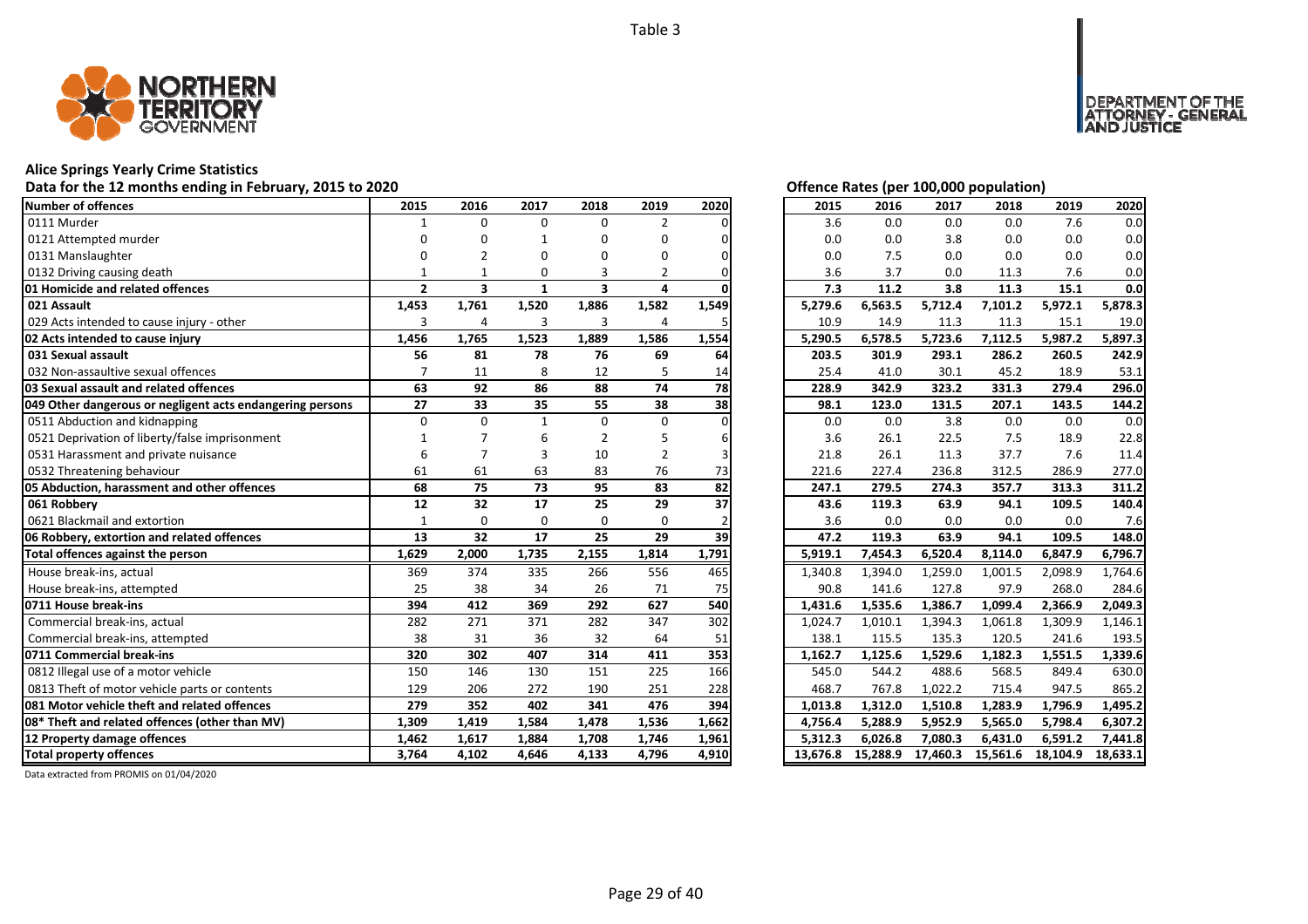

# **Katherine Yearly Crime Statistics**

# Data for the 12 months ending in February, 2015 to 2020<br>
Data for the 12 months ending in February, 2015 to 2020

| Number of offences                                        | 2015           | 2016           | 2017           | 2018                    | 2019           | 2020  | 2015    | 2016    | 2017    | 2018    | 2019     | 2020     |
|-----------------------------------------------------------|----------------|----------------|----------------|-------------------------|----------------|-------|---------|---------|---------|---------|----------|----------|
| 0111 Murder                                               | 1              | 1              | $\overline{2}$ | $\mathbf{1}$            | $\Omega$       |       | 9.2     | 9.3     | 18.8    | 9.4     | 0.0      | 9.3      |
| 0121 Attempted Murder                                     |                |                | n              | n                       | n              |       | 0.0     | 0.0     | 0.0     | 0.0     | 0.0      | 0.0      |
| 0131 Manslaughter                                         |                |                |                |                         |                |       | 0.0     | 0.0     | 9.4     | 9.4     | 0.0      | 0.0      |
| 0132 Driving causing death                                |                | O              | 0              | 0                       | o              |       | 0.0     | 0.0     | 0.0     | 0.0     | 0.0      | 0.0      |
| <b>01 Homicide and related offences</b>                   | $\mathbf{1}$   | $\mathbf{1}$   | 3              | $\overline{2}$          | 0              |       | 9.2     | 9.3     | 28.2    | 18.8    | 0.0      | 9.3      |
| 021 Assault                                               | 586            | 443            | 473            | 539                     | 583            | 493   | 5,419.4 | 4,130.2 | 4,445.1 | 5,055.3 | 5,447.6  | 4,607.0  |
| 029 Acts intended to cause injury - other                 | $\overline{2}$ | 3              | $\mathbf{1}$   | $\overline{3}$          | 1              | U     | 18.5    | 28.0    | 9.4     | 28.1    | 9.3      | 0.0      |
| 02 Acts intended to cause injury                          | 588            | 446            | 474            | 542                     | 584            | 493   | 5,437.9 | 4,158.1 | 4,454.5 | 5,083.5 | 5,456.9  | 4,607.0  |
| 031 Sexual assault                                        | 30             | 27             | 33             | 40                      | 24             | 23    | 277.4   | 251.7   | 310.1   | 375.2   | 224.3    | 214.9    |
| 032 Non-assaultive sexual offences                        |                | $\Omega$       | 2              | 5                       | $\overline{2}$ |       | 46.2    | 0.0     | 18.8    | 46.9    | 18.7     | 46.7     |
| <b>03 Sexual assault and related offences</b>             | 35             | 27             | 35             | 45                      | 26             | 28    | 323.7   | 251.7   | 328.9   | 422.1   | 242.9    | 261.7    |
| 049 Other dangerous or negligent acts endangering persons | $\overline{7}$ | $\mathbf{1}$   | 8              | 10                      | 4              |       | 64.7    | 9.3     | 75.2    | 93.8    | 37.4     | 74.8     |
| 0511 Abduction and kidnapping                             | $\Omega$       | $\Omega$       | $\Omega$       | $\Omega$                | $\Omega$       |       | 0.0     | 0.0     | 0.0     | 0.0     | 0.0      | 0.0      |
| 0521 Deprivation of liberty/false imprisonment            |                |                |                |                         |                |       | 37.0    | 9.3     | 37.6    | 9.4     | 9.3      | 9.3      |
| 0531 Harassment and private nuisance                      |                | $\overline{2}$ |                |                         | O              |       | 9.2     | 18.6    | 9.4     | 46.9    | 0.0      | 18.7     |
| 0532 Threatening behaviour                                | 18             | 18             | 17             | 18                      | 15             | 10    | 166.5   | 167.8   | 159.8   | 168.8   | 140.2    | 93.4     |
| 05 Abduction, harassment and other offences               | 23             | 21             | 22             | 24                      | 16             | 13    | 212.7   | 195.8   | 206.7   | 225.1   | 149.5    | 121.5    |
| 061 Robbery                                               | 6              | 6              | 5              | 3                       | Δ              |       | 55.5    | 55.9    | 47.0    | 28.1    | 37.4     | 56.1     |
| 0621 Blackmail and extortion                              | $\mathfrak{p}$ | O              | $\Omega$       | $\Omega$                | 0              |       | 18.5    | 0.0     | 0.0     | 0.0     | 0.0      | 0.0      |
| 06 Robbery, extortion and related offences                | 8              | 6              | 5              | $\overline{\mathbf{3}}$ | 4              |       | 74.0    | 55.9    | 47.0    | 28.1    | 37.4     | 56.1     |
| Total offences against the person                         | 662            | 502            | 547            | 626                     | 634            | 549   | 6,122.3 | 4,680.2 | 5,140.5 | 5,871.3 | 5,924.1  | 5,130.4  |
| House break-ins, actual                                   | 69             | 74             | 106            | 97                      | 129            | 103   | 638.1   | 689.9   | 996.1   | 909.8   | 1,205.4  | 962.5    |
| House break-ins, attempted                                | 5              | 6              | 15             | 18                      | 13             | 13    | 46.2    | 55.9    | 141.0   | 168.8   | 121.5    | 121.5    |
| 0711 House break-ins                                      | 74             | 80             | 121            | 115                     | 142            | 116   | 684.4   | 745.9   | 1,137.1 | 1,078.6 | 1,326.9  | 1,084.0  |
| Commercial break-ins, actual                              | 114            | 93             | 77             | 123                     | 306            | 160   | 1,054.3 | 867.1   | 723.6   | 1,153.6 | 2,859.3  | 1,495.2  |
| Commercial break-ins, attempted                           | 8              | 11             | 11             | 16                      | 22             | 21    | 74.0    | 102.6   | 103.4   | 150.1   | 205.6    | 196.2    |
| 0711 Commercial break-ins                                 | 122            | 104            | 88             | 139                     | 328            | 181   | 1,128.3 | 969.6   | 827.0   | 1,303.7 | 3,064.8  | 1,691.4  |
| 0812 Illegal use of a motor vehicle                       | 54             | 63             | 73             | 37                      | 47             | 31    | 499.4   | 587.4   | 686.0   | 347.0   | 439.2    | 289.7    |
| 0813 Theft of motor vehicle parts or contents             | 56             | 29             | 22             | 31                      | 41             | 19    | 517.9   | 270.4   | 206.7   | 290.8   | 383.1    | 177.6    |
| 081 Motor vehicle theft and related offences              | 110            | 92             | 95             | 68                      | 88             | 50    | 1,017.3 | 857.7   | 892.8   | 637.8   | 822.3    | 467.2    |
| 08* Theft and related offences (other than MV)            | 386            | 308            | 365            | 373                     | 452            | 407   | 3,569.8 | 2,871.5 | 3,430.1 | 3,498.4 | 4,223.5  | 3,803.4  |
| 12 Property damage offences                               | 380            | 241            | 305            | 312                     | 393            | 381   | 3,514.3 | 2,246.9 | 2,866.3 | 2,926.3 | 3,672.2  | 3,560.4  |
| <b>Total property offences</b>                            | 1,072          | 825            | 974            | 1,007                   | 1,403          | 1,135 | 9,914.0 | 7,691.6 | 9,153.3 | 9,444.8 | 13,109.7 | 10,606.5 |

DEPARTMENT OF THE<br>ATTORNEY - GENERAL ÜŠTICE

| 2015               | 2016               | 2017               | 2018               | 2019    | 2020                |
|--------------------|--------------------|--------------------|--------------------|---------|---------------------|
| 9.2                | 9.3                | 18.8               | 9.4                | 0.0     | 9.3                 |
| 0.0                | 0.0                | 0.0                | 0.0                | 0.0     | 0.0                 |
| 0.0                | 0.0                | 9.4                | 9.4                | 0.0     | 0.0                 |
| 0.0                | 0.0                | 0.0                | 0.0                | 0.0     | 0.0                 |
| 9.2                | 9.3                | 28.2               | 18.8               | 0.0     | 9.3                 |
| 5,419.4            | 4,130.2            | 4,445.1            | 5,055.3            | 5,447.6 | 4,607.0             |
| 18.5               | 28.0               | 9.4                | 28.1               | 9.3     | 0.0                 |
| 5,437.9            | 4,158.1            | 4,454.5            | 5,083.5            | 5,456.9 | 4,607.0             |
| 277.4              | 251.7              | 310.1              | 375.2              | 224.3   | 214.9               |
| 46.2               | 0.0                | 18.8               | 46.9               | 18.7    | 46.7                |
| 323.7              | 251.7              | 328.9              | 422.1              | 242.9   | 261.7               |
| 64.7               | 9.3                | 75.2               | 93.8               | 37.4    | 74.8                |
| 0.0                | 0.0                | 0.0                | 0.0                | 0.0     | 0.0                 |
| 37.0               | 9.3                | 37.6               | 9.4                | 9.3     | 9.3                 |
| 9.2                | 18.6               | 9.4                | 46.9               | 0.0     | 18.7                |
| 166.5              | 167.8              | 159.8              | 168.8              | 140.2   | 93.4                |
|                    |                    |                    |                    |         |                     |
| 212.7              | 195.8              | 206.7              | 225.1              | 149.5   | 121.5               |
| 55.5               | 55.9               | 47.0               | 28.1               | 37.4    | 56.1                |
| 18.5               | 0.0                | 0.0                | 0.0                | 0.0     | 0.0                 |
| 74.0               | 55.9               | 47.0               | 28.1               | 37.4    | 56.1                |
| 6,122.3            | 4,680.2            | 5,140.5            | 5,871.3            | 5,924.1 | 5,130.4             |
| 638.1              | 689.9              | 996.1              | 909.8              | 1,205.4 | 962.5               |
| 46.2               | 55.9               | 141.0              | 168.8              | 121.5   | 121.5               |
| 684.4              | 745.9              | 1,137.1            | 1,078.6            | 1,326.9 | 1,084.0             |
| 1,054.3            | 867.1              | 723.6              | 1,153.6            | 2,859.3 | 1,495.2             |
| 74.0               | 102.6              | 103.4              | 150.1              | 205.6   | 196.2               |
| 1,128.3            | 969.6              | 827.0              | 1,303.7            | 3,064.8 | 1,691.4             |
| 499.4              | 587.4              | 686.0              | 347.0              | 439.2   | 289.7               |
| 517.9              | 270.4              | 206.7              | 290.8              | 383.1   | 177.6               |
| 1,017.3            | 857.7              | 892.8              | 637.8              | 822.3   | 467.2               |
| 3,569.8            | 2,871.5            | 3,430.1            | 3,498.4            | 4,223.5 | 3,803.4             |
| 3,514.3<br>9,914.0 | 2,246.9<br>7,691.6 | 2,866.3<br>9,153.3 | 2,926.3<br>9,444.8 | 3,672.2 | 3,560.4<br>10,606.5 |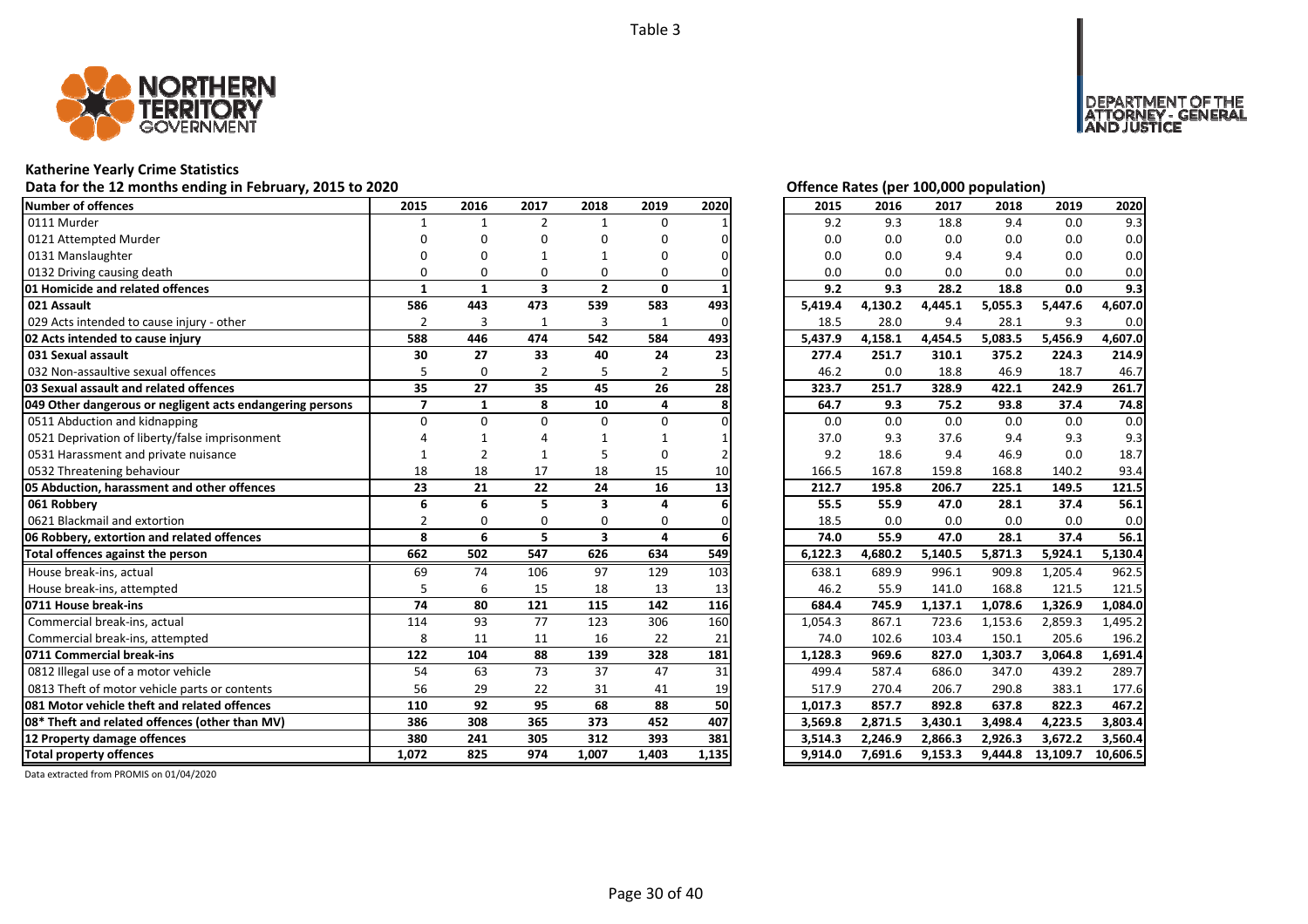

### **Tennant Creek Yearly Crime Statistics**

# Data for the 12 months ending in February, 2015 to 2020<br>
Data for the 12 months ending in February, 2015 to 2020

| <b>Number of offences</b>                                 | 2015           | 2016                     | 2017           | 2018                    | 2019           | 2020  | 2015     | 2016     | 2017     | 2018     | 2019     | 2020     |
|-----------------------------------------------------------|----------------|--------------------------|----------------|-------------------------|----------------|-------|----------|----------|----------|----------|----------|----------|
| 0111 Murder                                               |                | $\mathbf{1}$             | $\mathbf{1}$   | $\mathbf{1}$            | $\Omega$       |       | 29.3     | 29.9     | 30.2     | 30.6     | 0.0      | 0.0      |
| 0121 Attempted murder                                     | n              | ŋ                        |                | ŋ                       | O              |       | 0.0      | 0.0      | 30.2     | 0.0      | 0.0      | 0.0      |
| 0131 Manslaughter                                         |                | ŋ                        | n              |                         | O              |       | 0.0      | 0.0      | 0.0      | 30.6     | 0.0      | 0.0      |
| 0132 Driving causing death                                |                | $\Omega$                 | $\Omega$       | $\Omega$                | 0              |       | 29.3     | 0.0      | 0.0      | 0.0      | 0.0      | 0.0      |
| 01 Homicide and related offences                          | $\overline{2}$ | $\mathbf{1}$             | $\overline{2}$ | $\overline{2}$          | $\mathbf{0}$   |       | 58.7     | 29.9     | 60.5     | 61.1     | 0.0      | 0.0      |
| 021 Assault                                               | 279            | 258                      | 301            | 343                     | 273            | 272   | 8,181.8  | 7,724.6  | 9,101.9  | 10,479.7 | 8,407.8  | 8,374.4  |
| 029 Acts intended to cause injury - other                 | $\Omega$       | $\overline{2}$           | $\mathbf{1}$   | $\overline{2}$          | $\overline{2}$ |       | 0.0      | 59.9     | 30.2     | 61.1     | 61.6     | 30.8     |
| 02 Acts intended to cause injury                          | 279            | 260                      | 302            | 345                     | 275            | 273   | 8,181.8  | 7,784.4  | 9,132.1  | 10,540.8 | 8,469.4  | 8,405.2  |
| 031 Sexual assault                                        | 11             | 6                        | 18             | 12                      | 10             |       | 322.6    | 179.6    | 544.3    | 366.6    | 308.0    | 215.5    |
| 032 Non-assaultive sexual offences                        | 1              | 1                        | 1              | 0                       |                |       | 29.3     | 29.9     | 30.2     | 0.0      | 30.8     | 0.0      |
| 03 Sexual assault and related offences                    | 12             | $\overline{ }$           | 19             | 12                      | 11             |       | 351.9    | 209.6    | 574.5    | 366.6    | 338.8    | 215.5    |
| 049 Other dangerous or negligent acts endangering persons | $\mathbf{2}$   | $\overline{ }$           | $\overline{2}$ | $\overline{\mathbf{3}}$ | $\overline{2}$ |       | 58.7     | 209.6    | 60.5     | 91.7     | 61.6     | 123.2    |
| 0511 Abduction and kidnapping                             | $\Omega$       | O                        | $\Omega$       | $\Omega$                | 0              |       | 0.0      | 0.0      | 0.0      | 0.0      | 0.0      | 0.0      |
| 0521 Deprivation of liberty/false imprisonment            |                |                          |                |                         | n              |       | 29.3     | 0.0      | 90.7     | 61.1     | 0.0      | 30.8     |
| 0531 Harassment and private nuisance                      |                |                          |                |                         |                |       | 58.7     | 29.9     | 60.5     | 0.0      | 30.8     | 0.0      |
| 0532 Threatening behaviour                                |                | 10                       | q              | 5                       | 3              |       | 146.6    | 299.4    | 272.1    | 152.8    | 92.4     | 246.3    |
| 05 Abduction, harassment and other offences               | 8              | 11                       | 14             | $\overline{\mathbf{z}}$ | 4              |       | 234.6    | 329.3    | 423.3    | 213.9    | 123.2    | 277.1    |
| 061 Robberv                                               | O              | $\Omega$                 | $\Delta$       | $\mathbf{1}$            | 3              |       | 0.0      | 0.0      | 121.0    | 30.6     | 92.4     | 215.5    |
| 0621 Blackmail and extortion                              | $\Omega$       | $\Omega$                 | $\Omega$       | 0                       | $\Omega$       |       | 0.0      | 0.0      | 0.0      | 0.0      | 0.0      | 0.0      |
| 06 Robbery, extortion and related offences                | $\mathbf{0}$   | $\Omega$                 | 4              | $\mathbf{1}$            | 3              |       | 0.0      | 0.0      | 121.0    | 30.6     | 92.4     | 215.5    |
| Total offences against the person                         | 303            | 286                      | 343            | 370                     | 295            | 300   | 8,885.6  | 8,562.9  | 10,371.9 | 11,304.6 | 9,085.3  | 9,236.5  |
| House break-ins, actual                                   | 20             | 48                       | 60             | 83                      | 132            | 168   | 586.5    | 1,437.1  | 1,814.3  | 2,535.9  | 4,065.3  | 5,172.4  |
| House break-ins, attempted                                | $\overline{2}$ | $\overline{\phantom{a}}$ | $\overline{7}$ | $\Delta$                | 8              | 16    | 58.7     | 59.9     | 211.7    | 122.2    | 246.4    | 492.6    |
| 0711 House break-ins                                      | 22             | 50                       | 67             | 87                      | 140            | 184   | 645.2    | 1,497.0  | 2,026.0  | 2,658.1  | 4,311.7  | 5,665.0  |
| Commercial break-ins, actual                              | 56             | 85                       | 71             | 113                     | 83             | 143   | 1,642.2  | 2,544.9  | 2,147.0  | 3,452.5  | 2,556.2  | 4.402.7  |
| Commercial break-ins, attempted                           | 3              | 5                        | 9              |                         | 13             | 8     | 88.0     | 149.7    | 272.1    | 213.9    | 400.4    | 246.3    |
| 0711 Commercial break-ins                                 | 59             | 90                       | 80             | 120                     | 96             | 151   | 1,730.2  | 2.694.6  | 2,419.1  | 3.666.4  | 2,956.6  | 4.649.0  |
| 0812 Illegal use of a motor vehicle                       | 12             | $\overline{7}$           | 18             | 11                      | 24             | 18    | 351.9    | 209.6    | 544.3    | 336.1    | 739.1    | 554.2    |
| 0813 Theft of motor vehicle parts or contents             | 9              | 5                        | 17             | 14                      | 22             | 16    | 263.9    | 149.7    | 514.1    | 427.7    | 677.5    | 492.6    |
| 081 Motor vehicle theft and related offences              | 21             | 12                       | 35             | 25                      | 46             | 34    | 615.8    | 359.3    | 1,058.4  | 763.8    | 1,416.7  | 1,046.8  |
| 08* Theft and related offences (other than MV)            | 126            | 139                      | 192            | 214                     | 198            | 305   | 3,695.0  | 4,161.7  | 5,805.9  | 6,538.3  | 6,097.9  | 9,390.4  |
| 12 Property damage offences                               | 117            | 166                      | 211            | 290                     | 257            | 428   | 3,431.1  | 4,970.1  | 6,380.4  | 8,860.4  | 7,915.0  | 13,177.3 |
| <b>Total property offences</b>                            | 345            | 457                      | 585            | 736                     | 737            | 1,102 | 10.117.3 | 13,682.6 | 17,689.7 | 22,487.0 | 22,697.9 | 33,928.6 |

DEPARTMENT OF THE<br>ATTORNEY - GENERAL<br>AND JUSTICE

| 2015     | 2016     | 2017     | 2018     | 2019     | 2020     |
|----------|----------|----------|----------|----------|----------|
| 29.3     | 29.9     | 30.2     | 30.6     | 0.0      | 0.0      |
| 0.0      | 0.0      | 30.2     | 0.0      | 0.0      | 0.0      |
| 0.0      | 0.0      | 0.0      | 30.6     | 0.0      | 0.0      |
| 29.3     | 0.0      | 0.0      | 0.0      | 0.0      | 0.0      |
| 58.7     | 29.9     | 60.5     | 61.1     | 0.0      | 0.0      |
| 8,181.8  | 7,724.6  | 9,101.9  | 10,479.7 | 8,407.8  | 8,374.4  |
| 0.0      | 59.9     | 30.2     | 61.1     | 61.6     | 30.8     |
| 8,181.8  | 7,784.4  | 9,132.1  | 10,540.8 | 8,469.4  | 8,405.2  |
| 322.6    | 179.6    | 544.3    | 366.6    | 308.0    | 215.5    |
| 29.3     | 29.9     | 30.2     | 0.0      | 30.8     | 0.0      |
| 351.9    | 209.6    | 574.5    | 366.6    | 338.8    | 215.5    |
| 58.7     | 209.6    | 60.5     | 91.7     | 61.6     | 123.2    |
| 0.0      | 0.0      | 0.0      | 0.0      | 0.0      | 0.0      |
| 29.3     | 0.0      | 90.7     | 61.1     | 0.0      | 30.8     |
| 58.7     | 29.9     | 60.5     | 0.0      | 30.8     | 0.0      |
| 146.6    | 299.4    | 272.1    | 152.8    | 92.4     | 246.3    |
| 234.6    | 329.3    | 423.3    | 213.9    | 123.2    | 277.1    |
| 0.0      | 0.0      | 121.0    | 30.6     | 92.4     | 215.5    |
| 0.0      | 0.0      | 0.0      | 0.0      | 0.0      | 0.0      |
| 0.0      | 0.0      | 121.0    | 30.6     | 92.4     | 215.5    |
| 8,885.6  | 8,562.9  | 10,371.9 | 11,304.6 | 9,085.3  | 9,236.5  |
| 586.5    | 1,437.1  | 1,814.3  | 2,535.9  | 4,065.3  | 5,172.4  |
| 58.7     | 59.9     | 211.7    | 122.2    | 246.4    | 492.6    |
| 645.2    | 1,497.0  | 2,026.0  | 2,658.1  | 4,311.7  | 5,665.0  |
| 1,642.2  | 2,544.9  | 2,147.0  | 3,452.5  | 2,556.2  | 4,402.7  |
| 88.0     | 149.7    | 272.1    | 213.9    | 400.4    | 246.3    |
| 1,730.2  | 2,694.6  | 2,419.1  | 3,666.4  | 2,956.6  | 4,649.0  |
| 351.9    | 209.6    | 544.3    | 336.1    | 739.1    | 554.2    |
| 263.9    | 149.7    | 514.1    | 427.7    | 677.5    | 492.6    |
| 615.8    | 359.3    | 1,058.4  | 763.8    | 1,416.7  | 1,046.8  |
| 3,695.0  | 4,161.7  | 5,805.9  | 6,538.3  | 6,097.9  | 9,390.4  |
| 3,431.1  | 4,970.1  | 6,380.4  | 8,860.4  | 7,915.0  | 13,177.3 |
| 10,117.3 | 13,682.6 | 17,689.7 | 22,487.0 | 22,697.9 | 33,928.6 |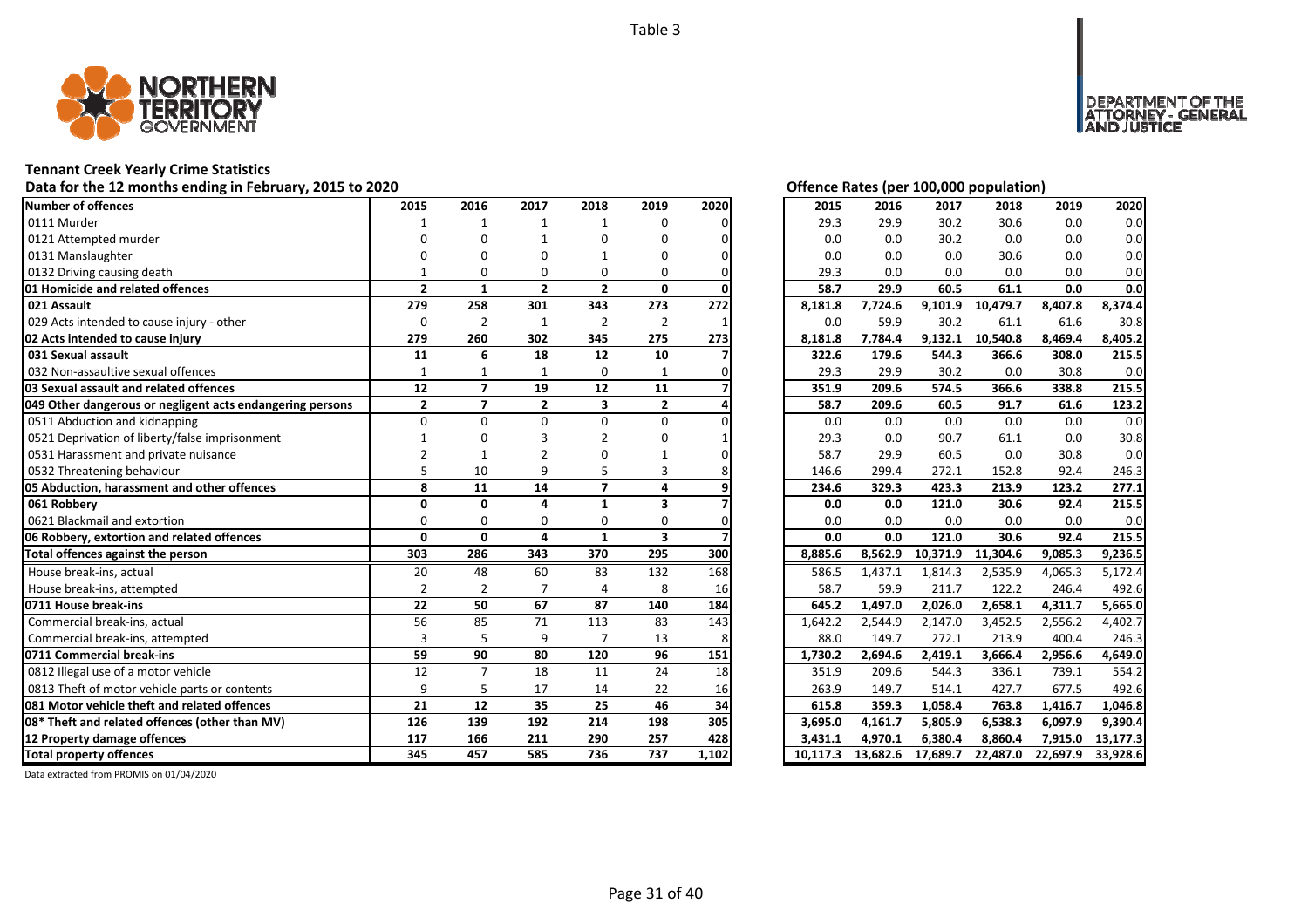

# **Nhulunbuy Yearly Crime Statistics**

# Data for the 12 months ending in February, 2015 to 2020<br>
Data for the 12 months ending in February, 2015 to 2020

| <b>Number of offences</b>                                 | 2015           | 2016           | 2017           | 2018                    | 2019                    | 2020 | 2015    | 2016    | 2017    | 2018     | 2019    | 2020    |
|-----------------------------------------------------------|----------------|----------------|----------------|-------------------------|-------------------------|------|---------|---------|---------|----------|---------|---------|
| 0111 Murder                                               | $\Omega$       | $\Omega$       | $\Omega$       | 0                       | 0                       |      | 0.0     | 0.0     | 0.0     | 0.0      | 0.0     | 0.0     |
| 0121 Attempted murder                                     |                | n              | O              | O                       | O                       |      | 23.4    | 0.0     | 0.0     | 0.0      | 0.0     | 0.0     |
| 0131 Manslaughter                                         |                | n              | n              | n                       | O                       |      | 0.0     | 0.0     | 0.0     | 0.0      | 0.0     | 0.0     |
| 0132 Driving causing death                                | U              | 0              | O              | 0                       | 0                       |      | 0.0     | 0.0     | 0.0     | 0.0      | 0.0     | 0.0     |
| 01 Homicide and related offences                          | 1              | $\mathbf{0}$   | $\mathbf{0}$   | $\mathbf{0}$            | $\mathbf{0}$            |      | 23.4    | 0.0     | 0.0     | 0.0      | 0.0     | 0.0     |
| 021 Assault                                               | 140            | 115            | 99             | 91                      | 81                      | 59   | 3,281.0 | 3,418.5 | 2,988.2 | 2,776.9  | 2,477.1 | 1,804.8 |
| 029 Acts intended to cause injury - other                 | $\Omega$       | $\mathbf 0$    | 0              | 0                       | 0                       |      | 0.0     | 0.0     | 0.0     | 0.0      | 0.0     | 0.0     |
| 02 Acts intended to cause injury                          | 140            | 115            | 99             | 91                      | 81                      | 59   | 3,281.0 | 3,418.5 | 2,988.2 | 2,776.9  | 2,477.1 | 1,804.8 |
| 031 Sexual assault                                        | 4              | 5              | 6              | 9                       | 5                       |      | 93.7    | 148.6   | 181.1   | 274.6    | 152.9   | 153.0   |
| 032 Non-assaultive sexual offences                        | $\Omega$       | 0              | 2              |                         | 0                       |      | 0.0     | 0.0     | 60.4    | 30.5     | 0.0     | 0.0     |
| 03 Sexual assault and related offences                    | 4              | 5              | 8              | 10                      | 5                       |      | 93.7    | 148.6   | 241.5   | 305.2    | 152.9   | 153.0   |
| 049 Other dangerous or negligent acts endangering persons | $\mathbf{1}$   | $\mathbf{1}$   | $\mathbf{0}$   | $\mathbf{1}$            | $\mathbf{1}$            |      | 23.4    | 29.7    | 0.0     | 30.5     | 30.6    | 0.0     |
| 0511 Abduction and kidnapping                             | $\Omega$       | $\Omega$       | $\Omega$       | 0                       | $\Omega$                |      | 0.0     | 0.0     | 0.0     | 0.0      | 0.0     | 0.0     |
| 0521 Deprivation of liberty/false imprisonment            |                |                |                |                         | n                       |      | 0.0     | 0.0     | 30.2    | 30.5     | 0.0     | 0.0     |
| 0531 Harassment and private nuisance                      |                |                |                |                         |                         |      | 23.4    | 29.7    | 30.2    | 30.5     | 0.0     | 0.0     |
| 0532 Threatening behaviour                                |                |                | 0              |                         |                         |      | 70.3    | 29.7    | 0.0     | 30.5     | 91.7    | 0.0     |
| 05 Abduction, harassment and other offences               | 4              | $\overline{2}$ | $\overline{2}$ | $\overline{\mathbf{3}}$ | 3                       |      | 93.7    | 59.5    | 60.4    | 91.5     | 91.7    | 0.0     |
| 061 Robbery                                               | 1              | $\overline{2}$ | $\mathbf{0}$   | $\mathbf{1}$            | 3                       |      | 23.4    | 59.5    | 0.0     | 30.5     | 91.7    | 91.8    |
| 0621 Blackmail and extortion                              | $\Omega$       | $\Omega$       | $\Omega$       | $\Omega$                | 0                       |      | 0.0     | 0.0     | 0.0     | 0.0      | 0.0     | 0.0     |
| 06 Robbery, extortion and related offences                | $\mathbf{1}$   | $\overline{2}$ | $\Omega$       | $\mathbf{1}$            | $\overline{\mathbf{3}}$ |      | 23.4    | 59.5    | 0.0     | 30.5     | 91.7    | 91.8    |
| Total offences against the person                         | 151            | 125            | 109            | 106                     | 93                      | 67   | 3,538.8 | 3,715.8 | 3,290.1 | 3,234.7  | 2,844.0 | 2,049.6 |
| House break-ins, actual                                   | 22             | 24             | 12             | 29                      | 14                      | 25   | 515.6   | 713.4   | 362.2   | 885.0    | 428.1   | 764.8   |
| House break-ins, attempted                                | $\overline{2}$ | $\overline{4}$ | $\Omega$       | $\Delta$                | $\mathbf{1}$            |      | 46.9    | 118.9   | 0.0     | 122.1    | 30.6    | 30.6    |
| 0711 House break-ins                                      | 24             | 28             | 12             | 33                      | 15                      | 26   | 562.5   | 832.3   | 362.2   | 1,007.0  | 458.7   | 795.4   |
| Commercial break-ins, actual                              | 18             | 22             | 22             | 60                      | 38                      | 13   | 421.8   | 654.0   | 664.1   | 1,830.9  | 1,162.1 | 397.7   |
| Commercial break-ins, attempted                           | $\overline{2}$ | 3              | 1              | 8                       | 3                       |      | 46.9    | 89.2    | 30.2    | 244.1    | 91.7    | 30.6    |
| 0711 Commercial break-ins                                 | 20             | 25             | 23             | 68                      | 41                      | 14   | 468.7   | 743.2   | 694.2   | 2,075.1  | 1,253.8 | 428.3   |
| 0812 Illegal use of a motor vehicle                       | 10             | 9              | $\mathsf{q}$   | 11                      | 16                      |      | 234.4   | 267.5   | 271.7   | 335.7    | 489.3   | 183.5   |
| 0813 Theft of motor vehicle parts or contents             | $\overline{3}$ | $\overline{7}$ | 3              | 5                       | $\overline{7}$          |      | 70.3    | 208.1   | 90.6    | 152.6    | 214.1   | 122.4   |
| 081 Motor vehicle theft and related offences              | 13             | 16             | 12             | 16                      | 23                      | 10   | 304.7   | 475.6   | 362.2   | 488.3    | 703.4   | 305.9   |
| 08* Theft and related offences (other than MV)            | 90             | 81             | 63             | 106                     | 90                      | 66   | 2,109.2 | 2,407.8 | 1,901.6 | 3,234.7  | 2,752.3 | 2,019.0 |
| 12 Property damage offences                               | 64             | 88             | 51             | 111                     | 89                      | 60   | 1,499.9 | 2,615.9 | 1,539.4 | 3,387.2  | 2,721.7 | 1,835.4 |
| <b>Total property offences</b>                            | 211            | 238            | 161            | 334                     | 258                     | 176  | 4,944.9 | 7,074.9 | 4,859.6 | 10,192.2 | 7,889.9 | 5,383.9 |

DEPARTMENT OF THE<br>ATTORNEY - GENERAL ÜŠTICE

| 2015    | 2016    | 2017    | 2018     | 2019                 | 2020    |
|---------|---------|---------|----------|----------------------|---------|
| 0.0     | 0.0     | 0.0     | 0.0      | 0.0                  | 0.0     |
| 23.4    | 0.0     | 0.0     | 0.0      | 0.0                  | 0.0     |
| 0.0     | 0.0     | 0.0     | 0.0      | 0.0                  | 0.0     |
| 0.0     | 0.0     | 0.0     | 0.0      | 0.0                  | 0.0     |
| 23.4    | 0.0     | 0.0     | 0.0      | 0.0                  | 0.0     |
| 3,281.0 | 3,418.5 | 2,988.2 | 2,776.9  | 2,477.1              | 1,804.8 |
| 0.0     | 0.0     | 0.0     | 0.0      | 0.0                  | 0.0     |
| 3,281.0 | 3,418.5 | 2,988.2 | 2,776.9  | 2,477.1              | 1,804.8 |
| 93.7    | 148.6   | 181.1   | 274.6    | 152.9                | 153.0   |
| 0.0     | 0.0     | 60.4    | 30.5     | 0.0                  | 0.0     |
| 93.7    | 148.6   | 241.5   | 305.2    | 152.9                | 153.0   |
| 23.4    | 29.7    | 0.0     | 30.5     | 30.6                 | 0.0     |
| 0.0     | 0.0     | 0.0     | 0.0      | 0.0                  | 0.0     |
| 0.0     | 0.0     | 30.2    | 30.5     | 0.0                  | 0.0     |
| 23.4    | 29.7    | 30.2    | 30.5     | 0.0                  | 0.0     |
| 70.3    | 29.7    | 0.0     | 30.5     | 91.7                 | 0.0     |
| 93.7    | 59.5    | 60.4    | 91.5     | 91.7                 | 0.0     |
| 23.4    | 59.5    | 0.0     | 30.5     | 91.7                 | 91.8    |
| 0.0     | 0.0     | 0.0     | 0.0      | 0.0                  | 0.0     |
| 23.4    | 59.5    | 0.0     | 30.5     | 91.7                 | 91.8    |
| 3,538.8 | 3,715.8 | 3,290.1 | 3,234.7  | 2,844.0              | 2,049.6 |
| 515.6   | 713.4   | 362.2   | 885.0    | 428.1                | 764.8   |
| 46.9    | 118.9   | 0.0     | 122.1    | 30.6                 | 30.6    |
| 562.5   | 832.3   | 362.2   | 1,007.0  | 458.7                | 795.4   |
| 421.8   | 654.0   | 664.1   | 1,830.9  | 1,162.1              | 397.7   |
| 46.9    | 89.2    | 30.2    | 244.1    | 91.7                 | 30.6    |
| 468.7   | 743.2   | 694.2   | 2,075.1  | $\overline{1,}253.8$ | 428.3   |
| 234.4   | 267.5   | 271.7   | 335.7    | 489.3                | 183.5   |
| 70.3    | 208.1   | 90.6    | 152.6    | 214.1                | 122.4   |
| 304.7   | 475.6   | 362.2   | 488.3    | 703.4                | 305.9   |
| 2,109.2 | 2,407.8 | 1,901.6 | 3,234.7  | 2,752.3              | 2,019.0 |
| 1,499.9 | 2,615.9 | 1,539.4 | 3,387.2  | 2,721.7              | 1,835.4 |
| 4,944.9 | 7,074.9 | 4,859.6 | 10,192.2 | 7,889.9              | 5,383.9 |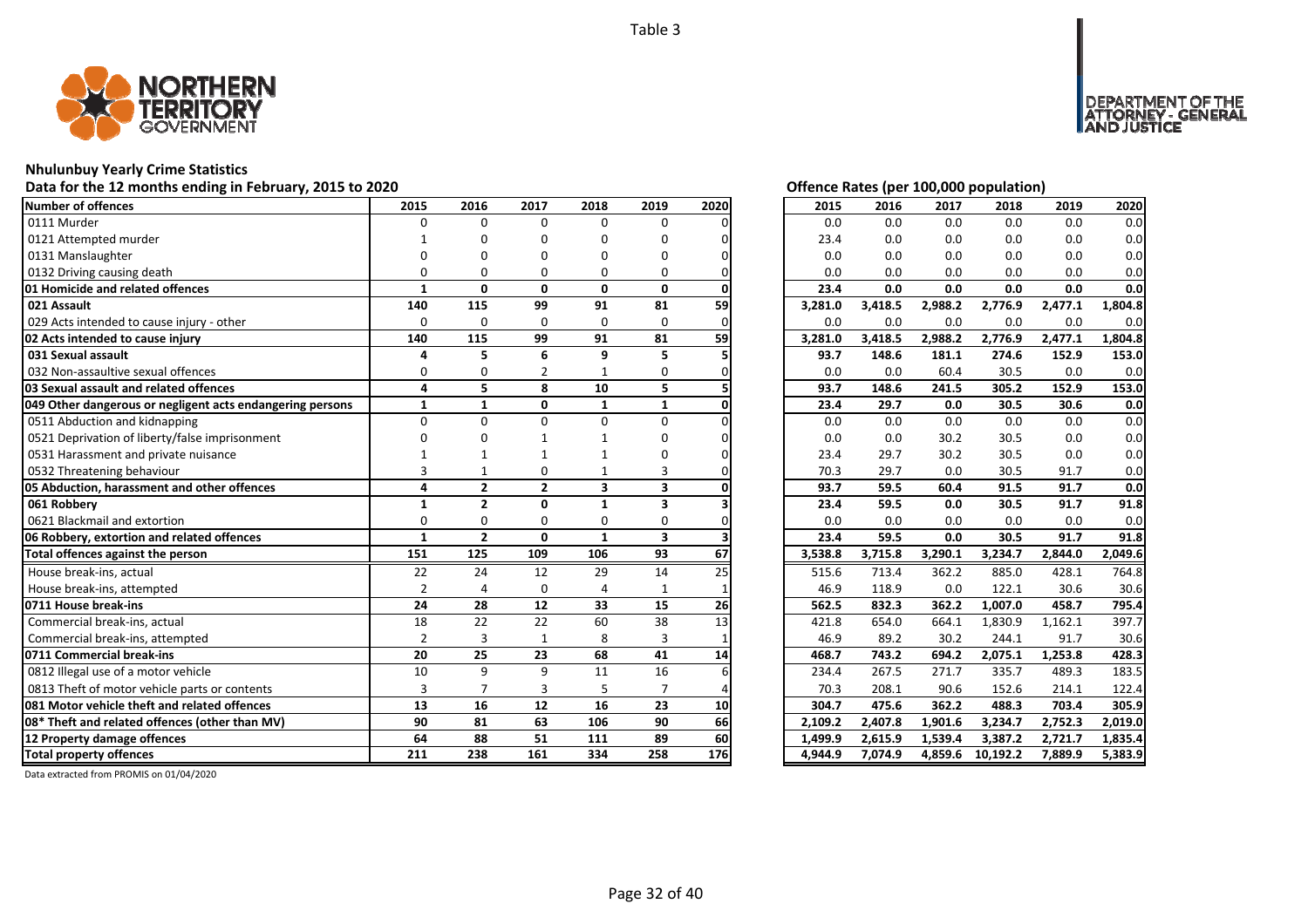

### **NT Balance Yearly Crime Statistics**

# Data for the 12 months ending in February, 2015 to 2020 *Data for the 12 months ending in February, 2015 to 2020*

| Number of offences                                        | 2015           | 2016     | 2017           | 2018           | 2019         | 2020     | 2015    | 2016    | 2017    | 2018    | 2019    | 2020    |
|-----------------------------------------------------------|----------------|----------|----------------|----------------|--------------|----------|---------|---------|---------|---------|---------|---------|
| 0111 Murder                                               | $\overline{2}$ | 3        | $\mathbf{1}$   | $\mathbf{1}$   | $\mathbf{1}$ |          | 2.5     | 3.8     | 1.2     | 1.2     | 1.2     | 1.2     |
| 0121 Attempted murder                                     | $\Omega$       |          | n              | U              |              |          | 0.0     | 1.3     | 0.0     | 0.0     | 1.2     | 1.2     |
| 0131 Manslaughter                                         |                |          |                |                |              |          | 0.0     | 1.3     | 0.0     | 1.2     | 1.2     | 1.2     |
| 0132 Driving causing death                                | 0              |          |                | $\Omega$       | 2            |          | 0.0     | 1.3     | 1.2     | 0.0     | 2.5     | 1.2     |
| 01 Homicide and related offences                          | $\mathbf{2}$   | 6        | $\overline{2}$ | $\overline{2}$ | 5            |          | 2.5     | 7.5     | 2.5     | 2.5     | 6.2     | 5.0     |
| 021 Assault                                               | 2,159          | 2,104    | 2,038          | 2,103          | 1,961        | 1,915    | 2,744.2 | 2,635.3 | 2,543.3 | 2,627.3 | 2,448.1 | 2,391.0 |
| 029 Acts intended to cause injury - other                 | 5              | 3        | 3              | 3              | 5            |          | 6.4     | 3.8     | 3.7     | 3.7     | 6.2     | 5.0     |
| 02 Acts intended to cause injury                          | 2,164          | 2,107    | 2,041          | 2,106          | 1,966        | 1,919    | 2,750.6 | 2,639.1 | 2,547.0 | 2,631.1 | 2,454.3 | 2,396.0 |
| 031 Sexual assault                                        | 126            | 108      | 110            | 112            | 88           | 78       | 160.2   | 135.3   | 137.3   | 139.9   | 109.9   | 97.4    |
| 032 Non-assaultive sexual offences                        | 9              | 17       | 12             | 10             | 14           | 12       | 11.4    | 21.3    | 15.0    | 12.5    | 17.5    | 15.0    |
| 03 Sexual assault and related offences                    | 135            | 125      | 122            | 122            | 102          | 90       | 171.6   | 156.6   | 152.2   | 152.4   | 127.3   | 112.4   |
| 049 Other dangerous or negligent acts endangering persons | 31             | 25       | 72             | 53             | 58           | 39       | 39.4    | 31.3    | 89.9    | 66.2    | 72.4    | 48.7    |
| 0511 Abduction and kidnapping                             | $\Omega$       | $\Omega$ | $\Omega$       | $\Omega$       | $\mathbf{0}$ | $\Omega$ | 0.0     | 0.0     | 0.0     | 0.0     | 0.0     | 0.0     |
| 0521 Deprivation of liberty/false imprisonment            | 20             | 11       | 11             | 10             | 15           | 16       | 25.4    | 13.8    | 13.7    | 12.5    | 18.7    | 20.0    |
| 0531 Harassment and private nuisance                      | 34             | 36       | 37             | 26             | 22           | 12       | 43.2    | 45.1    | 46.2    | 32.5    | 27.5    | 15.0    |
| 0532 Threatening behaviour                                | 110            | 115      | 91             | 107            | 117          | 114      | 139.8   | 144.0   | 113.6   | 133.7   | 146.1   | 142.3   |
| 05 Abduction, harassment and other offences               | 164            | 162      | 139            | 143            | 154          | 142      | 208.5   | 202.9   | 173.5   | 178.7   | 192.3   | 177.3   |
| 061 Robberv                                               | 9              | 8        | $\overline{ }$ | 6              | 5            |          | 11.4    | 10.0    | 8.7     | 7.5     | 6.2     | 11.2    |
| 0621 Blackmail and extortion                              | $\Omega$       | $\Omega$ | $\Omega$       | $\Omega$       | $\Omega$     |          | 0.0     | 0.0     | 0.0     | 0.0     | 0.0     | 1.2     |
| 06 Robbery, extortion and related offences                | 9              | 8        | $\overline{7}$ | 6              | 5            | 10       | 11.4    | 10.0    | 8.7     | 7.5     | 6.2     | 12.5    |
| Total offences against the person                         | 2,505          | 2,433    | 2,383          | 2,432          | 2,290        | 2,204    | 3,184.0 | 3,047.4 | 2,973.8 | 3,038.3 | 2,858.8 | 2,751.8 |
| House break-ins, actual                                   | 251            | 251      | 335            | 399            | 400          | 472      | 319.0   | 314.4   | 418.1   | 498.5   | 499.4   | 589.3   |
| House break-ins, attempted                                | 33             | 34       | 40             | 63             | 70           | 58       | 41.9    | 42.6    | 49.9    | 78.7    | 87.4    | 72.4    |
| 0711 House break-ins                                      | 284            | 285      | 375            | 462            | 470          | 530      | 361.0   | 357.0   | 468.0   | 577.2   | 586.7   | 661.7   |
| Commercial break-ins, actual                              | 575            | 511      | 656            | 672            | 866          | 867      | 730.9   | 640.0   | 818.6   | 839.5   | 1,081.1 | 1,082.5 |
| Commercial break-ins, attempted                           | 72             | 51       | 68             | 109            | 120          | 90       | 91.5    | 63.9    | 84.9    | 136.2   | 149.8   | 112.4   |
| 0711 Commercial break-ins                                 | 647            | 562      | 724            | 781            | 986          | 957      | 822.4   | 703.9   | 903.5   | 975.7   | 1,230.9 | 1,194.9 |
| 0812 Illegal use of a motor vehicle                       | 201            | 184      | 178            | 181            | 198          | 161      | 255.5   | 230.5   | 222.1   | 226.1   | 247.2   | 201.0   |
| 0813 Theft of motor vehicle parts or contents             | 109            | 118      | 107            | 85             | 103          | 112      | 138.5   | 147.8   | 133.5   | 106.2   | 128.6   | 139.8   |
| 081 Motor vehicle theft and related offences              | 310            | 302      | 285            | 266            | 301          | 273      | 394.0   | 378.3   | 355.7   | 332.3   | 375.8   | 340.9   |
| 08* Theft and related offences (other than MV)            | 1,117          | 1,170    | 1,207          | 1,259          | 1,282        | 1,197    | 1,419.8 | 1,465.5 | 1,506.3 | 1,572.9 | 1,600.4 | 1,494.5 |
| 12 Property damage offences                               | 1,295          | 1,304    | 1,410          | 1,649          | 1,804        | 1,603    | 1,646.0 | 1,633.3 | 1,759.6 | 2,060.1 | 2,252.1 | 2,001.4 |
| <b>Total property offences</b>                            | 3.653          | 3,623    | 4,001          | 4,417          | 4,843        | 4,560    | 4,643.2 | 4,537.9 | 4,993.0 | 5,518.2 | 6,046.0 | 5,693.5 |

DEPARTMENT OF THE<br>ATTORNEY - GENERAL<br>AND JUSTICE

| 2015    | 2016    | 2017    | 2018    | 2019    | 2020    |
|---------|---------|---------|---------|---------|---------|
| 2.5     | 3.8     | 1.2     | 1.2     | 1.2     | 1.2     |
| 0.0     | 1.3     | 0.0     | 0.0     | 1.2     | 1.2     |
| 0.0     | 1.3     | 0.0     | 1.2     | 1.2     | $1.2\,$ |
| 0.0     | 1.3     | 1.2     | 0.0     | 2.5     | 1.2     |
| 2.5     | 7.5     | 2.5     | 2.5     | 6.2     | 5.0     |
| 2,744.2 | 2,635.3 | 2,543.3 | 2,627.3 | 2,448.1 | 2,391.0 |
| 6.4     | 3.8     | 3.7     | 3.7     | 6.2     | 5.0     |
| 2,750.6 | 2,639.1 | 2,547.0 | 2,631.1 | 2,454.3 | 2,396.0 |
| 160.2   | 135.3   | 137.3   | 139.9   | 109.9   | 97.4    |
| 11.4    | 21.3    | 15.0    | 12.5    | 17.5    | 15.0    |
| 171.6   | 156.6   | 152.2   | 152.4   | 127.3   | 112.4   |
| 39.4    | 31.3    | 89.9    | 66.2    | 72.4    | 48.7    |
| 0.0     | 0.0     | 0.0     | 0.0     | 0.0     | 0.0     |
| 25.4    | 13.8    | 13.7    | 12.5    | 18.7    | 20.0    |
| 43.2    | 45.1    | 46.2    | 32.5    | 27.5    | 15.0    |
| 139.8   | 144.0   | 113.6   | 133.7   | 146.1   | 142.3   |
| 208.5   | 202.9   | 173.5   | 178.7   | 192.3   | 177.3   |
|         |         |         |         |         |         |
| 11.4    | 10.0    | 8.7     | 7.5     | 6.2     | 11.2    |
| 0.0     | 0.0     | 0.0     | 0.0     | 0.0     | 1.2     |
| 11.4    | 10.0    | 8.7     | 7.5     | 6.2     | 12.5    |
| 3,184.0 | 3,047.4 | 2,973.8 | 3,038.3 | 2,858.8 | 2,751.8 |
| 319.0   | 314.4   | 418.1   | 498.5   | 499.4   | 589.3   |
| 41.9    | 42.6    | 49.9    | 78.7    | 87.4    | 72.4    |
| 361.0   | 357.0   | 468.0   | 577.2   | 586.7   | 661.7   |
| 730.9   | 640.0   | 818.6   | 839.5   | 1,081.1 | 1,082.5 |
| 91.5    | 63.9    | 84.9    | 136.2   | 149.8   | 112.4   |
| 822.4   | 703.9   | 903.5   | 975.7   | 1,230.9 | 1,194.9 |
| 255.5   | 230.5   | 222.1   | 226.1   | 247.2   | 201.0   |
| 138.5   | 147.8   | 133.5   | 106.2   | 128.6   | 139.8   |
| 394.0   | 378.3   | 355.7   | 332.3   | 375.8   | 340.9   |
| 1,419.8 | 1,465.5 | 1,506.3 | 1,572.9 | 1,600.4 | 1,494.5 |
| 1,646.0 | 1,633.3 | 1,759.6 | 2,060.1 | 2,252.1 | 2,001.4 |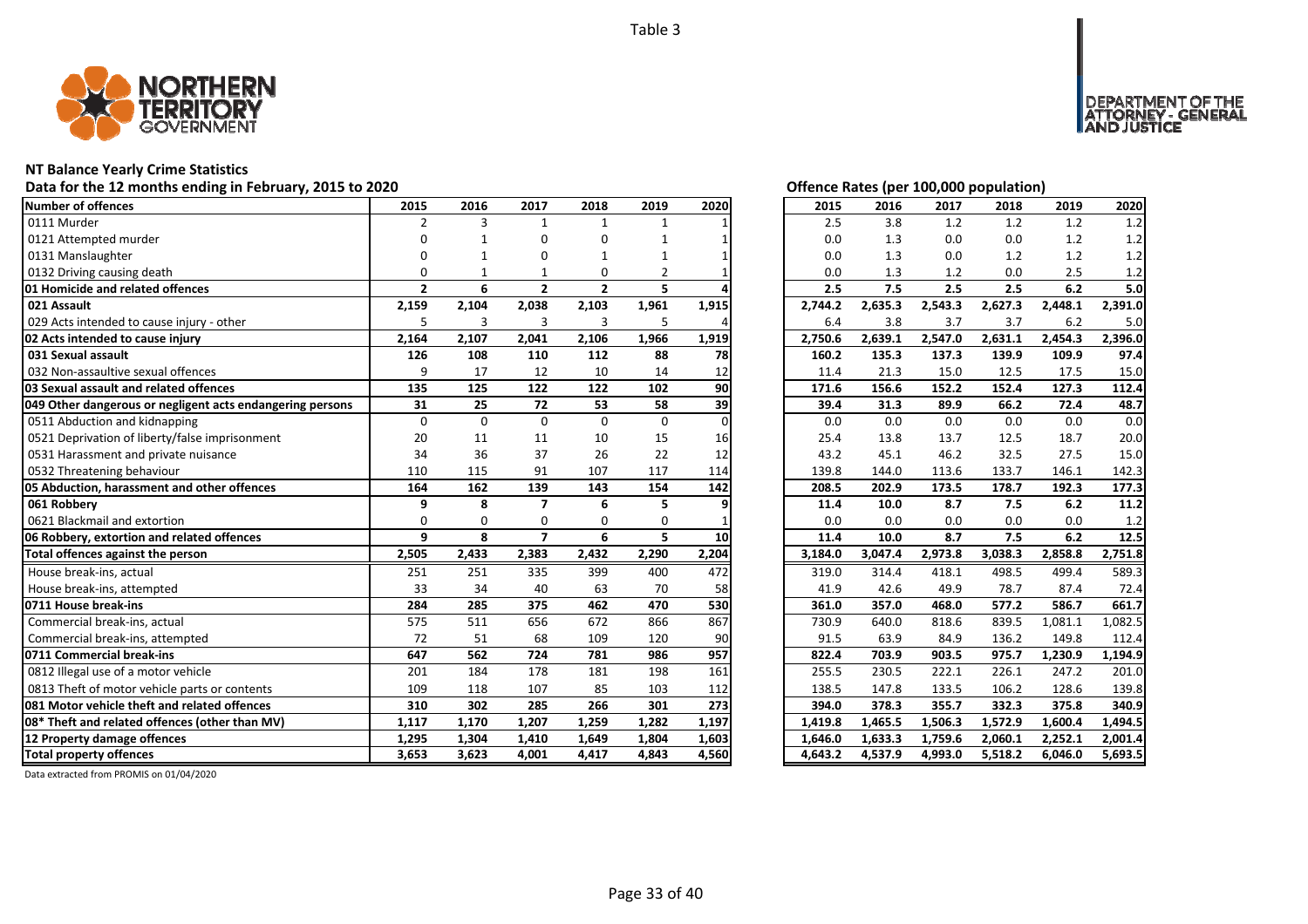

### **Northern Territory Yearly Assault Statistics**

Data for the 12 months ending in February, 2015 to 2020<br> **Data for the 12 months ending in February, 2015 to 2020** 

| Domestic violence                     | <b>Alcohol involvement</b>                       | 2015  | 2016  | 2017  | 2018  | 2019  | 2020  | 2015    | 2016    | 2017    | 2018    | 2019    | 2020    |
|---------------------------------------|--------------------------------------------------|-------|-------|-------|-------|-------|-------|---------|---------|---------|---------|---------|---------|
| DV involved                           | Alcohol involved                                 | 2,523 | 2,385 | 2,174 | 2,576 | 2,405 | 2,169 | 1.037.4 | 975.2   | 881.9   | 1,040.5 | 973.9   | 883.3   |
|                                       | No alcohol involved                              | 1,220 | 1,189 | 1,259 | 1,197 | 1,078 | 1,175 | 501.6   | 486.2   | 510.7   | 483.5   | 436.5   | 478.5   |
|                                       | Not known                                        | 432   | 495   | 470   | 534   | 570   | 606   | 177.6   | 202.4   | 190.7   | 215.7   | 230.8   | 246.8   |
| <b>DV</b> involved Total              |                                                  | 4,175 | 4,069 | 3,903 | 4,307 | 4,053 | 3,950 | 1,716.7 | 1,663.7 | 1,583.2 | 1,739.7 | 1,641.2 | 1,608.6 |
| DV not involved                       | Alcohol involved                                 | 1,413 | 1,315 | 1,257 | 1,568 | 1,207 | 1,004 | 581.0   | 537.7   | 509.9   | 633.4   | 488.8   | 408.9   |
|                                       | No alcohol involved                              | 788   | 777   | 796   | 845   | 800   | 846   | 324.0   | 317.7   | 322.9   | 341.3   | 324.0   | 344.5   |
|                                       | Not known                                        | 708   | 731   | 694   | 773   | 759   | 775   | 291.1   | 298.9   | 281.5   | 312.2   | 307.3   | 315.6   |
| DV not involved Total                 |                                                  | 2,909 | 2,823 | 2.747 | 3,186 | 2,766 | 2,625 | 1.196.1 | 1.154.3 | 1.114.3 | 1.286.9 | 1,120.1 | 1,069.0 |
| <b>Total assaults</b>                 |                                                  | 7,084 | 6,892 | 6,650 | 7,493 | 6,819 | 6,575 | 2,912.8 | 2,818.0 | 2,697.5 | 3,026.7 | 2,761.3 | 2,677.5 |
| Assaults with alcohol involved        |                                                  | 3,936 | 3,700 | 3,431 | 4,144 | 3,612 | 3,173 | 1,618.4 | 1,512.9 | 1,391.8 | 1,673.9 | 1,462.6 | 1,292.1 |
| Assaults with no alcohol involved     |                                                  | 2,008 | 1,966 | 2,055 | 2,042 | 1,878 | 2,021 | 825.7   | 803.9   | 833.6   | 824.8   | 760.5   | 823.0   |
|                                       | Assaults with alcohol involvement unknown        | 1,140 | 1,226 | 1,164 | 1,307 | 1,329 | 1,381 | 468.7   | 501.3   | 472.2   | 527.9   | 538.2   | 562.4   |
|                                       | 1% of assaults associated with domestic violence | 58.9% | 59.0% | 58.7% | 57.5% | 59.4% | 60.1% |         |         |         |         |         |         |
| % of assaults associated with alcohol |                                                  | 55.6% | 53.7% | 51.6% | 55.3% | 53.0% | 48.3% |         |         |         |         |         |         |

| ישוועוועל ווענכט נפלו<br>TAANIAA KARAINIINII |         |         |         |         |         |  |  |  |  |  |  |
|----------------------------------------------|---------|---------|---------|---------|---------|--|--|--|--|--|--|
| 2015                                         | 2016    | 2017    | 2018    | 2019    | 2020    |  |  |  |  |  |  |
| 1,037.4                                      | 975.2   | 881.9   | 1.040.5 | 973.9   | 883.3   |  |  |  |  |  |  |
| 501.6                                        | 486.2   | 510.7   | 483.5   | 436.5   | 478.5   |  |  |  |  |  |  |
| 177.6                                        | 202.4   | 190.7   | 215.7   | 230.8   | 246.8   |  |  |  |  |  |  |
| 1.716.7                                      | 1.663.7 | 1.583.2 | 1.739.7 | 1.641.2 | 1.608.6 |  |  |  |  |  |  |
| 581.0                                        | 537.7   | 509.9   | 633.4   | 488.8   | 408.9   |  |  |  |  |  |  |
| 324.0                                        | 317.7   | 322.9   | 341.3   | 324.0   | 344.5   |  |  |  |  |  |  |
| 291.1                                        | 298.9   | 281.5   | 312.2   | 307.3   | 315.6   |  |  |  |  |  |  |
| 1,196.1                                      | 1,154.3 | 1.114.3 | 1,286.9 | 1,120.1 | 1.069.0 |  |  |  |  |  |  |
| 2,912.8                                      | 2,818.0 | 2,697.5 | 3,026.7 | 2,761.3 | 2,677.5 |  |  |  |  |  |  |
| 1,618.4                                      | 1,512.9 | 1,391.8 | 1,673.9 | 1,462.6 | 1,292.1 |  |  |  |  |  |  |
| 825.7                                        | 803.9   | 833.6   | 824.8   | 760.5   | 823.0   |  |  |  |  |  |  |
| 468.7                                        | 501.3   | 472.2   | 527.9   | 538.2   | 562.4   |  |  |  |  |  |  |

Data extracted from PROMIS on 01/04/2020

### **Darwin Yearly Assault Statistics**

### Data for the 12 months ending in February, 2015 to 2020<br> **Data for the 12 months ending in February, 2015 to 2020**

| Domestic violence                               | Alcohol involvement                       | 2015  | 2016  | 2017  | 2018  | 2019  | 2020  | 2015    | 2016    | 2017    | 2018    | 2019    | 2020    |
|-------------------------------------------------|-------------------------------------------|-------|-------|-------|-------|-------|-------|---------|---------|---------|---------|---------|---------|
| DV involved                                     | Alcohol involved                          | 501   | 454   | 433   | 508   | 512   | 553   | 592.5   | 531.8   | 500.5   | 584.8   | 599.9   | 660.7   |
|                                                 | No alcohol involved                       | 135   | 119   | 131   | 135   | 149   | 133   | 159.7   | 139.4   | 151.4   | 155.4   | 174.6   | 158.9   |
|                                                 | Not known                                 | 104   | 122   | 114   | 120   | 104   | 113   | 123.0   | 142.9   | 131.8   | 138.2   | 121.8   | 135.0   |
| <b>DV</b> involved Total                        |                                           | 740   | 695   | 678   | 763   | 765   | 799   | 875.2   | 814.1   | 783.7   | 878.4   | 896.3   | 954.6   |
| IDV not involved                                | Alcohol involved                          | 641   | 595   | 493   | 590   | 495   | 442   | 758.1   | 697.0   | 569.8   | 679.3   | 579.9   | 528.1   |
|                                                 | No alcohol involved                       | 238   | 199   | 214   | 229   | 240   | 202   | 281.5   | 233.1   | 247.4   | 263.6   | 281.2   | 241.3   |
|                                                 | Not known                                 | 354   | 292   | 324   | 316   | 303   | 310   | 418.7   | 342.1   | 374.5   | 363.8   | 355.0   | 370.4   |
| <b>DV</b> not involved Total                    |                                           | 1,233 | 1,086 | 1,031 | 1,135 | 1,038 | 954   | 1,458.2 | 1.272.2 | 1,191.7 | 1,306.7 | 1,216.1 | 1,139.7 |
| <b>Total assaults</b>                           |                                           | 1,973 | 1,781 | 1,709 | 1,898 | 1,803 | 1,753 | 2,333.4 | 2,086.3 | 1,975.4 | 2,185.1 | 2,112.4 | 2,094.3 |
| Assaults with alcohol involved                  |                                           | 1,142 | 1,049 | 926   | 1,098 | 1,007 | 995   | 1,350.6 | 1,228.8 | 1,070.3 | 1,264.1 | 1,179.8 | 1,188.7 |
| Assaults with no alcohol involved               |                                           | 373   | 318   | 345   | 364   | 389   | 335   | 441.1   | 372.5   | 398.8   | 419.1   | 455.7   | 400.2   |
|                                                 | Assaults with alcohol involvement unknown | 458   | 414   | 438   | 436   | 407   | 423   | 541.7   | 485.0   | 506.3   | 502.0   | 476.8   | 505.4   |
| % of assaults associated with domestic violence |                                           | 37.5% | 39.0% | 39.7% | 40.2% | 42.4% | 45.6% |         |         |         |         |         |         |
| % of assaults associated with alcohol           |                                           | 57.9% | 58.9% | 54.2% | 57.9% | 55.9% | 56.8% |         |         |         |         |         |         |

| .5             | 2016  | 2017  | 2018  | 2019  | 2020  | 2015    | 2016    | 2017    | 2018    | 2019    | 2020    |
|----------------|-------|-------|-------|-------|-------|---------|---------|---------|---------|---------|---------|
| 1              | 454   | 433   | 508   | 512   | 553   | 592.5   | 531.8   | 500.5   | 584.8   | 599.9   | 660.7   |
| 15             | 119   | 131   | 135   | 149   | 133   | 159.7   | 139.4   | 151.4   | 155.4   | 174.6   | 158.9   |
| 14             | 122   | 114   | 120   | 104   | 113   | 123.0   | 142.9   | 131.8   | 138.2   | 121.8   | 135.0   |
| 0              | 695   | 678   | 763   | 765   | 799   | 875.2   | 814.1   | 783.7   | 878.4   | 896.3   | 954.6   |
| $\mathbf{1}$   | 595   | 493   | 590   | 495   | 442   | 758.1   | 697.0   | 569.8   | 679.3   | 579.9   | 528.1   |
| 18             | 199   | 214   | 229   | 240   | 202   | 281.5   | 233.1   | 247.4   | 263.6   | 281.2   | 241.3   |
| ۰4             | 292   | 324   | 316   | 303   | 310   | 418.7   | 342.1   | 374.5   | 363.8   | 355.0   | 370.4   |
| 3              | 1,086 | 1.031 | 1.135 | 1,038 | 954   | 1.458.2 | 1.272.2 | 1.191.7 | 1.306.7 | 1.216.1 | 1.139.7 |
| '3             | 1,781 | 1.709 | 1,898 | 1,803 | 1,753 | 2.333.4 | 2.086.3 | 1,975.4 | 2,185.1 | 2,112.4 | 2,094.3 |
| $\overline{2}$ | 1.049 | 926   | 1.098 | 1,007 | 995   | 1.350.6 | 1.228.8 | 1.070.3 | 1.264.1 | 1.179.8 | 1,188.7 |
| '3             | 318   | 345   | 364   | 389   | 335   | 441.1   | 372.5   | 398.8   | 419.1   | 455.7   | 400.2   |
| 58             | 414   | 438   | 436   | 407   | 423   | 541.7   | 485.0   | 506.3   | 502.0   | 476.8   | 505.4   |
|                |       |       |       |       |       |         |         |         |         |         |         |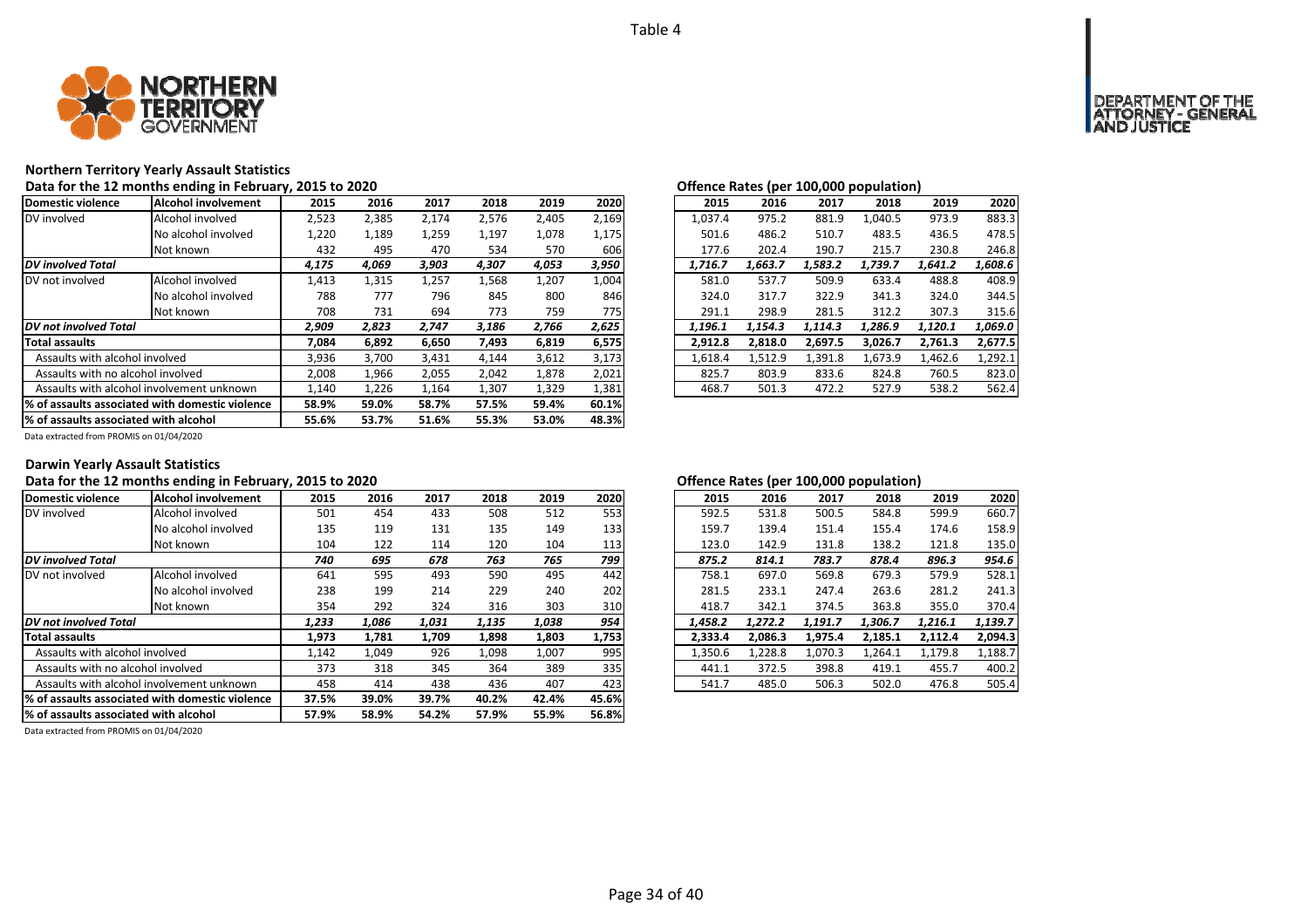

### **Palmerston Yearly Assault Statistics**

Data for the 12 months ending in February, 2015 to 2020<br> **Data for the 12 months ending in February, 2015 to 2020** 

| Domestic violence                     | Alcohol involvement                              | 2015  | 2016  | 2017  | 2018  | 2019  | 2020  | 2015    | 2016    | 2017    | 2018    | 2019    | 2020    |
|---------------------------------------|--------------------------------------------------|-------|-------|-------|-------|-------|-------|---------|---------|---------|---------|---------|---------|
| DV involved                           | Alcohol involved                                 | 149   | 124   | 149   | 184   | 167   | 158   | 438.8   | 353.2   | 413.9   | 498.8   | 442.0   | 413.6   |
|                                       | No alcohol involved                              | 69    | 67    | 75    | 88    | 75    | 86    | 203.2   | 190.9   | 208.3   | 238.5   | 198.5   | 225.1   |
|                                       | Not known                                        | 43    | 32    | 41    | 52    | 49    | 47    | 126.6   | 91.2    | 113.9   | 141.0   | 129.7   | 123.0   |
| <b>DV</b> involved Total              |                                                  | 261   | 223   | 265   | 324   | 291   | 291   | 768.6   | 635.2   | 736.0   | 878.3   | 770.2   | 761.8   |
| DV not involved                       | Alcohol involved                                 | 91    | 58    | 89    | 130   | 98    | 75    | 268.0   | 165.2   | 247.2   | 352.4   | 259.4   | 196.3   |
|                                       | No alcohol involved                              | 64    | 90    | 85    | 96    | 74    | 98    | 188.5   | 256.4   | 236.1   | 260.2   | 195.9   | 256.6   |
|                                       | Not known                                        | 78    | 59    | 71    | 83    | 73    | 70    | 229.7   | 168.1   | 197.2   | 225.0   | 193.2   | 183.3   |
| DV not involved Total                 |                                                  | 233   | 207   | 245   | 309   | 245   | 243   | 686.1   | 589.7   | 680.5   | 837.6   | 648.4   | 636.2   |
| <b>Total assaults</b>                 |                                                  | 494   | 430   | 510   | 633   | 536   | 534   | 1,454.7 | 1,224.9 | 1,416.5 | 1,715.9 | 1,418.6 | 1,398.0 |
| Assaults with alcohol involved        |                                                  | 240   | 182   | 238   | 314   | 265   | 233   | 706.7   | 518.4   | 661.1   | 851.2   | 701.4   | 610.0   |
| Assaults with no alcohol involved     |                                                  | 133   | 157   | 160   | 184   | 149   | 184   | 391.6   | 447.2   | 444.4   | 498.8   | 394.3   | 481.7   |
|                                       | Assaults with alcohol involvement unknown        | 121   | 91    | 112   | 135   | 122   | 117   | 356.3   | 259.2   | 311.1   | 365.9   | 322.9   | 306.3   |
|                                       | 1% of assaults associated with domestic violence | 52.8% | 51.9% | 52.0% | 51.2% | 54.3% | 54.5% |         |         |         |         |         |         |
| % of assaults associated with alcohol |                                                  | 48.6% | 42.3% | 46.7% | 49.6% | 49.4% | 43.6% |         |         |         |         |         |         |

| Onchec nates (per 100,000 population) |         |         |         |         |         |  |  |  |  |  |  |  |  |
|---------------------------------------|---------|---------|---------|---------|---------|--|--|--|--|--|--|--|--|
| 2015                                  | 2016    | 2017    | 2018    | 2019    | 2020    |  |  |  |  |  |  |  |  |
| 438.8                                 | 353.2   | 413.9   | 498.8   | 442.0   | 413.6   |  |  |  |  |  |  |  |  |
| 203.2                                 | 190.9   | 208.3   | 238.5   | 198.5   | 225.1   |  |  |  |  |  |  |  |  |
| 126.6                                 | 91.2    | 113.9   | 141.0   | 129.7   | 123.0   |  |  |  |  |  |  |  |  |
| 768.6                                 | 635.2   | 736.0   | 878.3   | 770.2   | 761.8   |  |  |  |  |  |  |  |  |
| 268.0                                 | 165.2   | 247.2   | 352.4   | 259.4   | 196.3   |  |  |  |  |  |  |  |  |
| 188.5                                 | 256.4   | 236.1   | 260.2   | 195.9   | 256.6   |  |  |  |  |  |  |  |  |
| 229.7                                 | 168.1   | 197.2   | 225.0   | 193.2   | 183.3   |  |  |  |  |  |  |  |  |
| 686.1                                 | 589.7   | 680.5   | 837.6   | 648.4   | 636.2   |  |  |  |  |  |  |  |  |
| 1,454.7                               | 1,224.9 | 1,416.5 | 1,715.9 | 1,418.6 | 1,398.0 |  |  |  |  |  |  |  |  |
| 706.7                                 | 518.4   | 661.1   | 851.2   | 701.4   | 610.0   |  |  |  |  |  |  |  |  |
| 391.6                                 | 447.2   | 444.4   | 498.8   | 394.3   | 481.7   |  |  |  |  |  |  |  |  |
| 356.3                                 | 259.2   | 311.1   | 365.9   | 322.9   | 306.3   |  |  |  |  |  |  |  |  |
|                                       |         |         |         |         |         |  |  |  |  |  |  |  |  |

Data extracted from PROMIS on 01/04/2020

### **Alice Springs Yearly Assault Statistics**

### Data for the 12 months ending in February, 2015 to 2020<br> **Data for the 12 months ending in February, 2015 to 2020**

| Domestic violence                                | Alcohol involvement                       | 2015  | 2016  | 2017  | 2018  | 2019  | 2020  | 2015    | 2016    | 2017    | 2018    | 2019    | 2020    |
|--------------------------------------------------|-------------------------------------------|-------|-------|-------|-------|-------|-------|---------|---------|---------|---------|---------|---------|
| DV involved                                      | Alcohol involved                          | 665   | 755   | 615   | 751   | 614   | 572   | 2,416.3 | 2,814.0 | 2,311.2 | 2,827.7 | 2,317.9 | 2,170.7 |
|                                                  | No alcohol involved                       | 111   | 164   | 147   | 122   | 106   | 150   | 403.3   | 611.3   | 552.4   | 459.4   | 400.2   | 569.2   |
|                                                  | Not known                                 | 84    | 135   | 99    | 123   | 145   | 172   | 305.2   | 503.2   | 372.1   | 463.1   | 547.4   | 652.7   |
| <b>DV</b> involved Total                         |                                           |       | 1.054 | 861   | 996   | 865   | 894   | 3.124.9 | 3.928.4 | 3.235.7 | 3.750.1 | 3,265.4 | 3,392.7 |
| DV not involved                                  | Alcohol involved                          | 302   | 351   | 336   | 480   | 312   | 242   | 1,097.3 | 1,308.2 | 1,262.7 | 1,807.3 | 1,177.8 | 918.4   |
|                                                  | No alcohol involved                       | 167   | 168   | 170   | 200   | 185   | 193   | 606.8   | 626.2   | 638.9   | 753.0   | 698.4   | 732.4   |
|                                                  | Not known                                 | 124   | 188   | 153   | 210   | 220   | 220   | 450.6   | 700.7   | 575.0   | 790.7   | 830.5   | 834.9   |
| DV not involved Total                            |                                           | 593   | 707   | 659   | 890   | 717   | 655   | 2.154.7 | 2.635.1 | 2.476.6 | 3,351.0 | 2.706.7 | 2.485.7 |
| <b>Total assaults</b>                            |                                           | 1,453 | 1,761 | 1,520 | 1,886 | 1,582 | 1,549 | 5.279.6 | 6.563.5 | 5.712.4 | 7,101.2 | 5,972.1 | 5,878.3 |
| Assaults with alcohol involved                   |                                           | 967   | 1,106 | 951   | 1,231 | 926   | 814   | 3,513.7 | 4,122.3 | 3,574.0 | 4,635.0 | 3,495.7 | 3,089.1 |
| Assaults with no alcohol involved                |                                           | 278   | 332   | 317   | 322   | 291   | 343   | 1,010.1 | 1,237.4 | 1,191.3 | 1,212.4 | 1,098.5 | 1,301.7 |
|                                                  | Assaults with alcohol involvement unknown | 208   | 323   | 252   | 333   | 365   | 392   | 755.8   | 1,203.9 | 947.0   | 1,253.8 | 1,377.9 | 1,487.6 |
| 1% of assaults associated with domestic violence |                                           | 59.2% | 59.9% | 56.6% | 52.8% | 54.7% | 57.7% |         |         |         |         |         |         |
| % of assaults associated with alcohol            |                                           | 66.6% | 62.8% | 62.6% | 65.3% | 58.5% | 52.6% |         |         |         |         |         |         |

| .5  | 2016  | 2017  | 2018  | 2019  | 2020  | 2015    | 2016    | 2017    | 2018    | 2019    | 2020    |
|-----|-------|-------|-------|-------|-------|---------|---------|---------|---------|---------|---------|
| 55  | 755   | 615   | 751   | 614   | 572   | 2.416.3 | 2,814.0 | 2,311.2 | 2,827.7 | 2,317.9 | 2,170.7 |
| .1  | 164   | 147   | 122   | 106   | 150   | 403.3   | 611.3   | 552.4   | 459.4   | 400.2   | 569.2   |
| 34  | 135   | 99    | 123   | 145   | 172   | 305.2   | 503.2   | 372.1   | 463.1   | 547.4   | 652.7   |
| 0   | 1,054 | 861   | 996   | 865   | 894   | 3.124.9 | 3.928.4 | 3.235.7 | 3.750.1 | 3.265.4 | 3.392.7 |
| 12  | 351   | 336   | 480   | 312   | 242   | 1.097.3 | 1,308.2 | 1,262.7 | 1,807.3 | 1,177.8 | 918.4   |
| 57  | 168   | 170   | 200   | 185   | 193   | 606.8   | 626.2   | 638.9   | 753.0   | 698.4   | 732.4   |
| '4  | 188   | 153   | 210   | 220   | 220   | 450.6   | 700.7   | 575.0   | 790.7   | 830.5   | 834.9   |
| 3   | 707   | 659   | 890   | 717   | 655   | 2.154.7 | 2,635.1 | 2,476.6 | 3,351.0 | 2,706.7 | 2,485.7 |
| іЗ. | 1.761 | 1.520 | 1.886 | 1.582 | 1,549 | 5.279.6 | 6.563.5 | 5.712.4 | 7.101.2 | 5.972.1 | 5,878.3 |
| 57  | 1.106 | 951   | 1,231 | 926   | 814   | 3.513.7 | 4,122.3 | 3.574.0 | 4.635.0 | 3,495.7 | 3,089.1 |
| '8  | 332   | 317   | 322   | 291   | 343   | 1.010.1 | 1.237.4 | 1.191.3 | 1.212.4 | 1.098.5 | 1,301.7 |
| 18  | 323   | 252   | 333   | 365   | 392   | 755.8   | 1.203.9 | 947.0   | 1,253.8 | 1,377.9 | 1,487.6 |
|     |       |       |       |       |       |         |         |         |         |         |         |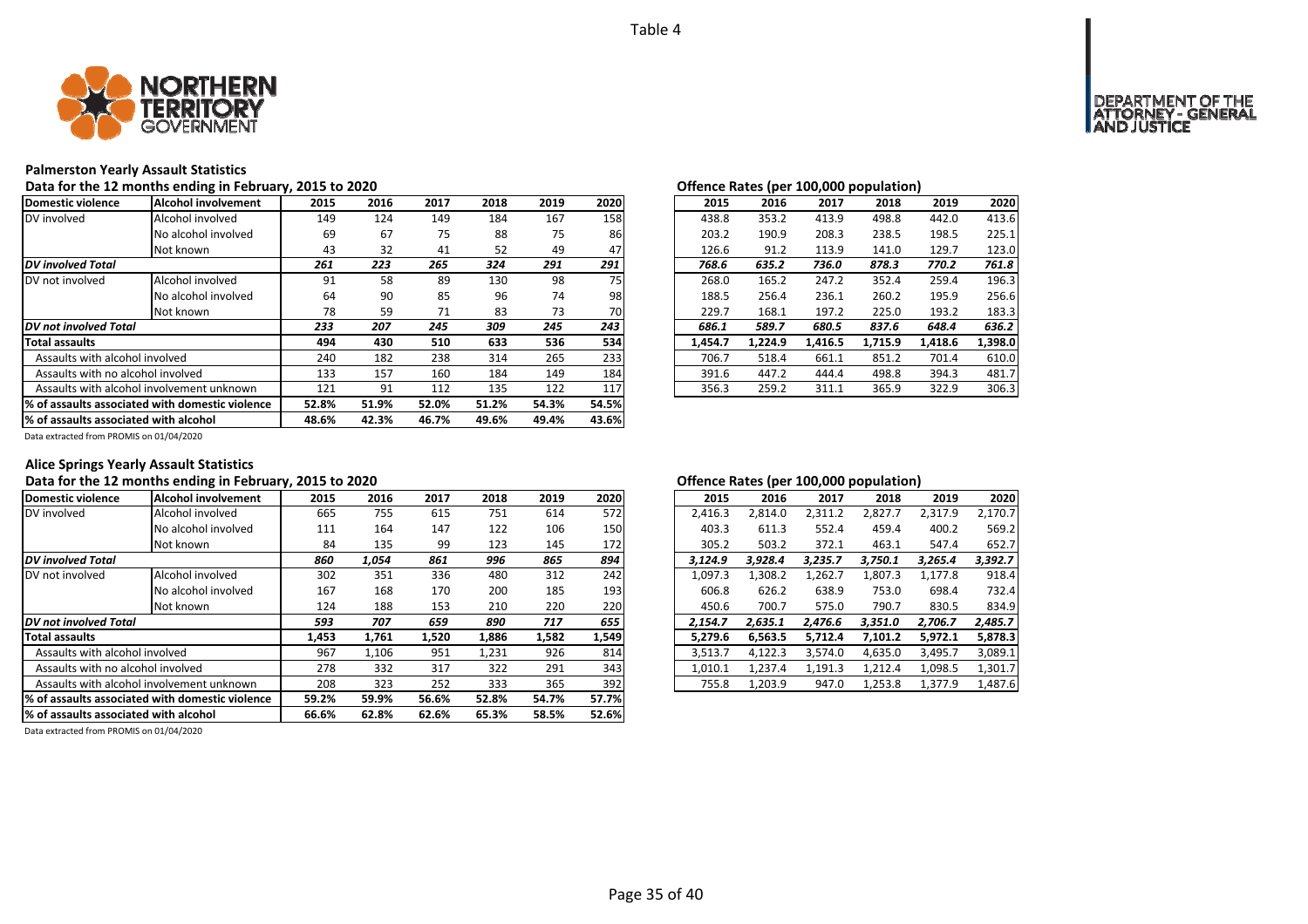

### **Katherine Yearly Assault Statistics**

Data for the 12 months ending in February, 2015 to 2020<br> **Data for the 12 months ending in February, 2015 to 2020** 

| Domestic violence                         | lAlcohol involvement                             | 2015  | 2016  | 2017  | 2018  | 2019  | 2020  | 2015    | 2016    | 2017    | 2018    | 2019    | 2020    |
|-------------------------------------------|--------------------------------------------------|-------|-------|-------|-------|-------|-------|---------|---------|---------|---------|---------|---------|
| DV involved                               | Alcohol involved                                 | 319   | 259   | 231   | 262   | 330   | 241   | 2,950.2 | 2,414.7 | 2.170.8 | 2,457.3 | 3,083.5 | 2,252.1 |
|                                           | No alcohol involved                              | 49    | 29    | 60    | 63    | 48    | 65    | 453.2   | 270.4   | 563.9   | 590.9   | 448.5   | 607.4   |
|                                           | Not known                                        | 36    | 31    | 24    | 35    | 40    | 39    | 332.9   | 289.0   | 225.5   | 328.3   | 373.8   | 364.5   |
| <b>DV</b> involved Total                  |                                                  | 404   | 319   | 315   | 360   | 418   | 345   | 3.736.2 | 2.974.1 | 2.960.2 | 3.376.5 | 3,905.8 | 3.224.0 |
| DV not involved                           | Alcohol involved                                 | 119   | 71    | 94    | 96    | 87    | 69    | 1,100.5 | 661.9   | 883.4   | 900.4   | 812.9   | 644.8   |
|                                           | No alcohol involved                              | 25    | 14    | 26    | 40    | 40    | 49    | 231.2   | 130.5   | 244.3   | 375.2   | 373.8   | 457.9   |
|                                           | Not known                                        | 38    | 39    | 38    | 43    | 38    | 30    | 351.4   | 363.6   | 357.1   | 403.3   | 355.1   | 280.3   |
| DV not involved Total                     |                                                  | 182   | 124   | 158   | 179   | 165   | 148   | 1.683.2 | 1.156.1 | 1.484.8 | 1.678.9 | 1,541.8 | 1.383.0 |
| <b>Total assaults</b>                     |                                                  | 586   | 443   | 473   | 539   | 583   | 493   | 5.419.4 | 4.130.2 | 4.445.1 | 5,055.3 | 5.447.6 | 4.607.0 |
| Assaults with alcohol involved            |                                                  | 438   | 330   | 325   | 358   | 417   | 310   | 4,050.7 | 3,076.6 | 3,054.2 | 3,357.7 | 3,896.5 | 2,896.9 |
| Assaults with no alcohol involved         |                                                  | 74    | 43    | 86    | 103   | 88    | 114   | 684.4   | 400.9   | 808.2   | 966.0   | 822.3   | 1,065.3 |
| Assaults with alcohol involvement unknown |                                                  | 74    | 70    | 62    | 78    | 78    | 69    | 684.4   | 652.6   | 582.7   | 731.6   | 728.8   | 644.8   |
|                                           | 1% of assaults associated with domestic violence | 68.9% | 72.0% | 66.6% | 66.8% | 71.7% | 70.0% |         |         |         |         |         |         |
| % of assaults associated with alcohol     |                                                  | 74.7% | 74.5% | 68.7% | 66.4% | 71.5% | 62.9% |         |         |         |         |         |         |

| $\mathbf{r}$ |         |         |         |         |
|--------------|---------|---------|---------|---------|
| 2016         | 2017    | 2018    | 2019    | 2020    |
| 2.414.7      | 2.170.8 | 2.457.3 | 3.083.5 | 2,252.1 |
| 270.4        | 563.9   | 590.9   | 448.5   | 607.4   |
| 289.0        | 225.5   | 328.3   | 373.8   | 364.5   |
| 2,974.1      | 2,960.2 | 3,376.5 | 3,905.8 | 3,224.0 |
| 661.9        | 883.4   | 900.4   | 812.9   | 644.8   |
| 130.5        | 244.3   | 375.2   | 373.8   | 457.9   |
| 363.6        | 357.1   | 403.3   | 355.1   | 280.3   |
| 1,156.1      | 1.484.8 | 1.678.9 | 1.541.8 | 1,383.0 |
| 4,130.2      | 4,445.1 | 5,055.3 | 5,447.6 | 4,607.0 |
| 3.076.6      | 3.054.2 | 3.357.7 | 3.896.5 | 2,896.9 |
| 400.9        | 808.2   | 966.0   | 822.3   | 1,065.3 |
| 652.6        | 582.7   | 731.6   | 728.8   | 644.8   |
|              |         |         |         |         |

Data extracted from PROMIS on 01/04/2020

### **Tennant Creek Yearly Assault Statistics**

### Data for the 12 months ending in February, 2015 to 2020<br> **Data for the 12 months ending in February, 2015 to 2020**

| Domestic violence                     | Alcohol involvement                              | 2015  | 2016  | 2017  | 2018  | 2019  | 2020  | 2015    | 2016    | 2017    | 2018     | 2019    | 2020    |
|---------------------------------------|--------------------------------------------------|-------|-------|-------|-------|-------|-------|---------|---------|---------|----------|---------|---------|
| DV involved                           | Alcohol involved                                 | 178   | 135   | 163   | 231   | 131   | 148   | 5,219.9 | 4,041.9 | 4,928.9 | 7,057.7  | 4,034.5 | 4,556.7 |
|                                       | No alcohol involved                              | 27    | 20    | 34    | 25    | 28    | 32    | 791.8   | 598.8   | 1,028.1 | 763.8    | 862.3   | 985.2   |
|                                       | Not known                                        |       | 15    | 18    | 25    | 29    | 23    | 263.9   | 449.1   | 544.3   | 763.8    | 893.1   | 708.1   |
| <b>DV</b> involved Total              |                                                  | 214   | 170   | 215   | 281   | 188   | 203   | 6,275.7 | 5,089.8 | 6,501.4 | 8,585.4  | 5,790.0 | 6,250.0 |
| DV not involved                       | Alcohol involved                                 | 43    | 63    | 63    | 39    | 39    | 30    | 1,261.0 | 1,886.2 | 1,905.0 | 1,191.6  | 1,201.1 | 923.6   |
|                                       | No alcohol involved                              | 12    | 15    | 15    | 13    | 28    | 24    | 351.9   | 449.1   | 453.6   | 397.2    | 862.3   | 738.9   |
|                                       | Not known                                        | 10    | 10    | 8     | 10    | 18    | 15    | 293.3   | 299.4   | 241.9   | 305.5    | 554.4   | 461.8   |
| DV not involved Total                 |                                                  | 65    | 88    | 86    | 62    | 85    | 69    | 1,906.2 | 2.634.7 | 2.600.5 | 1,894.3  | 2,617.8 | 2,124.4 |
| <b>Total assaults</b>                 |                                                  | 279   | 258   | 301   | 343   | 273   | 272   | 8,181.8 | 7,724.6 | 9,101.9 | 10,479.7 | 8,407.8 | 8,374.4 |
| Assaults with alcohol involved        |                                                  | 221   | 198   | 226   | 270   | 170   | 178   | 6,480.9 | 5,928.1 | 6,834.0 | 8,249.3  | 5,235.6 | 5,480.3 |
| Assaults with no alcohol involved     |                                                  | 39    | 35    | 49    | 38    | 56    | 56    | 1,143.7 | 1,047.9 | 1,481.7 | 1,161.0  | 1,724.7 | 1,724.1 |
|                                       | Assaults with alcohol involvement unknown        | 19    | 25    | 26    | 35    | 47    | 38    | 557.2   | 748.5   | 786.2   | 1,069.4  | 1,447.5 | 1,170.0 |
|                                       | 1% of assaults associated with domestic violence | 76.7% | 65.9% | 71.4% | 81.9% | 68.9% | 74.6% |         |         |         |          |         |         |
| % of assaults associated with alcohol |                                                  | 79.2% | 76.7% | 75.1% | 78.7% | 62.3% | 65.4% |         |         |         |          |         |         |

| 2016    | 2017    | 2018     | 2019    | 2020    |
|---------|---------|----------|---------|---------|
| 4,041.9 | 4,928.9 | 7,057.7  | 4,034.5 | 4,556.7 |
| 598.8   | 1,028.1 | 763.8    | 862.3   | 985.2   |
| 449.1   | 544.3   | 763.8    | 893.1   | 708.1   |
| 5,089.8 | 6,501.4 | 8,585.4  | 5,790.0 | 6,250.0 |
| 1,886.2 | 1,905.0 | 1,191.6  | 1,201.1 | 923.6   |
| 449.1   | 453.6   | 397.2    | 862.3   | 738.9   |
| 299.4   | 241.9   | 305.5    | 554.4   | 461.8   |
| 2,634.7 | 2,600.5 | 1.894.3  | 2,617.8 | 2.124.4 |
| 7,724.6 | 9,101.9 | 10,479.7 | 8,407.8 | 8,374.4 |
| 5,928.1 | 6,834.0 | 8,249.3  | 5,235.6 | 5,480.3 |
| 1,047.9 | 1,481.7 | 1,161.0  | 1,724.7 | 1,724.1 |
| 748.5   | 786.2   | 1,069.4  | 1,447.5 | 1,170.0 |
|         |         |          |         |         |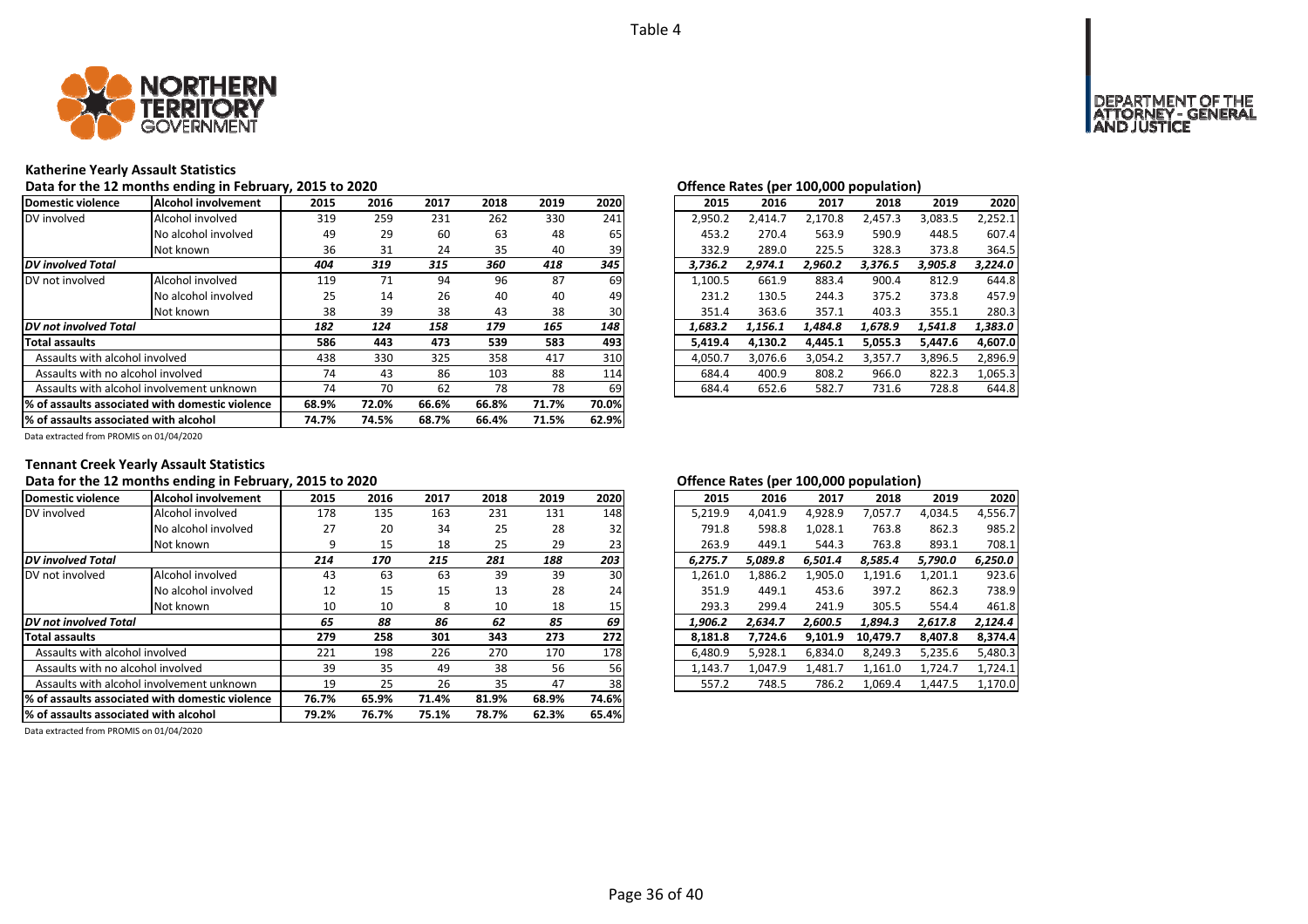

### **Nhulunbuy Yearly Assault Statistics**

Data for the 12 months ending in February, 2015 to 2020<br> **Data for the 12 months ending in February, 2015 to 2020** 

| Domestic violence                                | Alcohol involvement                       | 2015  | 2016  | 2017  | 2018  | 2019  | 2020  | 2015    | 2016    | 2017    | 2018    | 2019    | 2020    |
|--------------------------------------------------|-------------------------------------------|-------|-------|-------|-------|-------|-------|---------|---------|---------|---------|---------|---------|
| DV involved                                      | Alcohol involved                          | 64    | 53    | 38    | 34    | 39    | 25    | 1,499.9 | 1,575.5 | 1,147.0 | 1,037.5 | 1,192.7 | 764.8   |
|                                                  | No alcohol involved                       | 25    | 11    | 15    | 8     | 6     |       | 585.9   | 327.0   | 452.8   | 244.1   | 183.5   | 91.8    |
|                                                  | Not known                                 |       | 6     | ь     | ּ     |       |       | 46.9    | 178.4   | 181.1   | 152.6   | 91.7    | 30.6    |
| <b>DV</b> involved Total                         |                                           | 91    | 70    | 59    | 47    | 48    | 29    | 2.132.6 | 2.080.9 | 1.780.9 | 1.434.2 | 1.467.9 | 887.1   |
| DV not involved                                  | Alcohol involved                          | 34    | 34    | 27    | 27    | 26    | 20    | 796.8   | 1.010.7 | 815.0   | 823.9   | 795.1   | 611.8   |
|                                                  | No alcohol involved                       | 11    |       | 9     | 8     | 3     |       | 257.8   | 148.6   | 271.7   | 244.1   | 91.7    | 183.5   |
|                                                  | Not known                                 | 4     | b     | 4     | 9     | 4     |       | 93.7    | 178.4   | 120.7   | 274.6   | 122.3   | 122.4   |
| DV not involved Total                            |                                           | 49    | 45    | 40    | 44    | 33    | 30    | 1.148.3 | 1.337.7 | 1.207.4 | 1,342.7 | 1,009.2 | 917.7   |
| <b>Total assaults</b>                            |                                           | 140   | 115   | 99    | 91    | 81    | 59    | 3.281.0 | 3,418.5 | 2.988.2 | 2,776.9 | 2,477.1 | 1,804.8 |
| Assaults with alcohol involved                   |                                           | 98    | 87    | 65    | 61    | 65    | 45    | 2,296.7 | 2,586.2 | 1,962.0 | 1,861.5 | 1,987.8 | 1,376.6 |
| Assaults with no alcohol involved                |                                           | 36    | 16    | 24    | 16    | 9     |       | 843.7   | 475.6   | 724.4   | 488.3   | 275.2   | 275.3   |
|                                                  | Assaults with alcohol involvement unknown | ь     | 12    | 10    | 14    |       |       | 140.6   | 356.7   | 301.8   | 427.2   | 214.1   | 153.0   |
| 1% of assaults associated with domestic violence |                                           | 65.0% | 60.9% | 59.6% | 51.6% | 59.3% | 49.2% |         |         |         |         |         |         |
| % of assaults associated with alcohol            |                                           | 70.0% | 75.7% | 65.7% | 67.0% | 80.2% | 76.3% |         |         |         |         |         |         |

| 2015    | 2016    | 2017    | 2018    | 2019    | 2020    |
|---------|---------|---------|---------|---------|---------|
| 1,499.9 | 1,575.5 | 1.147.0 | 1,037.5 | 1,192.7 | 764.8   |
| 585.9   | 327.0   | 452.8   | 244.1   | 183.5   | 91.8    |
| 46.9    | 178.4   | 181.1   | 152.6   | 91.7    | 30.6    |
| 2,132.6 | 2,080.9 | 1,780.9 | 1,434.2 | 1,467.9 | 887.1   |
| 796.8   | 1.010.7 | 815.0   | 823.9   | 795.1   | 611.8   |
| 257.8   | 148.6   | 271.7   | 244.1   | 91.7    | 183.5   |
| 93.7    | 178.4   | 120.7   | 274.6   | 122.3   | 122.4   |
| 1.148.3 | 1.337.7 | 1.207.4 | 1.342.7 | 1.009.2 | 917.7   |
| 3,281.0 | 3,418.5 | 2,988.2 | 2,776.9 | 2,477.1 | 1,804.8 |
| 2,296.7 | 2,586.2 | 1,962.0 | 1,861.5 | 1,987.8 | 1,376.6 |
| 843.7   | 475.6   | 724.4   | 488.3   | 275.2   | 275.3   |
| 140.6   | 356.7   | 301.8   | 427.2   | 214.1   | 153.0   |

Data extracted from PROMIS on 01/04/2020

### **NT Balance Yearly Assault Statistics**

### Data for the 12 months ending in February, 2015 to 2020<br> **Data for the 12 months ending in February, 2015 to 2020**

| Domestic violence                               | Alcohol involvement | 2015  | 2016  | 2017  | 2018  | 2019  | 2020  | 2015    | 2016    | 2017    | 2018    | 2019    | 2020    |
|-------------------------------------------------|---------------------|-------|-------|-------|-------|-------|-------|---------|---------|---------|---------|---------|---------|
| DV involved                                     | Alcohol involved    | 647   | 605   | 545   | 606   | 612   | 472   | 822.4   | 757.8   | 680.1   | 757.1   | 764.0   | 589.3   |
|                                                 | No alcohol involved | 804   | 779   | 797   | 756   | 666   | 706   | 1,021.9 | 975.7   | 994.6   | 944.5   | 831.4   | 881.5   |
|                                                 | Not known           | 154   | 154   | 168   | 174   | 200   | 211   | 195.7   | 192.9   | 209.7   | 217.4   | 249.7   | 263.4   |
| <b>DV</b> involved Total                        |                     | 1,605 | 1,538 | 1,510 | 1,536 | 1,478 | 1,389 | 2,040.0 | 1.926.4 | 1,884.4 | 1,918.9 | 1,845.1 | 1,734.3 |
| DV not involved                                 | Alcohol involved    | 183   | 143   | 155   | 206   | 150   | 126   | 232.6   | 179.1   | 193.4   | 257.4   | 187.3   | 157.3   |
|                                                 | No alcohol involved | 271   | 286   | 277   | 259   | 230   | 274   | 344.5   | 358.2   | 345.7   | 323.6   | 287.1   | 342.1   |
|                                                 | Not known           | 100   | 137   | 96    | 102   | 103   | 126   | 127.1   | 171.6   | 119.8   | 127.4   | 128.6   | 157.3   |
| DV not involved Total                           |                     | 554   | 566   | 528   | 567   | 483   | 526   | 704.2   | 708.9   | 658.9   | 708.4   | 603.0   | 656.7   |
| <b>Total assaults</b>                           |                     | 2,159 | 2,104 | 2,038 | 2,103 | 1,961 | 1,915 | 2.744.2 | 2,635.3 | 2,543.3 | 2,627.3 | 2,448.1 | 2.391.0 |
| Assaults with alcohol involved                  |                     | 830   | 748   | 700   | 812   | 762   | 598   | 1,055.0 | 936.9   | 873.6   | 1,014.4 | 951.3   | 746.6   |
| Assaults with no alcohol involved               |                     | 1,075 | 1,065 | 1.074 | 1,015 | 896   | 980   | 1,366.4 | 1,334.0 | 1,340.3 | 1,268.1 | 1,118.6 | 1,223.6 |
| Assaults with alcohol involvement unknown       |                     | 254   | 291   | 264   | 276   | 303   | 337   | 322.8   | 364.5   | 329.5   | 344.8   | 378.3   | 420.8   |
| % of assaults associated with domestic violence |                     | 74.3% | 73.1% | 74.1% | 73.0% | 75.4% | 72.5% |         |         |         |         |         |         |
| % of assaults associated with alcohol           |                     | 38.4% | 35.6% | 34.3% | 38.6% | 38.9% | 31.2% |         |         |         |         |         |         |

| 2016    | 2017    | 2018    | 2019    | 2020    |
|---------|---------|---------|---------|---------|
| 757.8   | 680.1   | 757.1   | 764.0   | 589.3   |
| 975.7   | 994.6   | 944.5   | 831.4   | 881.5   |
| 192.9   | 209.7   | 217.4   | 249.7   | 263.4   |
| 1.926.4 | 1.884.4 | 1,918.9 | 1.845.1 | 1,734.3 |
| 179.1   | 193.4   | 257.4   | 187.3   | 157.3   |
| 358.2   | 345.7   | 323.6   | 287.1   | 342.1   |
| 171.6   | 119.8   | 127.4   | 128.6   | 157.3   |
| 708.9   | 658.9   | 708.4   | 603.0   | 656.7   |
| 2,635.3 | 2,543.3 | 2,627.3 | 2,448.1 | 2,391.0 |
| 936.9   | 873.6   | 1.014.4 | 951.3   | 746.6   |
| 1,334.0 | 1,340.3 | 1,268.1 | 1,118.6 | 1,223.6 |
| 364.5   | 329.5   | 344.8   | 378.3   | 420.8   |
|         |         |         |         |         |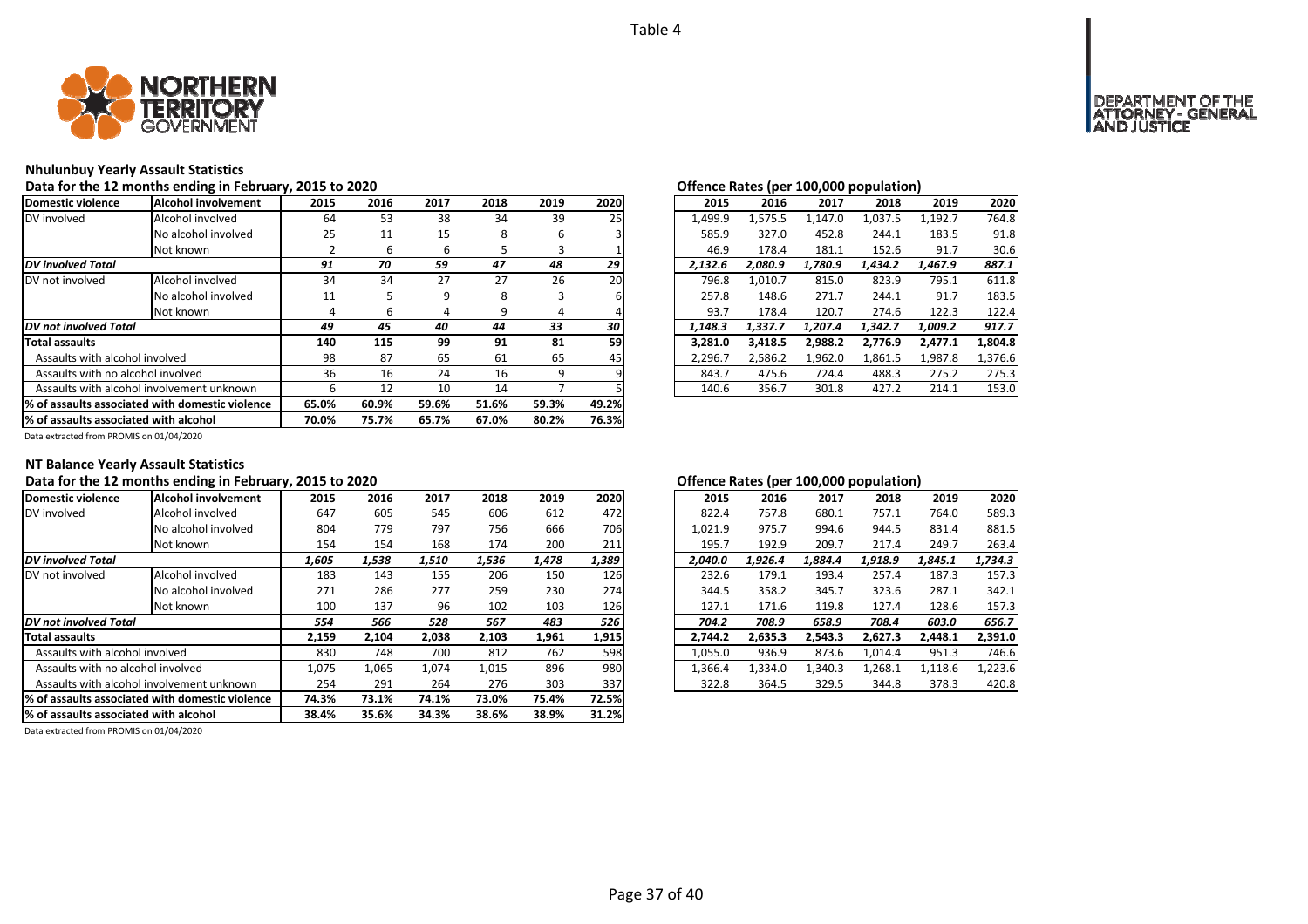Glossary



**Northern Territory Crime Statistics Data through February 2020**

| Assault                                            | The direct (and immediate/confrontational) infliction of force, injury or violence upon a person or the threat of such force,<br>injury or violence where there is an apprehension that the threat could be enacted, excluding offences of a sexual nature.                                                                                |
|----------------------------------------------------|--------------------------------------------------------------------------------------------------------------------------------------------------------------------------------------------------------------------------------------------------------------------------------------------------------------------------------------------|
| <b>Actual Break-in</b>                             | Gaining unlawful entry, either forced or unforced, to a dwelling or other premises.                                                                                                                                                                                                                                                        |
| Attempted Break-in                                 | Attempting but failing to gain unlawful entry to a dwelling or other premises.                                                                                                                                                                                                                                                             |
| Attempted Murder                                   | Attempted, unlawful intentional killing of another person, where death did not actually result.                                                                                                                                                                                                                                            |
| <b>Break-in</b>                                    | Unlawful entry with intent of dwellings and other premises (excludes trespassing). Includes actual and attempted break-<br>ins.                                                                                                                                                                                                            |
| <b>Commercial Break-in</b>                         | A break-in at a property that is not a residential dwelling. Includes commercial and other non-residential premises.                                                                                                                                                                                                                       |
| Domestic Violence                                  | Domestic violence includes any of the following conduct committed by a person against someone with whom the person<br>is in a domestic relationship: conduct causing harm (such as sexual or other assault), damaging property, intimidation or<br>stalking, economic abuse or attempting or threatening to commit these types of actions. |
| <b>Driving Causing Death</b>                       | In the Northern Territory, this offence group is used for hit and run offences resulting in death. Other traffic-related<br>deaths are categorised as dangerous or negligent acts endangering persons.                                                                                                                                     |
| Homicide and Related<br><b>Offences</b>            | The actual or attempted unlawful killing of a person, including murder, manslaughter, attempted murder and driving<br>causing death.                                                                                                                                                                                                       |
| House Break-in                                     | A break-in at a property that is a residential dwelling.                                                                                                                                                                                                                                                                                   |
| Illegal Use of Motor Vehicle                       | The taking of a vehicle illegally and without permission, with the intent of temporarily depriving the owner or possessor of<br>its use.                                                                                                                                                                                                   |
| Manslaughter                                       | Unlawful killing of another person without the intent to kill or with impaired capacity of one's mind.                                                                                                                                                                                                                                     |
| Motor Vehicle Theft and<br><b>Related Offences</b> | Includes illegal use of motor vehicle, theft of a motor vehicle and theft of motor vehicle parts or contents.                                                                                                                                                                                                                              |
| Murder                                             | Unlawful intentional killing of another person.                                                                                                                                                                                                                                                                                            |

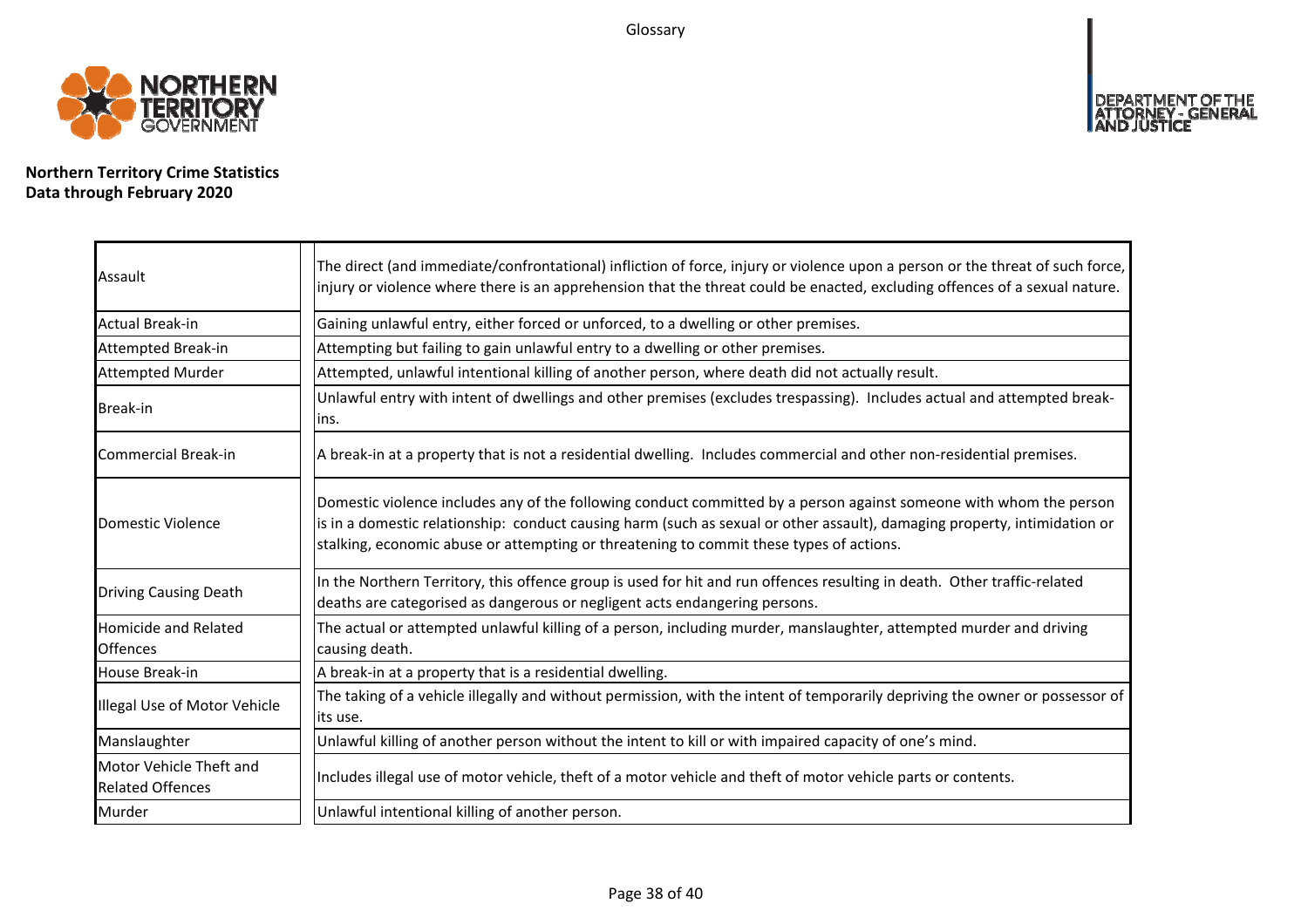Glossary



# **Northern Territory Crime Statistics Data through February 2020**

| Non-Assaultive Sexual<br><b>Offences</b>    | Offences of a sexual nature that do not involve physical contact or intended contact, and where the victim does not give<br>consent, gives consent as a result of intimidation or deception, or consent is proscribed. Includes child pornography,<br>voyeurism and wilful exposure. |  |  |  |  |  |  |
|---------------------------------------------|--------------------------------------------------------------------------------------------------------------------------------------------------------------------------------------------------------------------------------------------------------------------------------------|--|--|--|--|--|--|
| Northern Territory Balance                  | The Northern Territory Balance is the area of the Northern Territory that lies outside of the six urban centres of Darwin,<br>Palmerston, Alice Springs, Katherine, Tennant Creek and Nhulunbuy.                                                                                     |  |  |  |  |  |  |
| Offence                                     | An action that contravenes an act of law in force in the Northern Territory or the Commonwealth.                                                                                                                                                                                     |  |  |  |  |  |  |
| Theft and Related Offences                  | A broad category involving the unlawful taking or obtaining of money, goods or services without the use of force, or the<br>receipt or handling of stolen money or goods. Includes offences such as stealing and shoplifting.                                                        |  |  |  |  |  |  |
| <b>Property Damage</b>                      | The unlawful destruction, damage, or defacement of property, including vandalism, graffiti and interfering with a motor<br>vehicle causing damage.                                                                                                                                   |  |  |  |  |  |  |
| Robbery                                     | A broad category involving theft of property with the use or threat of immediate force.                                                                                                                                                                                              |  |  |  |  |  |  |
| Sexual Assault                              | Physical contact or intended contact of a sexual nature where the victim does not give consent, gives consent as a result of<br>intimidation or deception, or consent is proscribed. Includes rape (actual, intended and attempted) and incest.                                      |  |  |  |  |  |  |
| Theft of Motor Vehicle Parts<br>or Contents | The taking of parts or contents from a motor vehicle illegally and without permission.                                                                                                                                                                                               |  |  |  |  |  |  |

Definitions are based on the Australian and New Zealand Standard Offence Classification system of 2011, published by the Australian Bureau of Statistics.